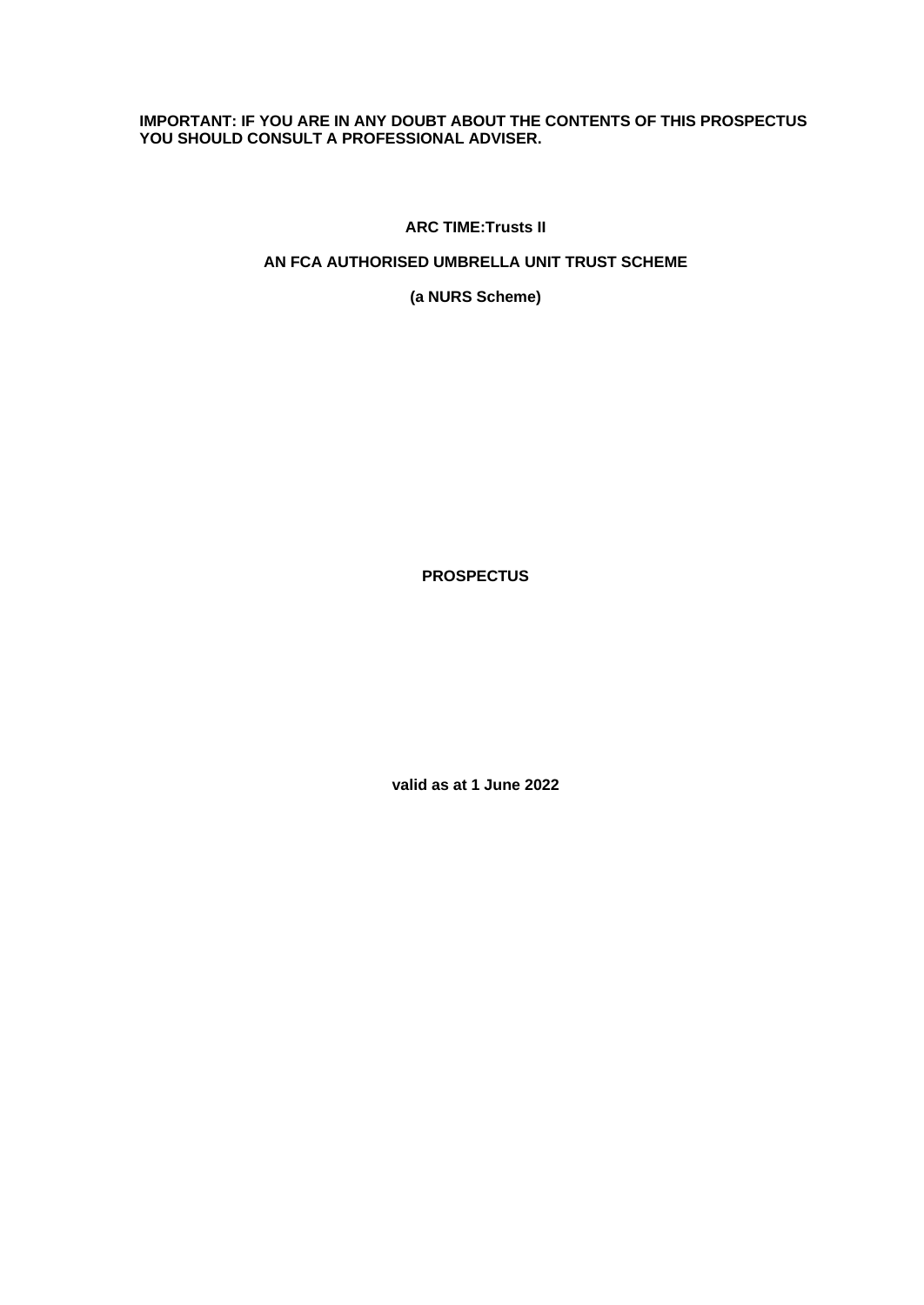# **CONTENTS**

| <b>Clause</b>  |                                                                              | Page           |
|----------------|------------------------------------------------------------------------------|----------------|
| 1              | <b>The Trust</b>                                                             | 6              |
| $\overline{2}$ | <b>Structure of the Trust and the Funds</b>                                  | 6              |
| 3              | <b>Units</b>                                                                 | $\overline{7}$ |
| 4              | <b>Management and Administration</b>                                         | $\overline{7}$ |
| 5              | <b>The Trustee</b>                                                           | 8              |
| 6              | <b>The Investment Manager</b>                                                | 9              |
| 7              | <b>The Auditors</b>                                                          | 9              |
| 8              | The Administrator and Transfer Agent                                         | 9              |
| 9              | <b>Register of Unitholders</b>                                               | 10             |
| 10             | <b>Conflicts of Interest</b>                                                 | 10             |
| 11             | Buying, Selling, Switching, Converting, Transferring and Exchanging Units 10 |                |
| 12             | <b>Genuine Diversity of Ownership</b>                                        | 11             |
| 13             | <b>Buying Units</b>                                                          | 11             |
| 14             | <b>Selling Units</b>                                                         | 14             |
| 15             | <b>Transfers</b>                                                             | 15             |
| 16             | <b>Dealing Charges</b>                                                       | 17             |
| 17             | <b>Money Laundering</b>                                                      | 19             |
| 18             | <b>Restrictions and Compulsory Transfer and Redemption</b>                   | 19             |
| 19             | Deferral of redemptions by Manager                                           | 20             |
| 20             | <b>Suspension of Dealings in a Fund</b>                                      | 20             |
| 21             | Governing Law of the Trust and Changes to the Funds                          | 21             |
| 22             | <b>Valuation of the Fund</b>                                                 | 21             |
| 23             | <b>Calculation of the Net Asset Value</b>                                    | 21             |
| 24             | <b>Fair Value Pricing</b>                                                    | 22             |
| 25             | Price per Unit in a Fund and each Class                                      | 23             |
| 26             | <b>Pricing basis</b>                                                         | 23             |
| 27             | <b>Publication of Prices</b>                                                 | 23             |
| 28             | <b>Risk factors</b>                                                          | 23             |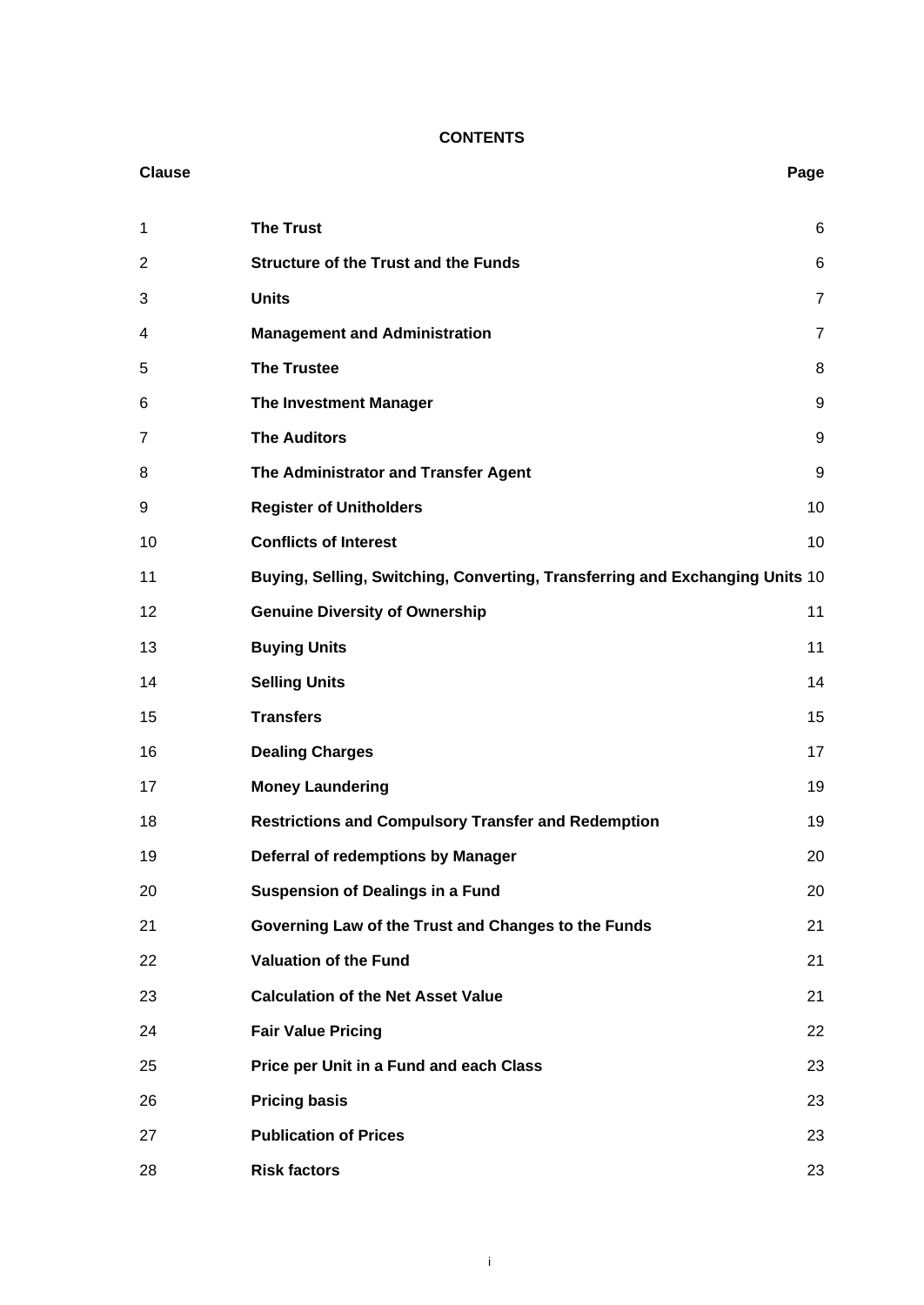| 29                                                                              | <b>Risk Management</b>                           | 29 |
|---------------------------------------------------------------------------------|--------------------------------------------------|----|
| 30                                                                              | Liabilities of the Trust and the Funds           | 29 |
| 31                                                                              | <b>Professional Liability Risks</b>              | 29 |
| 32                                                                              | <b>Historical Performance Data</b>               | 29 |
| 33                                                                              | <b>Fees and Expenses</b>                         | 30 |
| 34                                                                              | Unitholder meetings and voting rights            | 32 |
| 35                                                                              | <b>Class meetings</b>                            | 34 |
| 36                                                                              | <b>Taxation</b>                                  | 34 |
| 37                                                                              | Winding up of the Trust or termination of a Fund | 36 |
| 38                                                                              | <b>General Information</b>                       | 37 |
| <b>Appendix A</b>                                                               |                                                  | 44 |
| Appendix B - Investment and borrowing powers<br>72                              |                                                  |    |
| Appendix C - Eligible securities markets and eligible derivatives markets<br>76 |                                                  |    |
| <b>Appendix D - Past performance</b><br>77                                      |                                                  |    |
| <b>Appendix E - Directory</b>                                                   |                                                  | 79 |
|                                                                                 |                                                  |    |
|                                                                                 |                                                  |    |
|                                                                                 |                                                  |    |
|                                                                                 |                                                  |    |
|                                                                                 |                                                  |    |
|                                                                                 |                                                  |    |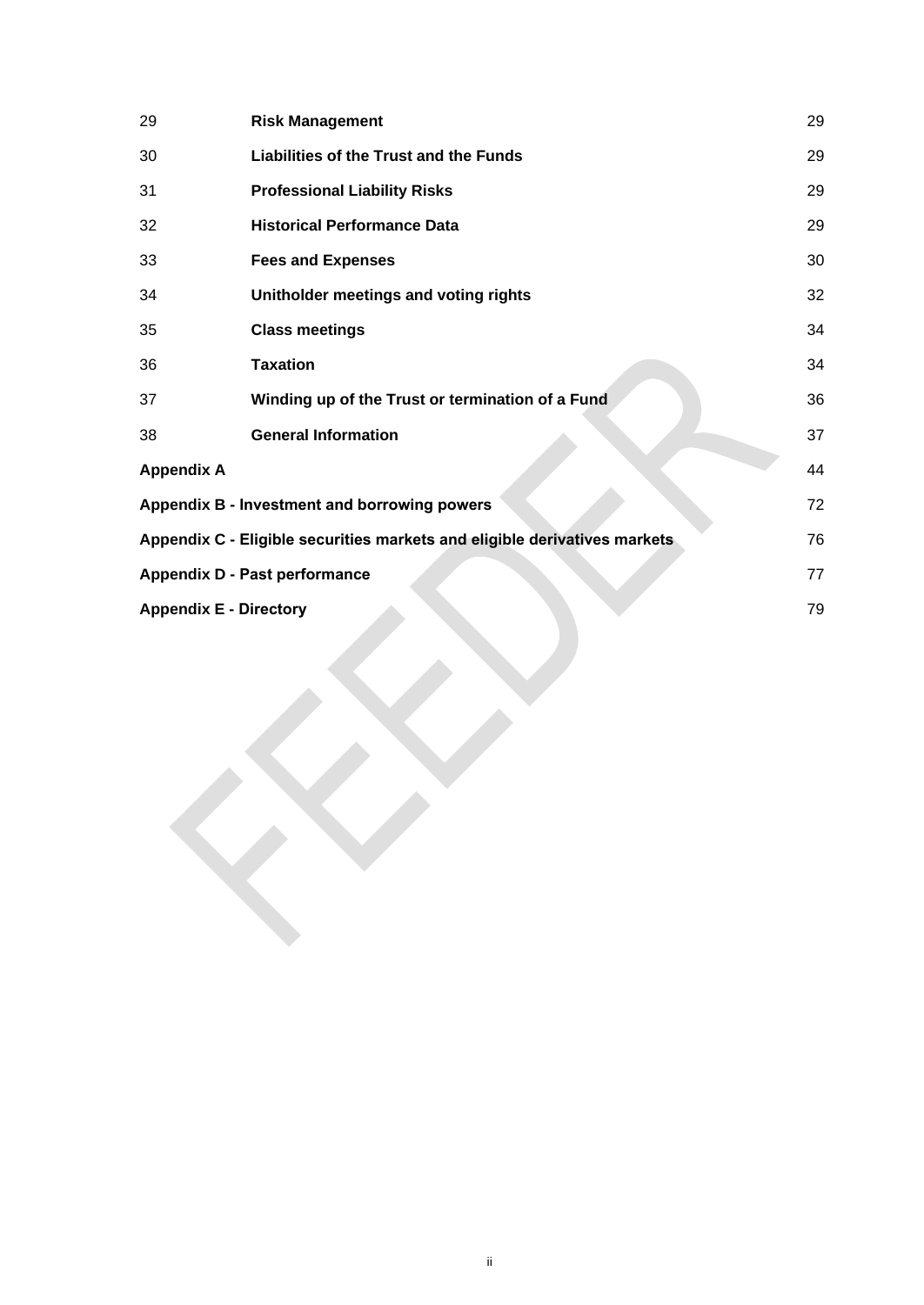#### **PROSPECTUS**

#### **OF**

#### **ARC TIME:Trusts II**

This document constitutes the Prospectus for ARC TIME:Trusts II (the "Trust") which has been prepared in accordance with the terms of the rules contained in the Collective Investment Schemes Sourcebook (the "FCA Regulations") published by the FCA as part of their Handbook of rules made under the Financial Services and Markets Act 2000 (the "Act").

The Prospectus is dated and is valid as at 1 June 2022.

This Prospectus has been issued for the purpose of section 21 of the Financial Services and Markets Act 2000 by Alpha Real Capital LLP.

Copies of this Prospectus have been sent to the FCA and the Trustee.

If you are in any doubt about the contents of this Prospectus you should consult your professional adviser.

The Prospectus is based on information, law and practice at the date hereof. The Trust is not bound by any out of date prospectus when it has issued a new prospectus and potential investors should check that they have the most recently published Prospectus.

Alpha Real Capital LLP, the authorised fund manager of the Trust, is the person responsible for the information contained in this Prospectus. To the best of its knowledge and belief (having taken all reasonable care to ensure that such is the case) the information contained herein does not contain any untrue or misleading statement or omit any matters required by the FCA Regulations to be included in it.

The Trustee is not a person responsible for the information contained in this Prospectus and accordingly does not accept any responsibility therefore under the FCA Regulations or otherwise.

The provisions of the Trust Deed are binding on each of the Unitholders and a copy of the Trust Deed is available on request.

The distribution of this Prospectus in certain jurisdictions may require that this Prospectus is translated into the official language of those countries. Should any inconsistency arise between the translated version and the English version, the English version shall prevail.

#### *Kingdom of Saudi Arabia (the "Kingdom")*

This document may not be distributed in the Kingdom except to such persons as are permitted under the Offers of Securities Regulations issued by the Capital Market Authority. The Capital Market Authority does not make any representation as to the accuracy or completeness of this document, and expressly disclaims any liability whatsoever for any loss arising from, or incurred in reliance upon, any part of this document. Prospective purchasers of the securities offered hereby should conduct their own due diligence on the accuracy of the information relating to the securities. If you do not understand the contents of this document you should consult an authorised financial adviser.

All communications in relation to this Prospectus shall be English.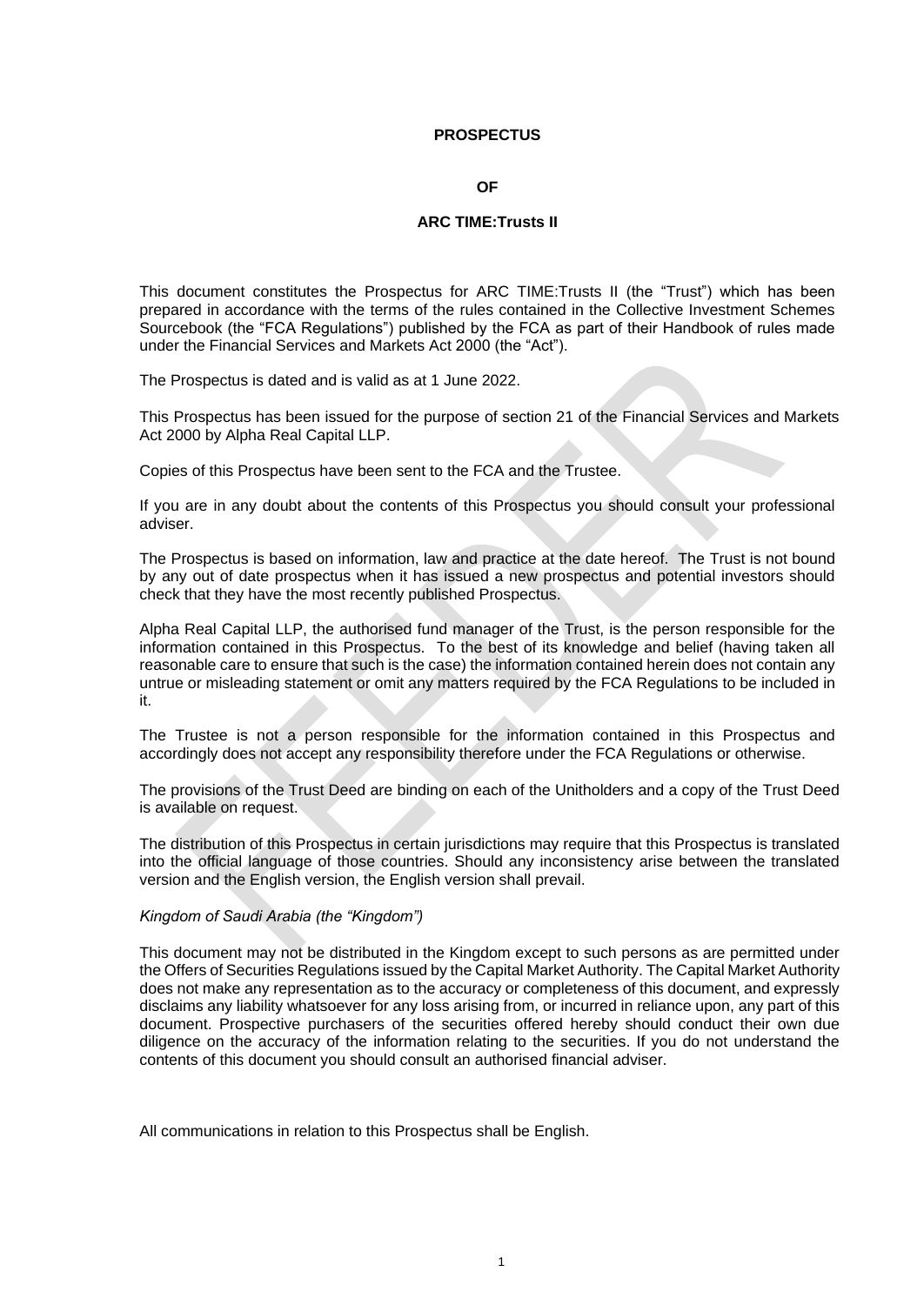Unitholders are entitled to participate in the Trust on the basis set out in this Prospectus (as amended from time to time). Unitholders should in particular note the following:

- The section on complaints, Unitholder meetings and voting rights, annual reports and documents relating to the Trust set out important rights about Unitholders' participation in the Trust.
- Unitholders may have no direct rights against the Manager, the Trustee, the Investment Manager / Transfer Agent or the Administrator.
- Unitholders may be able to take action if the contents of this document are inaccurate or incomplete.
- Unitholders have statutory and other legal rights which include the right to complain and may include the right to cancel an order or seek compensation.
- Unitholders who are concerned about their rights in respect of the Trust (or any Fund) should seek legal advice.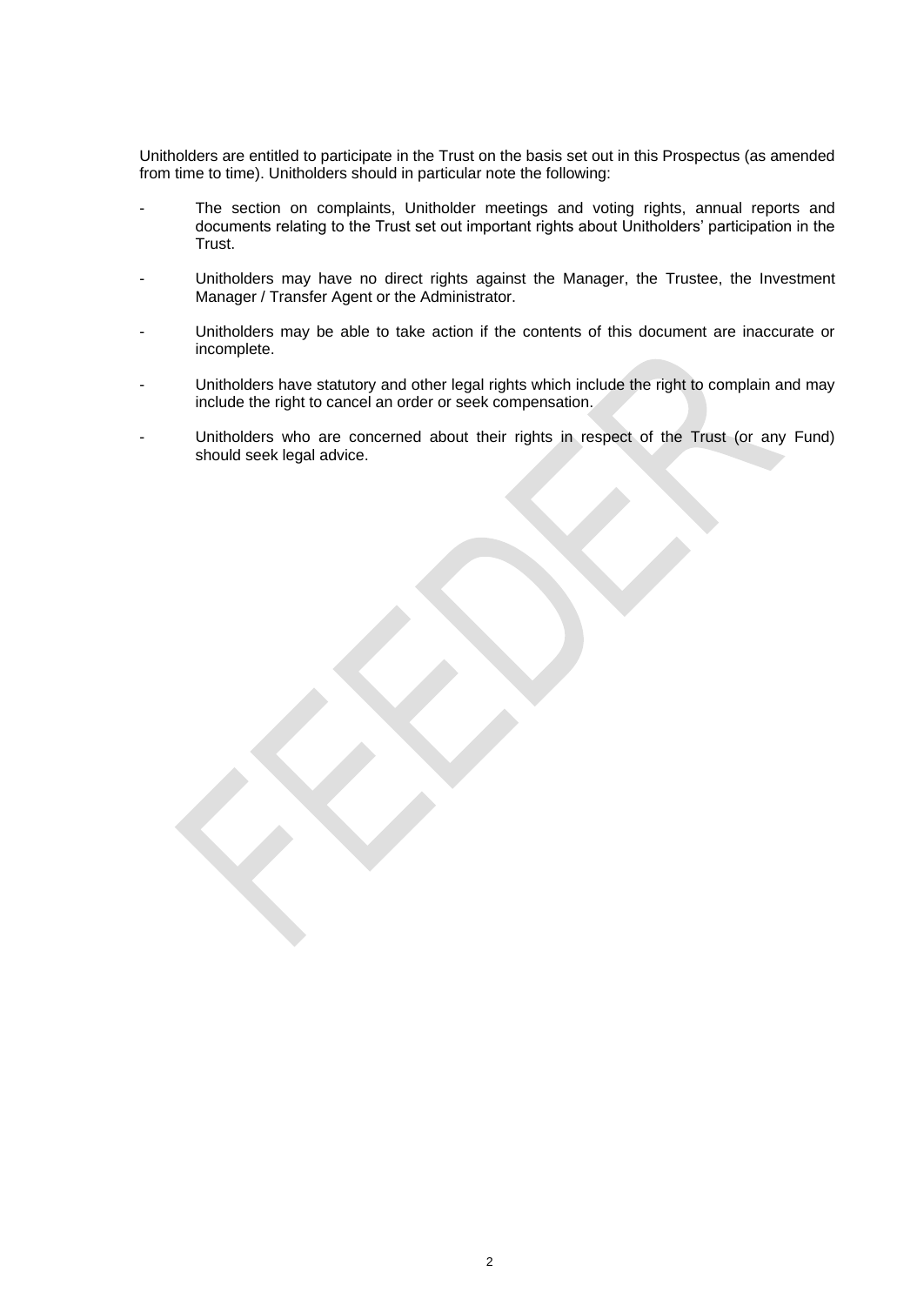# **DEFINITIONS**

| "Accumulation Units"            | Units in respect of which income is automatically rolled up into<br>the price of the Unit, thereby usually enhancing the value of<br>these Units;                                                                                                                                                  |  |
|---------------------------------|----------------------------------------------------------------------------------------------------------------------------------------------------------------------------------------------------------------------------------------------------------------------------------------------------|--|
| "Act"                           | the Financial Services and Markets Act 2000, as amended<br>from time to time;                                                                                                                                                                                                                      |  |
| "Administrator"                 | TIME Investments, the trading name of Alpha Real Property<br>Investment Advisers LLP;                                                                                                                                                                                                              |  |
| "AIFM"                          | the legal person appointed on behalf of the Funds and which<br>(through this appointment) is responsible for managing the<br>Funds in accordance with the AIFM Directive and The<br>Alternative Investment Fund Managers Regulations 2013,<br>which at the date of this Prospectus is the Manager; |  |
| "AIFM Directive"                | the Alternative Investment Fund<br>Managers Directive<br>2011/61/EU of the European Parliament and Council of 8<br>June 2011 as amended from time to time;                                                                                                                                         |  |
| "Application Form"              | the relevant application form for Units;                                                                                                                                                                                                                                                           |  |
| "Approved Bank"                 | as defined in the FCA Rules, generally an approved bank is<br>the Bank of England or other OECD member state central<br>bank, a bank with Part IV authorisation to accept deposits, a<br>building society, or a bank supervised by the central bank or<br>regulator in a member state of the OECD; |  |
| "Business Day"                  | a day other than a Saturday or a Sunday or a bank or public<br>holiday in England;                                                                                                                                                                                                                 |  |
| "CLIP"                          | ARC TIME Commercial Long Income PAIF, a sub-fund of the<br>Company which qualifies as a PAIF;                                                                                                                                                                                                      |  |
| "CLIFT"                         | ARC TIME Commercial Long Income Feeder Trust, a sub-<br>fund of the Trust which is the feeder fund for CLIP, a sub-fund<br>of the Company;                                                                                                                                                         |  |
| "Class" or "Classes"            | in relation to Units, means (according to the context) all of the<br>Units or a particular class or classes of Unit;                                                                                                                                                                               |  |
| "COLL Sourcebook" or "COLL"     | refers to the appropriate chapter or rule in the Collective<br>Investment Schemes Sourcebook which forms part of the<br>FCA Rules;                                                                                                                                                                 |  |
| "Collection Agent"              | the relevant client money collection agent as appointed from<br>time to time and as set out in the relevant Fund Application<br>Form;                                                                                                                                                              |  |
| "Company"                       | ARC TIME: Funds II;                                                                                                                                                                                                                                                                                |  |
| "Conversion"                    | the conversion of Units in one Class to Units of another Class<br>in the same Fund and "convert" shall be construed<br>accordingly;                                                                                                                                                                |  |
| "Custodian"                     | The Northern Trust Company;                                                                                                                                                                                                                                                                        |  |
| "Cut Off Point for Redemptions" | in the case of each Unit Class, as set out for each Fund in<br>Appendix A;                                                                                                                                                                                                                         |  |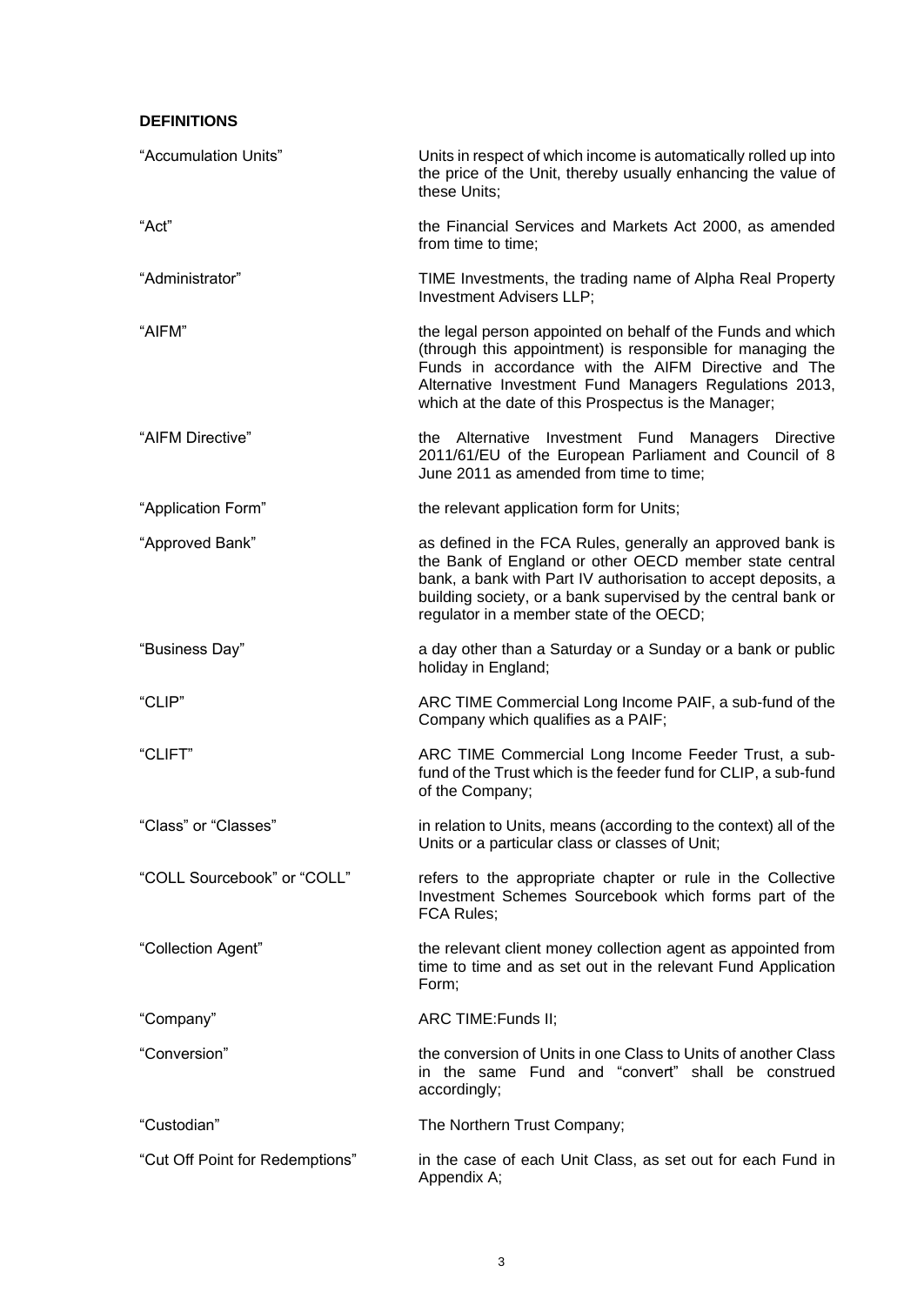| "Cut Off Point for Subscriptions"           | in the case of each Unit Class, as set out for each Fund in<br>Appendix A;                                                                                                                                                                                                                                                                                                                                         |
|---------------------------------------------|--------------------------------------------------------------------------------------------------------------------------------------------------------------------------------------------------------------------------------------------------------------------------------------------------------------------------------------------------------------------------------------------------------------------|
| "Dealing Day"                               | the dealing day for a Class, details of which are set out in the<br>specific information for each relevant Fund in Appendix A;                                                                                                                                                                                                                                                                                     |
| "Exchange"                                  | the exchange of Units in a Fund for shares in the relevant sub-<br>fund of the Trust and vice versa with the agreement of the<br>Manager by way of a redemption and issue of Units and<br>shares as appropriate;                                                                                                                                                                                                   |
| "Exchange Instruction Form"                 | a form required for any Unitholder to effect an exchange;                                                                                                                                                                                                                                                                                                                                                          |
| "FATCA"                                     | provisions commonly known as the US Foreign Account Tax<br>Compliance provisions enacted by the US Hiring Incentives<br>to Restore Employment (HIRE) Act of 18 March 2010 (as<br>amended, consolidated or supplemented from time to time),<br>including any laws and regulations issued pursuant thereto<br>including, where relevant, in the UK;                                                                  |
| "FCA"                                       | the Financial Conduct Authority or any successor body which<br>may assume its regulatory responsibilities from time to time;                                                                                                                                                                                                                                                                                       |
| "FCA Regulations"                           | the rules contained in the COLL Sourcebook or FUND<br>Sourcebook as part of the FCA Rules;                                                                                                                                                                                                                                                                                                                         |
| "FCA Rules"                                 | the FCA handbook of rules and guidance made under the Act;                                                                                                                                                                                                                                                                                                                                                         |
| "Fund" or "Funds"                           | a sub-fund of the Trust (being part of the Scheme Property of<br>the Trust which is pooled separately) to which specific assets<br>and liabilities of the Trust may be allocated and which is<br>invested in accordance with the investment objective and<br>policy applicable to that sub-fund;                                                                                                                   |
| "FUND Sourcebook"                           | the Investment Funds Sourcebook which forms part of the<br>FCA Rules. FUND accordingly refers to the appropriate<br>chapter or rule in the FUND Sourcebook;                                                                                                                                                                                                                                                        |
| "HMRC"                                      | HM Revenue & Customs;                                                                                                                                                                                                                                                                                                                                                                                              |
| "Income Units"                              | Units in respect of which income is distributed every three<br>months at the relevant distribution date;                                                                                                                                                                                                                                                                                                           |
| "Investment Manager"<br>or "Transfer Agent" | TIME Investments, the trading name of Alpha Real Property<br>Investment Advisers LLP the investment manager of the<br>Funds;                                                                                                                                                                                                                                                                                       |
| "Manager"                                   | Alpha Real Capital LLP, the authorised fund manager of the<br>Trust;                                                                                                                                                                                                                                                                                                                                               |
| "Net Units"                                 | Units (of whatever Class) in the Trust as may be in issue from<br>time to time and in respect of which income allocated thereto<br>is credited periodically to capital (in the case of Accumulation<br>Units) or distributed periodically to their holders (in the case<br>of Income Units) in either case in accordance with relevant<br>tax law without any tax being deducted or accounted for by<br>the Trust; |
| "Net Asset Value" or "NAV"                  | the valuation of Scheme Property of the Trust or any Fund (as<br>the context requires), which is ascertained in accordance with<br>the provisions of the Trust Deed;                                                                                                                                                                                                                                               |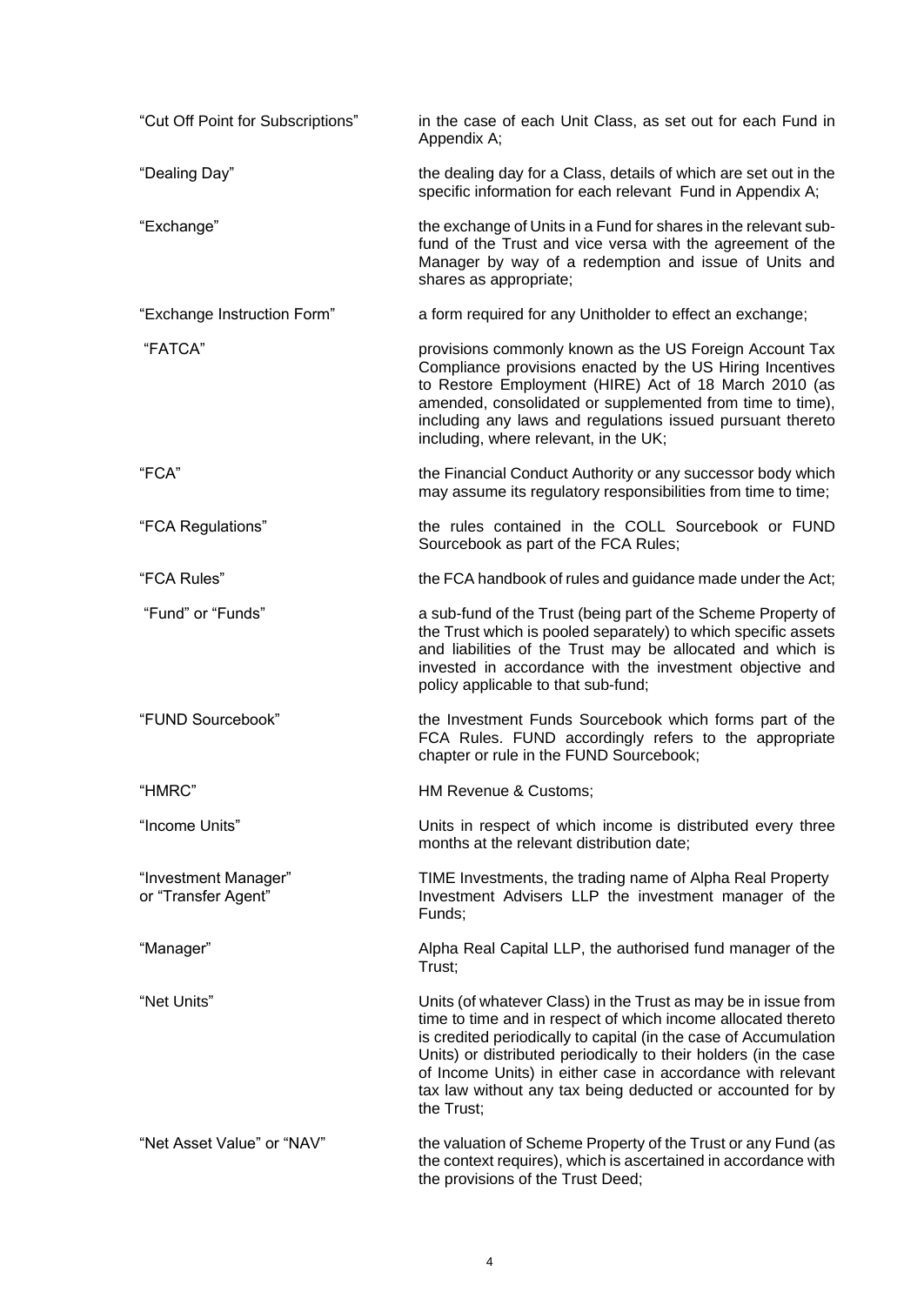| "NURS"                | a non-UCITS retail scheme, a type of collective investment<br>scheme which is authorised and regulated by the FCA;                                     |
|-----------------------|--------------------------------------------------------------------------------------------------------------------------------------------------------|
| "NURS KII"            | the Key Investor Information Document for a NURS;                                                                                                      |
| "PAIF"                | a Property Authorised Investment Fund as set out in Part 4A<br>of the Tax Regulations and the Glossary to the FCA Rules;                               |
| "PLIG"                | ARC TIME Property Long Income & Growth PAIF, a sub-fund<br>of the Company which qualifies as a PAIF;                                                   |
| "PLIGFT"              | ARC TIME Property Long Income & Growth Feeder Trust, a<br>sub-fund of the Trust which is the feeder fund for PLIG, a sub-<br>fund of the Company;      |
| "Scheme Property"     | the property of the Trust or the Fund to be given to the Trustee<br>for safe-keeping, as required by the FCA Regulations;                              |
| "Specified US Person" | a Unitholder who falls within the definition of "Specified U.S.<br>Person" for the purposes of FATCA;                                                  |
| "SLIP"                | ARC TIME Social Long Income PAIF, a sub-fund of the<br>Company which qualifies as a PAIF;                                                              |
| "SLIFT"               | ARC TIME Social Long Income Feeder Trust, a sub-fund of<br>the Trust which is the feeder fund for CLIP, a sub-fund of the<br>Company;                  |
| "Transfer"            | the transfer of Units from an existing Unitholder to a<br>prospective unitholder, as agreed between those persons,<br>with the consent of the Manager; |
| "Trust"               | ARC TIME: Trusts II;                                                                                                                                   |
| "Trustee"             | NatWest Trustee and Depositary Services Limited;                                                                                                       |
| "Trust Deed"          | the trust deed constituting the Trust as amended from time to<br>time;                                                                                 |
| "Units"               | units in the Trust, which may be either Income Units or<br><b>Accumulation Units;</b>                                                                  |
| "Unitholder"          | a holder of registered Units; and                                                                                                                      |
| "Valuation Point"     | 12 noon on each Dealing Day.                                                                                                                           |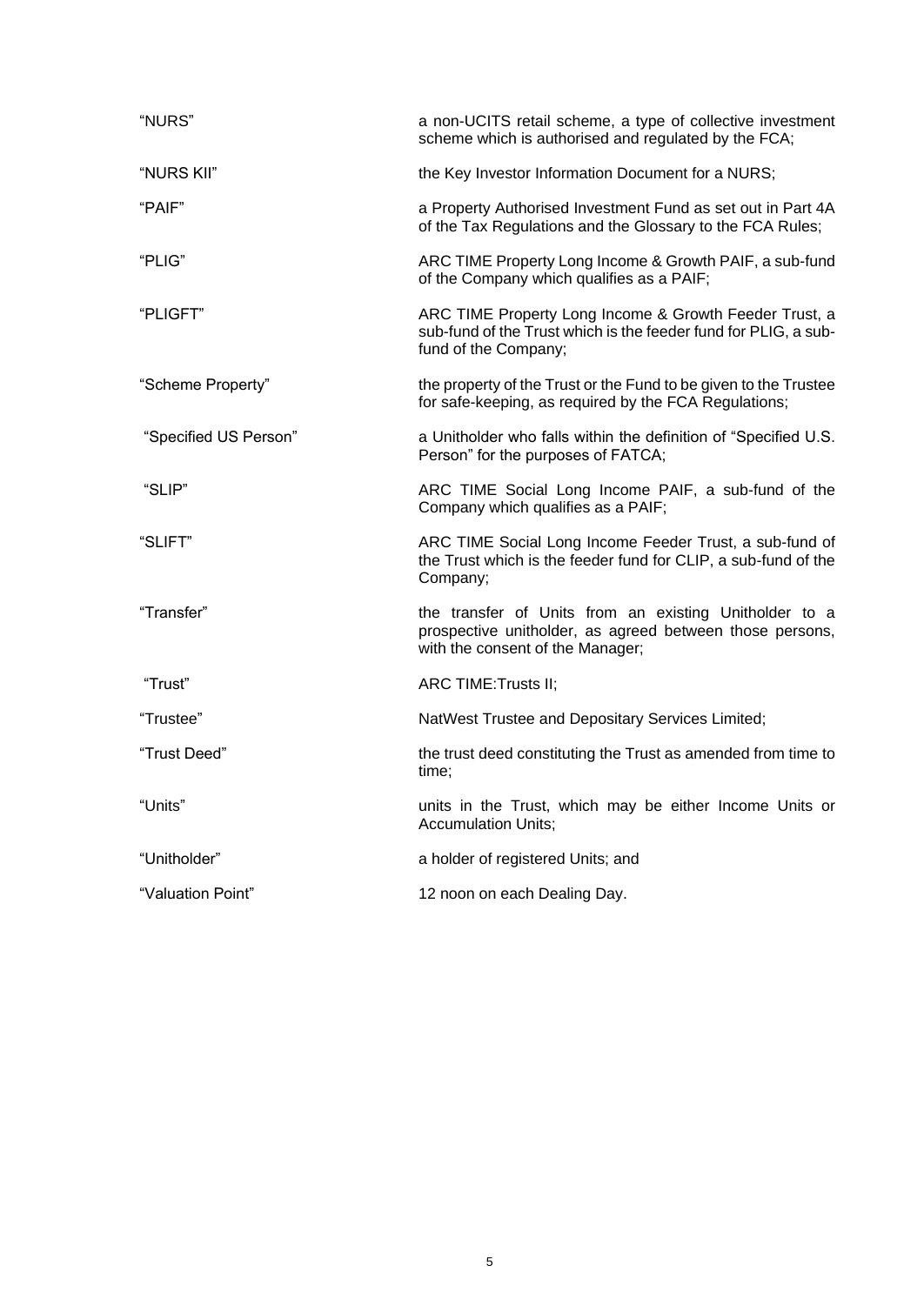# <span id="page-8-0"></span>1 **The Trust**

- 1.1 ARC TIME:Trusts II is an authorised unit trust in umbrella form, whose effective date of authorisation by the FCA was 13 July 2018.
- 1.2 The Trust is intended to enable companies and other investors who are not eligible or able to invest directly into the Company to do so indirectly through its Funds.
- 1.3 The registered and head office of the Trust is at C/o Alpha Real Capital LLP, 338 Euston Road, London, NW1 3BG which is also the address in the United Kingdom for service on the Trust of notices or other documents required or authorised to be served on it.
- 1.4 The base currency of the Trust is pounds sterling.
- 1.5 Unitholders are not liable for the debts of the Trust.

## <span id="page-8-1"></span>2 **Structure of the Trust and the Funds**

- 2.1 The Trust is structured as an umbrella unit trust, in that different Funds may be established from time to time by the Manager with the approval of the FCA, the agreement of the Trustee and in accordance with the Trust Deed. On the introduction of any new Fund, a revised Prospectus will be prepared setting out the relevant details of each new Fund.
- 2.2 At the date of the Prospectus, the Trust has three Funds, ARC TIME Commercial Long Income Feeder Trust ("CLIFT"), ARC TIME Property Long Income & Growth Feeder Trust ("PLIGFT") and ARC TIME Social Long Income Feeder Trust ("SLIFT").

| Umbrella scheme or sub-fund name                              | FCA product reference number |
|---------------------------------------------------------------|------------------------------|
| <b>ARC TIME: Trusts II</b>                                    | 796214                       |
| ARC TIME Commercial Long Income Feeder<br>Trust               | 813923                       |
| ARC TIME Property Long Income & Growth<br><b>Feeder Trust</b> | 956367                       |
| ARC TIME Social Long Income Feeder Trust                      | 813924                       |

The FCA product reference numbers are as follows:

- 2.3 CLIFT, PLIGFT and SLIFT are the feeder funds for CLIP, PLIG and SLIP respectively and the Funds invests into the relevant share classes in CLIP, PLIG and SLIP as set out in Appendix A.
- 2.4 The Trust and each Fund are Non-UCITS Retail Schemes for the purposes of the FCA Rules and will be managed so that each Fund is a feeder fund (for the sub-funds of the Company) under COLL.
- 2.5 Details of the Funds, including their investment objective and policy are set out in Appendix A. Details of the investment and borrowing powers of each Fund are set out in Appendix B.
- 2.6 The assets of each Fund will be treated as separate from those of every other Fund and will be invested in accordance with the investment objective and investment policy applicable to that Fund. Investment of the assets of each of the Funds must comply with the COLL Sourcebook and the investment objective and policy of the relevant Fund.
- 2.7 The eligible securities markets and eligible derivatives markets on which each Fund may invest are set out in Appendix C.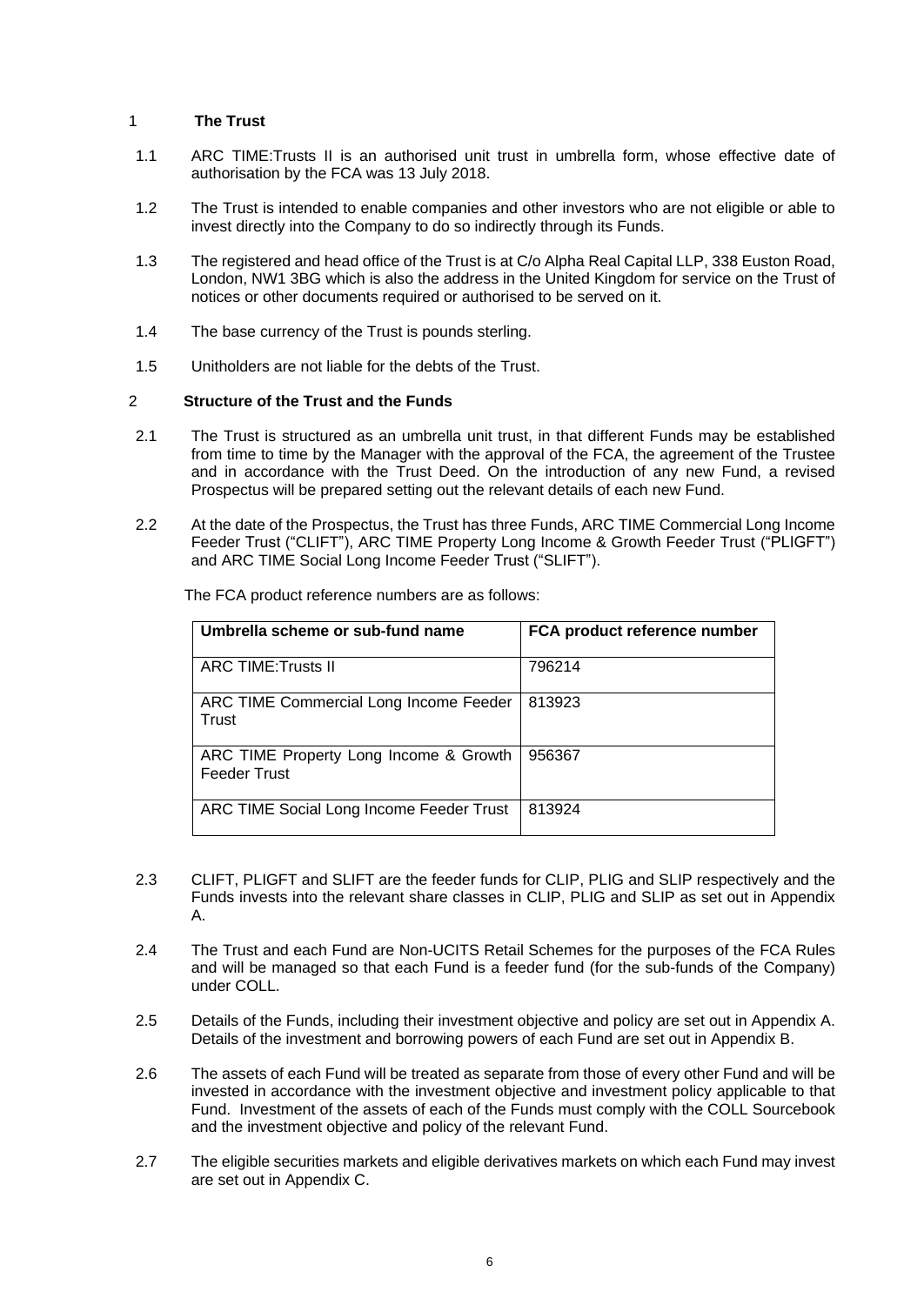# <span id="page-9-0"></span>3 **Units**

- 3.1 The Funds issue various Classes of Unit, details of which are set out in the Fund specific information in Appendix A. Further Unit Classes may be made available in due course, as the Manager may decide. The nature of the right represented by a Unit is that of a beneficial interest under a trust.
- 3.2 The Trust Deed allows Net Units to be issued. Net Units are units in respect of which income allocated to them is distributed periodically to the relevant Unitholders (in the case of Income Units) or credited periodically to capital (in the case of Accumulation Units), in either case in accordance with relevant tax law, net of any tax deducted or accounted for by a Fund. Investors are recommended to review paragraph 36 of this Prospectus regarding taxation.
- 3.3 Holders of Income Units are entitled to be paid the distributable income attributed to such Units on any relevant interim and annual allocation dates.
- 3.4 Holders of Accumulation Units are not entitled to be paid the income attributed to such Units, but that income is automatically transferred to (and retained as part of) the capital assets of the relevant Fund on the relevant interim and/or annual accounting dates. This is reflected in the price of an Accumulation Unit.
- 3.5 The minimum initial investment, on-going holding and redemption terms for each Unit Class are set out for the relevant Fund in Appendix A.
- 3.6 Where a Fund has different Classes, each Class may attract different charges and so monies may be deducted from the Scheme Property attributable to such Classes in unequal proportions. In these circumstances, the proportionate interests of the Classes within the Fund will be adjusted accordingly.
- 3.7 Unitholders are entitled (subject to certain restrictions) to convert or switch all or part of their Units in a Fund for Units of a different Fund or to convert between Classes of the same Funds. Details of this conversion and switching facility and the restrictions are set out in paragraph 14 "Switching, conversion, transfer and exchange".
- 3.8 Units in the Trust are not currently listed on any investment exchange.

## <span id="page-9-1"></span>4 **Management and Administration**

- 4.1 Manager
	- 4.1.1 The manager of the Trust is Alpha Real Capital LLP, which is a co-investing international real estate funds manager focussed on value-added investing in global real estate markets. The Manager was incorporated as a limited liability partnership in England on 11 April 2005 and is owned by its members, including members of its management team.
	- 4.1.2 The Manager is the AIFM for the purposes of the AIFM Directive.
	- 4.1.3 Registered office and head office:

6<sup>th</sup> Floor 338 Euston Road London NW1 3BG

4.1.4 Partnership Capital: Members' capital (classified as equity) as at 31 March 2021 was £10.4 million.

The Manager is responsible for managing and administering the Trust's affairs in compliance with the FCA Regulations, including risk management. The Manager has delegated portfolio management services to the Investment Manager.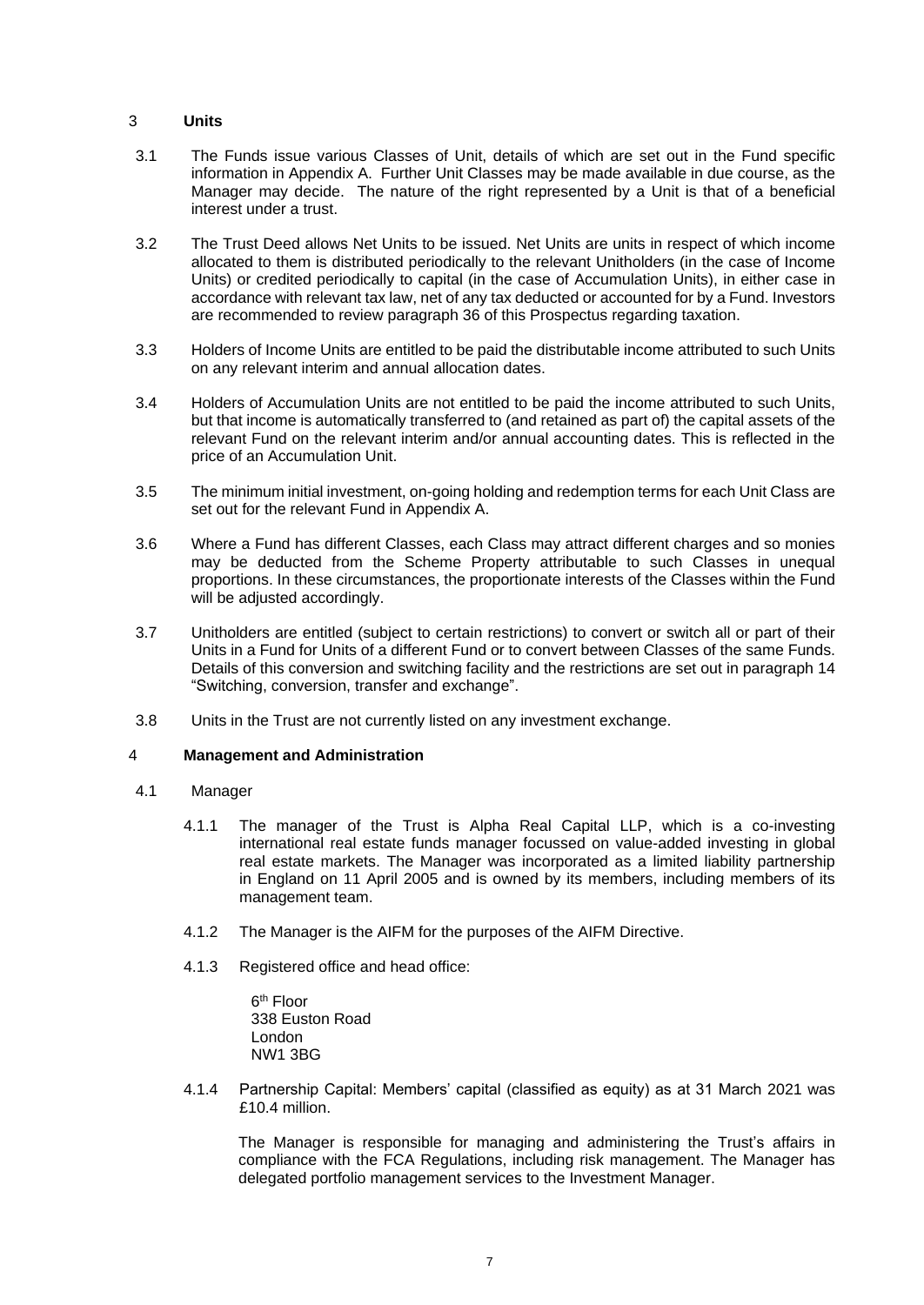- 4.1.5 The Manager is also authorised corporate director of the Company which is an investment company with variable capital (ICVC).
- 4.1.6 Additionally the Manager delegates administration and fund accounting to the Administrator and transfer agency functions to the Transfer Agent. All appointments of delegates for the delegated functions are engaged formally in service agreements on commercial arm's length terms.
- 4.2 Terms of Appointment
	- 4.2.1 The Manager's appointment is governed by the Trust Deed.
	- 4.2.2 The Manager is entitled to fees and expenses pro-rated to the date of termination and any additional expenses necessarily realised in settling or realising any outstanding obligations. The Manager does not currently charge the Fund any direct fees or expenses; its remuneration is solely paid by the Company.
	- 4.2.3 The Manager is under no obligation to account to the Trustee or the Unitholders for any profit it makes on the issue or re-issue of Units or cancellation of Units which it has redeemed.
	- 4.2.4 The main business activities of the Manager are (i) acting as manager of collective investment schemes; (ii) investment management services (iii) providing investment advice to the Funds; and (iv) fund administration including fund accounting and transfer agency services.
	- 4.2.5 The relevant members of the Manager who are members of the executive committee of the Manager are:
		- Phillip Rose
		- Mark Rattigan
		- Karl Devon-Lowe
		- Richard Gray [independent director under the terms of COLL 6.6.25R]
		- Gerald Parkes [independent director under the terms of COLL 6.6.25R]

None of them have any significant business activities not connected with the business of the Manager, except the independent directors.

# <span id="page-10-0"></span>5 **The Trustee**

The trustee of the Trust is NatWest Trustee and Depositary Services Limited which is a private limited company incorporated in England and Wales. Its registered and head office is at 250 Bishopsgate, London EC2M 4AA.The ultimate holding company of the Trustee is NatWest Group plc, a public limited company incorporated in Scotland.

Subject to the FCA Regulations, the Trustee is responsible for the safekeeping of the property of the Funds entrusted to it and has a duty to take reasonable care to ensure that the Fund is managed in accordance with the provisions of the FCA Regulations relating to the pricing of, and dealing in, Units of the Fund and the income of the Fund.

The Depositary has delegated its custody obligations (other than in relation to the immovable property) to The Northern Trust Company.

## 5.1 Principal Business Activity

The principal activity of the Trustee is the provision of trustee and depositary services. The Trustee is authorised and regulated by the Financial Conduct Authority.

# 5.2 Terms of Appointment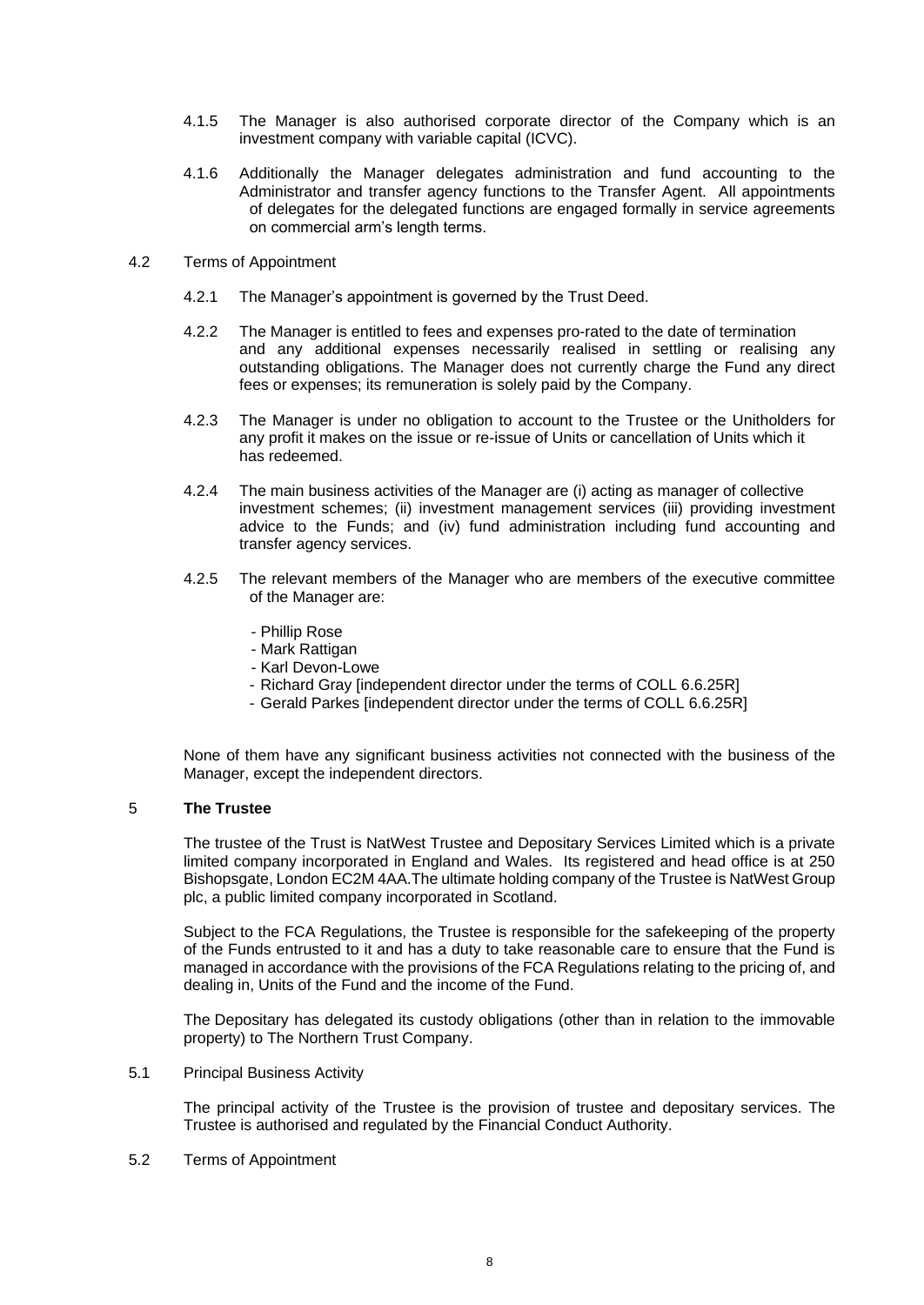- 5.2.1 The Trustee's appointment is governed by the Trust Deed. Subject to the FCA Regulations, the Trustee has full power to delegate (and authorise its delegate to sub-delegate) all or any part of its duties as Trustee.
- 5.2.2 The Trustee may not retire voluntarily except upon the appointment of a new trustee.
- 5.2.3 The fees to which the Trustee is entitled are set out later in this document. Fees to the Trustee are payable by the Manager.

## *Re-use of the Trust's assets by the Trustee*

The Trustee has agreed that it and any person to whom it delegates custody functions may not re-use any of the Trust's assets with which it has been entrusted.

# <span id="page-11-0"></span>6 **The Investment Manager**

- 6.1 The Manager has delegated certain services, as set out below, and has appointed TIME Investments, a trading name of Alpha Real Property Investment Advisers LLP, 338 Euston Road, London, NW1 3BG to provide portfolio management and related advisory services to the Manager pursuant to a delegation agreement (the "Investment Management Agreement").
- 6.2 The Investment Manager is part of the same corporate group as the Manager and the appointment of the Investment Manager under the Investment Management Agreement is on commercial terms on an arm's length basis.
- 6.3 The Investment Manager has the authority to make investment decisions on behalf of the Fund and the Manager. The Investment Manager is further responsible for the promotion and marketing of the Funds, transfer agency services (including acting as registrar for the Funds), fund accounting and fund administration.
- 6.4 The Investment Management Agreement may be terminated on one month's written notice by the Manager or the Investment Manager. Notwithstanding this, the Manager may terminate the Investment Management Agreement with immediate effect if it is in the interests of the Unitholders and in certain other circumstances such as insolvency of either party.
- 6.5 The Manager has the ability to appoint further investment managers if it judges this to be in the interest of the Unitholders.
- 6.6 Under the Investment Management Agreement, the Manager provides indemnities to the Investment Manager, (except in the case of any matter arising as a direct result of the Investment Manager's fraud, negligence, default or bad faith). The aggregate liability of the Investment Manager under the Agreement is capped at £5 million.
- 6.7 The principal activity of the Investment Manager is providing investment management services.
- 6.8 The fees and expenses of the Investment Manager will be paid by the Company.

# <span id="page-11-1"></span>7 **The Auditors**

- 7.1 The Auditors of the Trust are Mazars LLP, whose address is The Pinnacle, 160 Midsummer Boulevard, Milton Keynes, MK9 1FF.
- 7.2 They are responsible for auditing the annual accounts of the Fund and expressing an opinion on certain matters relating to the Fund in the annual report including whether their accounts have been prepared in accordance with applicable accounting standards, the FCA Regulations and the Trust Deed.

## <span id="page-11-2"></span>8 **The Administrator and Transfer Agent**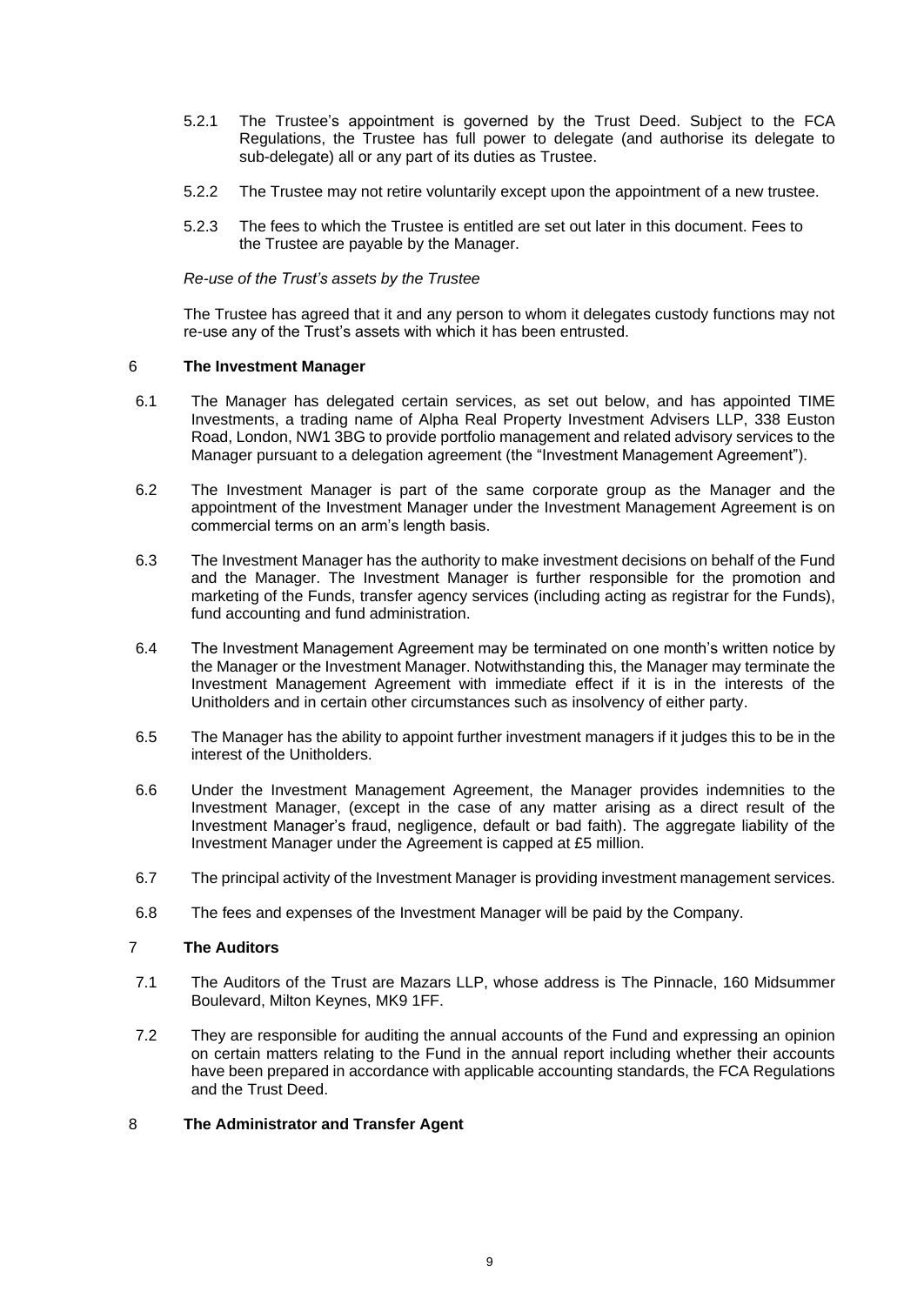The Manager has appointed TIME Investments, a trading name of Alpha Real Property Investment Advisers LLP, 338 Euston Road, London, NW1 3BG to provide administration services, including fund accounting and transfer agency services to the Trust.

# 9 **Register of Unitholders**

<span id="page-12-0"></span>The register of Unitholders is maintained by the Manager at its office at 338 Euston Road, London, NW1 3BG, and may be inspected at that address during normal business hours by any Unitholder or any Unitholder's duly authorised agent solely in accordance with COLL.

# <span id="page-12-1"></span>10 **Conflicts of Interest**

- 10.1 The Manager, the Trustee and the Investment Manager are or may be involved in other financial, investment and professional activities which may, on occasion, cause potential conflicts of interest with the management of the Funds. In addition, the Trust may enter into transactions at arm's length with companies in the same group as the Manager or the Investment Manager.
- 10.2 The Trustee may, from time to time, act as trustee or depositary of other companies or funds.
- 10.3 The Manager and other companies within the Manager's group may from time to time act as managers to other funds or sub-funds which follow similar investment objectives to those of the Funds. It is therefore possible that the Manager may in the course of its business have potential conflicts of interest with the Company or a particular Fund or between the Trust and the other funds managed by the Manager. The Manager will take all appropriate steps to identify and prevent or manage such conflicts and will have regard in any event of this kind to its obligations under the Trust Deed or any other relevant document and in particular to its obligation to act in the best interests of the Trust and the Unitholders so far as practicable, having regard to its obligations to other collective investment schemes, when undertaking any investment business where potential conflicts of interest may arise. Where a conflict of interest cannot be avoided, the Manager will ensure that the Trust and the Unitholders and any other collective investment schemes it manages are fairly treated. The Manager maintains a written conflicts of interest policy.
- 10.4 The Manager acknowledges that there may be some situations where the organisational or administrative arrangements in place for the management of conflicts of interest are not sufficient to ensure with reasonable confidence that risk of damage to the interests of the Trust and Unitholders will be prevented. Should such situations arise the Manager will, as a last resort if the conflict cannot be avoided, disclose these to Unitholders in an appropriate format.

# <span id="page-12-2"></span>11 **Buying, Selling, Switching, Converting, Transferring and Exchanging Units**

- 11.1 The dealing office of the Administrator, on behalf of the Manager, is open from 9.00 am until 5.00 pm on each Business Day to receive requests for information about the Trust and the Funds from existing and prospective Unitholders and for the sale, purchase, redemption, conversion, transfer, exchange and switching of Units.
- 11.2 In respect of some Funds, deals must be received before the relevant cut off point in order to be dealt with at the next Valuation Point. Requests for subscriptions received after the Cut Off Point for Subscriptions, and requests for redemptions received after the Cut Off Point for Redemptions, will be dealt with at the Valuation Point or the next following Dealing Day. For details of the Valuation Point and, where relevant, the Cut Off Point for Subscriptions and Cut Off Point for Redemptions of a Fund, please see Appendix A. The Administrator has the right to waive any notice period at its sole discretion and may receive dealing requests up to 10am on any Dealing Day.
- 11.3 The Administrator, on behalf of the Manager, will not accept instructions to buy, sell, convert, exchange or switch or to transfer title to Units by electronic communication, other than email communication with a validly executed attached file at the discretion of the Administrator. Fax communication may be accepted at the discretion of the Administrator.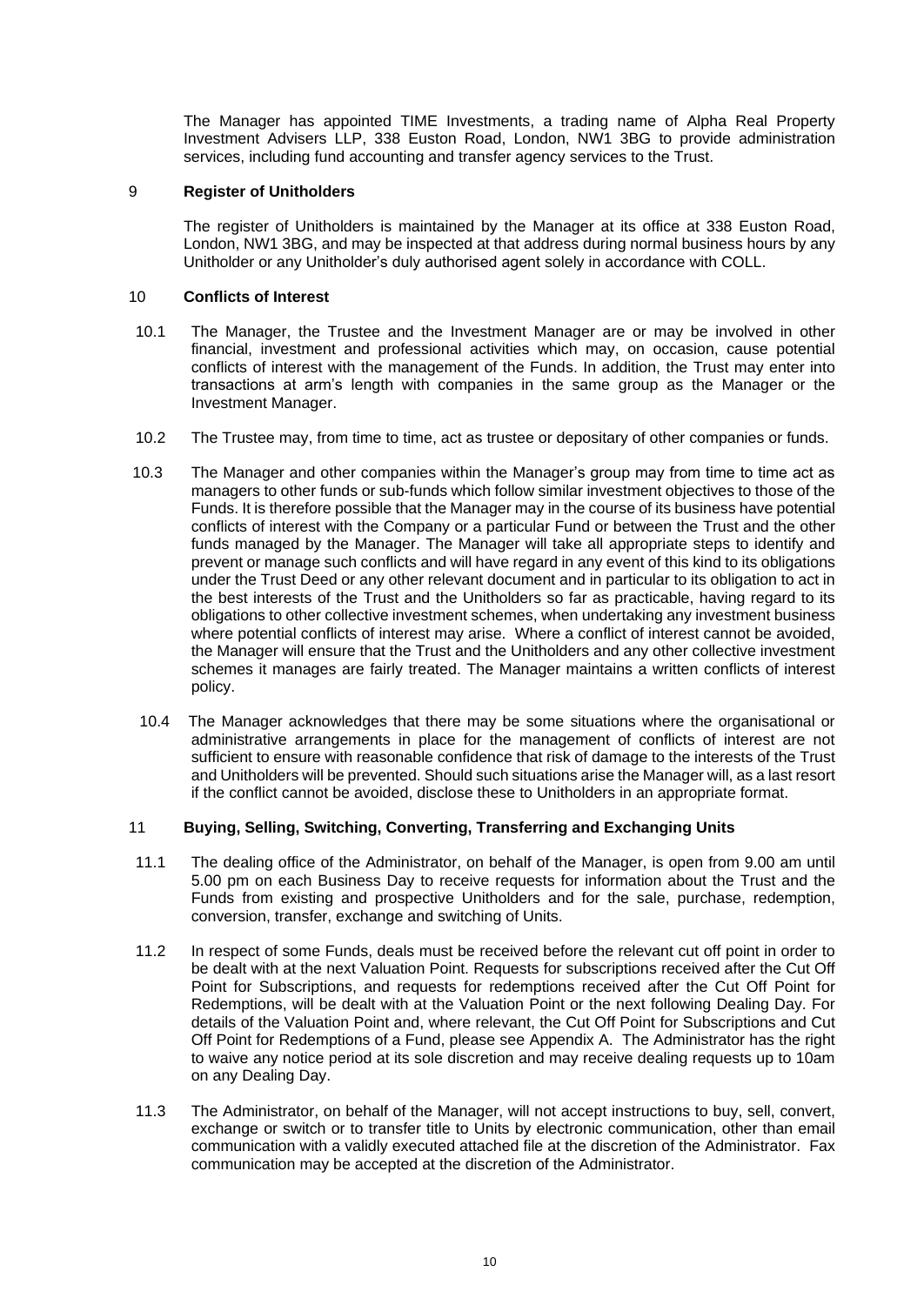Telephone calls made to the Administrator may be recorded and recordings may be used for training purposes. Any data provided during the call will be used and held in accordance with the relevant data protection requirements.

11.4 The Manager has a liquidity management policy and maintains tools and methods of monitoring the liquidity of the Funds and to ensure that the Manager can carry out investment requests. The liquidity risk management policies and procedures include the management, implementation and maintaining of appropriate liquidity limits for each Fund and periodic stress testing of the liquidity risk of each Fund under both normal and exceptional liquidity conditions to ensure that anticipated redemption requests can be met. In normal circumstances, dealing requests will be processed as set out above. In exceptional circumstances, other procedures, such as suspending dealings in a Fund, borrowing cash, deferring the redemption of units, or applying in-specie redemptions may be used. If the Manager's policy for managing liquidity should change, this will be set out in the annual report.

# 12 **Genuine Diversity of Ownership**

<span id="page-13-0"></span>Units in the Funds are and will continue to be widely available. The intended categories of investors are retail investors and institutional investors. Different Unit Classes of a Fund are issued to different types of investors – details are set out in the Fund-specific details in Appendix A.

Units in the Funds are and will continue to be marketed and made available sufficiently widely to reach the intended categories of investors for each Unit Class, and in a manner appropriate to attract those categories of investors.

# <span id="page-13-1"></span>13 **Buying Units**

## 13.1 Procedure

- 13.1.1 Units may be bought directly from the Administrator, on behalf of the Manager or indirectly through a professional adviser or other intermediary. Any non-UK intermediary who recommends an investment in the Trust to Unitholders may be entitled to receive commission from the Administrator, on behalf of the Manager. An ongoing commission, based on the value of Units held may also be paid to non-UK qualifying intermediaries.
- 13.1.2 Requests to purchase Units must be made by completing an Application Form and sending this to the Administrator together with payment either in electronic form or by a cheque at the address set out the relevant Fund's Application Form. A purchase of Units via Application Form or any other means is a legally binding contract. Application Forms can be obtained from the Administrator. Payment made electronically should be directed to the nominated bank account of the Collection Agent, as advised from time to time. Requests to purchase Units are required to be delivered no later than the Cut Off Point for Subscriptions in respect of the relevant Unit Class for the relevant Dealing Day. The Administrator has the right to waive this notice period at its sole discretion. Should a Unitholder wish to withdraw their application of Subscription at any time before Dealing Day, the Administrator may agree to accept the withdrawal notice, at its sole discretion.
- 13.1.3 The Manager reserves the right to refuse to issue Units in its sole discretion and it is under no obligation to account for its reasons for doing so. The Administrator, on behalf of the Manager, has the right, subject to its obligations under the FCA Regulations, to reject any application for Units in whole or part, on reasonable grounds relating to the circumstances of the applicant, and in this event the Administrator will return any money sent, or the balance of such monies, at the risk of the applicant. In addition, the Administrator, on behalf of the Manager has the right to reject any application for Units where:
- 13.1.4 the application does not in the sole opinion of the Manager meet the investor profile of the relevant Fund or a particular Class (please see Appendix A for further details);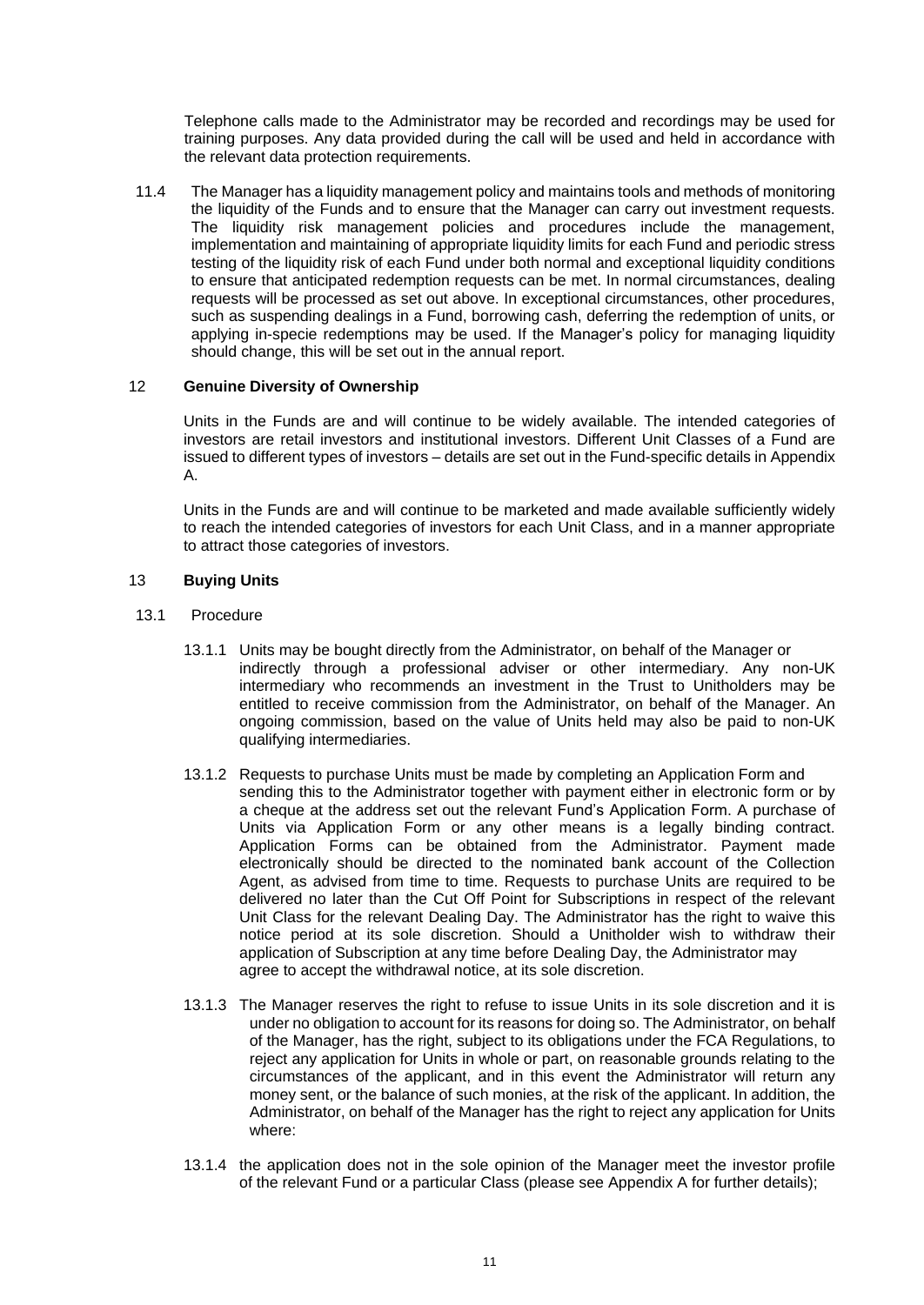- 13.1.5 the Manager reasonably believes that the acquisition of Units may have a prejudicial effect on the Trust, the Fund, the Scheme Property of any Fund or any service provider to the Trust or Unitholders;
- 13.1.6 the amount of the application for Units is such that the Manager believes accepting the application may impact the performance of the Trust or any Fund or could introduce real or perceived liquidity risk or more generally could potentially diminish the attractiveness of the Units, the Trust or any Fund for prospective or existing Unitholders; or
- 13.1.7 the application has previously been accepted and the applicant has paid by cheque and that cheque subsequently failed to be cleared.
- 13.2 All Fund of the Trust are designed and managed to support longer-term investment and active trading is discouraged. Short-term or excessive trading into and out of the Funds may harm performance by disrupting the investment management strategy of the relevant Fund and by increasing expenses of the relevant Fund. The Manager may at its sole discretion refuse to accept applications for Units, especially where transactions are deemed disruptive, and particularly from possible market-timers or investors who, in its opinion, have a pattern of shortterm or excessive trading or whose trading has been or may be disruptive to the Funds. For these purposes, the Manager may consider an investor's trading history in the Funds or other funds managed by the Manager or the Administrator and accounts under common ownership or control.
	- 13.2.1 Any subscription monies remaining after a whole number of Units has been issued will not be returned to the applicant. Instead, fractions of Units will be issued in such circumstances.
	- 13.2.2 Client money will be held in an account with the Collection Agent. No interest payment is currently made on client money held by the Collection Agent. In the event that interest becomes payable, this shall be payable to the Collection Agent and/or Administrator, as agreed between the parties.
	- 13.2.3 Applicants who have received advice may have the right to cancel their application to buy Units at any time during the 14 days following the settlement date. If an applicant decides to cancel the contract they must inform the Manager by returning a cancellation notice available from the Manager or the Administrator. If, the value of the investment has fallen at the time the Manager receives the completed cancellation notice, Unitholders will not receive a full refund as an amount equal to any fall in value will be deducted from the sum originally invested. The Manager may extend cancellation rights to other investors but is under no obligation to do so. All fees, levies or other expenses charged by the Fund or any relevant party shall also be refunded. If an applicant has made arrangements with an intermediary with regards to certain advisory charges, upon cancellation this matter should be remedied between the parties and neither the Fund nor its agents have any responsibility in these matters.
- 13.3 After purchasing Units
	- 13.3.1 A contract note giving details of the Units purchased and the price used, including any equalisation paid, will usually be issued the next Business Day after the Dealing Day but no later than four Business Days after the Dealing Day, with reference to the purchase price at the Valuation Point.
	- 13.3.2 Settlement is due by 5pm on the third Business Day after the relevant Dealing Day. Funds are transferred to the relevant Fund within one Business Day after this deadline. The Manager, at its discretion, has the right to cancel a purchase deal if settlement is materially overdue and any loss arising on such cancellation shall be the liability of the applicant. In the event the Manager is unable to enforce recovery of the liability arising in this context, the Manager shall be entitled to recover any associated loss arising from the Trust or Fund.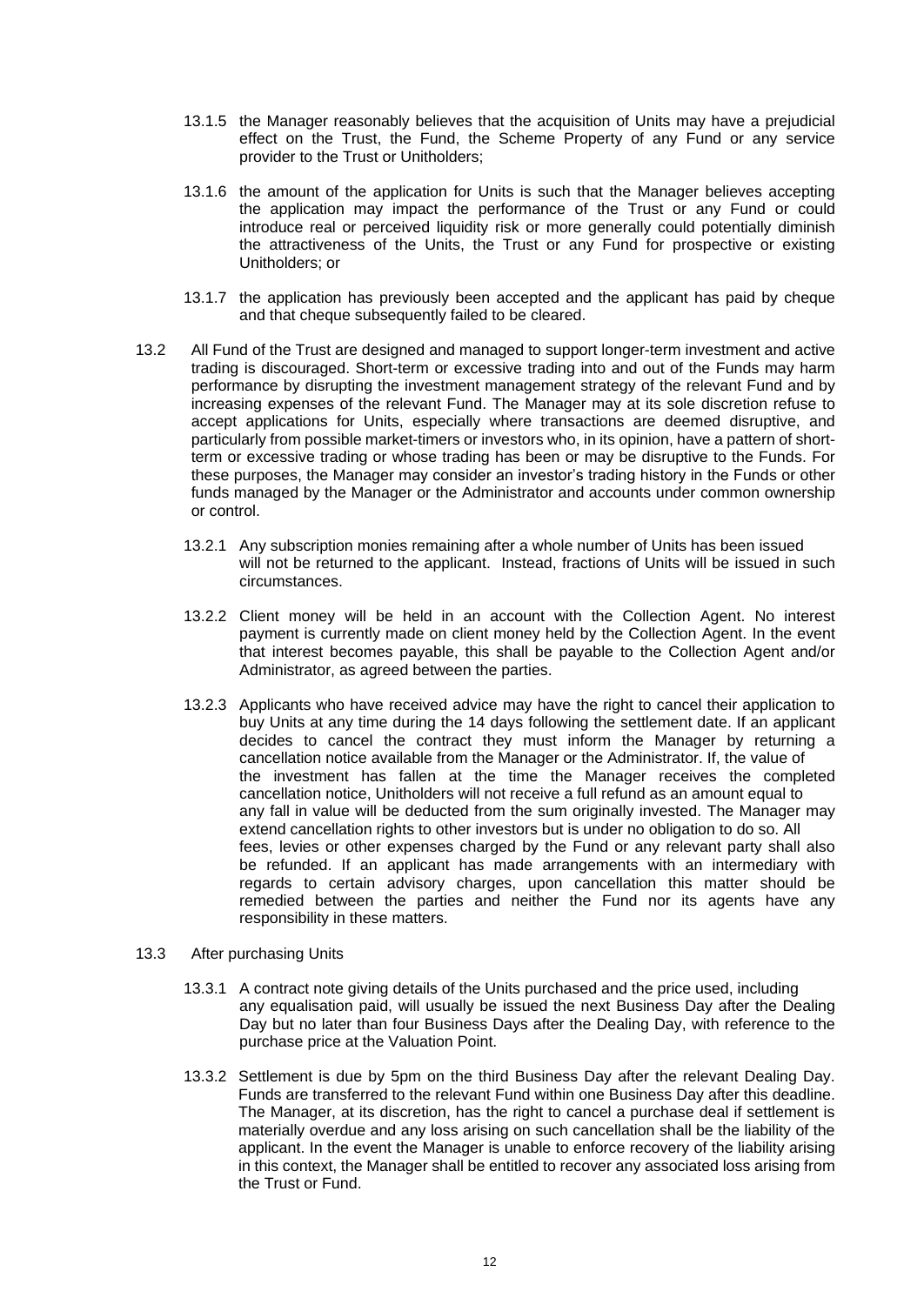- 13.3.3 Unit certificates will not be issued in respect of Units. Ownership of Units will be evidenced by an entry on the Trust's register of Unitholders. Statements in respect of half yearly distributions of income will show the number of Units held by the recipient in respect of which the distribution is made. Individual statements of a Unitholder's (or, when Units are jointly held, the first named holder's) Units will also be issued at any time on request by the registered holder.
- 13.4 Minimum subscriptions and holdings
	- 13.4.1 The minimum initial and subsequent subscription levels, and minimum holdings, are set out in Appendix A. The Administrator, on behalf of the Manager, may at its discretion accept subscriptions lower than the minimum amount.
	- 13.4.2 If a holding is below the minimum holding the Administrator, on behalf of the Manager, has discretion to require redemption of the entire holding.
- 13.5 Limited Issue Arrangements
	- 13.5.1 The Manager reserves the right to limit the issue of any Units in circumstances where the liquidity within a Fund is deemed to be detrimental to the Fund's performance.
	- 13.5.2 In such circumstances, the Manager may still issue Units where the proceeds of that issue can be invested without compromising the Fund's objective or materially prejudicing existing Unitholders, such as on the reinvestment of distribution income, or the investment of regular contributions received by the Manager or the Administrator.
	- 13.5.3 The Administrator will return any cheques and application forms received whilst the limited issue provision is in force.
	- 13.5.4 Where the Manager proposes to limit the issue of Units in the Fund, Unitholders shall be notified of this limitation and the date of its implementation.

# 13.6 In Specie Issue

- 13.6.1 The Manager may, in its sole discretion, arrange for the Trust to issue Units in exchange for in specie assets. In such circumstances, and provided the Trustee considers that the transfer of property would not be likely to result in any material prejudice to the interests of Unitholders (and the ACD and the Depositary of the Company consider the transfer of such property into the Company would not result in any material prejudice to the interests of Shareholders), the Manager may arrange forthe Trustee to issue Units in exchange for Shares in the relevant Class of the Company. In this case, the Manager will ensure that the beneficial interest in the Shares is transferred to the Trustee with effect from the issue of the Units.
- 13.6.2 The Manager will ensure that the beneficial interest in the assets is transferred to the Fund with effect from the issue of the Units.
- 13.6.3 The Manager will not issue Units in any Class in exchange for assets the holding of which would be inconsistent with its investment objective.
- 13.7 Disclosures for FATCA
	- 13.7.1 As part of the process of buying Units, and at various points throughout ownership of Units, investors in the Trust will be required to provide the Manager (or its delegate) with any information that the Trust considers necessary to enable it to comply with its domestic (and any overseas) obligations relating to FATCA. This may be addition to information required for anti-money laundering purposes (see Section [17\)](#page-21-2).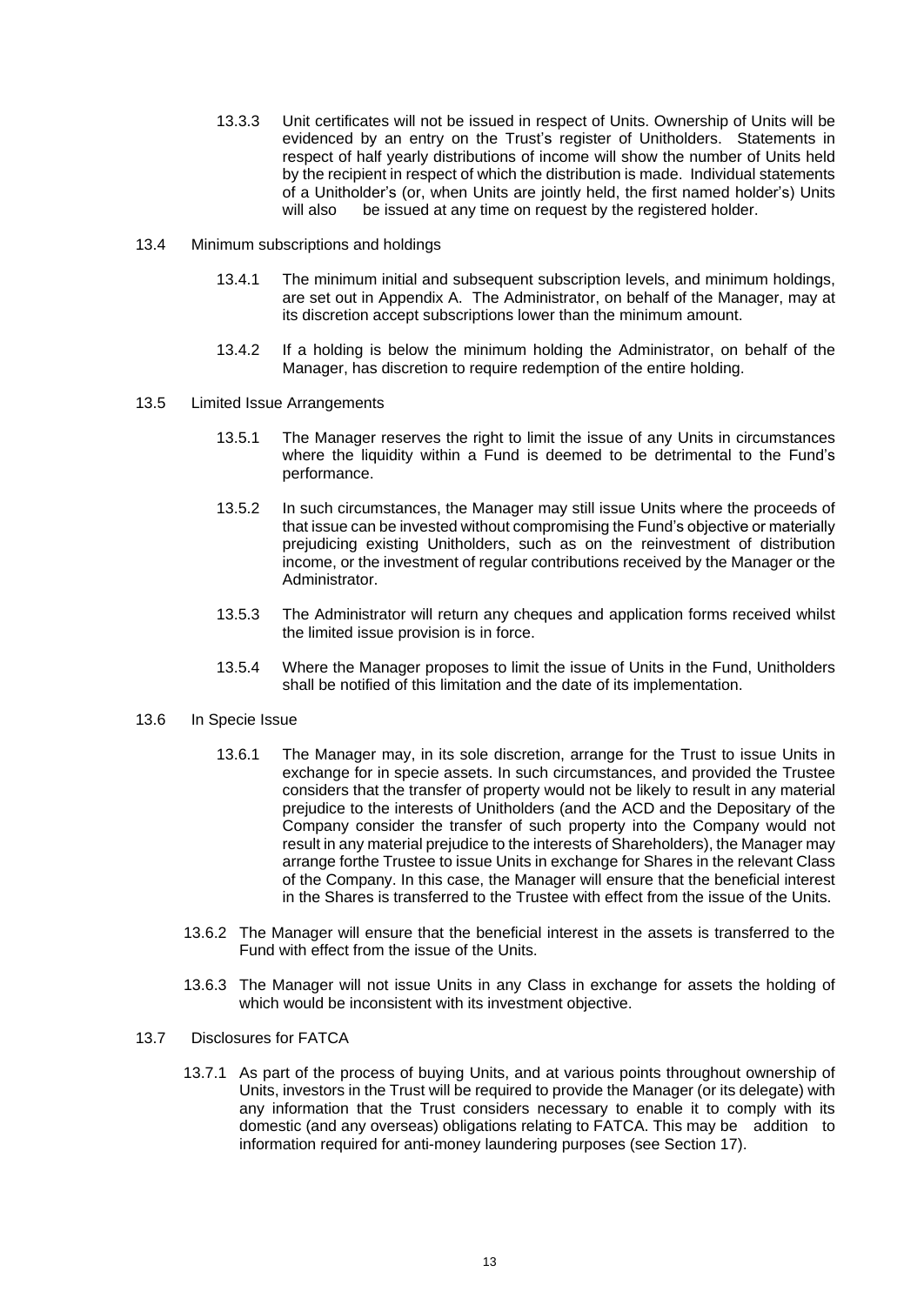- 13.7.2 FATCA aims to prevent US tax evasion by requiring foreign financial institutions (such as the Trust) to report certain information in relation to any Unitholder who is a Specified US Person to the Internal Revenue Service of the US ("IRS"). As a result of an intergovernmental agreement entered into between the US and UK governments, the Manager may be required to disclose information relating to Unitholders who fall within the definition of Specified US Person (and their investments in the Trust) to HM Revenue & Customs, who will in turn exchange this information with the IRS.
- 13.7.3 By signing the Application Form to subscribe for Units in the Trust, each Unitholder is agreeing to provide such information upon request from the Trust or its delegate.

## **Please note that the Manager may treat Unitholders as a Specified US Person where the Manager is unable to establish that this is not the case.**

13.7.4 It is the responsibility of the Unitholder to notify the Administrator of the Fund if their status under FATCA changes. For example, if a Unitholder subsequently becomes a Specified US Person, Non-Participating Financial Institution or Passive Non-Financial Foreign Entity with one or more substantial US owners. Unitholders who are concerned about their position are encouraged to consult with their own tax advisers regarding the possible implications of FATCA on their interest in the Trust.

# <span id="page-16-0"></span>14 **Selling Units**

- 14.1 Procedure
	- 14.1.1 Every Unitholder has the right to request that the Trust redeem its Units on any Dealing Day, subject to the Cut Off Point for Redemptions, unless the value of Units which a Unitholder wishes to redeem will mean that the Unitholder will hold Units with a valueless than the relevant required minimum holding, in which case the Unitholder may be required to redeem his entire holding in the Fund(s).
	- 14.1.2 Requests to redeem Units may be made to the Administrator by writing to the Administrator at the address set out in Appendix E. Please note that telephone dealing is not permitted. The Administrator, on behalf of the Manager, will not accept instructions to sell Units by electronic communication, other than email communication or fax communication which may only be accepted at the discretion of the Administrator. Requests to redeem Units are required to be delivered no later than the Cut Off Point for Redemptions in respect of the relevant Unit Class for the relevant Dealing Day. The Administrator has the right to waive this notice period at its sole discretion. Should a Unitholder wish to withdraw their notice of redemption at any time before Dealing Day, the Administrator may agree to accept the withdrawal notice, at its sole discretion.
- 14.2 Documents the seller will receive

A contract note giving details of the number and price of Units sold will be sent to the selling Unitholder (the first named, in the case of joint Unitholders) or their duly authorised agents together (if sufficient written instructions have not already been given) usually by the end of the Business Day following the Valuation Point by reference to which the redemption price is determined. Settlement of redemption monies to Shareholders by BACS or CHAPS transfers will be made on the third Business Day after the relevant Dealing Day.

## 14.3 Minimum redemption

Part of a Unitholder's holding may be sold but the Administrator, on behalf of the Manager, reserves the right to refuse a redemption request if the value of the Units to be redeemed is less than any minimum redemption amount set out in Appendix A or would result in a Unitholder holding less than the minimum holding, as detailed in Appendix A. In the latter case the Unitholder may be asked to redeem their entire Unitholding in the Fund(s).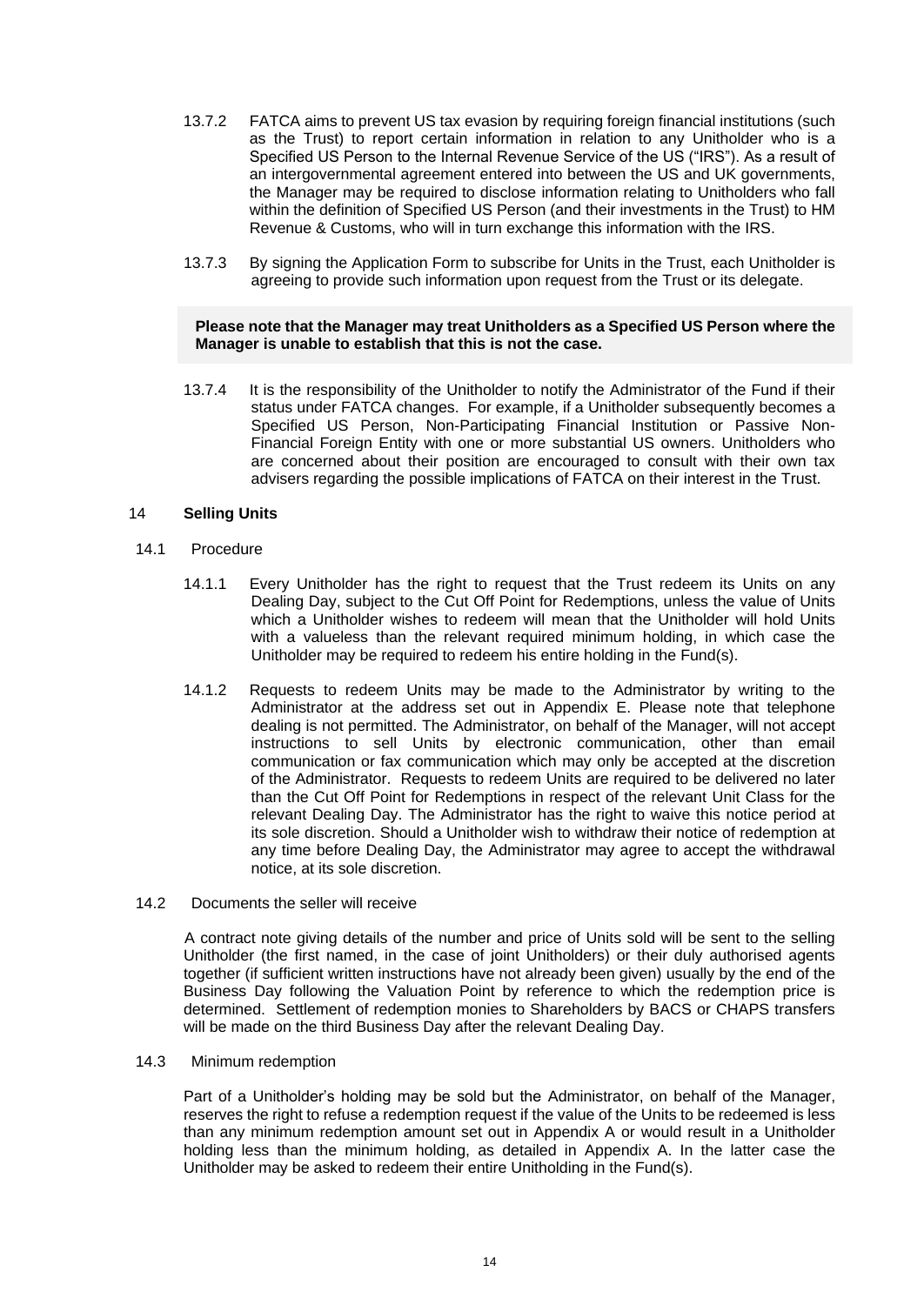- 14.4 Extended notice period arrangements
	- 14.4.1 In order to protect the liquidity of a Fund, requests for redemptions of certain Classes of Units in the Funds are subject to an extended notice period. These Classes are identified in Appendix A. Redemption requests for these Classes must be received by the relevant Cut Off Point for Redemption and shall be dealt at the price calculated at the valuation point on the first Dealing Day after the expiry of the notice period.
	- 14.4.2 At its absolute discretion, the Manager may waive the relevant notice period (in whole or in part).
	- 14.4.3 Once a redemption request is submitted it cannot be withdrawn or cancelled unless the Manager agrees to such withdrawal or cancellation.
- 14.5 In Specie Redemptions
	- 14.5.1 The Manager does not generally intend to permit in specie redemptions of Units.
	- 14.5.2 If a Unitholder requests the redemption of Units, the Manager (or the Administrator on behalf of the Manager) may, however at its sole discretion and where it considers the deal to be substantial in relation to the total size of the Class concerned or in some way detrimental to the Class, arrange, having given prior notice in writing to the Unitholder, that in place of payment for the Units in cash, that the Trust transfers Scheme Property from the relevant sub-fund of the Company, if required by the Unitholder, the net proceeds of sale of the relevant Scheme Property, to the Unitholder. The Manager may only do so, however, where the Trustee considers that the Trust's sale of those assets in exchange for the issued Units is not likely to result in any material prejudice to the interests of Unitholders or potential Unitholders in the relevant Fund.
	- 14.5.3 Before the proceeds of the cancellation of Units become payable, the Manager must give written notice to the Unitholder that the Scheme Property or the proceeds of sale of Scheme Property will be transferred to that Unitholder so that the Unitholder can require the net proceeds of redemption rather than the relevant property if he so desires.
	- 14.5.4 The Manager will select the Scheme Property to be transferred in consultation with the Trustee. They must ensure that the selection is made with a view to achieving no more advantage or disadvantage to the Unitholder requesting cancellation/redemption than to the continuing Unitholders. Whether the property is transferred or sold there shall be deducted from it a cash amount which would have normally been borne by the Trust on a sale of the property (if any).
- 14.6 Direct Issue or Cancellation of Units

There is no facility for direct issue or cancellation of Units by the Trustee.

#### 15 **Transfers, Conversions, Switches and Exchanges**

<span id="page-17-0"></span>Unitholders are entitled to Transfer their Units to another person or body. All Transfers must be in writing in the form of an instrument of transfer approved by the Manager for this purpose. Completed instruments of Transfer must be returned to the Manager in order for the Transfer to be registered by the Manager. The Manager has absolute discretion whether or not to approve the Transfer and has no requirement to justify its decision. Neither the Manager nor a Fund will be liable for any costs whatsoever however arising from the actual or proposed Transfer. Any Unitholder, the subject of an approved Transfer, is subject to the terms of this Prospectus including the disclosure requirements of paragraph13.6.

15.1 Conversions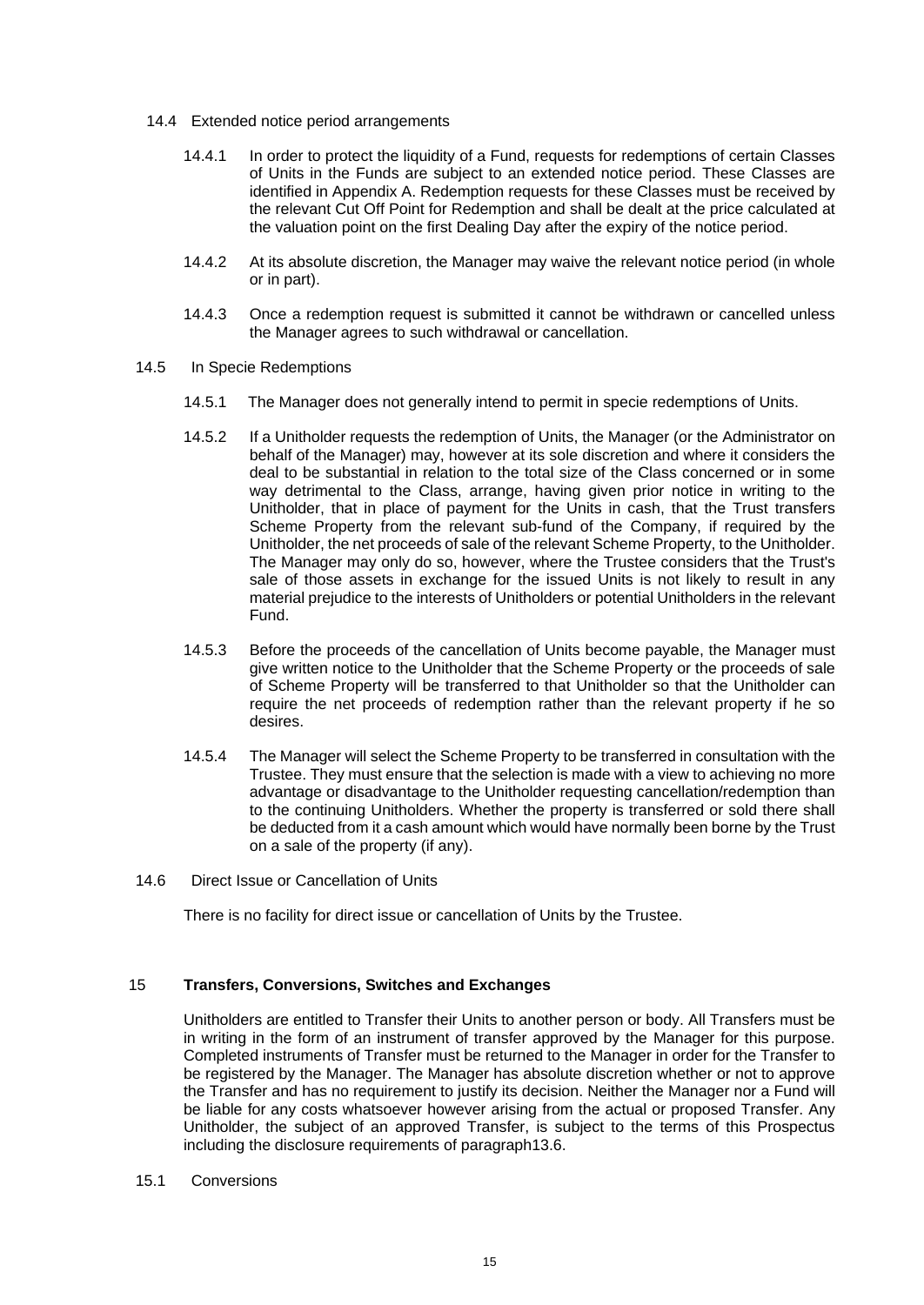- 15.1.1 Subject to any restrictions on the eligibility of investors for a particular Unit Class, a Unitholder in a Fund may convert all or some of his Units of one Class in a Fund for another Class of Units in the same Fund.
- 15.1.2 Conversions will be effected by the Manager recording the change of Unit Class on the Register of the Trust.
- 15.1.3 If a Unitholder wishes to convert Units he should apply to the Administrator, on behalf of the Manager, in the same manner as for a switch as set out below.
- 15.1.4 All Conversions are at the discretion of the Administrator, on behalf of the Manager, who is not under any obligation to effect any Conversion request. Conversions may not be effected at the next Dealing Day for relevant Units and may be held over and processed at a subsequent Dealing Day for relevant Units or ultimately to the Dealing Day immediately following the end of the relevant Fund's accounting period. For further information and to discuss the timing for the completion of conversions please contact the Administrator, on behalf of the Manager.
- 15.1.5 Conversions will not usually be treated as a disposal for capital gains tax purposes and no stamp duty reserve tax will be payable on the Conversion. This may not be the case for Conversions involving hedged Unit Classes should any Fund offer such Unit Classes.
- 15.1.6 The number of Units to be issued in the new Class will be calculated relative to the price of the Units being Converted from.
- 15.1.7 A Unitholder who Converts Units in one Class for Units in any other Class in the same Fund will not be given a right by law to withdraw from or cancel the transaction.
- 15.1.8 If investors are in any doubt as to the effect of Conversions on their holding, they should seek professional advice.
- 15.2 Switches
	- 15.2.1 Subject to the qualifications below, a Unitholder may at any time switch all or some of his Units of one Fund (Original Units) for Units of another Fund (New Units), provided that they satisfy the relevant subscription and eligibility criteria. Switches between a Fund and its equivalent sub-fund in the Company are deemed to be 'exchanges' and are dealt with in Section [15.3](#page-19-1) below.
	- 15.2.2 The number of New Units issued will be determined by reference to the respective prices of New Units and Original Units at the Valuation Point applicable at the time the Original Units are redeemed and the New Units are issued.
	- 15.2.3 The Administrator, on behalf of the Manager may at its discretion make a charge on the switching of Units between Funds. Any such charge on switching does not constitute a separate charge payable by a Unitholder, but is rather the application of any redemption charge on the Original Units and any initial charge on the New Units, subject to certain waivers.
	- 15.2.4 If a partial switch would result in the Unitholder holding a number of Original Units or New Units of a value which is less than the minimum holding in the Class concerned, the Administrator, on behalf of the Manager may, if it thinks fit, switch the whole of the applicant's holding of Original Units to New Units (and make a charge on switching) or refuse to affect any switch of the Original Units. Save as otherwise specifically set out, the general provisions on procedures relating to redemption will apply equally to a switch. Valid instructions to the Administrator, on behalf of the Manager to switch Units received before the Cut Off Point for Redemption (where appropriate) will be processed at the Unit prices calculated based on the Net Asset Value per Unit at the next Valuation Point following receipt of the instruction (or at such other Valuation Point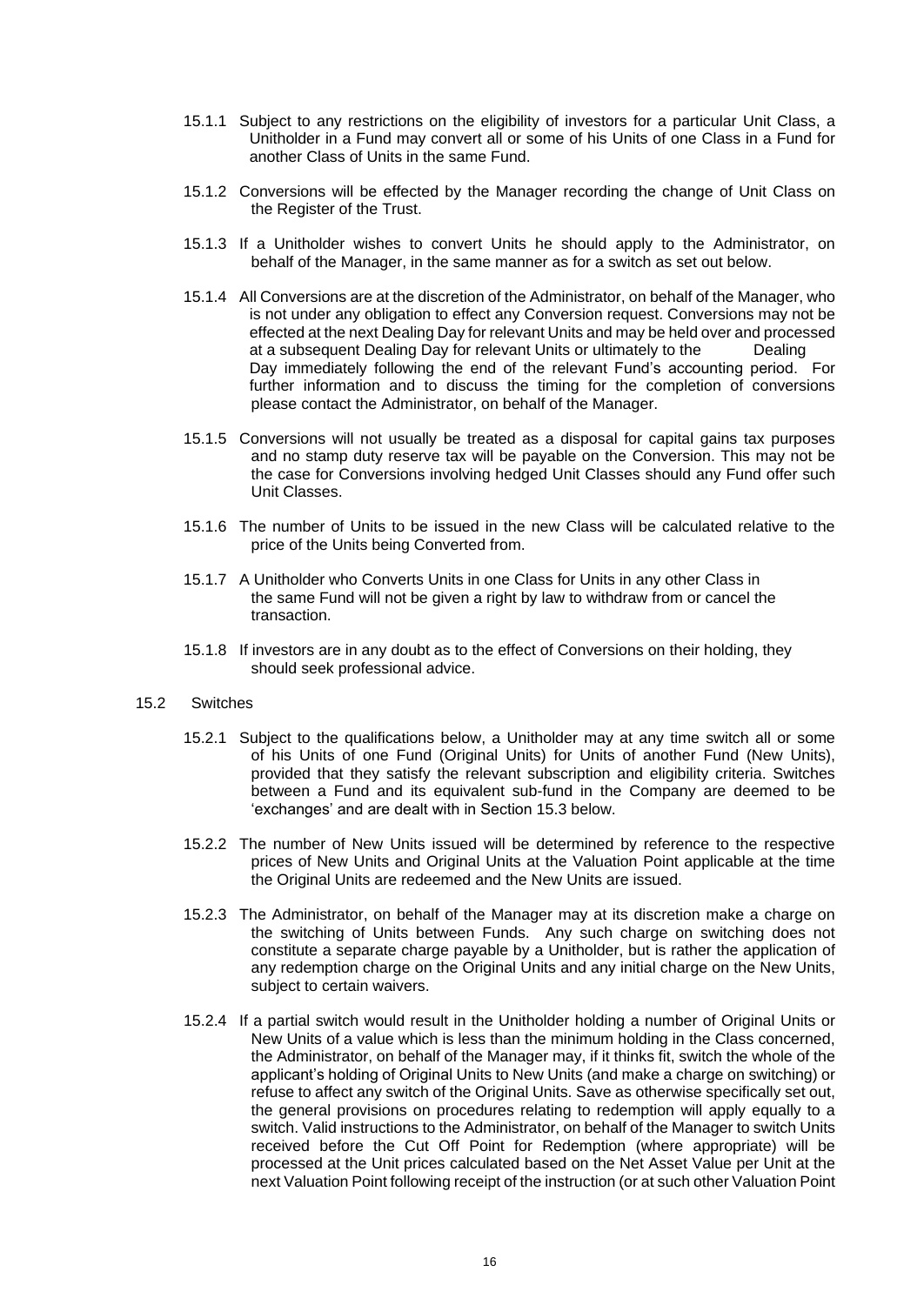as the Administrator, on behalf of the Manager at the request of the Unitholder giving the relevant instruction may agree) except in the case where dealing in a Fund has been suspended.

- 15.2.5 The Administrator, on behalf of the Manager may adjust the number of New Units to be issued to reflect the application of any charge on switching together with any other charges or levies in respect of the application for the New Units or redemption of the Original Units as may be permitted pursuant to the COLL Sourcebook.
- 15.2.6 A Unitholder who switches Units in one Fund for Units in any other Fund will not be given a right by law to withdraw from or cancel the transaction.
- 15.2.7 Please note that under UK tax law a switch of Units in one Fund for Units in any other Fund is treated as a redemption of the Original Units and a purchase of New Units and will, for persons subject to taxation, be a realisation of the Original Units for the purposes of capital gains taxation, which may give rise to a liability to tax, depending upon the Unitholder's circumstances.
- <span id="page-19-1"></span>15.3 Exchanges between a Fund and its corresponding sub-fund in the Company
	- 15.3.1 The Manager is aware that certain holders who are eligible to invest in those sub-funds of the Company which are PAIFs may be unable to do so for regulatory or administrative reasons and will, therefore, invest through the Funds. When such holders are in a position to invest directly in the Company they will be able to exchange their holdings of Units in a Fund for shares in the corresponding sub-fund of the Company. The Manager intends to facilitate exchanges between the Funds and the relevant sub-funds of the Company every relevant Dealing Day subject to receipt of a notice of exchange by the Administrator by 10am two Business Days prior on a relevant Dealing Day.
	- 15.3.2 Where Units in a Fund are exchanged for Shares in a sub-fund of the Company, Units will be redeemed in the Fund at the price of its Units calculated in accordance with this Prospectus and Shares in the sub-fund of the Company will be issued at the price of Shares in the relevant sub-fund calculated in accordance with its Prospectus.
	- 15.3.3 Where Shares in a sub-fund of the Company are exchanged for Units in a Fund, Shares in the relevant sub-fund will be redeemed at the price of such Shares calculated in accordance with the prospectus and Units in the Fund will be issued at the price of Units in the Fund calculated in accordance with this Prospectus.
	- 15.3.4 Unitholders will be required to complete an Exchange Instruction Form, and where relevant provide the corporate certificates and undertakings.

# <span id="page-19-0"></span>16 **Dealing Charges**

16.1 Initial Fee

A fee may be imposed on the sale of Units as set out in Appendix A, retained by the Administrator. The Administrator may waive or discount any initial fee at its discretion.

Full details of the current initial fee for each Unit Class are set out in Appendix A.

16.2 Dilution Adjustment

When a Fund buys or sells underlying investments in response to a request for the issue or redemption of Shares, it will generally incur a cost, made up of dealing costs and any indirect costs resulting from the spread between the bid and offer prices of the investment concerned, which is not reflected in the issue or redemption price paid by or to the Shareholders. In circumstances where the ACD is required to sell underlying investments quickly in response to redemption requests, there may be an impact on the sale price that the investments can achieve and any impact on the sale price would be an indirect cost incurred by the Fund.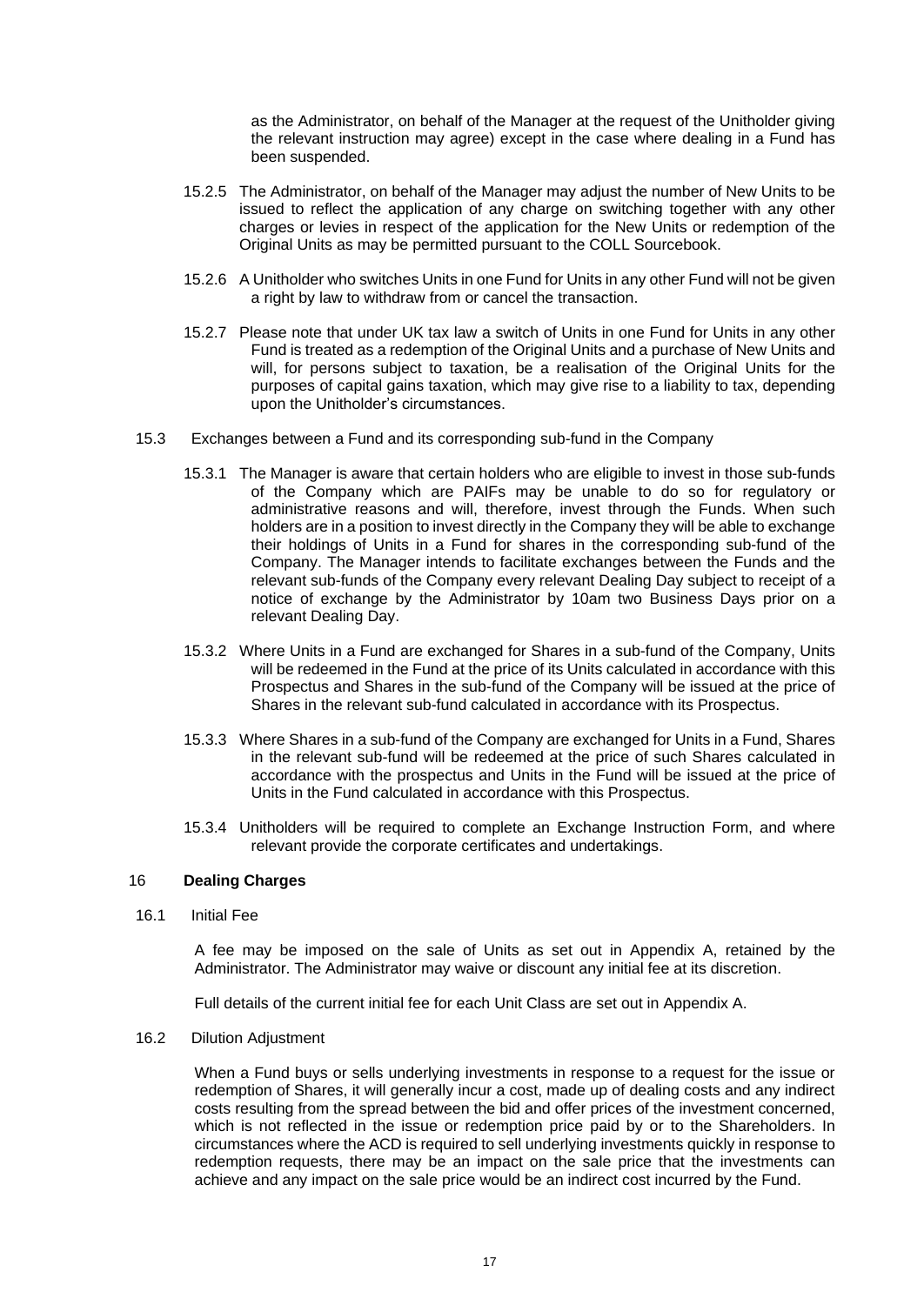The ACD will apply a Dilution Adjustment to prevent dilution of a Fund as explained above and in the scenarios listed below. Rather than reduce the effect of dilution by making a separate charge to investors when they buy or sell Shares in the relevant Fund, the FCA's regulations permit an ACD to move the price at which Shares are bought or sold on any given day. The single price can be swung higher or lower at the discretion of the ACD. This price movement from the basic mid-market price is known as a 'Dilution Adjustment'. The amount of the adjustment is paid into the fund for the protection of continuing Shareholders. Any dilution adjustment applied is included in the price applied to the deal and not disclosed separately.

The Dilution Adjustment shall make such reasonable allowance as the ACD determines is appropriate for the typical market spread of the value of the assets of a Fund and the related costs of acquisition or disposal of these assets.

Where a Fund invests in another fund, unit trust, an open-ended investment company or any other collective investment scheme ('a collective investment vehicle'), the ACD may base the calculation of that part of the Dilution Adjustment relating to that investment on the calculation of the Dilution Adjustment on a look-through to the underlying assets of that collective investment vehicle.

The ACD may impose a Dilution Adjustment where there are net inflows or outflows of the Fund value on any given day are significant, although it will be imposed where the estimated potential cost to the relevant Fund justifies its application.

The Dilution Adjustment may also be applied in the following circumstances:

(a) where a Fund is in continual expansion or decline;

(b) on a Fund experiencing large levels of net subscriptions or net redemptions relative to its size;

(c) in the case of a large deal, being a single deal or group of connected deals where the potential cost to the Sub-fund justifies its application (please see Large Deal Provision in 21.4);

(d) In circumstances where the ACD is required to sell underlying investments quickly in response to redemption requests; and

(e) in any other case where the ACD is of the opinion that the interests of Shareholders require imposition of a Dilution Adjustment.

Dilution is directly related to the inflows and outflows of monies from the Funds and, as such, it is not possible to predict accurately whether dilution will occur at any future point in time. Consequently it is also not possible to accurately predict how frequently the ACD will need to make such a Dilution Adjustment.

The Dilution Adjustment for any one Fund may vary over time because it will be calculated by reference to the costs of dealing in the underlying investments of that Fund, including any indirect costs resulting from dealing spreads between the offer and bid price of the underlying investment, and these can vary with market conditions.

The rate of dilution adjustment made from time to time will differ and be dependent on dealing spreads, commissions and taxes and duties on the purchase or sale of Scheme Property and will be subject to the expected costs prevailing at that relevant Valuation Point, determined solely by the ACD.

Typically, the Dilution Adjustment on the purchase of Shares in any Fund may be up to 7.0% of the relevant price and on the redemption of Shares in any Fund may be up to 2.5% of the relevant price. The actual applied Dilution Adjustment will vary according to the forecast or actual transaction costs arising.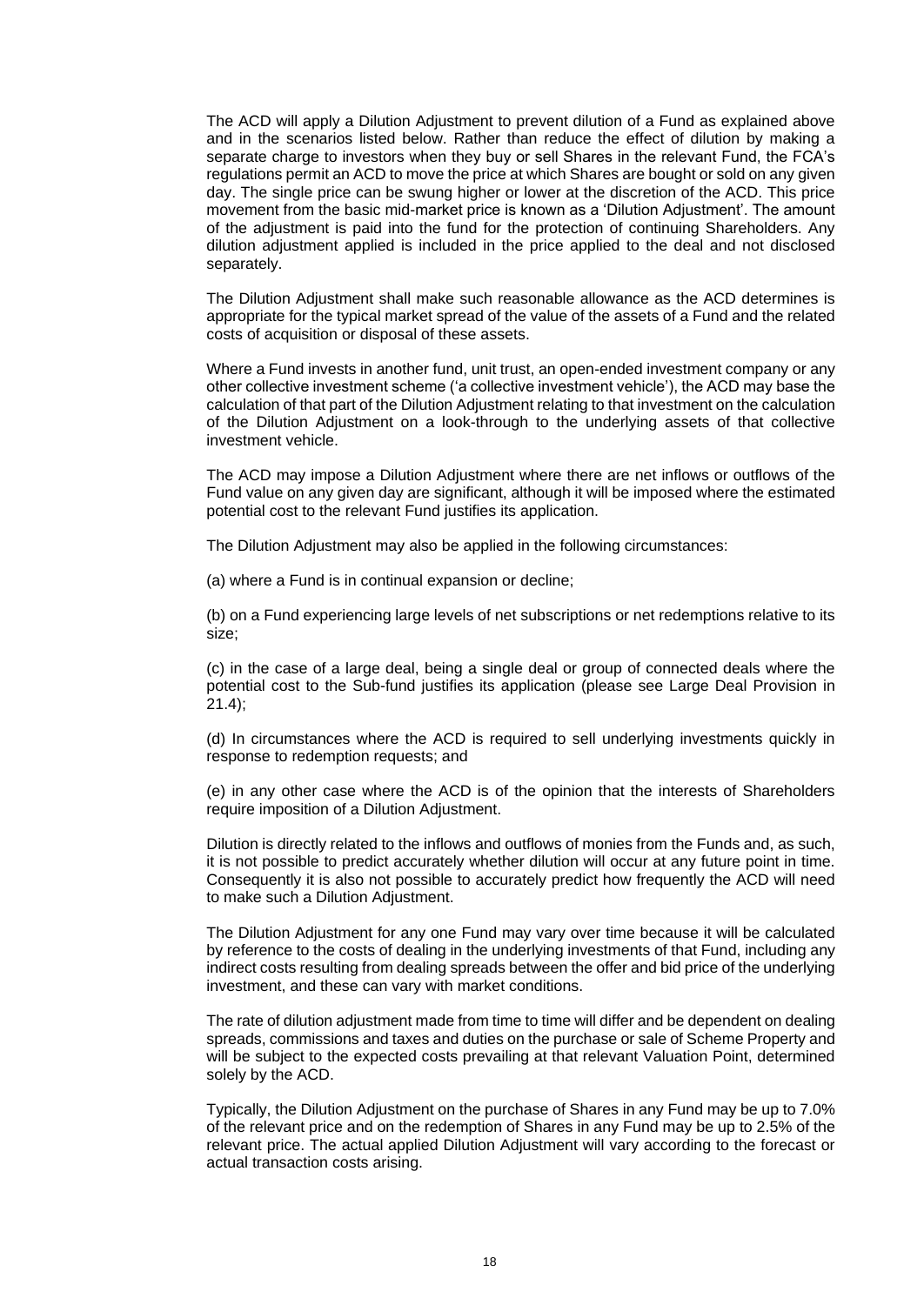## 16.3 Redemption Charge

- 16.3.1 The redemption price for Units may include a fee payable to the Administrator.
- 16.3.2 The Administrator, on behalf of the Manager, may make a charge of the redemption of Units on any Dealing day. The Administrator may make a charge on the redemption of such Units of up to 5% of the total amount redeemed.
- 16.4 Large Deal Provision

The Manager may, acting in the best interests of all Unitholders, effect instructions for subscriptions or redemptions of Units on a different pricing basis where a dealing request (or series of requests) for a particular Dealing Day exceeds £50,000 (a "Large Deal") for the Fund. Unitholders affected by this provision may at the discretion of the Manager have such large deals refused until such time as the Manager is satisfied there is no prejudicial impact to the best interests of Unitholders as a whole.

16.5 Market timing charge

The Manager may make a charge on the redemption of Units where a Unitholder is deemed to have conducted short term trading based on a market timing strategy. Specifically, at the Manager's discretion, a charge of up to 3% may be levied if redemption of Units is notified within 180 days of settlement of the original subscription for Units. The proceeds of this charge shall be paid into the Scheme Property of the relevant Fund.

16.6 Conversion or Switching Fee

On the Conversion or Switching of Units of one Class in a Fund for Units of the same or another class in another Fund, the Trust Deed authorises the Manager, delegated to the Administrator, to impose a conversion or switching fee. The fee will not exceed an amount equal to the then prevailing initial fee for the Class into which Units are being Converted or Switched. The Conversion or Switching fee is payable to and retained by the Administrator.

# <span id="page-21-2"></span>17 **Money Laundering**

<span id="page-21-0"></span>As a result of legislation in force in the United Kingdom to prevent money laundering, persons conducting investment business are responsible for compliance with money laundering regulations. In order to implement these procedures, in certain circumstances investors may be asked to provide proof of identity when buying Units. The Administrator, on behalf of the Manager, reserves the right to reverse the transaction if it is not satisfied as to the identity of the applicant.

# <span id="page-21-1"></span>18 **Restrictions and Compulsory Transfer and Redemption**

- 18.1 The Administrator, on behalf of the Manager, may from time to time impose such restrictions as it may think necessary for the purpose of ensuring that no Units are acquired or held by any person in breach of the FCA Regulations, the law or governmental regulation (or any interpretation of a law or regulation by a competent authority) of any country or territory, or which would result in the Trust incurring any liability to taxation which the Trust is not able to recoup itself, or suffering any tax burden or other adverse consequence. This includes sales and transfers of Units in any Fund to Specified US Persons, Non-Participating Financial Institutions, or Passive Non-Financial Foreign Entities with one or more substantial US owners (as defined within the FATCA Intergovernmental Agreement between the UK and US governments). This is prohibited unless such interests are both distributed by, and held through, a participating Financial Institution. Where a Unitholder subsequently becomes a Specified US Person, Non-Participating Financial Institution, or a Passive Non-Financial Foreign Entity with one or more substantial US owners, that Unitholder's Units will be redeemed within six months and usually at the next Dealing Day.
- 18.2 In addition, the Administrator, on behalf of the Manager, may redeem at a given Dealing Day or over a series of Dealing Days, the Units of a Unitholder or group of Unitholders whom the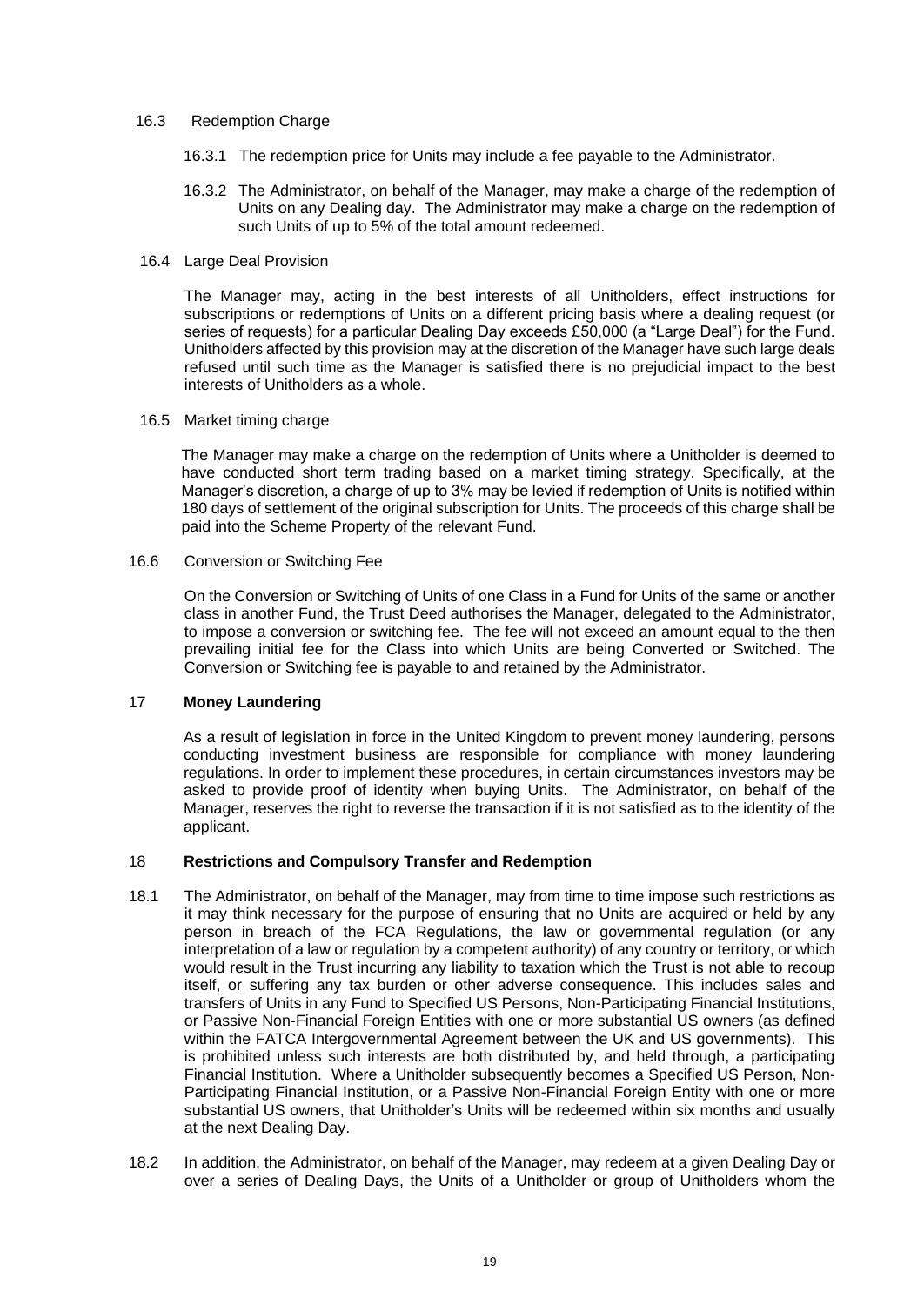Administrator reasonably believes to be acting together, such that each Unitholder holds less than 10% of the NAV or where there is a group of Unitholders whom the Administrator reasonably believes to be acting together, that the combined group's unitholding is less than 10% of the NAV. This shall be determined at the sole discretion of the Administrator on behalf of the Manager, on the basis that the Unitholder or group of Unitholders acting in concert, hold a sufficient number of Units in a Fund or the Trust, such that the Administrator is concerned that if such Unitholder or group of Unitholders redeemed all or part of their Unitholding this could give rise to a potential liquidity management issue in the Fund or the Trust, and shall therefore consider what is in the best interests of all Unitholders and act accordingly.

- 18.3 A person who becomes aware that he is holding or owns affected Units in breach of any law or governmental regulation (or any interpretation of a law or regulation by a competent authority) of any country or territory, or by virtue of which he is not qualified to hold such affected Units, shall forthwith, unless he has already received a notice as described above, either transfer all his affected Units to a person qualified to own them or give a request in writing for the redemption of all his affected Units pursuant to the FCA Regulations.
- 18.4 In this connection, the Administrator may, inter alia, reject in its discretion any application for the purchase, redemption, transfer or conversion of Units.
- 18.5 Where a Unitholder is compulsorily redeemed, the Administrator will normally redeem that Unitholder's Units on the next Dealing Day.

## <span id="page-22-0"></span>19 **Deferral of redemptions by Manager**

- 19.1 Where requested redemptions are received across all Classes of a Fund for a particular Valuation Point on a Dealing Day which exceed 10% of the Net Asset Value of that Fund, the Manager will defer redemptions to the next Dealing Day.
- 19.2 The Manager will ensure the consistent treatment of all Unitholders who have sought to redeem Units at any Valuation Point at which redemptions are deferred. The Manager will pro-rata all such redemption requests to the stated level (i.e. 10% of the Net Asset Value) and will defer the remainder until the next or subsequent Valuation Point(s). The deferral of redemptions is assessed on a cumulative basis. Unitholders shall receive consideration at the Valuation Point at which the redemption request is fulfilled. Any portion of the redemption request which remains unfulfilled at that point shall be deemed not to be accepted until the Valuation Point at which it is fulfilled. This means the redemption request may be accepted over multiple Dealing Days and associated Valuation Points.
- 19.3 The Manager will process requests chronologically to ensure that all requests relating to earlier Valuation Points are completed before those relating to later Valuation Points are considered.

## <span id="page-22-1"></span>20 **Suspension of Dealings in a Fund**

- 20.1 The Manager may, with the agreement of the Trustee, or must if the Trustee so requires, temporarily suspend the issue, cancellation, sale and redemption of Units in any or all of the Classes in any or all Funds, if the Manager or the Trustee is of the opinion that due to exceptional circumstances it is in the interests of all the Unitholders. The suspension will only be permitted to continue for as long as it is justified having regard to the interests of the Unitholders. The suspension will cease as soon as practicable once the exceptional circumstances have ceased. The Manager and the Trustee must formally review the suspension at least every 28 days and inform the FCA of the result of this review.
- 20.2 The Manager or the Trustee (as appropriate) will immediately inform the FCA of the suspension and the reasons for it and will follow this up as soon as practicable with written confirmation of the suspension and the reasons for it to the FCA and the regulator in each EEA state where the relevant Class is offered for sale (if applicable).
- 20.3 The Manager will also suspend dealings in the Trust, a relevant Fund or relevant Class if the Company or Sub-fund or class of share in the Company is suspended.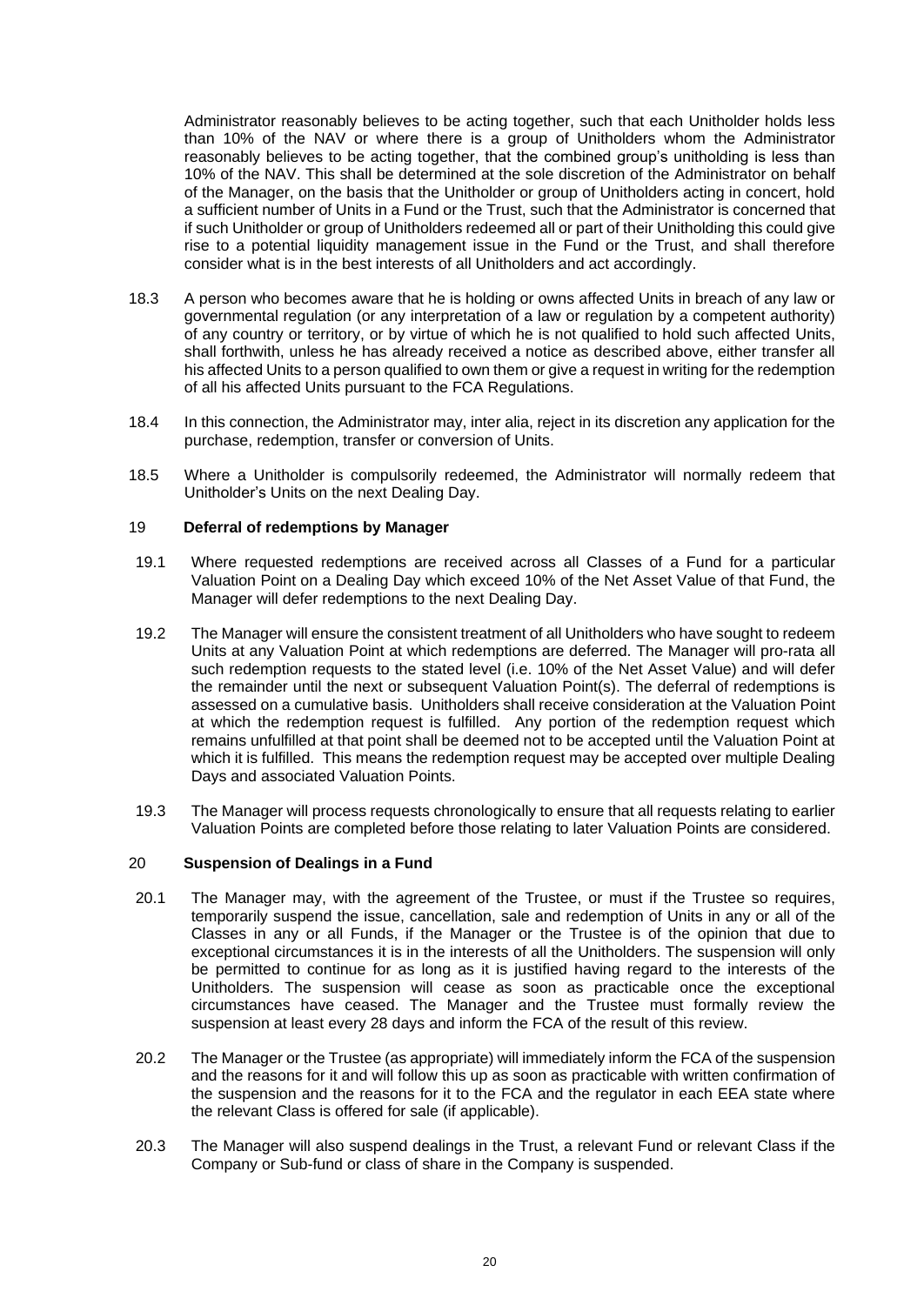20.4 The Manager will notify Unitholders as soon as is practicable after the commencement of the suspension, including details of the exceptional circumstances which have led to the suspension, in a way which is clear, fair and not misleading and gives Unitholders details of how to find further information about the suspension. Where a suspension takes place, the Manager will publish details on its website or give by other general means, sufficient details to keep Unitholders appropriately informed about the suspension, including, if known, its possible duration. During the suspension none of the obligations in COLL 6.2 (Dealing) will apply but the Manager will comply with as much of COLL 6.3 (Valuation and Pricing) during the period of suspension as is practicable in light of the suspension. Re-calculation of the Unit price for the purpose of sales and purchases will commence on the next relevant Valuation Point following the ending of the suspension.

# <span id="page-23-0"></span>21 **Governing Law of the Trust and Changes to the Funds**

- 21.1 All dealings in Units are governed by English law. The English courts shall have exclusive jurisdiction to settle any disputes or claims which may arise out of, or in connection with, a Shareholder's participation in the Funds.
- 21.2 Where any changes are proposed to be made to the Trust or a Fund, the Manager will assess whether the change is fundamental, significant or notifiable in accordance with COLL 4.3. Some changes will not be fundamental, significant or notifiable but changes which are fundamental and significant and certain changes which are notifiable will be submitted to the FCA for approval. If the change is regarded as fundamental, Unitholder approval will be required. If the change is regarded as significant, 60 days' prior written notice will be given to Unitholders. If the change is regarded as notifiable, Unitholders will receive suitable pre or post event notice of the change. Changes to a Fund's investment objective, policy or strategy will usually be significant or fundamental as determined by the Manager.

# 22 **Valuation of the Fund**

<span id="page-23-1"></span>Valuation of each Fund will take place at the relevant Valuation Point and at such other times and dates as may be determined by the Manager.

# <span id="page-23-2"></span>23 **Calculation of the Net Asset Value**

- 23.1 The value of the property of the Trust or of a Fund (as the case may be) will be the value of its assets less the value of its liabilities determined in accordance with the following provisions:
- 23.2 All the Scheme Property (including receivables) is to be included, subject to the following provisions.
- 23.3 The valuation of Scheme Property held in Units in each Fund will, subject as follows, be the most recent price which it is practicable to obtain from the relevant Fund of the Company or if, in the opinion of the Manager, the price obtained is unreliable or no recent traded price is available or if no recent price exists or if the most recent price available does not reflect the Manager's best estimate of the value, at a value which, in the opinion of the Manager, is fair and reasonable.
- 23.4 Cash and amounts held in current and deposit accounts and in other time related deposits will be valued at their nominal values.
- 23.5 In determining the value of the Scheme Property, all instructions given to issue or cancel Units will be assumed (unless the contrary is shown) to have been carried out and any cash payment made or received and all consequential action required by the FCA Regulations or the Trust Deed will be assumed (unless the contrary has been shown) to have been taken.
- <span id="page-23-3"></span>23.6 Subject to this paragraph and [23.7](#page-24-1) below, agreements for the unconditional sale or purchase of Scheme Property which are in existence but uncompleted will be assumed to have been completed and all consequential action required to have been taken. Any unconditional agreements need not be taken into account if made shortly before the valuation takes place and if, in the opinion of the Manager, their omission will not materially affect the final NAV.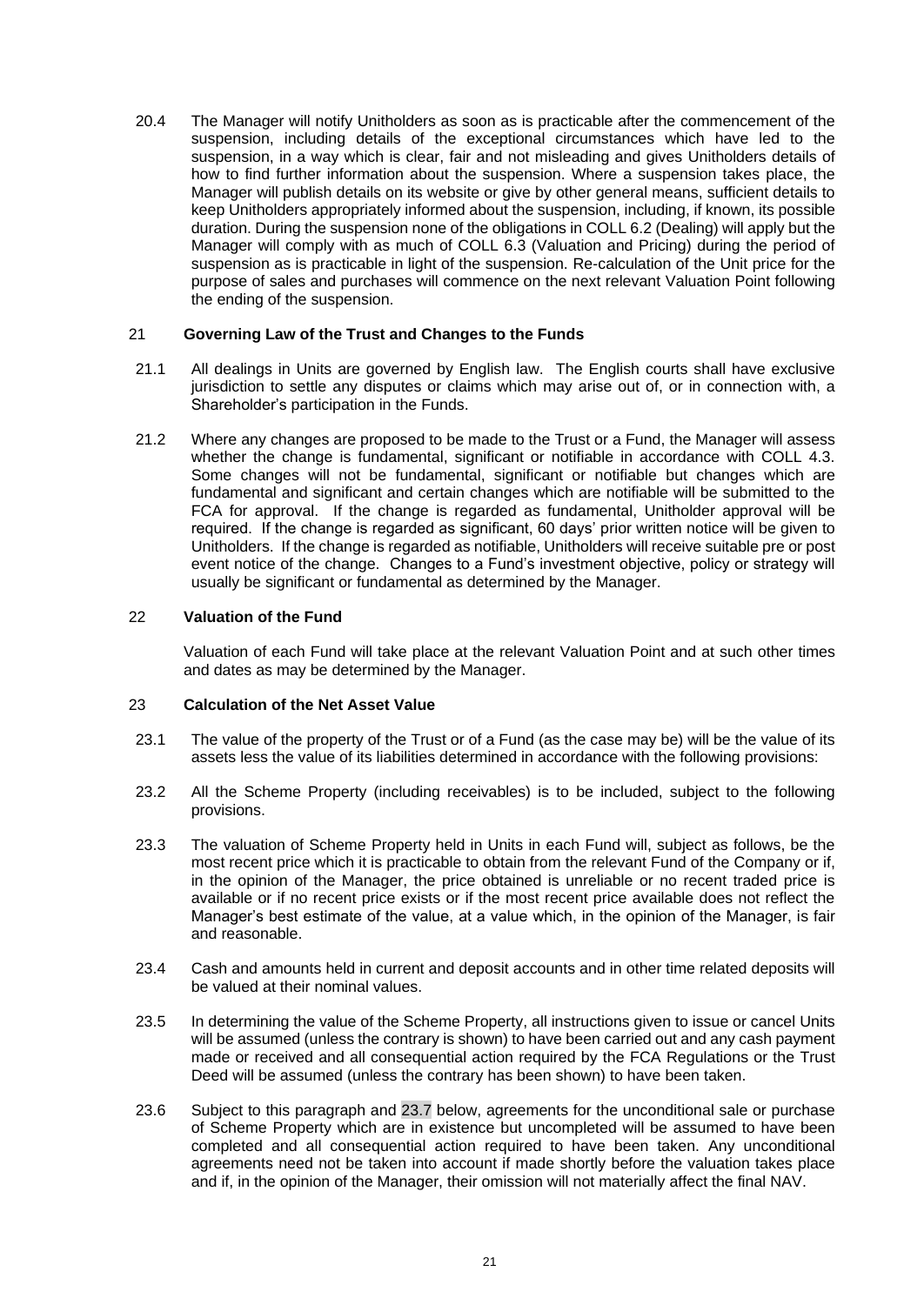- <span id="page-24-1"></span>23.7 All agreements are to be included under paragrap[h 23.6](#page-23-3) which are, or ought reasonably to have been, known to the person valuing the property assuming that all other persons in the Manager's employment take all reasonable steps to inform it immediately of the making of any agreement.
- 23.8 Deduct an estimated amount for anticipated tax liabilities at that point in time including (as applicable and without limitation) capital gains tax, income tax, corporation tax, VAT, stamp duty, SDRT and any foreign taxes or duties.
- 23.9 Deduct an estimated amount for anticipated tax liabilities (on unrealised capital gains where the liabilities have accrued and are payable out of the Scheme Property; on realised capital gains in respect of previously completed and current accounting periods; and on income where liabilities have accrued) including (as applicable and without limitation) capital gains tax, income tax, corporation tax, VAT, stamp duty and stamp duty reserve tax.
- 23.10 Deduct the principal amount of any outstanding borrowings whenever repayable and any accrued but unpaid interest on borrowings.
- 23.11 Deduct any other amount as appropriate.
- 23.12 Add an estimated amount for accrued claims for tax of whatever nature which may be recoverable.
- 23.13 Add any other credits, accruals or amounts due to be paid into the Scheme Property.
- 23.14 Currencies or values in currencies other than Sterling will be converted at the relevant Valuation Point at a rate of exchange that is not likely to result in any material prejudice to the interests of Unitholders or potential Unitholders.
- 23.15 Add a sum representing any interest or any income accrued due or deemed to have accrued but not received and any stamp duty reserve tax provision anticipated to be received.

## <span id="page-24-0"></span>24 **Fair Value Pricing**

- 24.1 Where the Manager has reasonable grounds to believe that:
	- 24.1.1 no reliable price exists for an asset (including a unit/share in a collective investment scheme) at a Valuation Point; or
	- 24.1.2 the most recent price available does not reflect the Manager's best estimate of the value of the asset (including a unit/share in a collective investment scheme) at the Valuation Point;

it can value an asset at a price which, in its opinion, reflects a fair and reasonable price for that asset (the fair value price).

- 24.2 The circumstances which may give rise to a fair value price being used include:
	- 24.2.1 no recent trade in the asset concerned; or
	- 24.2.2 suspension of dealings in an underlying collective investment scheme; or
	- 24.2.3 the occurrence of a significant event since the most recent closure of the market where the price of the asset is taken.
- 24.3 In determining whether to use a fair value price, the Manager will include in their consideration but need not be limited to:
	- 24.3.1 the type of authorised fund concerned;
	- 24.3.2 the assets involved;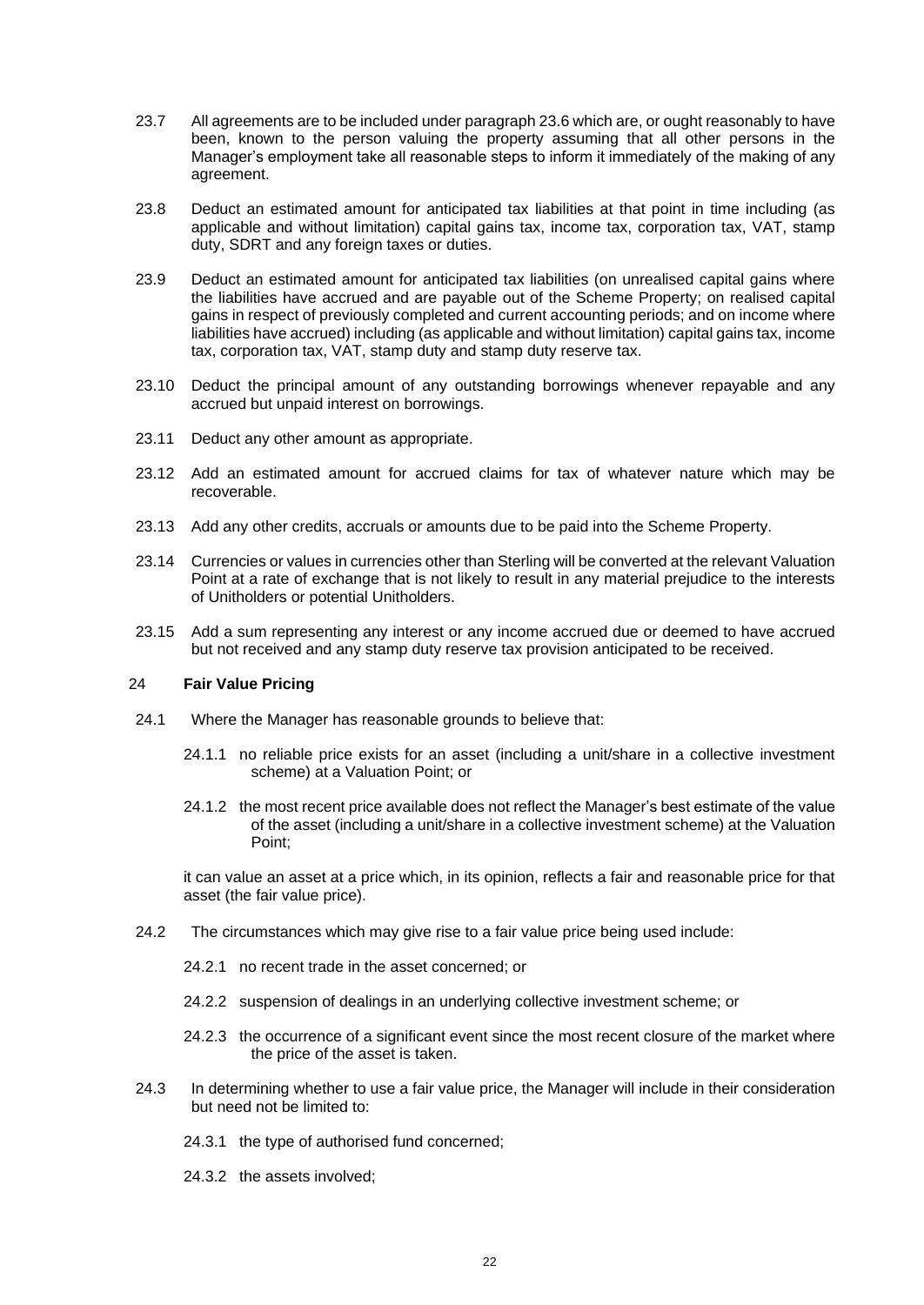- 24.3.3 whether the underlying collective investment schemes may already have applied fair value pricing;
- 24.3.4 the basis and reliability of the alternative price used; and
- 24.3.5 the Manager's policy on the valuation of Scheme Property as disclosed in this Prospectus.

# 25 **Price per Unit in a Fund and each Class**

<span id="page-25-0"></span>The price per Unit at which Units are sold is the sum of the Net Asset Value for the relevant Fund per Unit (adjusted for any dilution adjustment) plus any applicable initial fee (and/or dilution levy), as described above. The price per Unit at which Units are redeemed is the Net Asset Value per Unit (adjusted for any dilution adjustment), less any applicable redemption charge, as described above.

# <span id="page-25-1"></span>26 **Pricing basis**

The Trust deals on a forward pricing basis. A forward price is the price calculated at the next Valuation Point after the sale or redemption is agreed.

# 27 **Publication of Prices**

<span id="page-25-3"></span><span id="page-25-2"></span>Unitholders can obtain the most recently published price of their Units by calling 0345 600 1213 or visit the Trust's website [www.time-investments.com](http://www.time-investments.com/) or visit the AIFM's website [www.alpharealcapital.com.](http://www.alpharealcapital.com/) Prices for Unit Classes will be published on the next Business Day following the relevant Dealing Day.

# 28 **Risk factors**

- 28.1 Prospective investors should consider the risks attached to an investment in the Fund including, but not limited to, those indicated below. Consideration should be given as to whether such risks are suitable for prospective investors and persons in any doubt should contact their authorised adviser.
- 28.2 The list below is split into risk factors that apply to the Funds and additional risk factors that apply to the Company.

# **Risk Factors: Funds**

28.3 Market risk

The sole investment of the Funds is shares in the relevant sub-fund of the Company. If the value of the investment in the relevant sub-fund of the Company declines, or is otherwise adversely affected, this will have an adverse effect on the value of the Funds. Past performance is no guide to the future.

- 28.4 Effect of initial charge or redemption charge
	- 28.4.1 Where an initial charge or redemption charge is imposed, an investor who realises his Units after a short period may not (even in the absence of a fall in the value of the relevant investments) realise the amount originally invested.
	- 28.4.2 In particular, where a redemption charge is payable, investors should note that the percentage rate at which the redemption charge is calculated is based on the market value rather than the initial value of the Units. If the market value of the Units has increased the redemption charge will show a corresponding increase.
	- 28.4.3 The Units therefore should be viewed as medium to long term investments.
- 28.5 Charges payable to the Manager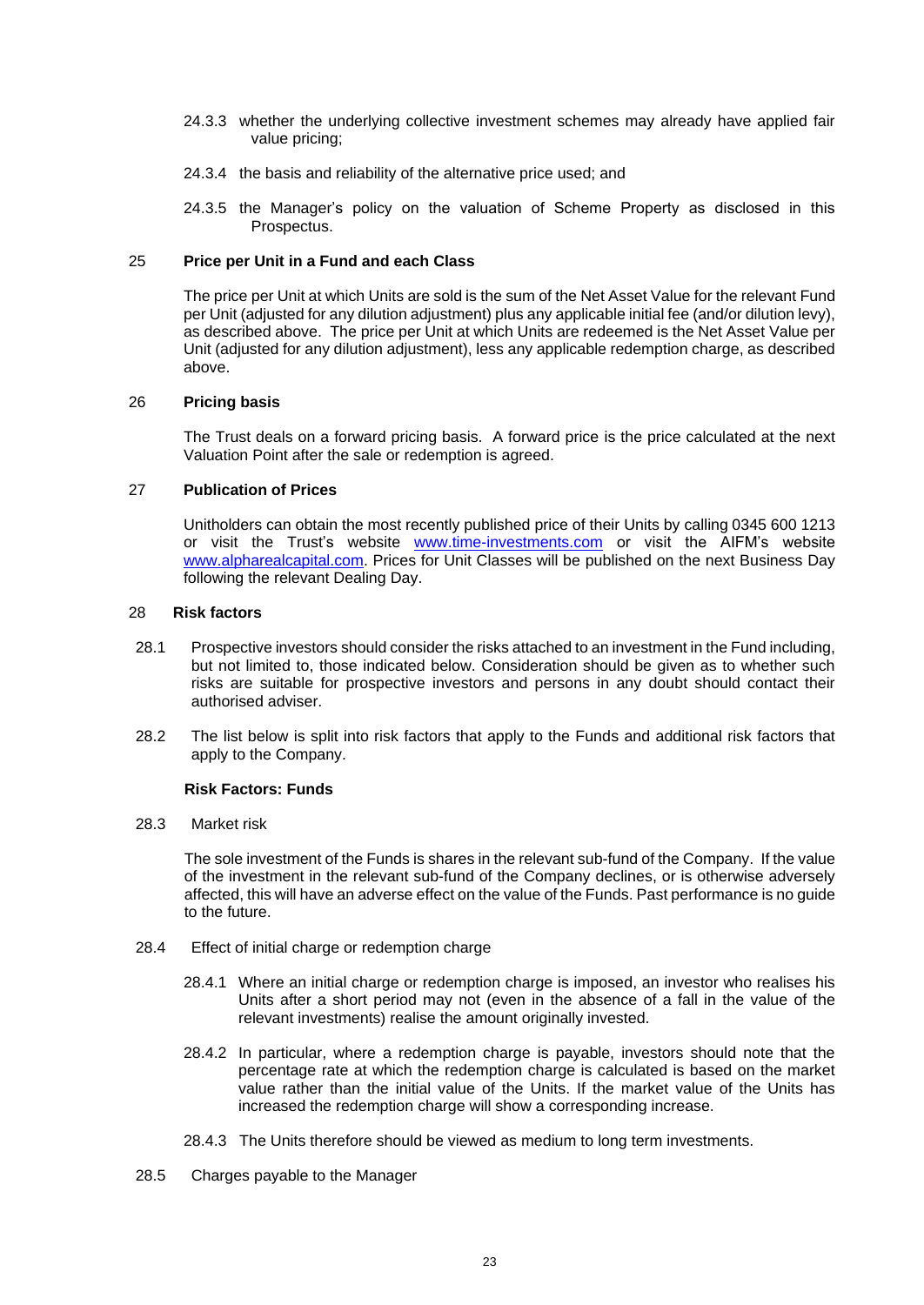Any charge due to the Manager payable from the investment at the outset has to be matched by an equivalent rise in the value of the Units before the original investment is returned.

28.6 Suspension of dealing in Units

Investors are reminded that in certain circumstances their right to redeem Units (including a redemption by way of switching) may be suspended. In exceptional circumstances, the Manager may (following consultation with the Trustee) suspend the issue, cancellation, sale and redemption of Units in any and all Funds (or Classes). In particular, if the issue, cancellation, sale and redemption of Units in the relevant class or sub-fund of the Company should be suspended, then the Manager will suspend the issue, cancellation, sale or redemption of Units to reflect the position in the relevant class or sub-fund of the Company.

28.7 Tax

The value of current tax relief depends on individual circumstances. The rates of and relief from taxation may change over time. Additional tax information is set out elsewhere in this Prospectus. If you have any doubts about your tax position, you should seek professional advice.

28.8 Inflation risk

Inflation will, over time, reduce the value of investments in real terms.

#### **Risk Factors: the Company**

- 28.9 General Property Investment Fund Risks
	- 28.9.1 Past performance is not a reliable indicator of future results and nothing in the prospectus of the Company (including figures given by way of illustration only)should be taken as an express or implied performance forecast. Any target return stated is not a reliable indicator of future performance.
	- 28.9.2 As with property values in general, the value of any property owned indirectly by a subfund in the Company can go down as well as up. If debt is used to acquire a property, the level of debt used will magnify the effect of any fluctuations in the value of that property on the Fund's underlying Net Asset Value.
	- 28.9.3 The income generated by a Fund is likely to be lower when cash is held pending investment into property.
	- 28.9.4 Property acquisitions can take extended periods to negotiate and then to complete. These factors may reduce the level of return generated by a Fund.
	- 28.9.5 The return achieved by shareholders in the Company will be dependent on market conditions. For example, if a sub-fund is not able to invest promptly new funds raised in additional investment properties, the level of return achieved by that sub-fund would be likely to fall. In particular, the level of income may fall and the target annual income return may not be achieved.
	- 28.9.6 The values ascribed to real properties for Unit valuation purposes are the opinion of the Standing Independent Valuer and may not be realisable.
	- 28.9.7 An investment in a Fund is not protected against the effects of inflation. A change in the rate of inflation may affect the real value of your investment. SIPPs, SSAS and registered charities and the trustee or depositary responsible for these, should satisfy themselves as to their powers to invest in the Fund through a direct holding of Units and the suitability of an investment in the Fund.
	- 28.9.8 Not all property acquired by a Fund may benefit from indexed linkage or other contractual known rental uplifts. Some property assets may be subject to lease review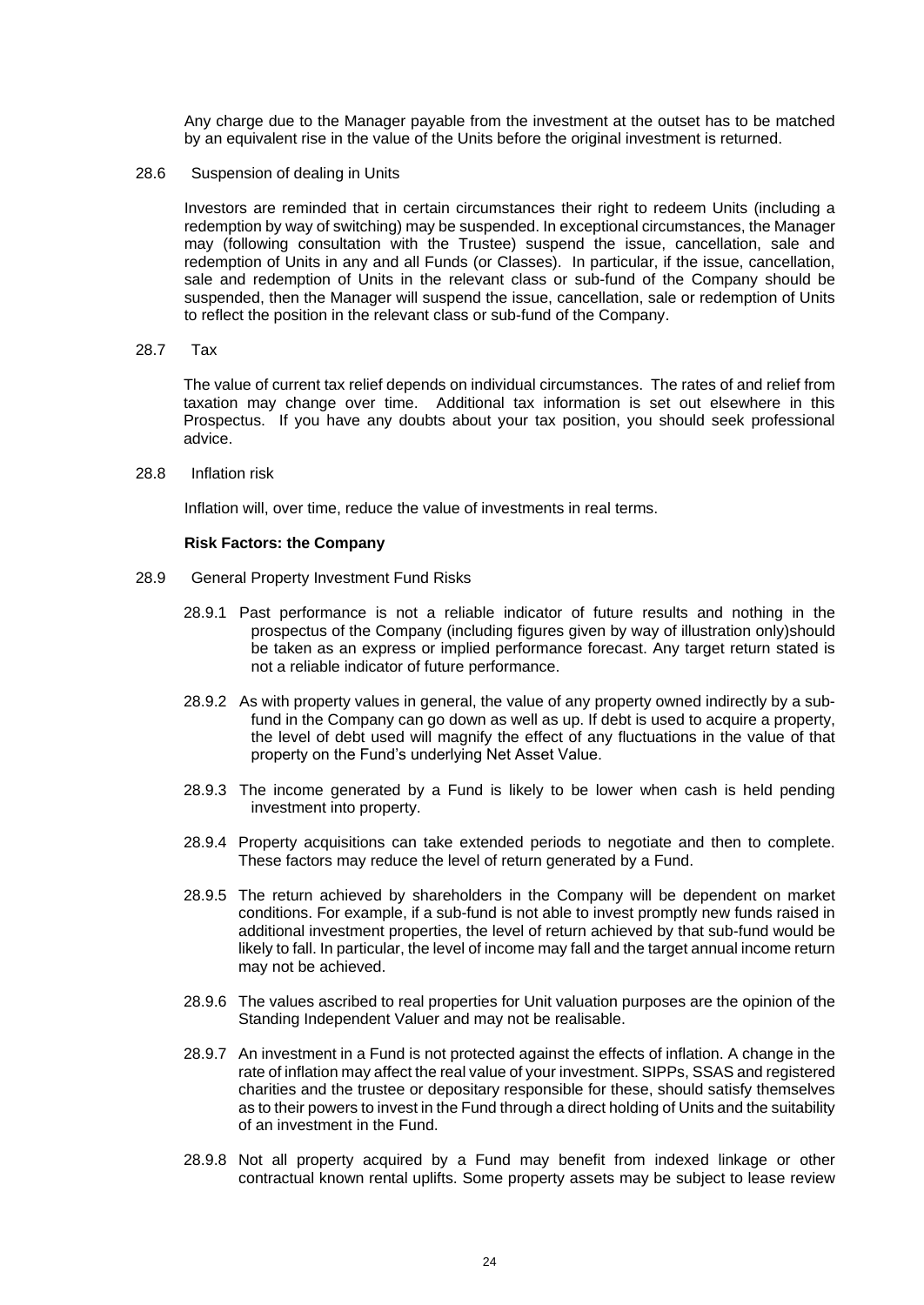on an arbitration basis where the outcome of such review is subject to a third party consent or approval and therefore uncertain.

- 28.9.9 Charges are not made uniformly throughout the life of an investment in the sub-fund and this may be a contributory factor to a Unitholder receiving less than his initial investment upon a redemption of Units.
- 28.9.10 A prospective acquisition of property is subject to transaction and completion risk whereby the Fund may incur costs should an acquisition not conclude for whatever reason.
- 28.10 Property Investment Risks

The following is a description of some of the specific risks involved when investing in property:

- 28.10.1 Since the underlying investments in these sub-funds generally consist, indirectly, wholly or substantially of real property, the sub-funds may utilise a working capital loan facility to maintain liquidity for shareholders where there is a mismatch of subscriptions and redemptions, whilst the real property is sold. On expiry of this loan facility, there is no guarantee a new facility will be forthcoming from the existing lender or other lending banks.
- 28.10.2 The value of the real property concerned will generally be a matter of the standing independent valuer's opinion and may fluctuate up or down.
- 28.10.3 Legislative changes may result in these sub-funds being forced to sell freehold interests (or other property interests, as relevant) at a price lower than it might otherwise achieve, or may result in the sub-funds being unable to generate the ancillary income (such as insurance commission) which usually arises from ground rent investments or other property interests.
- 28.10.4 The values ascribed to property investments for share valuation purposes are the opinion of the valuer and may not be realisable. The property held by the sub-fund is difficult to value due to its lack of marketability. Estimates of valuation are subject to uncertainty and hence there is no assurance that the estimates resulting from the valuation process would be reflected in the actual sales price even if such sales were to occur shortly after the relevant valuation. In addition, property itself is a difficult asset to value as its value is generally a matter of the valuer's opinion rather than a question of fact.
- 28.10.5 Freehold ground rents are not always readily saleable and, in exceptional circumstances, a redemption request may be deferred or the payment of redemption proceeds for shares may be postponed.
- 28.10.6 By the nature of real property and the time and other factors involved in arranging sales and realising the proceeds there from, it should be appreciated that the underlying assets are primarily relatively illiquid assets when compared with other asset classes such as listed equities or bonds. Whilst the authorised corporate director will pursue cautious a liquidity policy, these sub-funds are intended for investors who can accept the risks associated with making potentially illiquid investments in real property.
- 28.10.7 The performance of these Funds may be adversely affected by the impact of general economic and political conditions in the UK property market; changes in property market conditions leading to an oversupply of space or a reduction in tenant demand for a particular type of property in a given market; the quality of property available; the ability of the Fund to maintain the recoverability of service charges and other expenditure and to control the cost of these items; the risk that one or more tenants may be unable to meet their obligations to the Fund or the Fund may not be able to lease existing or new properties on favourable terms and the potential illiquidity of property investments, particularly in times of economic downturn.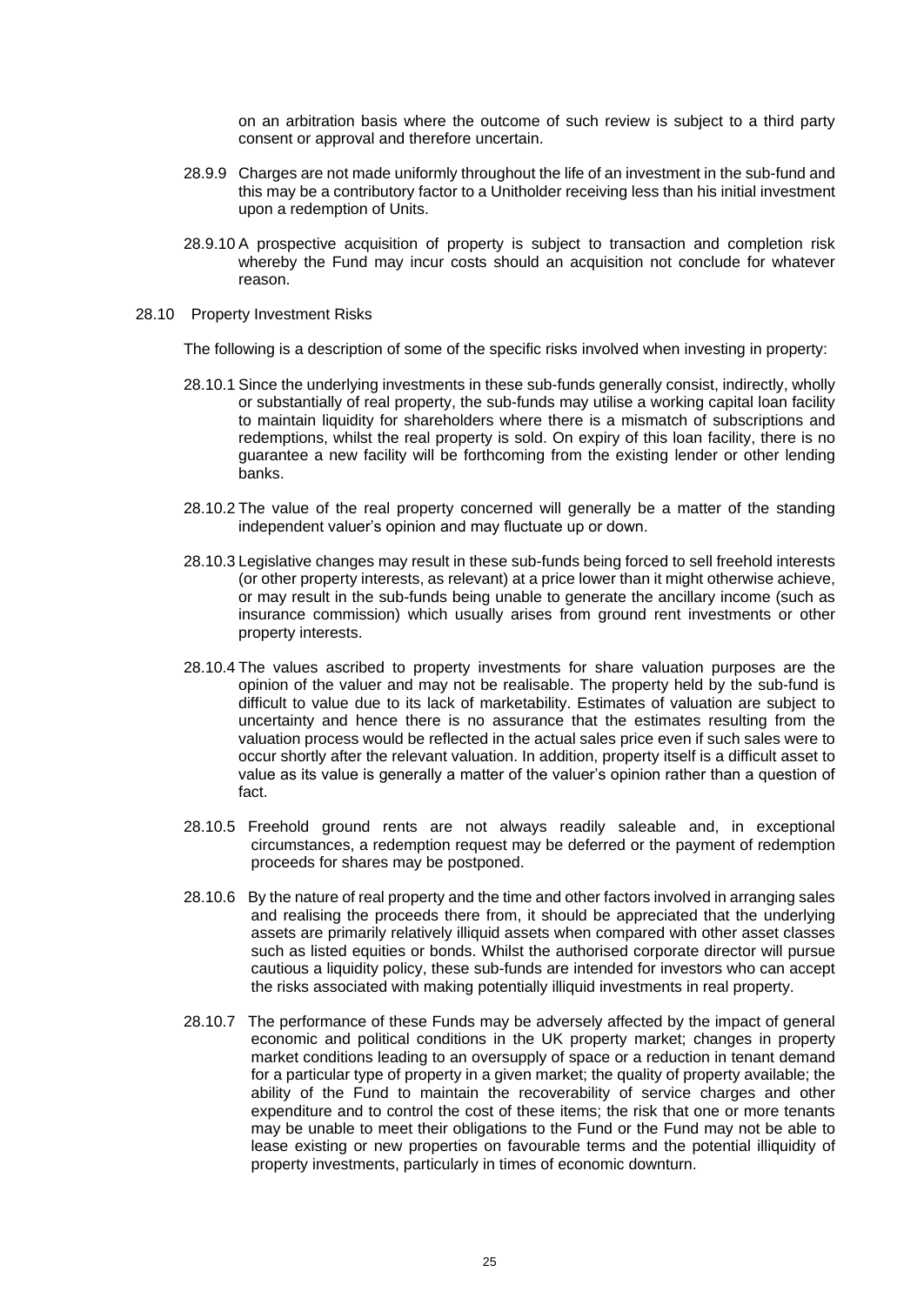- 28.10.8 The Fund may assume all property ownership rights and liabilities relating to an acquired property, including, without limitation, environmental and third party liability risks.
- 28.10.9 Despite due diligence, environmental liabilities in relation to properties within the portfolio of the Fund may not be ascertained, and the Fund may therefore be exposed to clean up and other remedial costs.
- 28.10.10 The performance of a Fund invested substantially in property could be adversely affected by a downturn in the property market in terms of capital value or a weakening of rental yields. Commercial property values are affected by factors such as the level of interest rates, economic growth, fluctuations in property yields and tenant default. Certain significant expenses on a property, such as operating expenses, must be met by the owner (i.e. in effect the Fund) even if a property is vacant. In the event of a default by an occupational tenant, there will be rental shortfall and additional costs, including business rates, legal expenses are likely to be incurred in maintaining, insuring and re-letting the property.
- 28.10.11 A Fund may invest in property developments as permitted by the COLL Sourcebook. To the extent that the Fund does so, it will be subject to the risks normally associated with property development. These risks include, without limitation, risks relating to the availability and timely receipt of planning and other regulatory approvals, the cost and timely completion of construction (including risks beyond the control of the Funds, such as weather or labour conditions or material shortages), general market and letting risk, and the availability of both construction and permanent financing on favourable terms. These risks could result in substantial unanticipated delays or expenses and, under certain circumstances could prevent completion of development activities once undertaken, any of which could have an adverse effect on the financial condition and results of operations of the Fund and on the amount of income available for distribution to the Shareholders in the Fund.
- 28.10.12 The distributions payable by the Fund are dependent on the income from the underlying property owned. The receipt of any rental income due and payable in respect of the underlying property, and the possibility that tenants may default on their rental obligations, creates a consequential risk of the Fund in that it could cause a decline in the income of the Fund available for distribution to the Shareholders.
- 28.10.13 It may be difficult to dispose of properties in the Fund at their stated portfolio values on account of: (a) market conditions; (b) the size or value of the overall portfolio; or (c) the specialised nature of the properties in question. It may prove necessary to dispose of properties at values which the Investment Adviser considers are reasonable in the circumstances, but which represent discounts to the value attributed by the Standing Independent Valuer, in order to satisfy redemptions and manage an orderly winding up of the Fund.

*The following property investment risks are specific to an investment in SLIP:*

- 28.9.10 Historically, social real estate expenditure was principally funded by government (central or local) through the provision of grants. However, in recent years there has been a significant reduction in the availability of such grants and this has created a need for long-term capital from the private sector. Government grants may continue to reduce over time.
- 28.9.11 Infrastructure investments such as social real estate can be less liquid than many other assets and are best suited for a long-term investment strategy. Due to the extensive due diligence effort and regulatory approval these assets typically require, the disposal of an infrastructure asset may take a considerable amount of time and require substantial resources.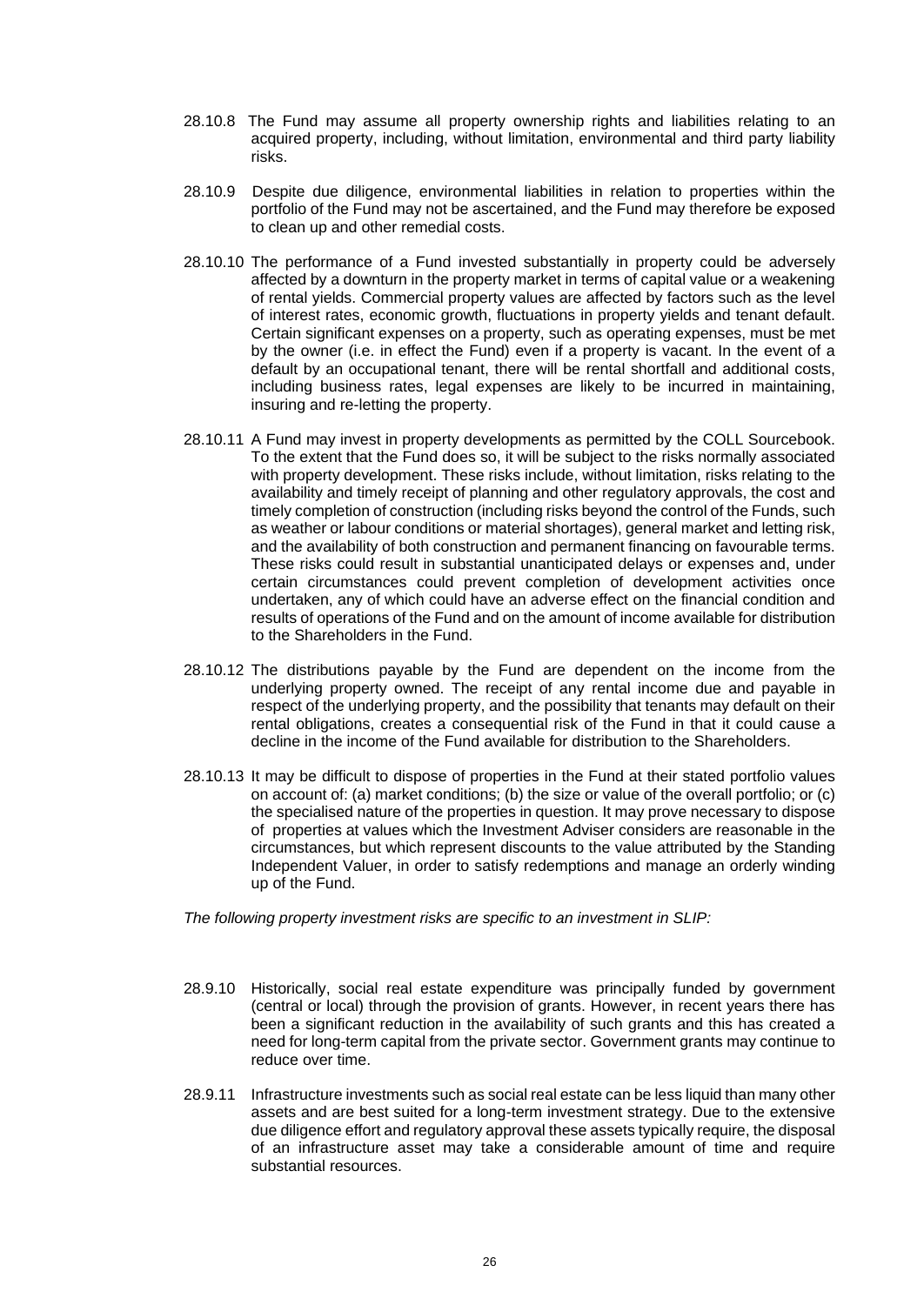28.9.12 Governmental authorities at all levels are actively involved in the promulgation and enforcement of regulations relating to taxation, land use and zoning and planning restrictions, environmental protection and safety and other matters. The introduction and enforcement of such regulations could have the effect of increasing the expense and lowering the income or rate of return from, as well as adversely affecting the value of, SLIP's portfolio of assets.

Examples of certain specific political and regulatory risks are as follows:

*Building code changes:* The requirements of social real estate buildings may be subject to change arising from policy variation. These changes may require expensive retrofit where public health, safety and/or welfare are relevant.

*Changes in zoning codes/designations:* the nature and intensity use for a development of social real estate may vary greatly through zoning requirements. Since the value of land is typically a percentage of the value of the total property (e.g. 15-20%) a change in intensity quickly translates to changes in land value.

*The following are specific additional risks to an investment in PLIG:*

- 28.9.13 Equity prices and returns from investing in equity markets are sensitive to various factors including but not limited to expectations of future dividends and profits, economic growth, exchange rates, interest rates and inflation. The value of any investment in equity markets is therefore volatile and it is possible, even when an investment is held for a long time, that an investor may not get back the sum invested.
- 28.9.14 PLIG's share price may be volatile due to movements in the prices of the underlying equity security holdings. External factors can cause an entire asset class to decline in value. Prices and values of all shares or all bonds could decline at the same time. Some of the recognised exchanges on which each Fund may invest may prove to be illiquid or highly volatile from time to time and this may affect the price at which each Fund may liquidate positions to meet repurchase requests or other funding requirements.
- 28.9.15 PLIG may invest in non-UK securities listed on eligible securities markets which presents specific additional risks including currency risk, local regulatory risks and market specific volatility risks.
- 28.11 Effect of Borrowings
	- 28.11.1 The sub-funds may utilise borrowings, which may be used to acquire investments or for meeting redemption requests, and interest rate movements may, therefore, affect the performance of the sub-funds.
	- 28.11.2 Debt creates an opportunity for increased total return. However, it will also increase the exposure of a sub-fund to capital loss and interest costs. Any investment income and capital gain generated on investments financed through the use of debt that exceed the interest costs associated therewith may cause the Net Asset Value of that subfund to increase more rapidly than would otherwise be the case. Conversely, where the associated interest costs are greater than such income and capital gain, the Net Asset Value of the sub-funds may decrease more rapidly than would otherwise be the case.
	- 28.11.3 Shareholders should note that, whilst in a rising market the effect of borrowing is to increase returns to investors, in a falling market the effect can be to reduce returns to investors. Also a failure by the depositary, acting on behalf of a sub-fund, (or any intermediate vehicle in the case of borrowing at that level) to perform its obligations under the terms of any relevant finance agreement, may lead the lenders providing the finance to demand early repayment and to realise their security.
- 28.12 Dealings in shares of the sub-fund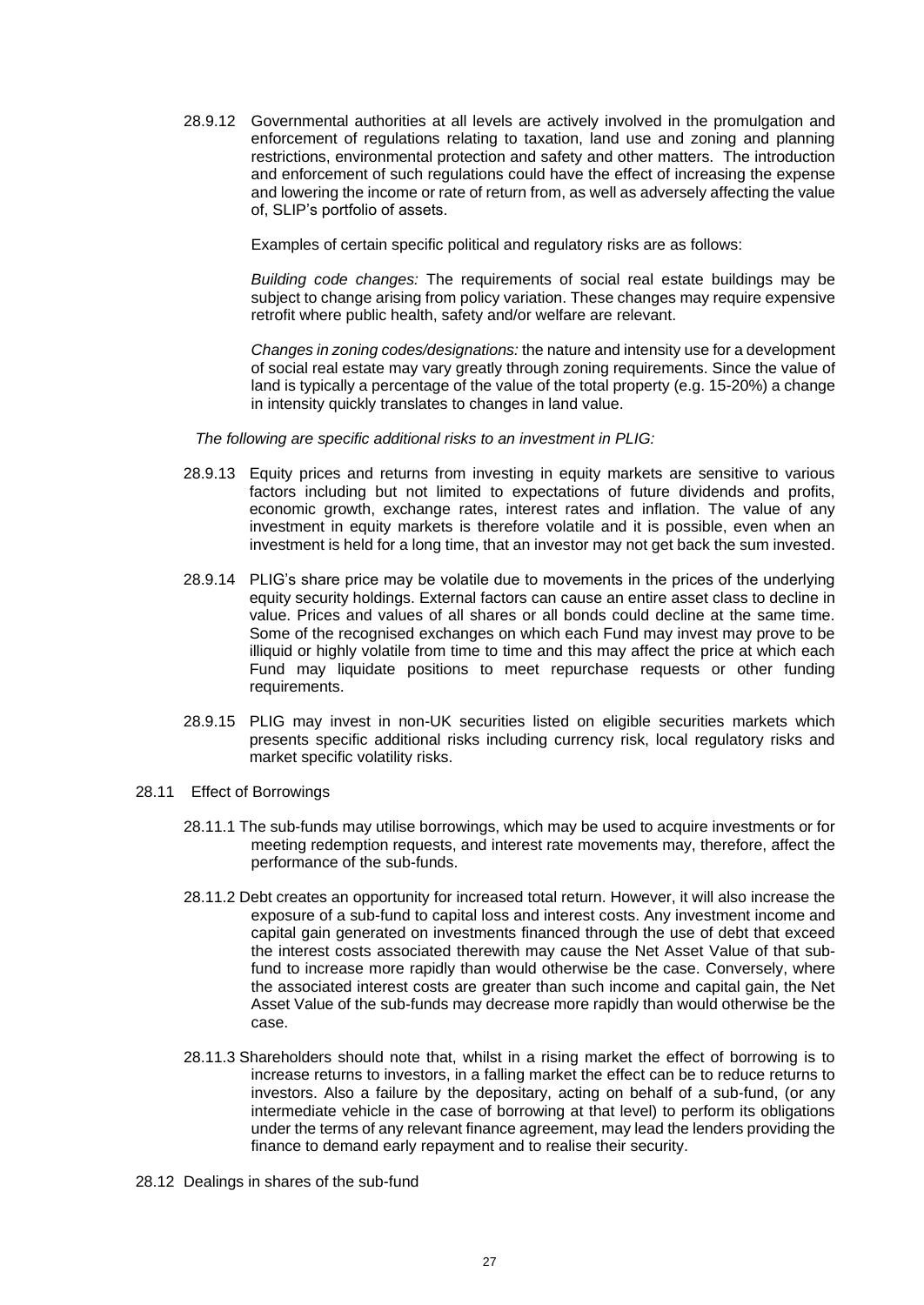- 28.12.1 The value of shares in a sub-fund and the income derived from them can go down as well as up and shareholders may not get back the full amount invested. No guarantees as to investment performance, from either an income or a capital perspective are given either expressly or by implication.
- 28.12.2 There is no open market for shares and redemptions can only be made on certain dates and subject to the terms of the Instrument of Incorporation and the prospectus.
- 28.12.3 Shareholders should note the provisions for suspension of issue and redemption of shares, which may operate independently. The reasons for determining to suspend the issue of shares differ considerably from those for the reasons to suspend redemption of Shares. In each case, a suspension would only be introduced where the authorised corporate director believes that there is good and sufficient reason to do so in the interests of shareholders generally.

## 28.13 Management Issues

- 28.13.1 The successful performance of the sub-funds depends, in part, on the ability of the Company's various advisers. No assurance is given that any particular adviser will continue to be retained by the Company. No assurance can be given that particular directors, members or senior managers of the authorised corporate director, investment manager, the property manager and the depositary will remain directors, members or senior managers of those entities.
- 28.13.2 The investment manager has discretionary management powers in respect of investment in ground rents. The success of each sub-fund and so the return to shareholders depends primarily on the ability of the investment manager, assisted by the property manager, to identify appropriate ground rents for acquisition for those sub-funds.
- 28.13.3 There may be occasions where the authorised corporate director or an associate thereof encounters a conflict of interest in connection with the investments made on behalf of a sub-fund. The authorised corporate director may recommend an investment opportunity where it or an associate already has an interest. The authorised corporate director will, however, endeavour to ensure that all conflicts are resolved equitably and that shareholders' interests are protected.

# 28.14 Target Return

- 28.14.1 With regards to a Fund that has a stated target return whether a "total return" or "income return" - which it is aiming to generate over a stated period of time, such a target is not guaranteed to Unitholders and market conditions may mean that it is not achieved. Such a situation could arise, for example, if a Fund was not able to invest new funds raised in acquiring further assets in accordance with the Fund's Investment Objective.
- 28.15 Sub-fund Structure Issues and Tax
	- 28.15.1 It should be noted that the sub-funds are suitable only for informed and experienced investors, as more particularly set out in clause 12 of the Prospectus. Potential investors should seek the advice of their authorised financial adviser before applying for shares.
	- 28.15.2 The intended tax position for the sub-funds is explained in the taxation section of the prospectus. The tax position as stated is believed to be accurate as at the date of the prospectus. It may be subject to change in the future. Shareholders should consider their tax position in the light of their own particular circumstances and should obtain their own tax advice from their usual taxation adviser. Other taxes and costs may also apply to shareholders that are not paid via the Company or the sub-funds or imposed by it/them.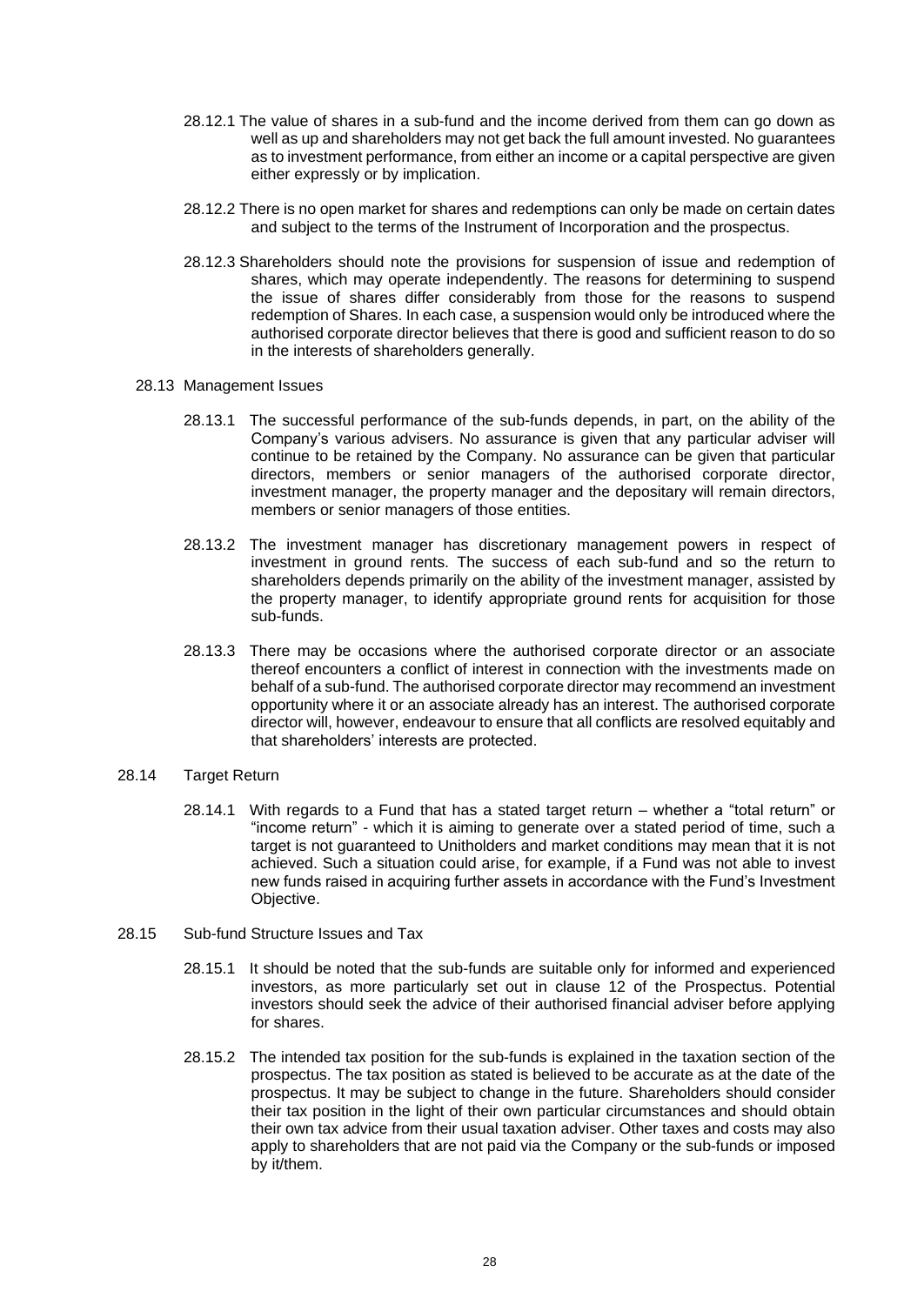#### 28.16 General

- 28.16.1 The information in the prospectus is based on the authorised corporate director's understanding of current law and practice.
- 28.16.2 Changes may adversely affect freehold ground rent values, income levels, growth prospects and tax liabilities.
- 28.16.3 All or part of the Manager's fee, the fees of other service providers and other expenses may be charged against capital instead of against income. This treatment of the Manager's fee, the fees of other service providers and other expenses will increase the amount of income (which may be taxable) available for distribution to Unitholders in the Fund concerned but may constrain capital growth. Details of which Funds take charges from capital are set out in Appendix A.
- 28.16.4 While the provisions of the Trust Deed and this Prospectus provide for segregated liability between the Funds, the concept of segregated liability is relatively new. Accordingly, where claims are brought by local creditors in foreign courts or under foreign law contracts, it is not yet known how those foreign courts will react or interpret such provisions.
- 28.16.5 None of the depositary, the authorised corporate director or the investment manager nor any of their advisers can accept any responsibility if there is any change in the law, in HMRC's practice or in the tax treatment of the sub-funds or of shareholders.
- 28.16.6 Prospective investors should review carefully the terms of the prospectus and in particular, the risk factors associated with investing in the Funds identified above, with their financial, tax and/or legal advisers if this is appropriate.
- 28.16.7 The foregoing list of risk factors is not comprehensive and there may be other risks that relate to investments in the sub-funds. Prospective investors should consult with professional advisers before deciding whether to subscribe for Shares.

## <span id="page-31-0"></span>29 **Risk Management**

- 29.1 The Manager uses a risk management process, as reviewed by the Trustee, enabling it to monitor and measure as frequently as appropriate the risk of a Fund's positions and their contribution to the overall risk profile of a Fund.
- 29.2 Upon request to the Manager, a Unitholder can receive a copy of the Manager's risk management process for the Trust.

## <span id="page-31-1"></span>30 **Liabilities of the Trust and the Funds**

- 30.1 Unitholders are not liable for the debts of the Trust. A Unitholder is not liable to make any further payment to a Fund after paying the purchase price of Units.
- 30.2 The Funds are a segregated portfolios of assets and, accordingly, the assets of the Fund belong exclusively to that Fund and shall not be used to discharge directly or indirectly the liabilities of, or claims against, any other person or body including the Trust, or any other Fund, and shall not be available for any such purpose.

## 31 **Professional Liability Risks**

<span id="page-31-2"></span>The Manager covers potential professional liability risks arising from its activities as the Trust's AIFM through professional liability insurance covering liability risks arising from professional negligence which is appropriate to cover any such potential liability.

## 32 **Historical Performance Data**

<span id="page-31-3"></span>Historical performance data for the Funds is set out in Appendix D.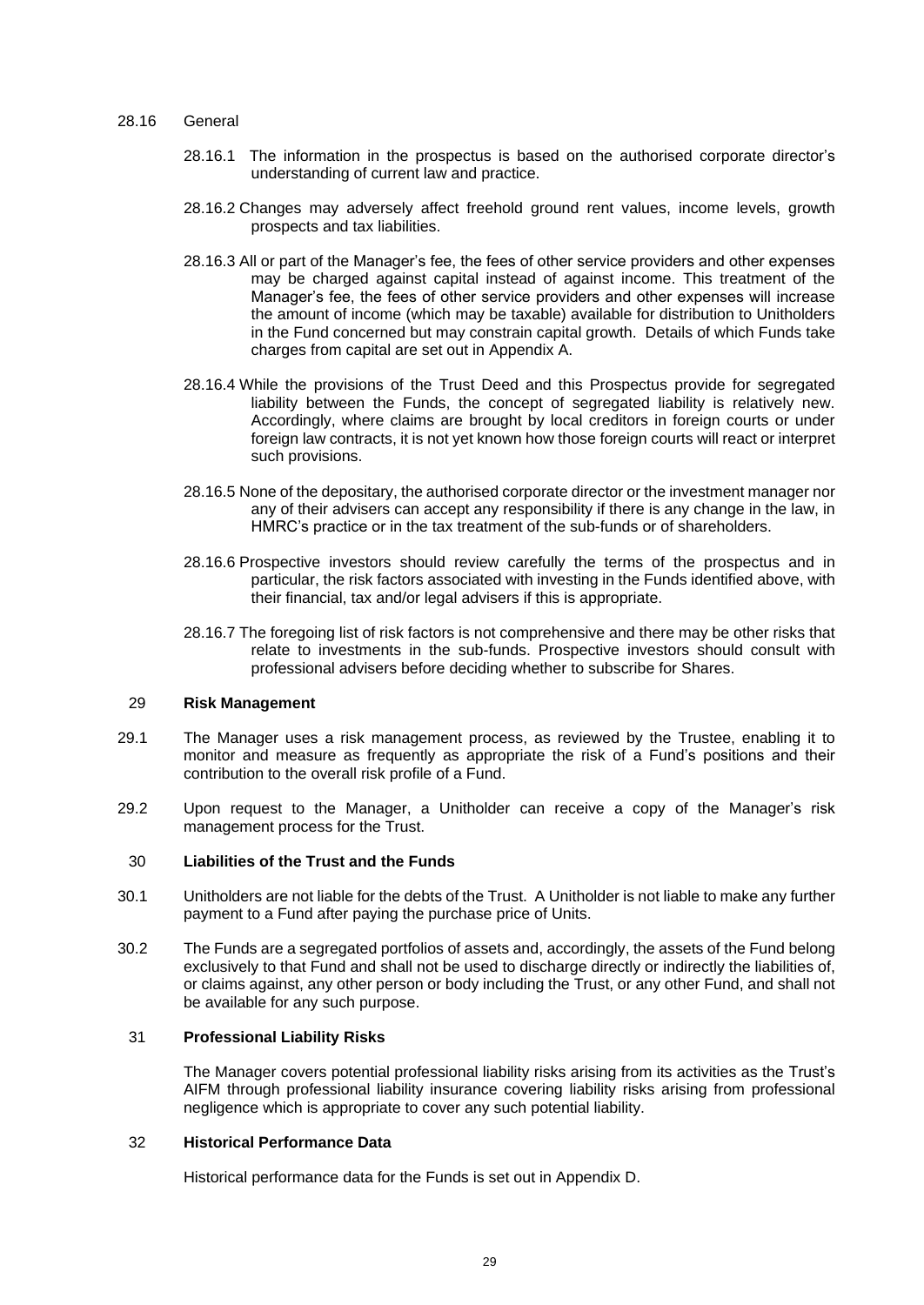## <span id="page-32-0"></span>33 **Fees and Expenses**

#### 33.1 General

- <span id="page-32-1"></span>33.1.1 It is intended that all fees and expenses of the Funds will be met by the Manager to ensure parity of Unit prices in the Funds and share prices in the relevant sub-funds of the Company. Charges for the establishment or authorisation of the Company or Fund, the offer of Units, the preparation and printing of this Prospectus or the NURS KII and the fees of the professional advisers to the Funds as well as the fees and expenses set out in below will be borne by the Manager. The Manager may, on giving Unitholders 60 days' notice, take any or all of the fees and expenses, set out in this section 32 from the property of the Funds:
	- 33.1.1.1 the charges and expenses payable to the Manager, the Trustee, the Custodian, the Fund Administrator, the Transfer Agent, the Client Money Service Provider and the Investment Manager;
	- 33.1.1.2 fees and expenses in respect of establishing and maintaining any register of Unitholders (and any plan sub-register) and related functions including any relevant database costs and client identification related expense;
	- 33.1.1.3 fees and expenses in respect of creating new Classes of Unit and any costs, including database and administration operational costs associated. This includes any costs arising to the Manager for its delegate when switching any Unitholder between Unit Classes;
	- 33.1.1.4 expenses incurred in acquiring, registering and disposing of investments howsoever arising;
	- 33.1.1.5 expenses incurred in producing, distributing and dispatching income and other payments to Unitholders;
	- 33.1.1.6 any costs or liabilities arising on the unitisation, amalgamation or reconstruction of the Trust or any Fund;
	- 33.1.1.7 fees in respect of the publication and circulation of details of the Net Asset Value and prices (including the production of pricing sheets, as applicable) including the establishment and maintenance of a Fund website;
	- 33.1.1.8 the fees and expenses of the auditors, tax, legal, corporate finance, regulatory advisers and all other professional advisers of the Trust or Fund;
	- 33.1.1.9 the costs of convening and holding Unitholder meetings and any corporate actions generally (including meetings of Unitholders in any particular Fund, or any particular Class within the Fund). This includes all related costs however arising including recovery of costs charged to the Fund by any intermediary or platform for dealing with the corporate action with the underlying beneficial owner;
	- 33.1.1.10 costs incurred in taking out and maintaining any insurance policy in relation to the Manager;
	- 33.1.1.11 expenses incurred in company secretarial duties, including the cost of minute books and other documentation required to be maintained by the Manager for the Trust and any ancillary expense at Companies House if applicable;
	- 33.1.1.12 the costs of preparing, updating and printing this Prospectus, the NURS KII (and related brochures), the Trust Deed and contract notes and the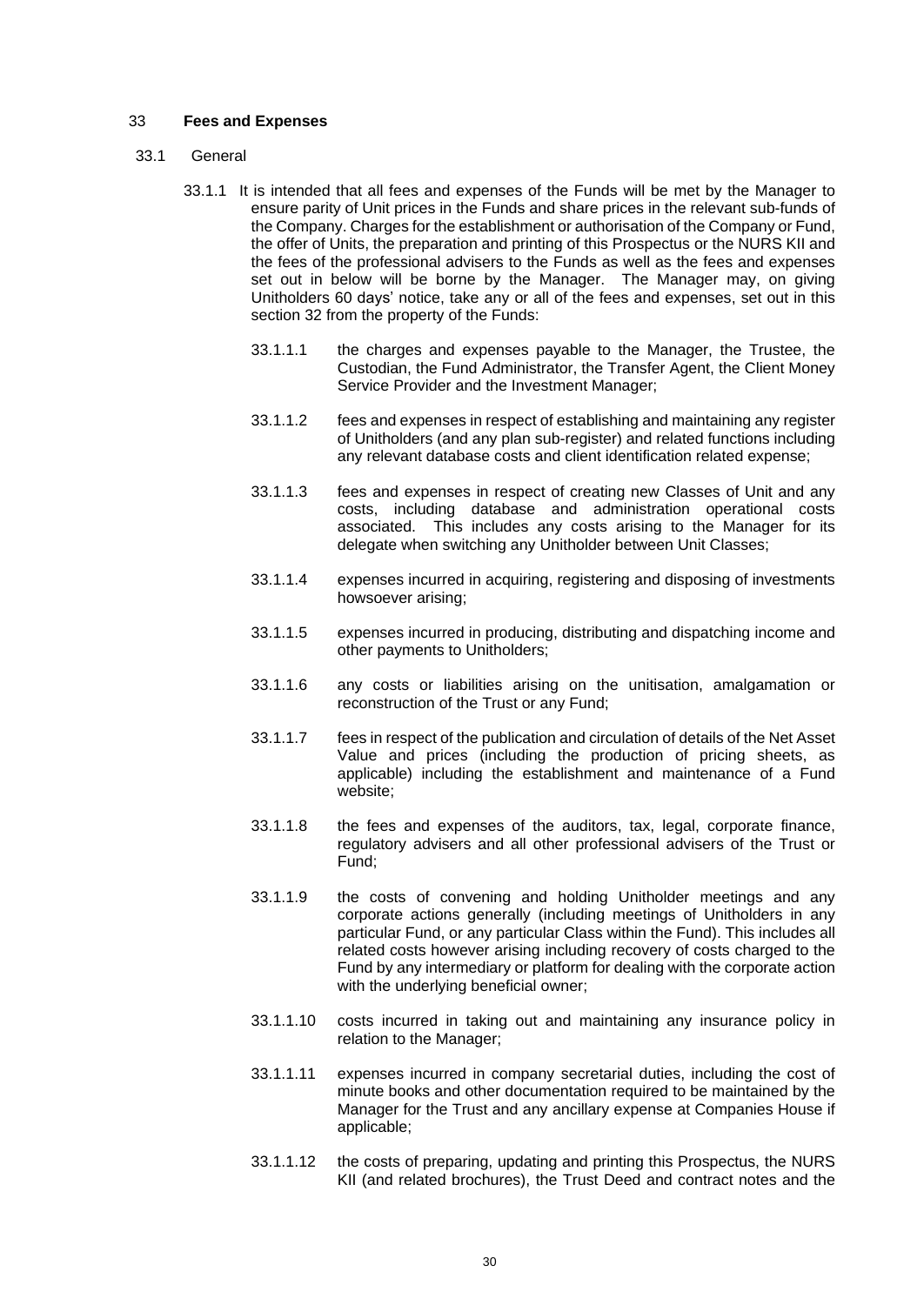costs of distributing this Prospectus and the Trust Deed (apart from the costs and expenses of distributing any NURS KII) and the costs of printing and distributing reports and accounts and any other administrative expenses related to this paragraph [33.1.1.12;](#page-32-1)

- 33.1.1.13 tax and duties payable by the Trust;
- 33.1.1.14 interest on and charges incurred in borrowings (including non-utilisation fees);
- 33.1.1.15 any amount payable by the Trust under any indemnity provisions contained in the Trust Deed or any agreement with any functionary of the Trust;
- 33.1.1.16 fees of the FCA under the Financial Services and Markets Act 2000 and the corresponding periodic fees of any regulatory authority in a country or territory outside the UK in which Units are or may lawfully be marketed;
- 33.1.1.17 any payments otherwise due by virtue of changes to the FCA Regulations;
- 33.1.1.18 costs (apart from promotional payments) in respect of communications and meetings with investors;
- 33.1.1.19 fees of any paying, representative or other agents of the Trust or the Manager;
- 33.1.1.20 any costs in modifying and any other relevant document required under the FCA Regulations;
- 33.1.1.21 the fees of any stock lending agent and the fees of the Manager for arranging any stock lending, subject to giving Unitholders 60 days' prior written notice of the details of these fees;
- 33.1.1.22 all fees and expenses incurred in relation to the addition and initial organisation of any new Funds, the listing of Units on any stock exchange, any offer of Units (including the preparation, translation, printing and distribution of any prospectus (apart from the costs and expenses of distributing any NURS KII) and listing documents) and the creation, conversion and cancellation of Units in a new or existing Fund and any costs and expenses incurred in registering, having recognised or going through any other process in relation to the company or any Fund in any territory outside the UK for the purpose of marketing the Units outside the UK, including any translation costs; and
- 33.1.1.23 royalties, licensing fees and other like payments in relation to the use of intellectual property.
- 33.1.2 VAT may be payable on these charges.
- 33.1.3 The Manager will ensure allocation of expenses between income and capital is assessed to ensure that appropriate expenses are allocated based on the investment objective of the relevant Fund and any specified target return in an accounting period, in agreement with the Trustee.
- 33.2 Charges payable to the Manager and Administrator

The Manager is responsible for the Funds' management and administration, with certain services delegated to the Administrator, for which it shall not receive a fee. The Manager receives remuneration as authorised corporate director of the Company.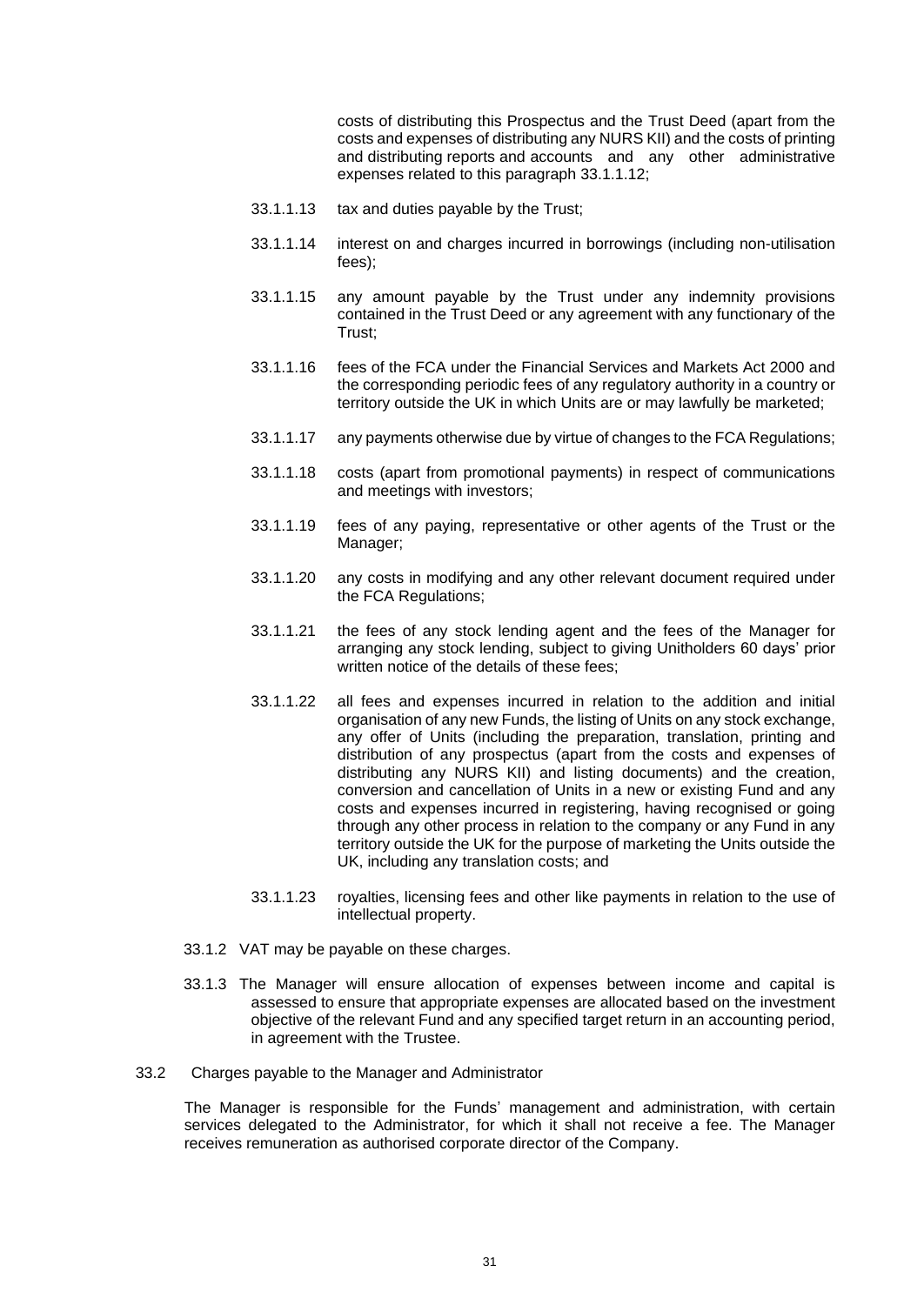#### 33.3 Trustee

The Trustee is entitled to a fee at the rate of up to £12,000 per annum per Fund paid quarterly in arrears or such other rate or rates as may be agreed in writing between the parties to the Trust Deed. This fee is met by the Manager.

33.4 Investment Manager's fee

The Investment Manager is paid by the Manager out of its fee.

33.5 Administrator's fee

Where applicable, the Administrator may be entitled to a fee for the provision of fund administration services, as set out in Appendix A.

33.6 Transfer Agent

Where applicable, the Transfer Agent (or its delegates) may be entitled to a fee for the provision of transfer agency services, as set out in Appendix A.

33.7 Custodian's fee

The Custodian is paid by the Manager out of its fee.

- 33.8 Revision of Charges
	- 33.8.1 The fees, commissions and other forms of remuneration described above may be varied at any time by agreement of the Trustee, the Manager, the Investment Manager and the Custodian if the effect of any such variation is not to increase or is to reduce the overall cost to a Fund and its Unitholders over an accounting period of the Fund. Otherwise changes to such remuneration would require the approval of an extraordinary resolution of Unitholders.
	- 33.8.2 The Manager at its absolute discretion, rebate part or all of their fees, commissions and other forms of remuneration to a Unitholder.
- 33.9 Payment of Fees and Expenses

Chargeable expenses will, to the extent that they are capital in nature, be payable out of the assets of the relevant Fund and shall otherwise be payable by Unitholders and/or out of income. Unitholders are obliged to bear and indemnify the Trustee, the Manager and the Investment Manager against all such expenses of a revenue nature. Each Unitholder authorises the Trustee to discharge any amount so payable by him to be set off against any Income attributable to his Units or other amounts due in respect of Units to be paid to the Unitholder, and undertakes to pay to the Trustee any balancing amount which may be required.

33.10 Collection Agent charge

A Collection Agent may make a charge to the relevant Fund per subscription payment processed. This charge is payable by the Manager, not by the subscribing investor. Further upon redemption payments, a charge may be payable to the Collection Agent by the Manager.

33.11 Allocation of fees and expenses between Funds

All the above fees, duties and charges (other than those borne by the Manager) will be charged to the Fund in respect of which they were incurred. Where an expense is not considered to be attributable to any one Fund, the expense will normally be allocated to all Funds pro rata to the value of the Net Asset Value of the Funds, although the Manager has discretion to allocate these fees and expenses in a manner which it considers fair to Unitholders generally.

## <span id="page-34-0"></span>34 **Unitholder meetings and voting rights**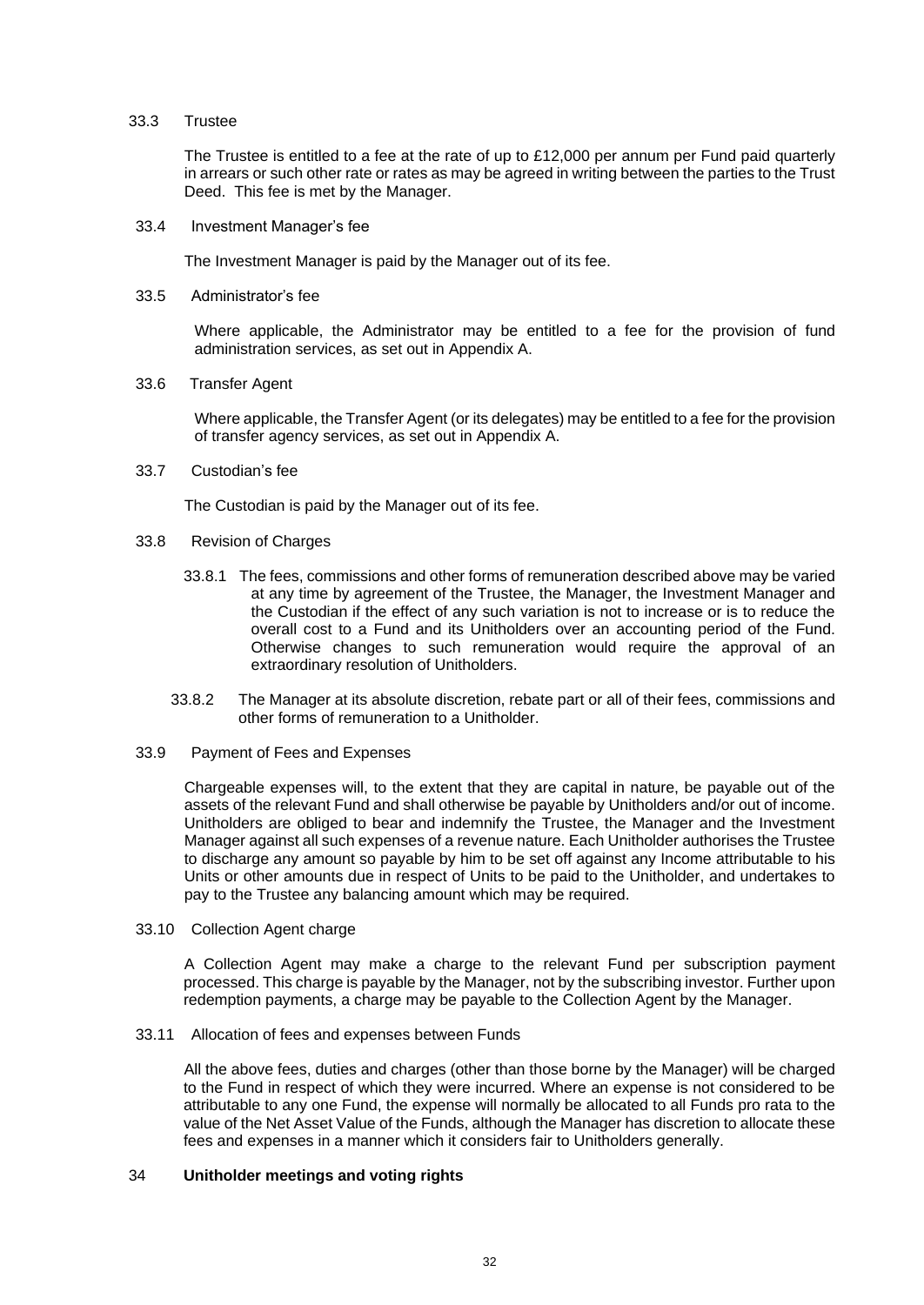## 34.1 Class and Fund Meetings

34.1.1 The provisions below, unless the context otherwise requires, apply to Class meetings and meetings of the Funds as they apply to general meetings of the Trust, but by reference to Units of the Class or Fund concerned and the Unitholders and value and prices of those Units.

- 34.2 Requisitions of meetings
	- 34.2.1 The Manager may requisition a general meeting at any time.
	- 34.2.2 Unitholders may also requisition a general meeting of a Fund or the Trust. A requisition by Unitholders must state the objects of the meeting, be dated, be signed by Unitholders who, at the date of the requisition, are registered as holding not less than 20% in value of all Units then in issue (in the Fund or the Trust as the case may be) and the requisition must be deposited at the head office of the Trust. The Manager must convene a general meeting no later than twelve weeks after receipt of such requisition.

# 34.3 Notice of quorum

Unitholders eligible to participate in a particular Unitholders meeting will receive at least 14 days' notice of such meeting and are entitled to be counted in the quorum and vote at such meeting either in person or by proxy. The quorum for a meeting is two Unitholders, present in person or by proxy. The quorum for an adjourned meeting is also two Unitholders present in person or by proxy, however if a quorum is not present from a reasonable time from the time appointed for the meeting, generally considered to be 15 minutes, then one person entitled to be counted in a quorum present at the meeting shall be a quorum. Notices of meetings and adjourned meetings will be sent to Unitholders at their registered addresses.

- 34.4 Voting rights
	- 34.4.1 At a meeting of Unitholders, on a show of hands every Unitholder who (being an individual) is present in person or (being a corporation) is present by its representative properly authorised in that regard, has one vote. For joint Unitholders, the vote of the first Unitholder, or the proxy of the first Unitholder, stated in the register of Unitholders will be accepted to the exclusion of the votes of other joint Unitholders.
	- 34.4.2 On a poll vote, a Unitholder may vote either in person or by proxy. The voting rights attaching to each Unit are such proportion of the voting rights attached to all the Units in issue that the price of the Unit bears to the aggregate price(s) of all the Units in issue and still in issue at the date seven Business Days before the notice of meeting is deemed to have been served.
	- 34.4.3 A Unitholder entitled to more than one vote need not, if he votes, use all his votes or cast all the votes he uses in the same way.
	- 34.4.4 Except where the FCA Regulations or the Trust Deed requires an extraordinary resolution (which needs 75% of the votes cast at the meeting to be in favour if the resolution is to be passed) any resolution will be passed by a simple majority of the votes validly cast for and against the resolution.
	- 34.4.5 The Manager may not be counted in the quorum for a meeting and neither the Manager nor any associate (as defined in the FCA Rules) of the Manager is entitled to vote at any meeting of a Fund or the Trust except in respect of Units which the Manager or associate holds on behalf of or jointly with a person who, if the registered Unitholder, would be entitled to vote and from whom the Manager or associate has received voting instructions. Where every Unitholder in a Fund or the Trust is prohibited by the FCA Rules from voting, a resolution may, with the prior written agreement of the Trustee, instead be passed with the written consent of Unitholders representing 75% of the Units of the Fund or Trust (as the case may be) in issue.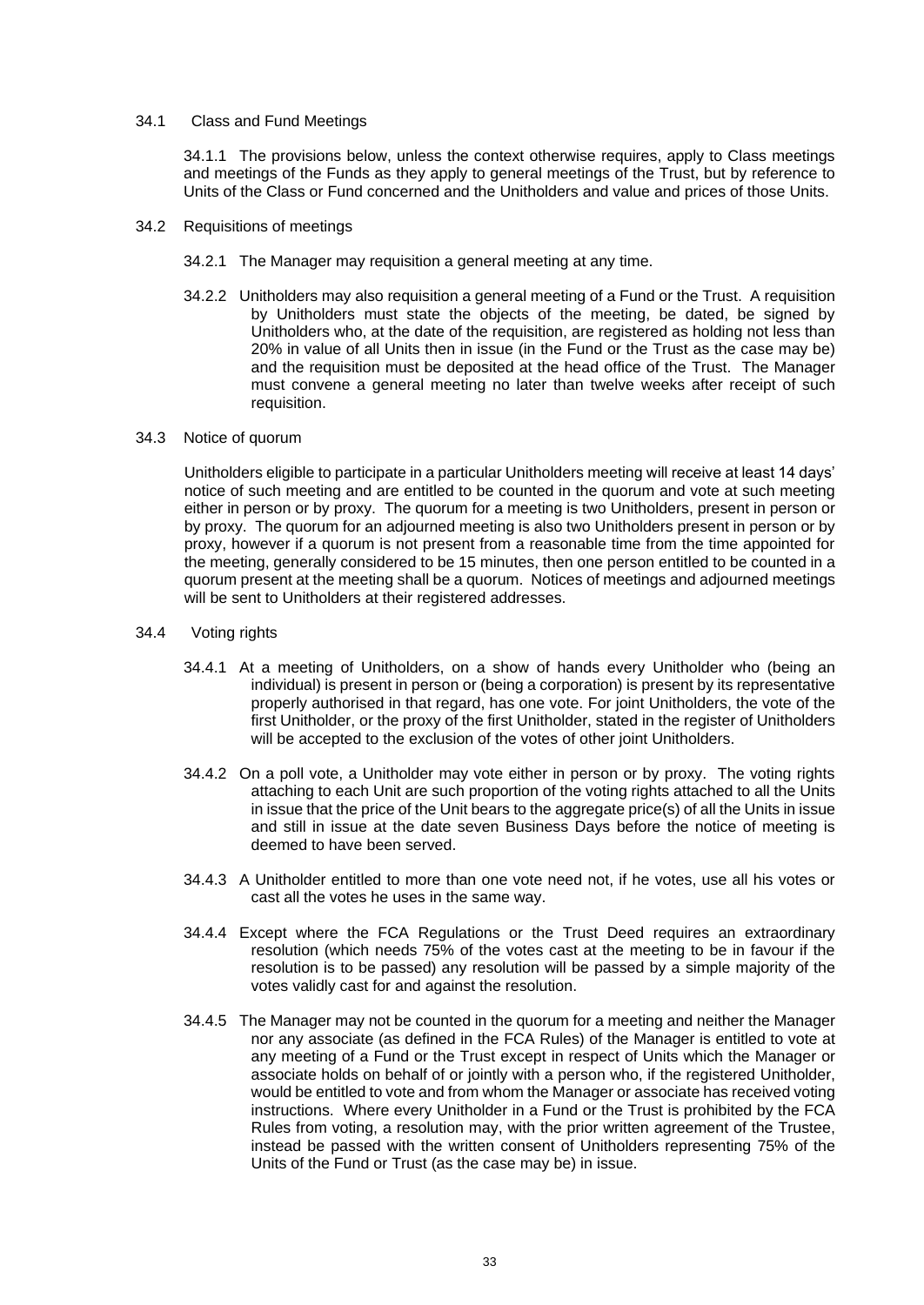34.4.6 "Unitholders" in this context means Unitholders on the date seven Business Days before the notice of the relevant meeting was deemed to have been served but excludes holders who are known to the Manager not to be Unitholders at the time of the meeting.

### 35 **Class meetings**

The above provisions, unless the context otherwise requires, apply to Unit Class meetings as they apply to general meetings of Unitholders. However, an extraordinary resolution will be required to sanction a variation of class rights.

### 36 **Taxation**

- 36.1 General
	- 36.1.1 The information below is a general guide based on current United Kingdom law and HM Revenue & Customs practice which are subject to change. It summarises the tax position of the Funds and of investors who are United Kingdom resident (except where indicated) and hold Units as investments. Prospective investors who are in any doubt about their tax position, or who may be subject to tax in a jurisdiction other than the United Kingdom, are recommended to take professional advice.
	- 36.1.2 There should be no stamp duty reserve tax ("SDRT"), stamp duty land tax ("SDLT") or land and buildings transaction tax ("LBTT") arising from the creation or redemption of Units in return for cash. Where there is beneficial transfer of Units and the unit register is not updated, SDRT may apply.
- 36.2 Taxation of CLIP, PLIG and SLIP (the "PAIF Funds")

The PAIF Funds are not liable to tax on capital gains realised on the disposal of their investments. The income generated by their underlying property investment business is exempt from tax, as are any dividends received on underlying equity investments. Their other income (which will mainly comprise interest) although technically taxable will be distributed as a taxdeductible payment so no tax should in practice be payable by the PAIF Funds. The PAIF Funds will generally be liable to pay stamp duty land tax on purchases of property, and may incur other property-specific taxes.

- 36.3 The Funds
	- 36.3.1 The Funds are exempt from United Kingdom tax on capital gains realised on the disposal of their investment in sub-funds of the Company.
	- 36.3.2 The Funds will receive income (or be deemed to do so in the case of accumulation Units) from the corresponding sub-funds of the Company, usually net of withholding tax. This will be streamed for tax purposes into up to three parts depending on the nature of the income generated by those sub-funds of the Company:
		- property income distributions (representing property income received by the PAIF Funds) will be received net of withholding tax and no further corporation tax will be payable by the Fund in question on them;
		- PAIF dividend distributions (representing any dividends received by the PAIF Funds and certain other income) will be exempt from corporation tax; and
		- PAIF interest distributions (representing the net amount of all other income received by the PAIF Funds) will be received gross and will be subject to corporation tax by the Fund in question on them.
	- 36.3.3 Each Fund will pay all distributable income as dividend distributions (or accumulate it within the Fund in the case of accumulation Units).
- 36.4 Unitholders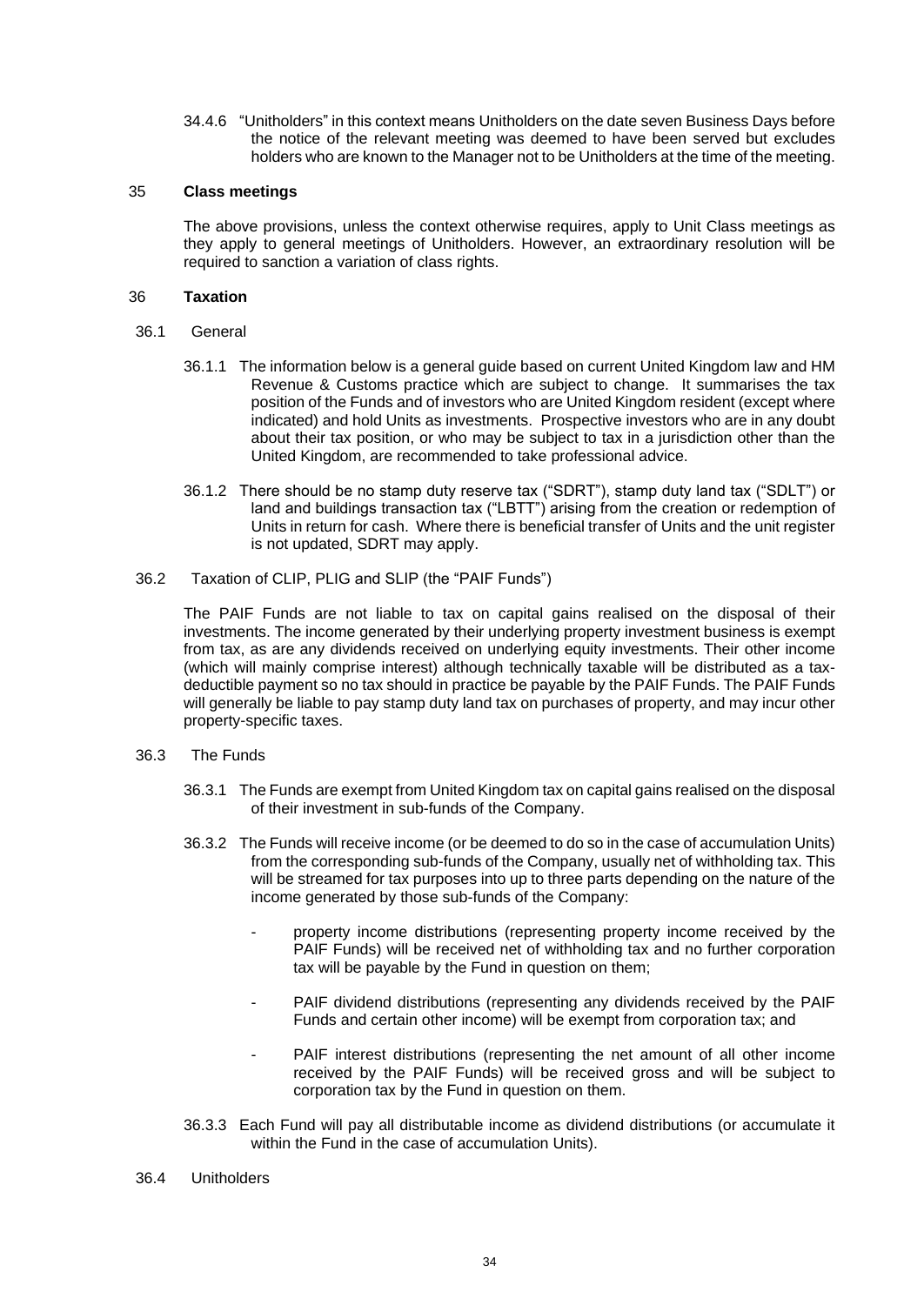#### 36.4.1 Income

**Corporate Unitholders**: Corporation tax payers which receive dividend distributions (or are deemed to do so in the case of accumulation Units) will have to divide them into two for tax purposes if the Fund received any property authorised investment fund dividend distributions, in which case the division will be indicated on the tax voucher. Any part representing dividends received from a company will be treated as dividend income (that is, franked investment income) and no further tax will be due on it. The remainder will be received as an annual payment after deduction of income tax at the basic rate, and corporate Unitholders may, depending on their circumstances, be liable to tax on the grossed up amount, with the benefit of the income tax credit attached or to reclaim part of the tax credit as shown on the tax voucher.

**Tax-exempt Unitholders**: Any Unitholders who are exempt from tax on income will not be able to reclaim the tax credits on dividend distributions or accumulations.

**Individual Unitholders**: Any Unitholders who are United Kingdom resident individuals liable to income tax on investment income at the basic rate will have no further liability to tax. Higher rate taxpayers will have to pay an additional amount of income tax, as will additional rate taxpayers. Non-taxpaying individual investors may not reclaim the tax credits on dividend distributions or accumulations.

**Non-United Kingdom Unitholders**: Non-United Kingdom resident Unitholders will generally not be entitled to reclaim any part of the tax credit on the dividend distribution from HM Revenue & Customs although it will normally satisfy their United Kingdom tax liability on that income. They may also be able to offset the tax credit against their liability to tax in their own country.

**For all income allocations**: A tax voucher showing the amount of the income distributed or deemed to be distributed to the Unitholder and the notional tax credits will be sent to Unitholders at the time of a distribution.

**Income equalisation**: The first income allocation received by an investor after buying Units may include an amount of income equalisation. This is effectively a repayment of the income equalisation paid by the investor as part of the purchase price. It is a return of capital, and is not taxable. Rather it should be deducted from the acquisition cost of the Units for capital gains tax purposes.

#### 36.4.2 Capital gains

Unitholders who are resident in the United Kingdom for tax purposes may, depending on their personal circumstances, be liable to capital gains tax or, if a corporate Unitholder, corporation tax on gains arising from the redemption, transfer or other disposal of Units (including from Switches, but not from Conversions). A relief from capital gains tax applies to exchanges of Units for Shares done with the agreement of the Manager.

Part of any increase in value of accumulation Units represents the accumulation of income (including income equalisation but excluding tax credit). These amounts may be added to the acquisition cost when calculating the capital gain realised on their disposal.

Individual Unitholders will find further information in HM Revenue & Customs Help Sheets for the capital gains tax pages of their tax returns.

All non-UK resident Unitholders may be subject to UK capital gains tax on disposals of Units where the Fund invests in the PAIF Funds, where a PAIF Fund is deemed to be "property rich". Whether a Fund is in scope of tax on chargeable gains for non-UK resident Shareholders will depend on whether at the date of any redemption of Units investing in a PAIF Fund which has at least 75% of its gross asset value of invested in "UK land". "UK land" is defined broadly and includes any interest, right or power in UK land or the benefit of an obligation or condition affecting the value of UK land. There is no certainty whether a Fund investing in a PAIF Fund on any given date may or may not be "property rich" and therefore your Unitholding may be in or out of scope of tax on chargeable gains.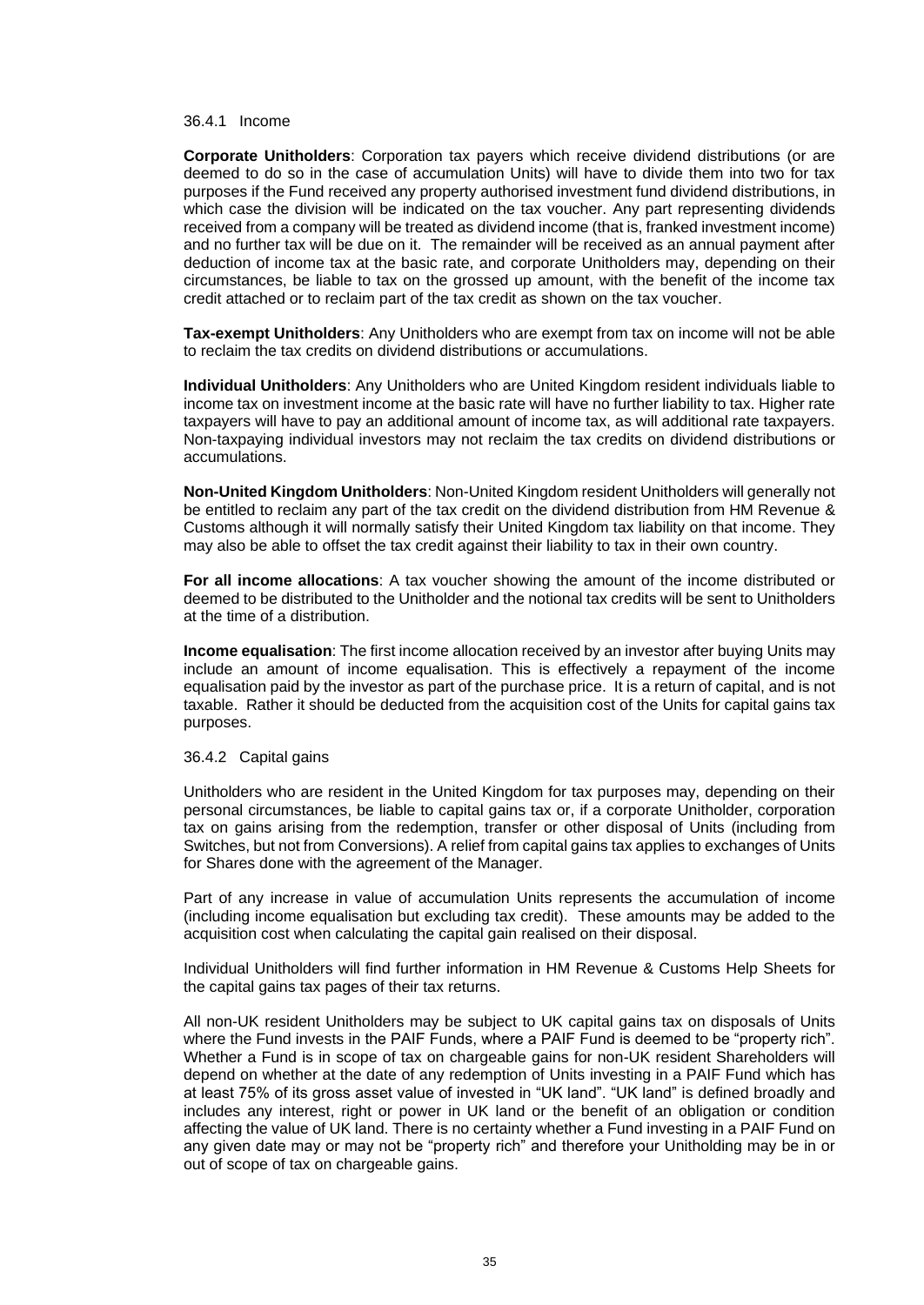Neither the Fund, the Manager nor Administrator is responsible for any withholding, reporting or any other responsibility whatsoever with regards to any non-resident UK tax on chargeable gains tax. Non-UK resident Unitholders are strongly recommended to seek their own independent tax advice.

#### 36.5 FATCA

The Trust (and therefore each Fund) is classified as a Restricted Fund within the Deemed Compliant Financial Institution category of FATCA. The Trust is eligible for Restricted Fund status as it imposes prohibitions on the sale or transfer of Shares in a Fund to Specified US Persons, Non-Participating Financial Institutions and Passive Non-Financial Foreign Entities with Controlling US Persons. These prohibitions are detailed in Section 18, which also refers to an increased tax burden. This can be defined as any increase in compliance for the Trust or any Fund with regards to tax, such as an increase in reporting requirements as a result of FATCA.

#### 37 **Winding up of the Trust or termination of a Fund**

- 37.1 The Trust must be wound up, or a Fund must be terminated under the FCA Regulations, following approval by the FCA, in the following circumstances:
	- 37.1.1 if an extraordinary resolution to that effect is passed and the FCA's prior consent to the resolution has been obtained by the Manager or the Trustee;
	- 37.1.2 on the expiry of any period specified in the Trust Deed as the period at the end of which the Trust or the relevant Fund is to be wound up.
	- 37.1.3 if the order declaring the Trust as an authorised unit trust scheme ("Order of Authorisation") is revoked;
	- 37.1.4 if the Manager or the Trustee requests the FCA to revoke the Order of Authorisation and the FCA has agreed (provided no material change in any relevant factor occurs) that on the winding-up of the Trust or termination of a Fund, the FCA will accede to that request;
	- 37.1.5 on the effective date of a duly approved scheme of arrangement which is to result in the Trust ceasing to hold any Scheme Property;
	- 37.1.6 in the case of a Fund, on the effective date of a duly approved scheme of arrangement which is to result in the Fund ceasing to hold any Scheme Property; or
	- 37.1.7 on the date when all the Funds fall within [37.1.6](#page-38-0) or have otherwise ceased to hold any Scheme Property, notwithstanding that the Trust may have assets and liabilities that are not attributable to any particular Fund.
- <span id="page-38-0"></span>37.2 On the occurrence of any of the above:
	- 37.2.1 in the case of scheme of arrangement referred to above the Trustee shall wind up the Trust or terminate the Fund in accordance with the scheme of arrangement.
	- 37.2.2 in any other case, the Trustee shall, as soon as practicable after the Trust falls to be wound up or Fund falls to be terminated, realise the property of the Trust or Fund and, after paying all liabilities properly payable and retaining provision for the costs of the winding-up, distribute the proceeds to the Unitholders and the Manager proportionately to the size of their holdings.
	- 37.2.3 any unclaimed net proceeds or other cash held by the Trustee after twelve months from the date the proceeds became payable, shall be paid by the Trustee into court, although the Trustee will have the right to retain any expenses incurred in making that payment.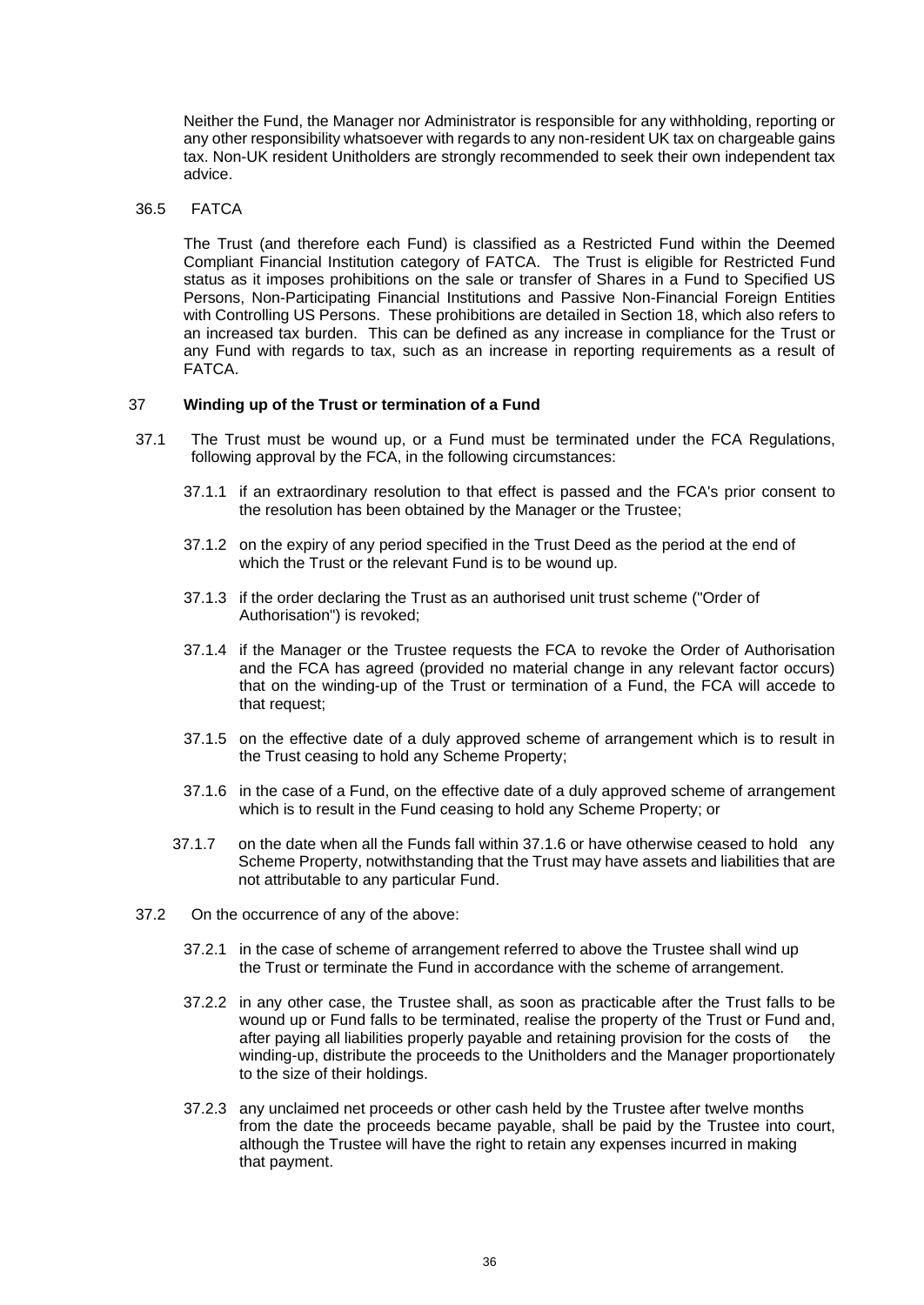37.2.4 on completion of the winding-up of the Trust or termination of the Fund, the Trustee shall notify the FCA in writing of that fact and, in the case of a winding up of the Trust,the Trustee or the Manager shall request the FCA to revoke the Order of Authorisation.

#### 38 **General Information**

38.1 Accounting periods

The annual accounting period of the Trust ends each year on 31 March (the accounting reference date). The half year accounting period of the Trust ends each 30 September.

- 38.2 Income distributions
	- 38.2.1 Distributions of income are made in respect of the income available for distribution in each accounting period.
	- 38.2.2 The distributions of income for all Funds are to be paid to relevant Shareholders by cheque or by electronic transfer.
	- 38.2.3 For CLIFT, the distributions will be paid on a quarterly basis, usually within two months of the quarterly interim accounting dates, being 30 June, 30 September, 31 December and 31 March.
	- 38.2.4 For SLIFT, the distributions will be paid on a quarterly basis, usually within three months of the quarterly interim accounting dates, being 30 June, 30 September, 31 December and 31 March.
	- 38.2.5 For PLIGFT, the distributions will be paid on a quarterly basis, usually within one month of the quarterly interim accounting dates, being 30 June, 30 September, 31 December and 31 March.
	- 38.2.6 The amount available for distribution by the Fund in any accounting period is calculated by taking the aggregate of the income received or receivable for the account of the Fund in respect of that period, and deducting any charges and expenses paid or payable out of income in respect of that accounting period. The Manager then makes such other adjustments as it considers appropriate (and after consulting the Trustee as appropriate) in relation to taxation, income equalisation, income unlikely to be received within 12 months following the relevant income allocation date, transfers between the income and capital account and any other adjustments which the Manager considers appropriate after consulting the auditors.
	- 38.2.7 If a distribution remains unclaimed for a period of six years after it has become due, it will be forfeited and will revert to the relevant Fund.
- 38.3 Annual and Half-yearly Reports

Annual reports of the Trust will be published within four months of the end of each annual accounting period and half-yearly reports will be published within two months of the end of each interim half-year accounting period. Unitholders may request a copy of the report for the Trust which shall be available either by post or, if possible, electronically. All reports are available for inspection at the offices of the Authorised Fund Manager between 9.00 a.m. and 5.00 p.m. every Business Day.

Further details relating to the Funds' liquidity management policy and any special arrangements in place for less liquid assets, risk profile and risk management systems will be included in the annual reports.

38.4 Documents relating to the Trust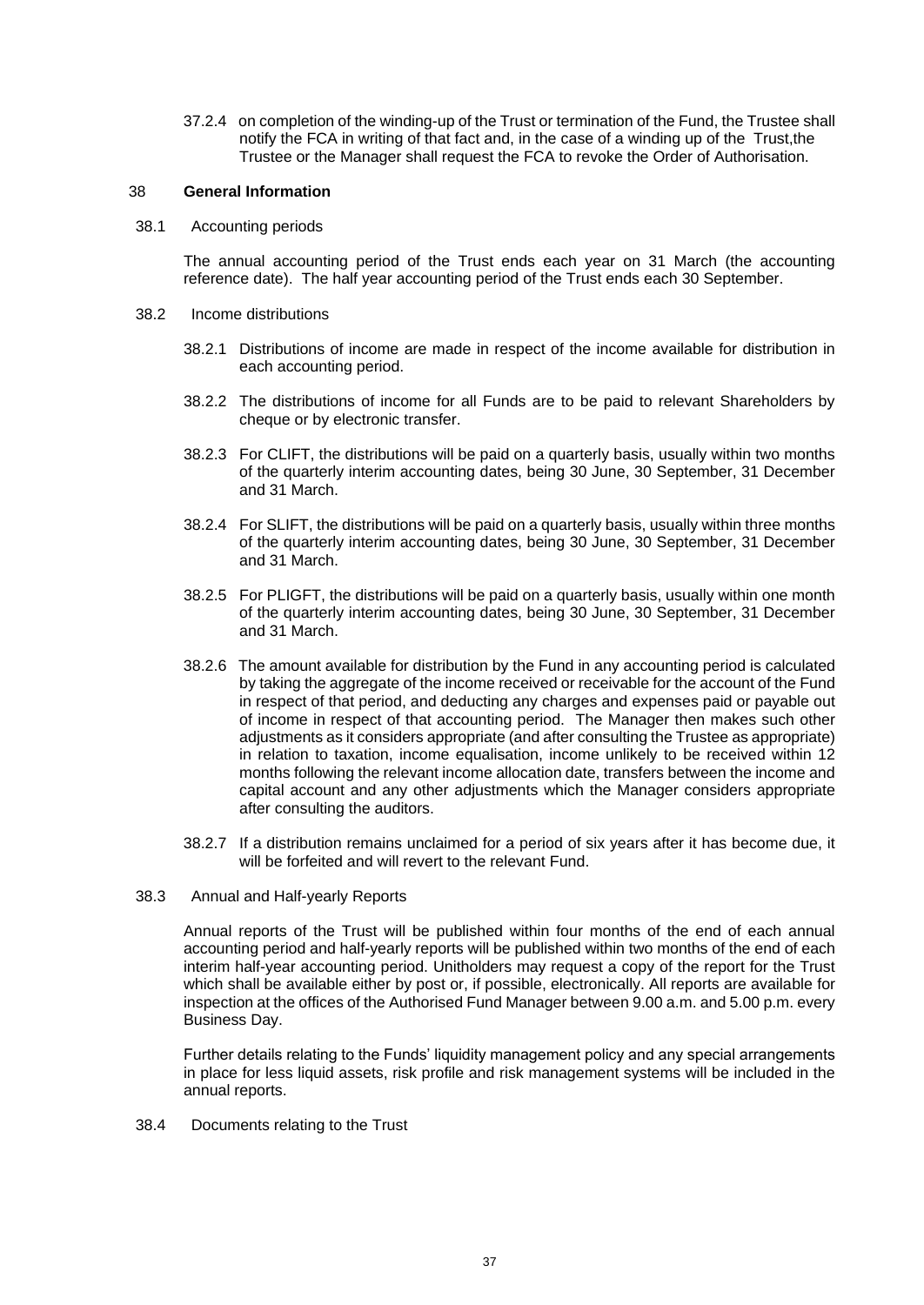- 38.4.1 The following documents may be inspected inspection free of charge between 9.00 a.m. and 5.00 p.m. every Business Day at the offices of the Manager at 338 Euston Road, London, NW1 3BG:
- 38.4.2 the most recent annual and half-yearly reports of the Trust;
- 38.4.3 the Prospectus;
- 38.4.4 the Trust Deed (and any supplemental trust deed); and
- 38.4.5 the NURS KIIs.
- 38.4.6 The Manager may make a charge at its discretion for copies of the Trust Deed, however, the reports, the Prospectus and the NURS KIIs are available free of charge.
- 38.5 Fair treatment of investors

Procedures, arrangements and policies have been put in place by the Manager to ensure compliance with the principles of fair treatment of investors. The principles of treating investors fairly include, but are not limited to:

- acting in the best interest of the Funds and of the investors;
- executing the investment decisions taken for the account of the Funds in accordance with the objectives, the investment policy and the risk profile of the Funds;
- ensuring that the interests of any group of investors are not placed above the interests of any other group of investors;
- ensuring that fair, correct and transparent pricing models and valuation systems are used for the Funds managed;
- preventing undue costs being charged to the Funds and investors;
- taking all reasonable steps to avoid conflicts of interests and, when they cannot be avoided, identifying, managing, monitoring and, where applicable, disclosing those conflicts of interest to prevent them from adversely affecting the interests of investors; and
- recognising and dealing with complaints fairly.
- 38.6 Preferential Treatment

From time to time the Manager may afford preferential terms of investment to certain groups of investors. In assessing whether such terms are afforded to an investor, the Manager will ensure that any such concession is not inconsistent with its obligation to act in the overall best interests of the Trust and its investors. In particular, the Manager may typically exercise its discretion to waive the initial charge or investment minima for investment in a Class for investors that are investing sufficiently large amounts, either initially or are anticipated to do so over time, such as platform service providers, and institutional investors. The Manager may also have agreements in place with such groups of investors which result in them paying a reduced annual management charge.

38.7 Electronic communication

The Manager has agreed with the Administrator that formal communication with Unitholders, including the distribution of all documents and related relevant Unitholder communications, shall be by electronic method only, to the extent it is able to do so. If it is not able to do so, the Administrator shall communicate with relevant Unitholders by post.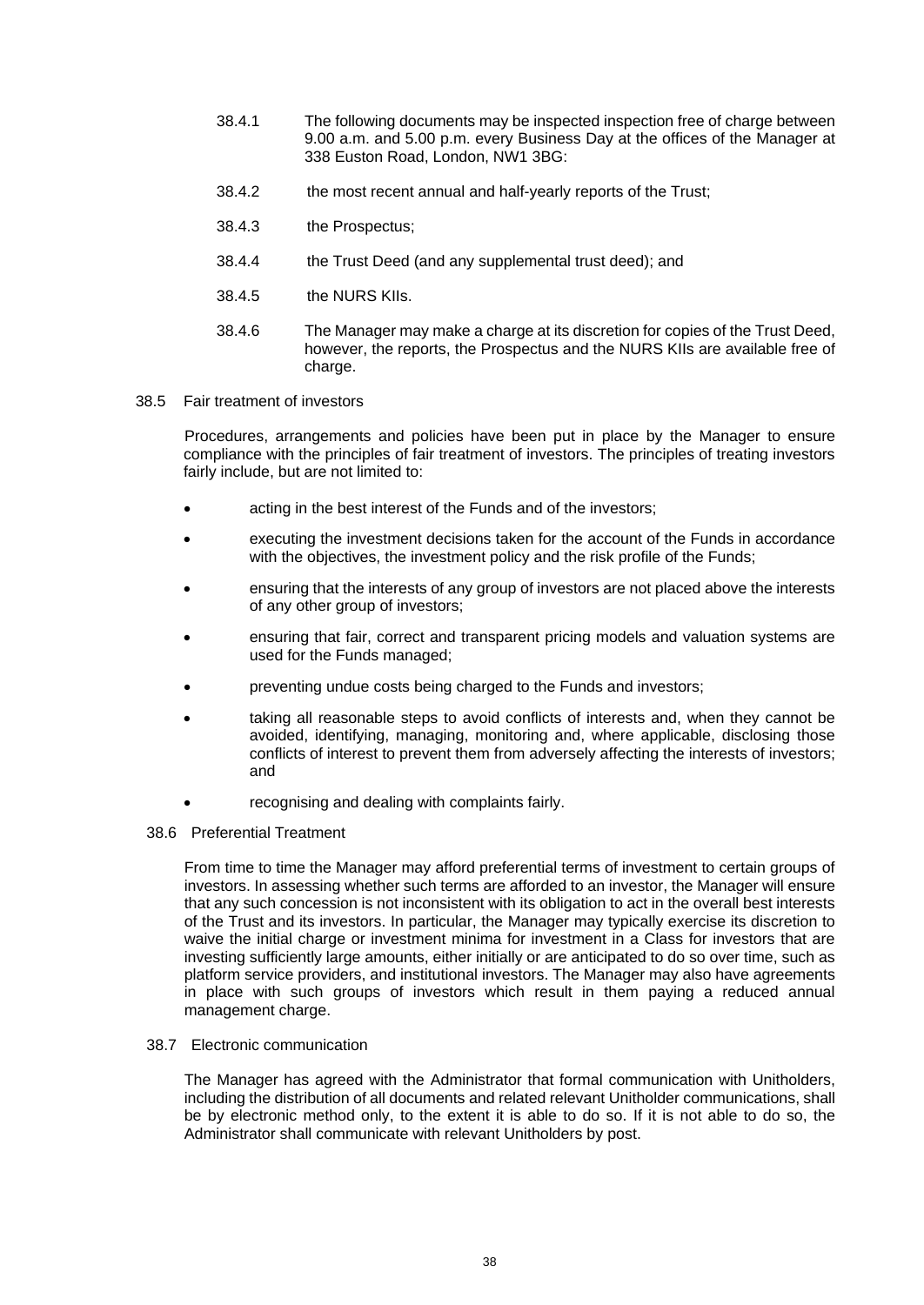Unitholders who wish to receive hard copy correspondence should contact the Administrator who shall arrange for this.

38.8 Notices

Notices and documents will be sent to the Unitholder's registered address or registered email address.

38.9 Complaints

Complaints concerning the operation or marketing of the Trust or any Fund should be referred to the compliance officer of the Manager at 338 Euston Road, London, NW1 3BG, in the first instance. If the complaint is not dealt with satisfactorily then it can be made direct to The Financial Ombudsman Service at South Quay Plaza, 183 Marsh Wall, London E14 9SR.

38.10 Compensation

Unitholders' investments in the Funds may be covered by the Financial Services Compensation Scheme. Unitholders may be entitled to compensation from this scheme if the Trust, Manager or other service provider cannot meet their obligations. This depends whether the claimant is eligible and the circumstances of the claim. Most types of investments are covered up to £85,000.

Further information is available from the Financial Services Compensation Scheme, www.fscs.org.

#### 38.11 Best execution

The Manager's best execution policy sets out the basis upon which it will effect transactions and place orders in relation to the Trust. The Manager will act in the best interests of the Trust when executing decisions to deal on behalf of the Trust. It will take all sufficient steps to obtain, when executing decisions to deal on behalf of the Trust, the best possible result for the Trust taking into account factors such as price and costs. Details of this best execution policy are available on the Manager's website at www.alpharealcapital.com

### 38.12 Inducements

The Manager will not accept and retain any fees, commissions or monetary benefits, or accept any non-monetary benefits, where these are paid or provided by any third party or a person acting on behalf of that party. However, this does not apply to minor non-monetary benefits that are capable of enhancing the quality of the service provided to the Trust, and are of a scale and nature such that they could not be judged to impair the Manager's compliance with its duty to act honestly, fairly and professionally in the best interests of the Trust.

In the event that the Manager receives any fees, commissions or monetary benefits from a third party in relation to any services provided to the Trust, the Manager will return these to the Trust as soon as reasonably possible and inform Unitholders in the Fund about such fees, commissions and/or monetary benefits, as applicable.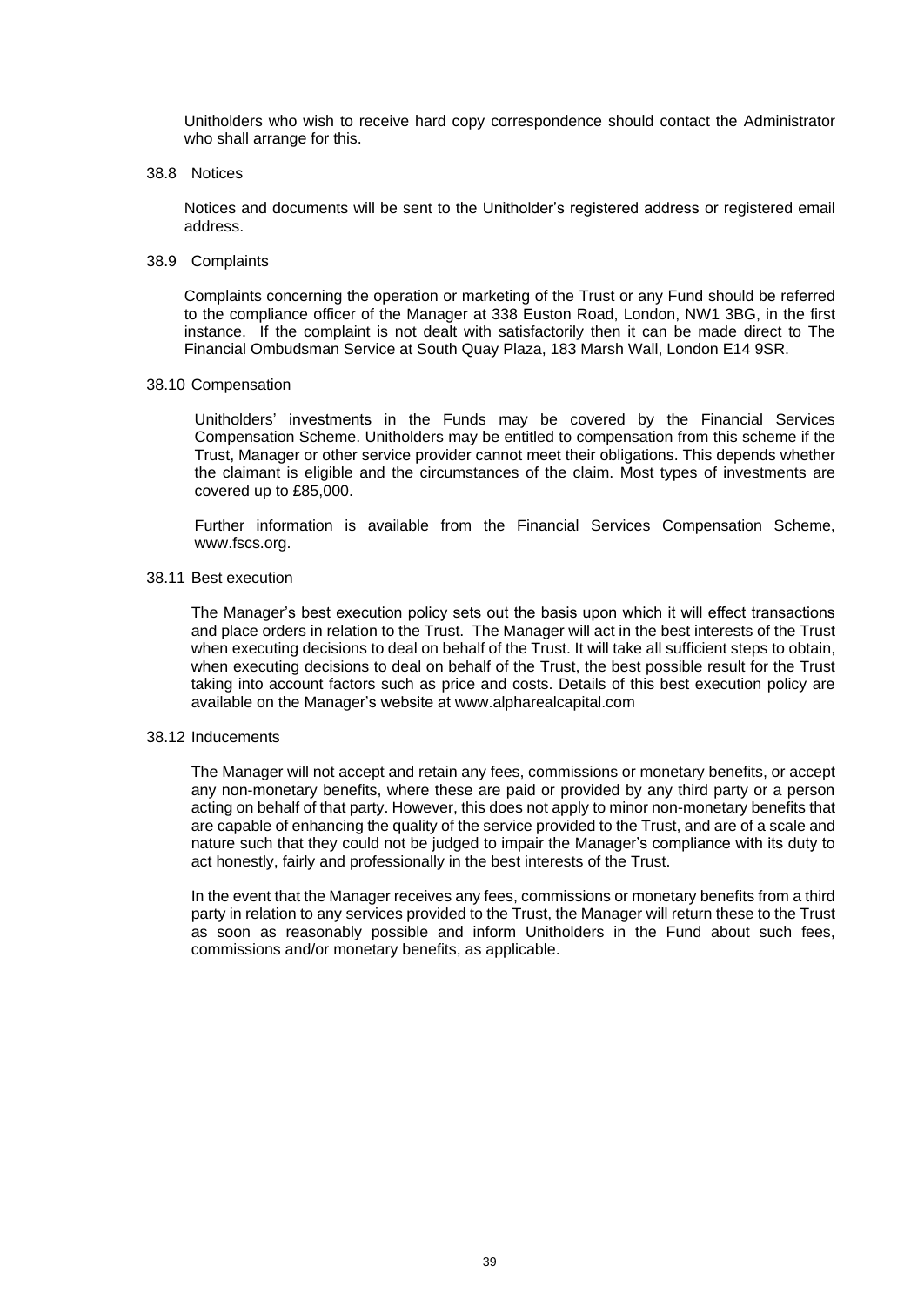### **Appendix A**

Investment objective, policy and other details about the Funds and the Trust

Investment of the assets of each Fund must comply with the FCA Regulations and their own investment objectives and policies. Details of the investment objective and policy of each Fund are set out in this Appendix A:

| Part 1A | - Fund specific details for CLIFT;          |
|---------|---------------------------------------------|
| Part 1B | $-$ Fund specific details for CLIP;         |
|         | Part 2A – Fund specific details for PLIGFT; |
| Part 2B | $-$ Fund specific details for PLIG;         |
| Part 3A | - Fund specific details for SLIFT;          |
|         |                                             |

Part 3B – Fund specific details for SLIP;

A detailed statement of the investment and borrowing restrictions applicable to each Fund is contained in Appendix B.

Lists of the eligible securities and derivatives markets on which the Funds may invest are contained in Appendix C.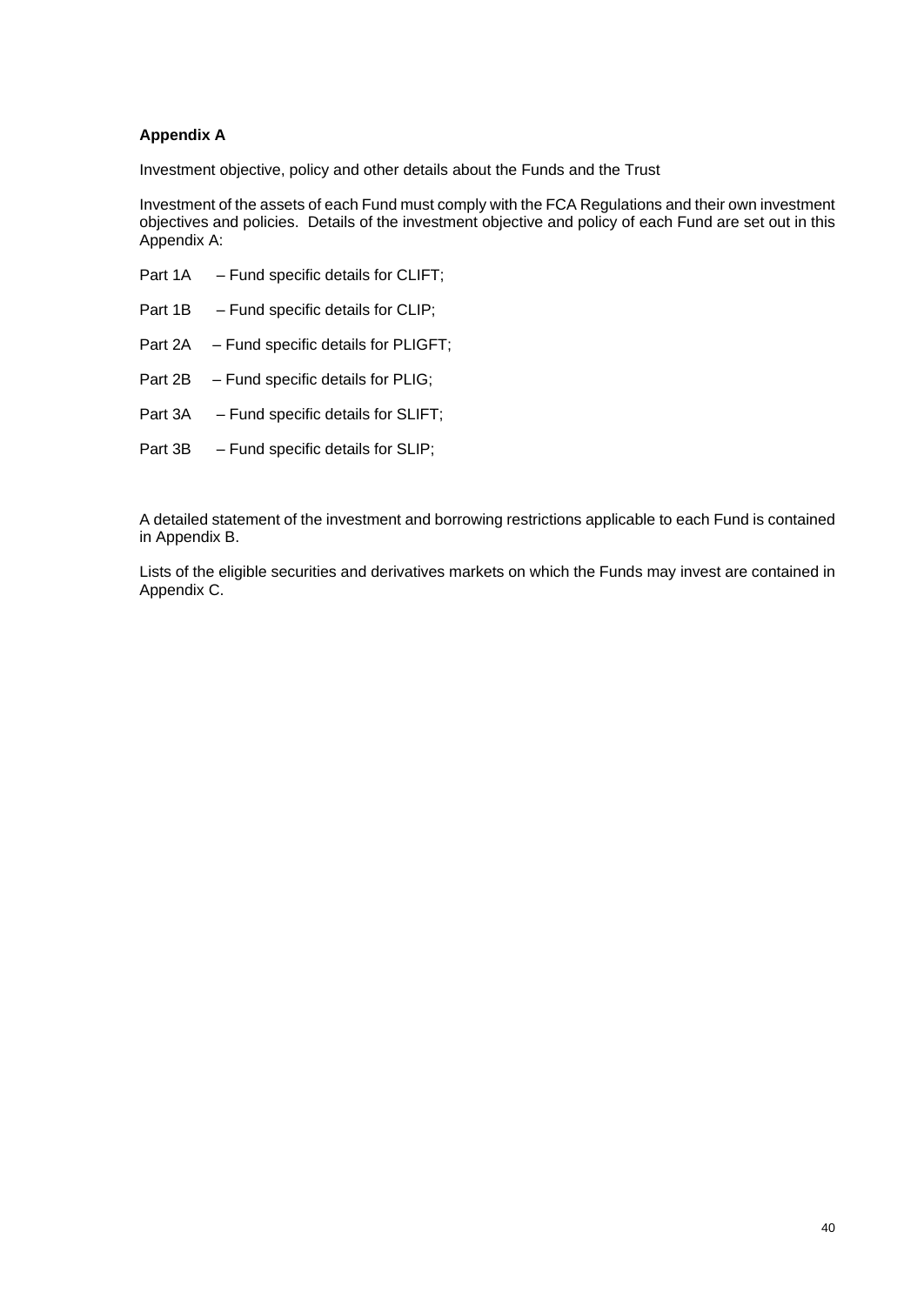# PART 1: ARC TIME COMMERCIAL LONG INCOME FEEDER TRUST

## PART 1A: FUND SPECIFIC DETAILS FOR CLIFT

| <b>Fund specific details</b>  |                                                                                                                                           |                                                                                                                                                                                                                                          |  |  |  |
|-------------------------------|-------------------------------------------------------------------------------------------------------------------------------------------|------------------------------------------------------------------------------------------------------------------------------------------------------------------------------------------------------------------------------------------|--|--|--|
| Fund type:                    |                                                                                                                                           | The Fund is a "feeder fund" and its sole purpose is to acquire and hold<br>shares in ARC TIME Commercial Long Income PAIF                                                                                                                |  |  |  |
| <b>Launch Date:</b>           | 1 April 2019                                                                                                                              |                                                                                                                                                                                                                                          |  |  |  |
| <b>Dealing</b><br>Frequency:  |                                                                                                                                           | In respect of each Unit Class, the Fund deals on the days set out in the<br>unit classes table below (a 'Dealing Day' for the Fund)                                                                                                      |  |  |  |
| <b>Cut off points</b>         |                                                                                                                                           | Classes I, J, K, L, Q, R                                                                                                                                                                                                                 |  |  |  |
|                               | Cut Off Point for<br>Subscriptions                                                                                                        | 10am on any Business day                                                                                                                                                                                                                 |  |  |  |
|                               | Cut Off Point for<br>Redemptions                                                                                                          | 10am on any Business Day                                                                                                                                                                                                                 |  |  |  |
|                               |                                                                                                                                           | <b>Classes U &amp; V only</b>                                                                                                                                                                                                            |  |  |  |
|                               | Cut Off Point for<br>Subscriptions                                                                                                        | 10am on any Business Day                                                                                                                                                                                                                 |  |  |  |
|                               | Cut Off Point for<br>Redemptions                                                                                                          | Six months' notice of redemption prior to the relevant<br>Dealing Day is required. Once such notice is received<br>by the Administrator, the redemption will be processed<br>on the first Business Day, after six months has<br>expired. |  |  |  |
| <b>Accounting</b><br>date(s): | Final                                                                                                                                     | 31 March                                                                                                                                                                                                                                 |  |  |  |
|                               | Interim                                                                                                                                   | 30 June, 30 September, 31 December                                                                                                                                                                                                       |  |  |  |
| <b>Distribution dates:</b>    | Quarterly, usually within two months of the quarterly interim accounting<br>dates, being 30 June, 30 September, 31 December and 31 March. |                                                                                                                                                                                                                                          |  |  |  |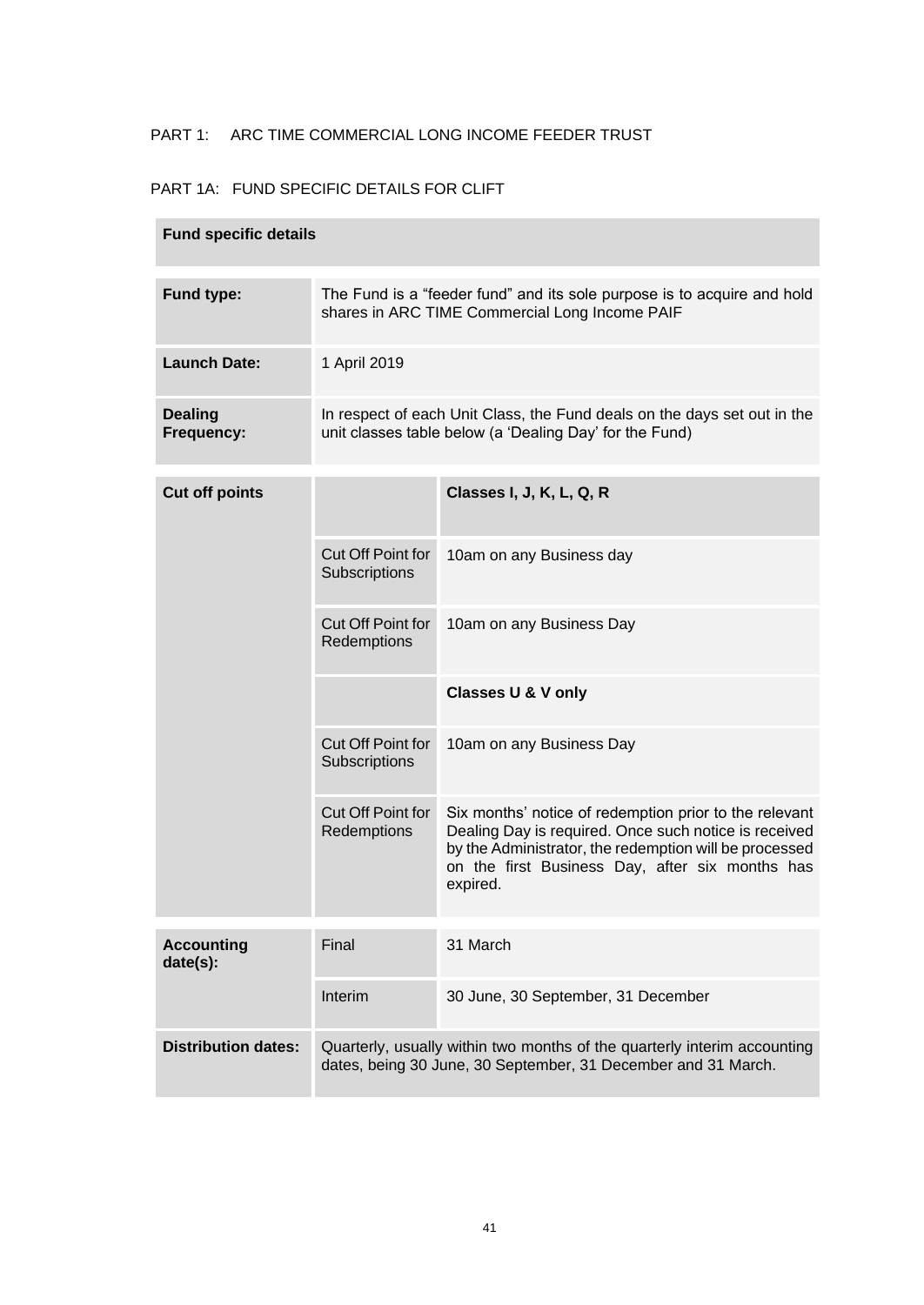# **Unit Class details**

| <b>Unit</b><br><b>Class</b>          | Share class in<br><b>CLIP</b> each<br>class feeds<br>into | <b>Currency</b> | <b>Minim</b><br><b>um</b><br>initial<br>invest<br>ment | <b>Minimum</b><br>subsequ<br>ent<br>investme<br>nt | <b>Minimum</b><br>holding<br>investme<br>nt | <b>Minimum</b><br>redemption | Dealing Day(s) in<br>each calendar<br>month |
|--------------------------------------|-----------------------------------------------------------|-----------------|--------------------------------------------------------|----------------------------------------------------|---------------------------------------------|------------------------------|---------------------------------------------|
| Class I<br>Accumul<br>ation<br>(Net) | Class B<br>Accumulation<br>(Net)                          | <b>GBP</b>      | £5,000                                                 | £1,000                                             | £1,000                                      | £1,000                       |                                             |
| Class J<br>Income<br>(Net)           | Class D<br>Income (Net)                                   | <b>GBP</b>      | £5,000                                                 | £1,000                                             | £1,000                                      | £1,000                       |                                             |
| Class K<br>Accumul<br>ation<br>(Net) | Class F<br>Accumulation<br>(Net)                          | <b>GBP</b>      | £5,000                                                 | £1,000                                             | £1,000                                      | £1,000                       |                                             |
| Class L<br>Income<br>(Net)           | Class H<br>Income (Net)                                   | <b>GBP</b>      | £5,000                                                 | £1,000                                             | £1,000                                      | £1,000                       |                                             |
| Class Q<br>Accumul<br>ation<br>(Net) | Class N<br>Accumulation<br>(Net)                          | <b>GBP</b>      | £5,000<br>,000                                         | £100,000                                           | £1,000,0<br>00                              | £100,000                     | Any Business Day                            |
| Class R<br>Income<br>(Net)           | Class P<br>Income (Net)                                   | <b>GBP</b>      | £5,000<br>,000                                         | £100,000                                           | £1,000,0<br>00                              | £100,000                     |                                             |
| Class U<br>Accumul<br>ation<br>(Net) | Class S<br>Accumulation<br>(Net)                          | <b>GBP</b>      | £5,000<br>,000                                         | £100,000                                           | £500,000                                    | £100,000                     |                                             |
| Class V<br>Income<br>(Net)           | Class T<br>Income (Net)                                   | <b>GBP</b>      | £5,000<br>,000                                         | £100,000                                           | £500,000                                    | £100,000                     |                                             |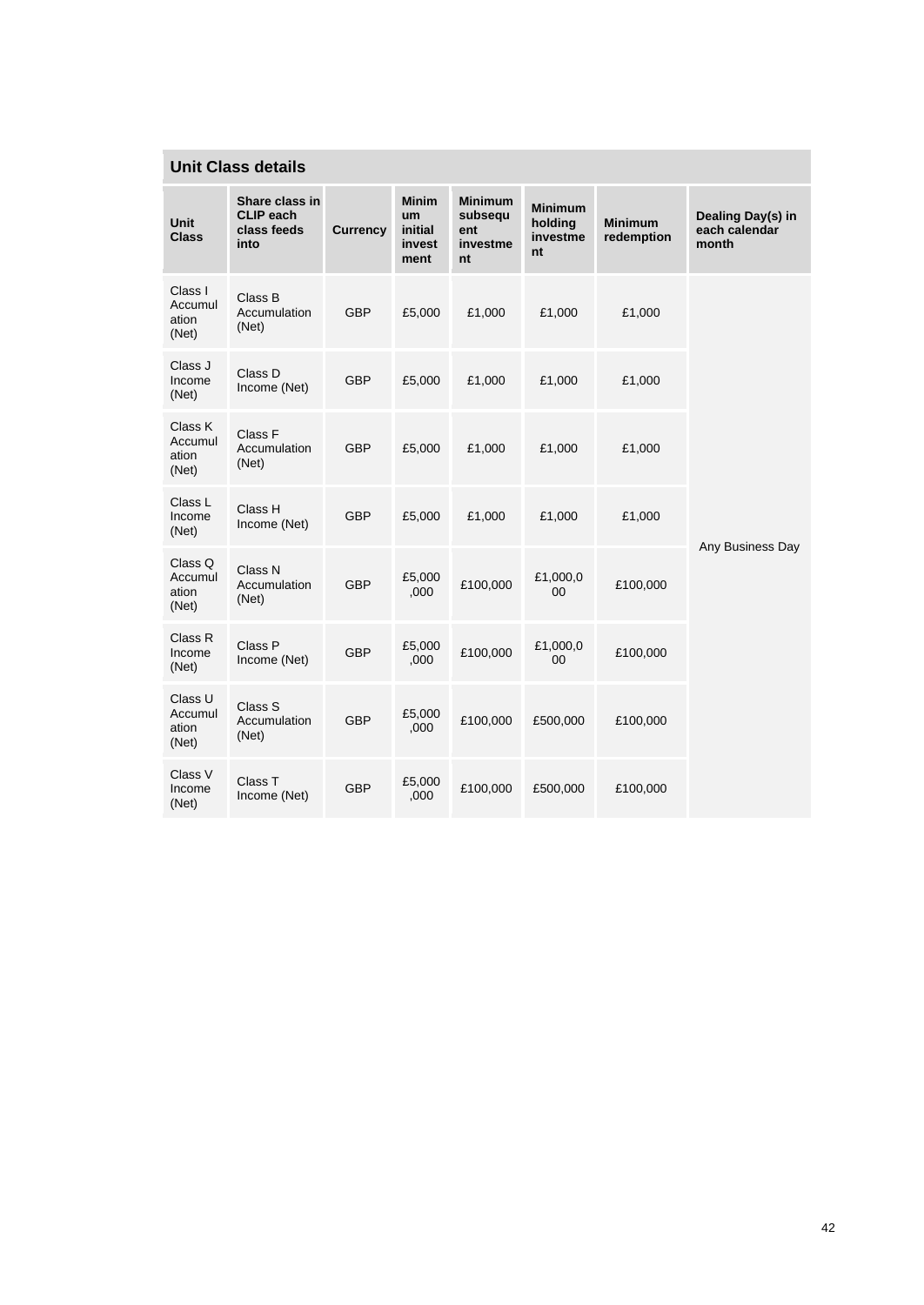| <b>Class</b>                  | <b>Initial fee</b>       | <b>Switching fee</b>                    | <b>Manager fee</b> | <b>Trustee fee</b>                                | <b>Investment</b><br>management/<br>administrator fee |
|-------------------------------|--------------------------|-----------------------------------------|--------------------|---------------------------------------------------|-------------------------------------------------------|
|                               |                          | (taken from<br>Capital)                 |                    |                                                   |                                                       |
| Class I<br>Accumulation (Net) |                          |                                         |                    | Up to £12,000 per<br>annum paid by the<br>Manager | Nil                                                   |
| Class J<br>Income (Net)       | Up to 3%*                |                                         | Nil                |                                                   |                                                       |
| Class K<br>Accumulation (Net) |                          |                                         |                    |                                                   |                                                       |
| Class L Income<br>(Net)       | Up to $5\%$ <sup>*</sup> | Initial fee on unit<br>class into which |                    |                                                   |                                                       |
| Class Q<br>Accumulation (Net) |                          | switch being made                       |                    |                                                   |                                                       |
| Class R Income<br>(Net)       | Up to 7%*                |                                         |                    |                                                   |                                                       |
| Class U<br>Accumulation (Net) |                          |                                         |                    |                                                   |                                                       |
| Class V Income<br>(Net)       | Up to 7%*                |                                         |                    |                                                   |                                                       |

\* Currently nil (0%)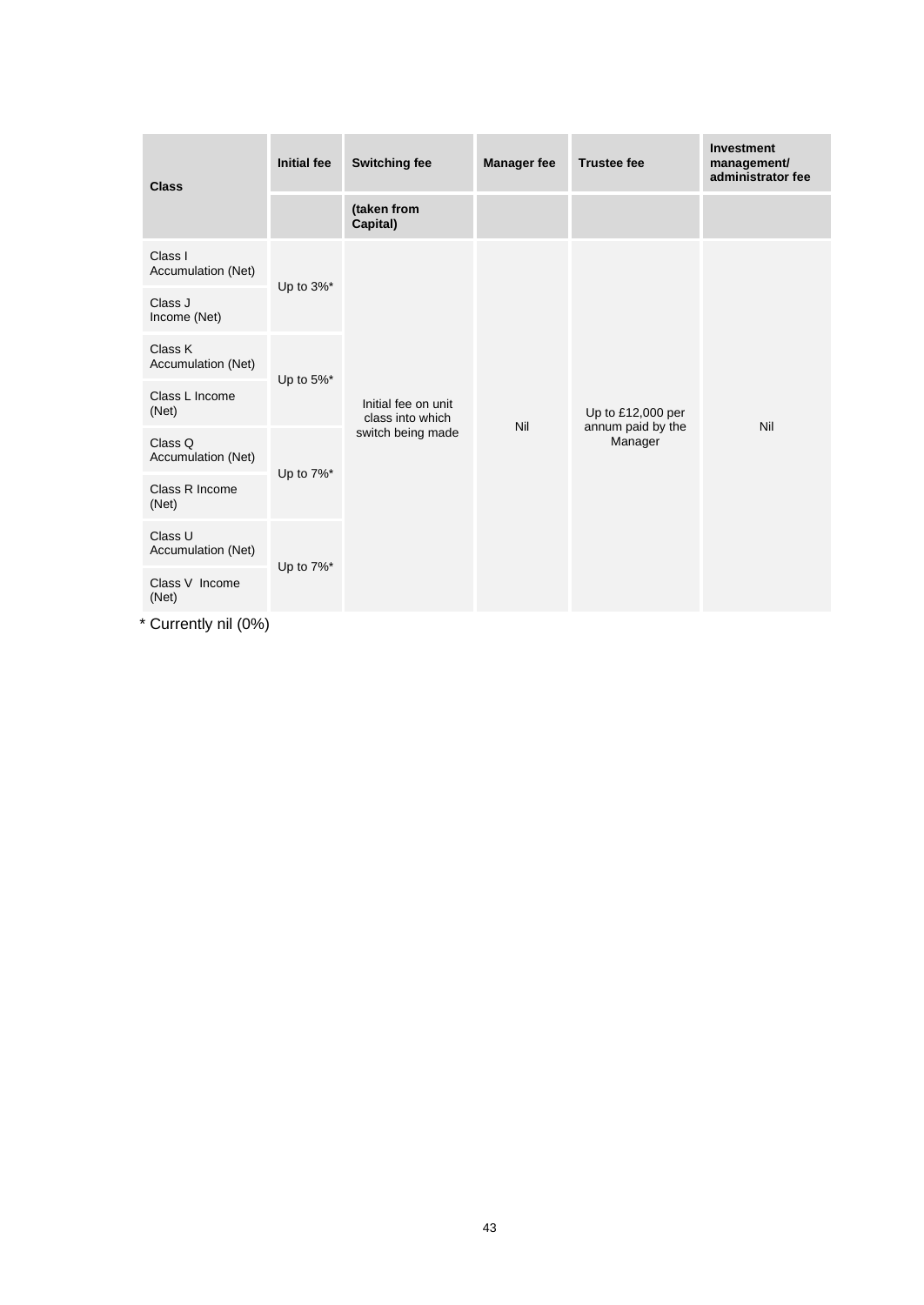PART 1B: SPECIFIC DETAILS FOR CLIP

**ARC TIME COMMERCIAL LONG INCOME PAIF ("CLIP")**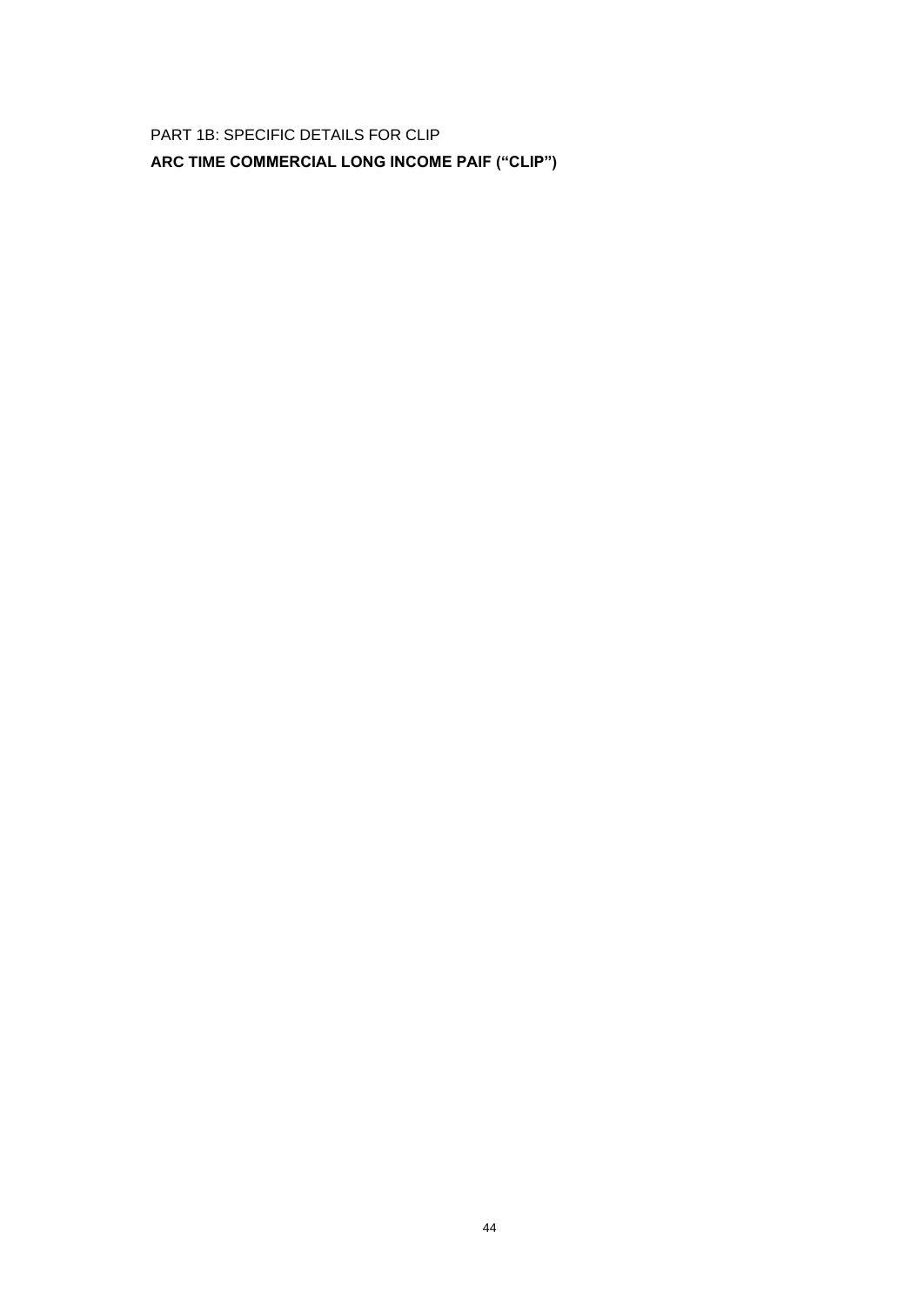### **ARC TIME COMMERCIAL LONG INCOME PAIF ("CLIP") (this Fund is marketed by the Investment Manager as TIME:Commercial Long Income) Fund specific details**

| Investment objective:     | It is intended that the Fund will be a Property Authorised Investment Fund at all times, and<br>as such, its investment objective is to carry on Property Investment Business and to<br>manage cash raised for investment in the Property Investment Business.                                                                                                                                                                                                                                                                                                                                                                                                                                                                                                                                                                                                                                                                                                                      |  |  |  |  |  |
|---------------------------|-------------------------------------------------------------------------------------------------------------------------------------------------------------------------------------------------------------------------------------------------------------------------------------------------------------------------------------------------------------------------------------------------------------------------------------------------------------------------------------------------------------------------------------------------------------------------------------------------------------------------------------------------------------------------------------------------------------------------------------------------------------------------------------------------------------------------------------------------------------------------------------------------------------------------------------------------------------------------------------|--|--|--|--|--|
|                           | The aim of the Fund is to offer Shareholders a consistent income stream with some capital<br>growth prospects through acquiring property with long leases including commercial<br>freehold ground rents and commercial freehold property which benefit from long leases.                                                                                                                                                                                                                                                                                                                                                                                                                                                                                                                                                                                                                                                                                                            |  |  |  |  |  |
|                           | Shareholders capital is at risk and there is no guarantee that the objective will be achieved<br>on an annual basis or over any other period of time.                                                                                                                                                                                                                                                                                                                                                                                                                                                                                                                                                                                                                                                                                                                                                                                                                               |  |  |  |  |  |
| <b>Investment policy:</b> | In accordance with the investment objective of the Fund, capital will be through acquiring<br>property with long leases including commercial freehold ground rents and commercial<br>freehold property which benefit from long leases. Such property assets will be held directly<br>by the Fund, unless via interim holding vehicles for the sole purpose to permit completion<br>of an acquisition of property. It is intended that no interim holding vehicles shall be retained<br>by the Fund for a duration of more than 24 months.                                                                                                                                                                                                                                                                                                                                                                                                                                           |  |  |  |  |  |
|                           | In addition, principally to protect the liquidity of the Fund, the Fund may also invest and<br>maintain an ongoing portfolio of cash and near cash instruments, together with holdings<br>in other collective investment schemes (regulated and unregulated), which have<br>substantially similar investment objectives to those of the Fund. The ACD will not invest<br>more than 15% of the Net Asset Value in collective investment schemes. The Fund may<br>invest in the other sub-funds of the Company. The Fund may also invest in equities (listed<br>or unlisted), money market instruments and debt securities. The Fund may also utilise<br>derivatives for efficient portfolio management.                                                                                                                                                                                                                                                                              |  |  |  |  |  |
| <b>Benchmarks:</b>        | Target benchmark: The Fund does not have any target benchmarks.                                                                                                                                                                                                                                                                                                                                                                                                                                                                                                                                                                                                                                                                                                                                                                                                                                                                                                                     |  |  |  |  |  |
|                           | Constraining benchmark: The Fund does not have any constraining benchmarks.                                                                                                                                                                                                                                                                                                                                                                                                                                                                                                                                                                                                                                                                                                                                                                                                                                                                                                         |  |  |  |  |  |
|                           |                                                                                                                                                                                                                                                                                                                                                                                                                                                                                                                                                                                                                                                                                                                                                                                                                                                                                                                                                                                     |  |  |  |  |  |
|                           | Comparator benchmark: The Fund utilises two comparator benchmarks:<br>(1)<br>UK Retail Prices Index ("RPI"): the Fund's performance may be compared to UK<br>inflation, as represented by RPI. The Fund's assets consist primarily of<br>commercial freehold ground rents and commercial freehold property which<br>benefit from long leases, and these asset rent reviews, impacting the income<br>payable to the Fund by tenants, are frequently linked to UK inflation. Accordingly<br>these assets may experience lower levels of income growth in the event of lower<br>inflation. Further as the profile of the assets are over-collateralised and passive<br>income generating, they are frequently assessed as an alternative asset to<br>traditional lower risk assets, such as corporate and government bonds, which<br>also utilise inflation as a key relative measurement basis to inform relative<br>performance and assist investors in their investment selections. |  |  |  |  |  |
|                           | (2)<br>IA Direct Property index: The Fund compares its performance to its peer group<br>as defined by the Investment Association ("IA") Direct Property index. The Fund<br>is a member of this index. The index requires participants to ensure that they<br>invest an average of at least 70% of their assets directly in UK property over five<br>year rolling periods.                                                                                                                                                                                                                                                                                                                                                                                                                                                                                                                                                                                                           |  |  |  |  |  |
|                           | No other benchmarks are utilised by the ACD or the Fund.                                                                                                                                                                                                                                                                                                                                                                                                                                                                                                                                                                                                                                                                                                                                                                                                                                                                                                                            |  |  |  |  |  |
| <b>PAIF Status:</b>       | The Fund is managed so that it is a PAIF and at all times satisfies the PAIF conditions.                                                                                                                                                                                                                                                                                                                                                                                                                                                                                                                                                                                                                                                                                                                                                                                                                                                                                            |  |  |  |  |  |
|                           | No Body Corporate may seek to obtain or intentionally maintain a holding of 10% or more                                                                                                                                                                                                                                                                                                                                                                                                                                                                                                                                                                                                                                                                                                                                                                                                                                                                                             |  |  |  |  |  |
|                           | of the Net Asset Value of the Fund. See Sections 14.6 and 14.7.                                                                                                                                                                                                                                                                                                                                                                                                                                                                                                                                                                                                                                                                                                                                                                                                                                                                                                                     |  |  |  |  |  |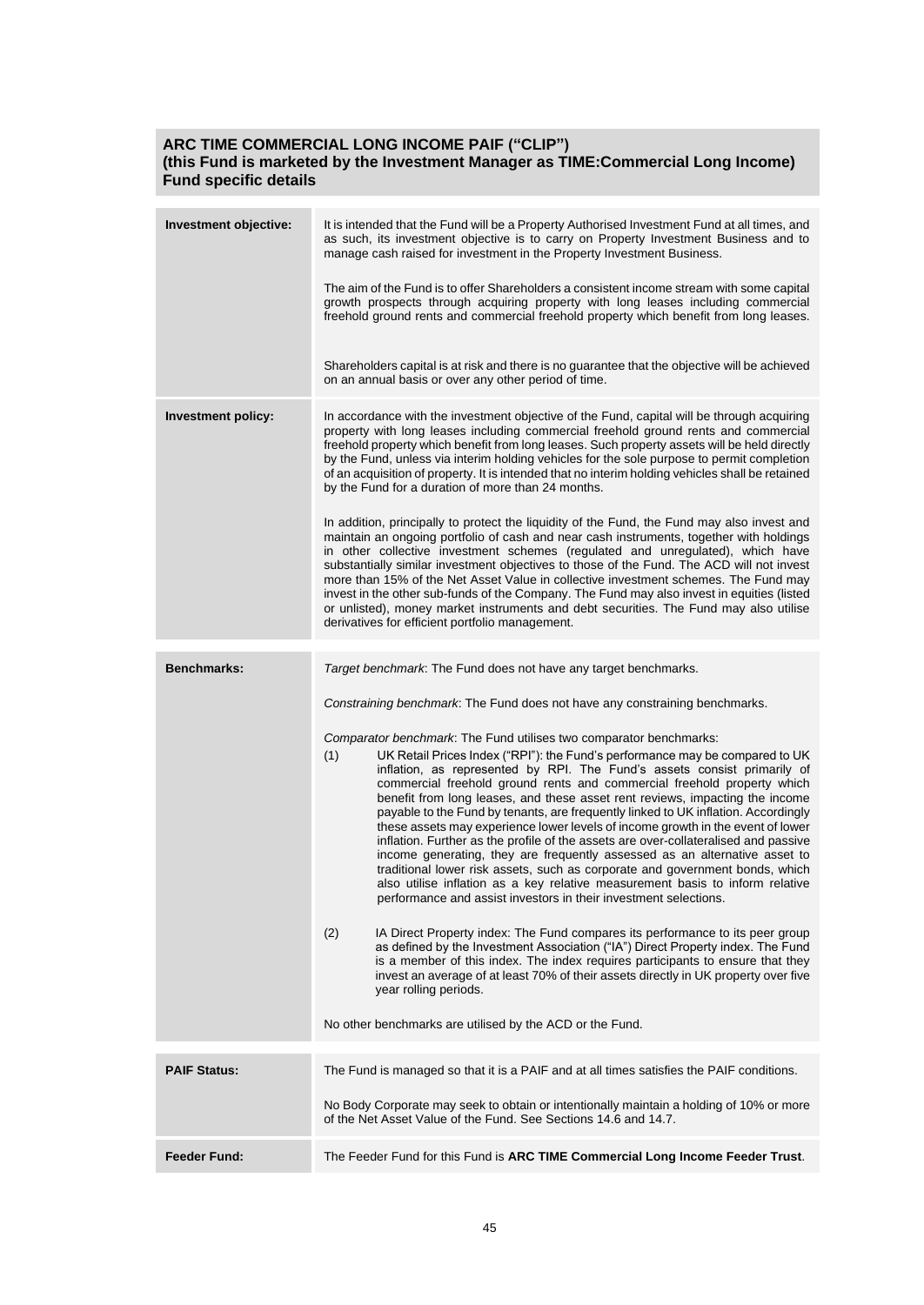| <b>Launch Date:</b> |  |  |  |  |
|---------------------|--|--|--|--|
|---------------------|--|--|--|--|

**Launch Date:** 1 April 2019

**Dealing Frequency:** Daily on every Business Day.

### **Cut off points:**

## **Cut Off Point for Subscriptions**

All Classes: 10am on each Dealing Day being any Business Day.

#### **Cut Off Point for Redemptions**

All Classes (except S&T): 10am on each Dealing Day, being any Business Day.

Classes S&T: Six months' notice of redemption prior to the relevant Dealing Day is required. Once such notice is received by the Administrator, the redemption will be processed on the first Business Day, after six months has expired.

| Accounting date(s):           | Final                                                                                                                                                              | 31 March                                                                          |  |  |  |  |  |
|-------------------------------|--------------------------------------------------------------------------------------------------------------------------------------------------------------------|-----------------------------------------------------------------------------------|--|--|--|--|--|
|                               | Interim                                                                                                                                                            | 30 June, 30 September, 31 December                                                |  |  |  |  |  |
| <b>Investment Manager</b>     |                                                                                                                                                                    | TIME Investments, the trading name of Alpha Real Property Investment Advisers LLP |  |  |  |  |  |
| <b>Property Manager:</b>      | Landa Asset Management Plc                                                                                                                                         |                                                                                   |  |  |  |  |  |
| <b>Investor Restrictions:</b> | All applications for subscription are accepted or otherwise at the sole discretion of the<br>ACD, in accordance with clause 14 of the Prospectus.<br>Class M/N/O/P |                                                                                   |  |  |  |  |  |
|                               | Only eligible for UK professional or institutional investors are permitted or otherwise at the<br>sole discretion of the ACD.                                      |                                                                                   |  |  |  |  |  |
|                               | <b>Class S and Class T</b>                                                                                                                                         |                                                                                   |  |  |  |  |  |
|                               | Only eligible offshore (non-UK) professional or institutional investors are permitted or<br>otherwise at the sole discretion of the ACD.                           |                                                                                   |  |  |  |  |  |
|                               |                                                                                                                                                                    |                                                                                   |  |  |  |  |  |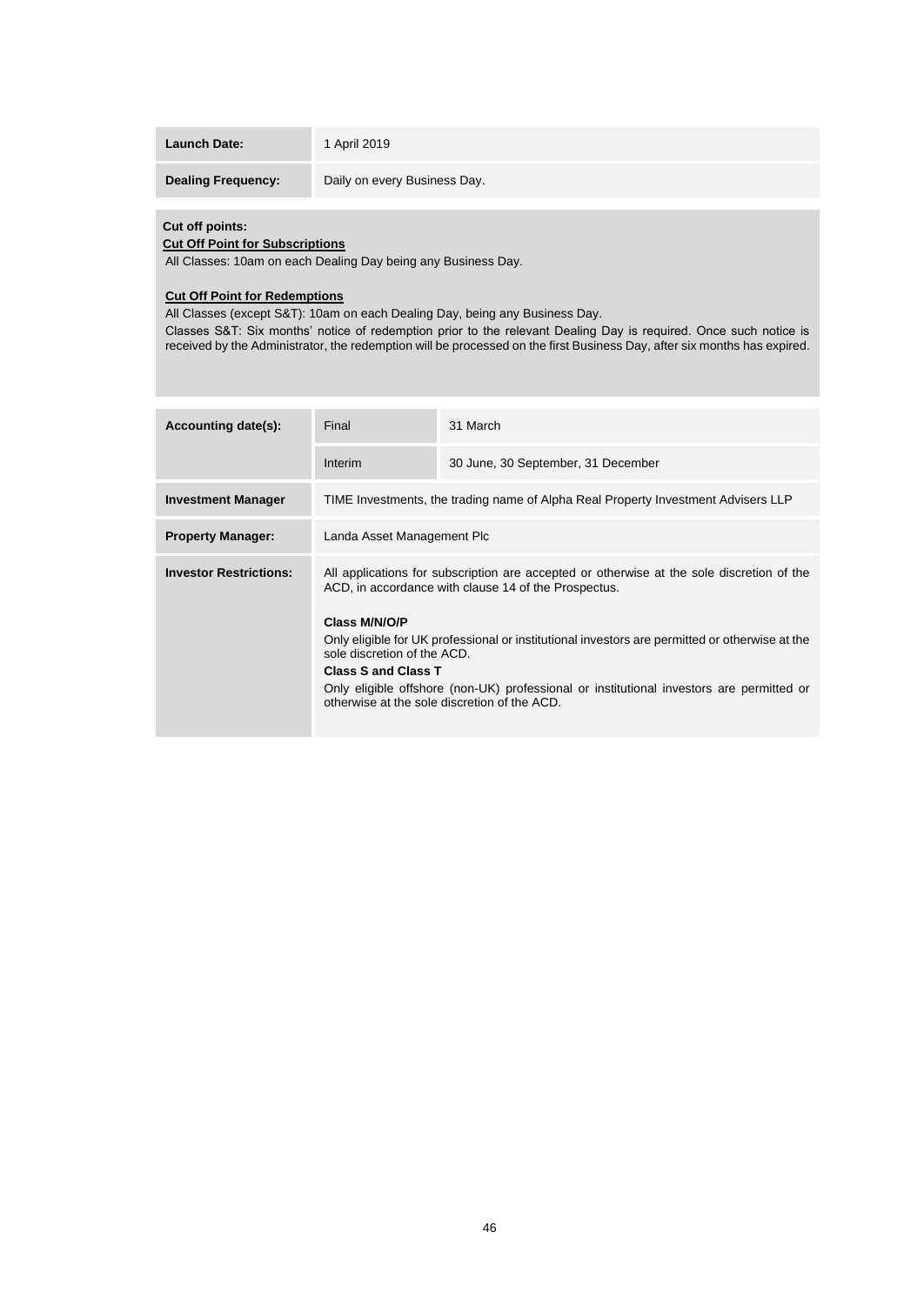### **Additional Information**

| Profile of a typical<br>investor:                                                  | The Fund may be suitable for you if you consider collective investment schemes to be a<br>convenient way of participating in investment markets and wish to seek to achieve defined<br>investment objectives such as that above. You should have experience with or<br>understand investments which place capital at risk, and must be able to accept losses. If<br>you are uncertain about whether this product is suitable for you, please contact a<br>professional adviser.                                                                                                                                                                                                                                                                                                                                                                |
|------------------------------------------------------------------------------------|------------------------------------------------------------------------------------------------------------------------------------------------------------------------------------------------------------------------------------------------------------------------------------------------------------------------------------------------------------------------------------------------------------------------------------------------------------------------------------------------------------------------------------------------------------------------------------------------------------------------------------------------------------------------------------------------------------------------------------------------------------------------------------------------------------------------------------------------|
|                                                                                    | The Company is designed and managed to support longer-term investment and active<br>trading is discouraged. Short-term or excessive trading into and out of a Fund may harm<br>performance by disrupting the investment management strategy and by increasing<br>expenses. The ACD may at its discretion refuse to accept applications for, or switching<br>or conversion of, Shares, especially where transactions are deemed disruptive,<br>particularly from possible market timers or investors who, in its opinion, have a pattern of<br>short-term or excessive trading or whose trading has been or may be disruptive to the<br>Funds. For these purposes, the ACD may consider an investor's trading history in the<br>Funds or other funds managed by the ACD or the Administrator and accounts under<br>common ownership or control. |
| <b>Borrowing Policy:</b>                                                           | The Fund adopts a policy of active management to take advantage of investment<br>opportunities whenever they arise. To ensure that capital is available to expand the size<br>of the property portfolio as opportunities occur, and to provide funds to meet redemptions,<br>the Instrument of Incorporation allows the Fund to borrow up to a maximum level such<br>that, at any time, the Fund shall not borrow more than 10% of the NAV of the Fund.                                                                                                                                                                                                                                                                                                                                                                                        |
| <b>Commercial Freehold</b><br><b>Ground Rents:</b>                                 | Commercial freehold ground rent assets benefit from long dated (typically over 60 years<br>in duration) leases on land and buildings whereby the rents are paid by a tenant to a<br>freeholder for the use of a property asset for the agreed term. The rents are often inflation<br>protected through the use of regular rental uplifts based on either fixed rate rental<br>increases, open market rent reviews or index linkage (RPI or CPI) on a periodic basis.                                                                                                                                                                                                                                                                                                                                                                           |
|                                                                                    | In some cases the interest being acquired shall be a "virtual freehold" rather than a<br>freehold. The definition of this will be a very long lease (typically at least 175 years) with<br>a de minimis rent.                                                                                                                                                                                                                                                                                                                                                                                                                                                                                                                                                                                                                                  |
| <b>Commercial freehold</b><br>property which benefit<br>from long leases:          | Commercial freehold property which benefit from long leases are typically freehold<br>property let to commercial tenants at market rent for periods of typically over 15 years,<br>often with index linked (RPI or CPI) or fixed step based rental uplifts. The tenant will<br>typically have a full repairing and insuring lease which will mean they are responsible for<br>all property related costs during their occupation.                                                                                                                                                                                                                                                                                                                                                                                                              |
| <b>Investment Manager/</b><br><b>Administrator/Transfer</b><br><b>Agency Fees:</b> | The Investment Manager has the authority to make investment decisions on behalf of the<br>Fund and the ACD. The Investment Manager is further responsible for the promotion and<br>marketing of the Fund, transfer agency services, fund accounting and fund administration.<br>In respect of these services the Investment Manager receives fees as shown in the below<br>table below. The fees shown are subject to a minimum fee of $£20,000$ per annum<br>calculated monthly and paid monthly in arrears.                                                                                                                                                                                                                                                                                                                                  |
|                                                                                    | In addition, should the Investment Manager enter into, on behalf of the Fund, a non-<br>immovable investment, it reserves the right to charge an initial transaction acquisition fee<br>of up to 1%. of the asset value to reflect the sourcing and execution of the investment.<br>The Investment Manager may also enter into participation and/or performance<br>agreements with regards to an investment whereby the Investment Manager and the<br>Fund share in the profit arrangements from a specific investment. Such terms shall be<br>agreed on a case by case basis, if any, and be approved by the ACD.                                                                                                                                                                                                                             |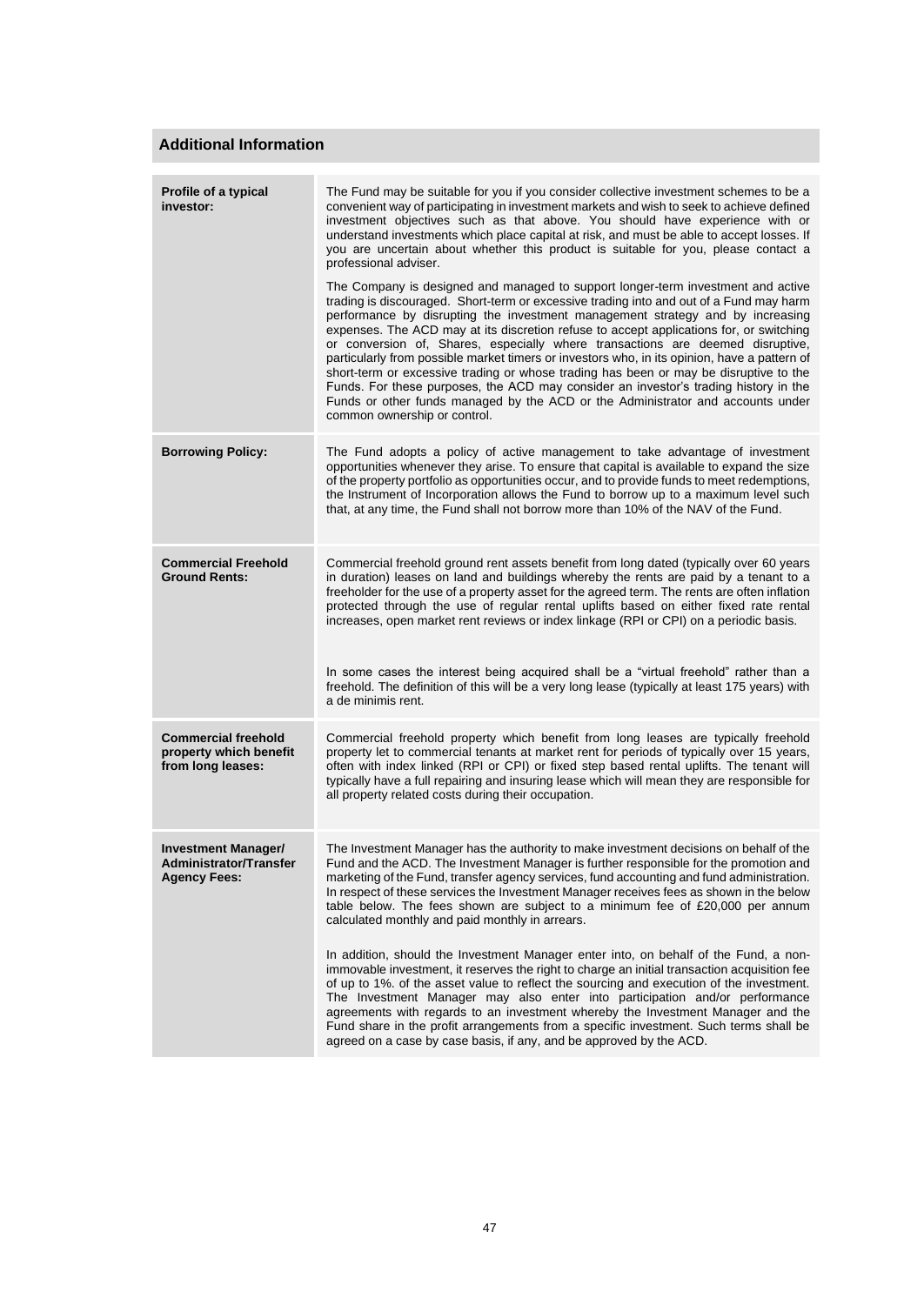| <b>Property Management</b><br>Fees: | The following are the fees agreed between the Investment Manager and Property Manager<br>and are the maximum fees payable by the Fund to the Property Manager.                                                                                                                                                                                                                                                                                                                                                                                                                                                                                                               |
|-------------------------------------|------------------------------------------------------------------------------------------------------------------------------------------------------------------------------------------------------------------------------------------------------------------------------------------------------------------------------------------------------------------------------------------------------------------------------------------------------------------------------------------------------------------------------------------------------------------------------------------------------------------------------------------------------------------------------|
|                                     | The property asset management fees payable to the Property Manager are 0.2% per<br>annum of the gross value of the immovable scheme property, calculated monthly and paid<br>monthly in arrears, for its work in managing the Fund's property assets.                                                                                                                                                                                                                                                                                                                                                                                                                        |
|                                     | Additionally, the ACD has agreed with the Property Manager for the Property Manager to<br>receive a fee of up to 2% of the gross purchase price of immovable property interests<br>acquired, in consideration of its work in selecting and negotiating purchases (such fees<br>may be waived). The Property Manager may, at its sole discretion, pay away all or some<br>of these acquisition fees to associates or third parties.                                                                                                                                                                                                                                           |
|                                     | A further fee of up to 2% of the rental income is to be received by the Property Manager<br>to defray the cost of rent collection for relevant immovable scheme property. These fees<br>are charged against capital.                                                                                                                                                                                                                                                                                                                                                                                                                                                         |
|                                     | The Property Manager may further earn up to 50% of any insurance commission received<br>relating to Fund's property portfolio, as agreed with the Investment Manager.                                                                                                                                                                                                                                                                                                                                                                                                                                                                                                        |
|                                     | The Property Manager is also entitled to a fee of 10% of any increase in value over book<br>cost achieved on an increase in value of an asset following any modification of any nature<br>(including any renewal, revision, addition or extension) of any lease or other arrangement<br>affecting any immovable property of the Fund. Such fee may be paid on both any premium<br>paid by a tenant following the modification of a lease or other similar arrangement affecting<br>immovable property and any increase in value over book cost. Any variation arising of<br>value resulting from the modification shall be determined by the Standing Independent<br>Valuer. |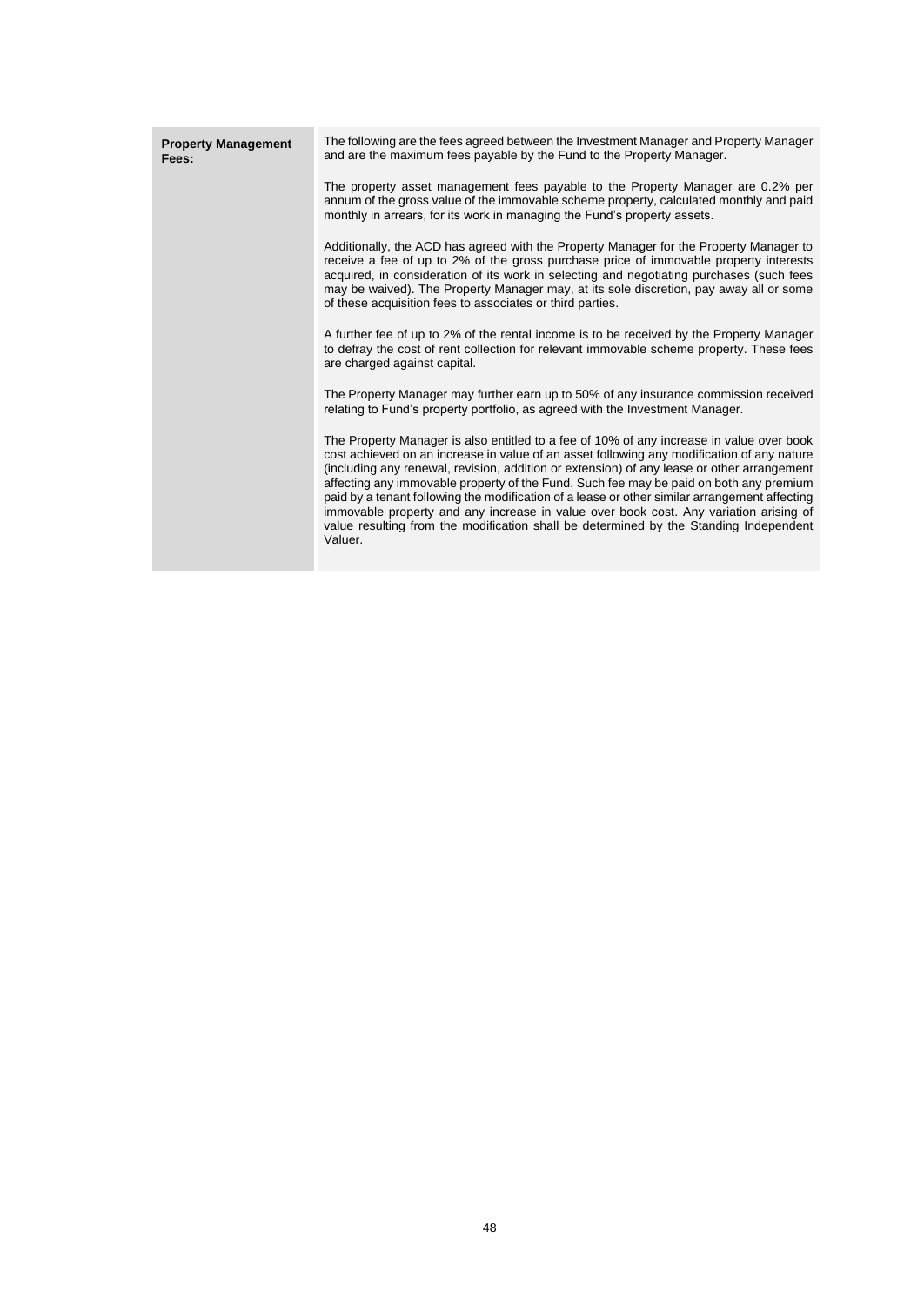|                                              | <b>Class</b>                  |              | <b>Currency</b> | <b>Minimum</b><br>initial<br>investment | <b>Minimum subsequent</b><br>investment | <b>Minimum</b><br>holding<br>investment | <b>Minimum redemption</b> | Other<br>investment<br>restrictions | Dealing Day(s) in each<br>calendar month |
|----------------------------------------------|-------------------------------|--------------|-----------------|-----------------------------------------|-----------------------------------------|-----------------------------------------|---------------------------|-------------------------------------|------------------------------------------|
| Retail Classes (UK<br>Investors / Platforms) | Class A<br>(Gross)            | Accumulation | GBP             | £5,000                                  | £1,000                                  | £1,000                                  | £1,000                    | Tax exempt investors<br>only        |                                          |
|                                              | Class B<br>(Net)              | Accumulation | GBP             | £5,000                                  | £1,000                                  | £1,000                                  | £1,000                    |                                     |                                          |
|                                              | Class C<br>(Gross)            | Income       | GBP             | £5,000                                  | £1,000                                  | £1,000                                  | £1,000                    | Tax exempt investors<br>only        |                                          |
|                                              | Class D<br>(Net)              | Income       | GBP             | £5,000                                  | £1,000                                  | £1,000                                  | £1,000                    |                                     |                                          |
| <b>Institutional Classes</b>                 | Class M<br>(Gross)            | Accumulation | GBP             | £5,000,000                              | £100,000                                | £1,000,000                              | £100,000                  | Tax exempt investors<br>only        |                                          |
|                                              | Class N<br>(Net)              | Accumulation | GBP             | £5,000,000                              | £100,000                                | £1,000,000                              | £100,000                  |                                     | Any Business Day                         |
|                                              | Class O<br>(Gross)            | Income       | GBP             | £5,000,000                              | £100,000                                | £1,000,000                              | £100,000                  | Tax exempt investors<br>only        |                                          |
|                                              | Class P<br>(Net)              | Income       | GBP             | £5,000,000                              | £100,000                                | £1,000,000                              | £100,000                  |                                     |                                          |
| Offshore Investors<br>(Retail / Platforms)   | Class F<br>(Net)              | Accumulation | GBP             | £5,000                                  | £1,000                                  | £1,000                                  | £1,000                    |                                     |                                          |
|                                              | Class H<br>(Net)              | Income       | GBP             | £5,000                                  | £1,000                                  | £1,000                                  | £1,000                    |                                     |                                          |
| Offshore Institutional<br>classes            | Class S<br>Accumulation (Net) |              | GBP             | £5,000,000                              | £100,000                                | £500,000                                | £100,000                  |                                     |                                          |
|                                              | Class T<br>Income (Net)       |              | GBP             | £5,000,000                              | £100,000                                | £500,000                                | £100,000                  |                                     |                                          |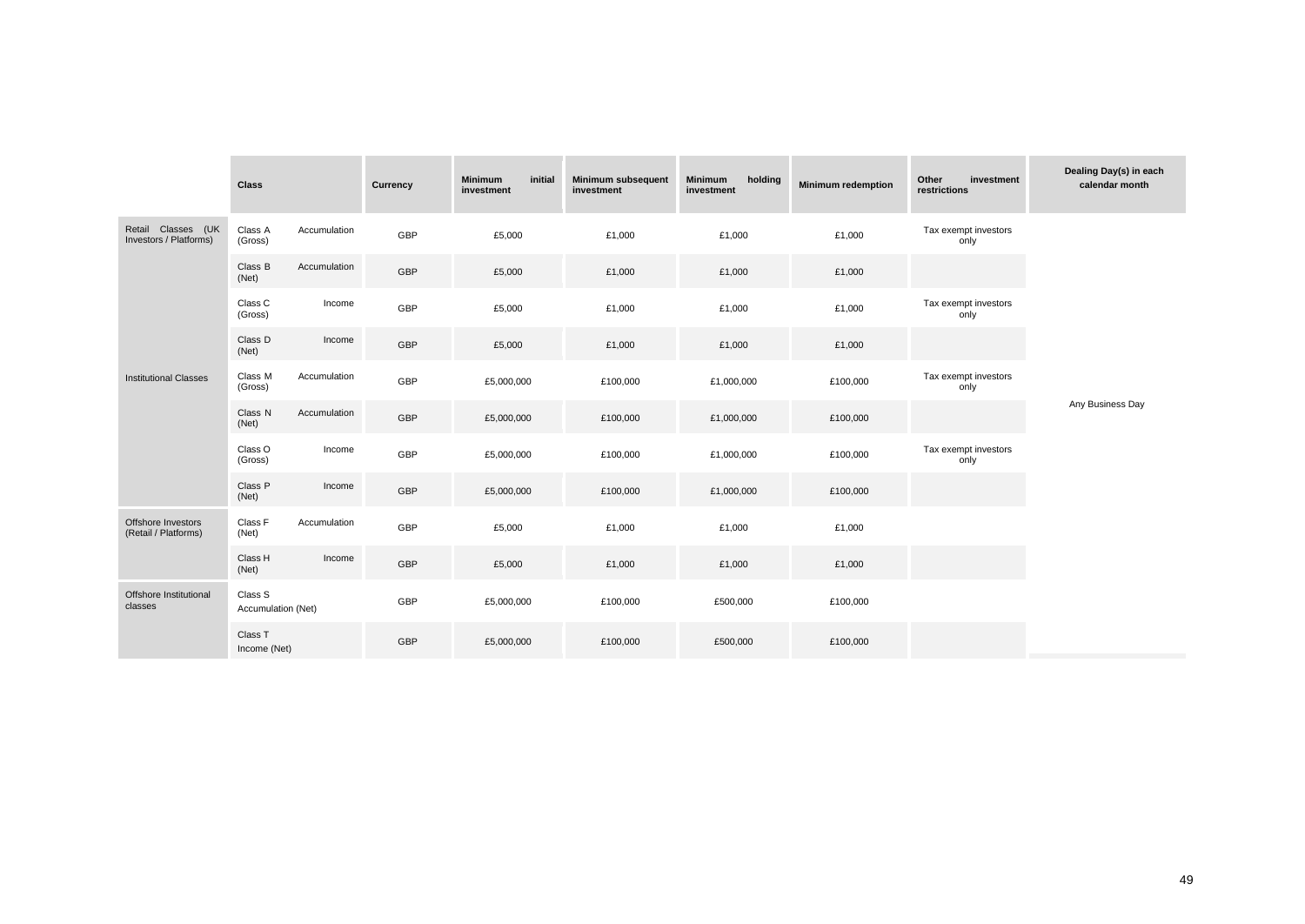|                                              | <b>Share Class details (continued)</b>             |                                     |                                                                                                                                                               |                                                                                                     |                                                                                                     |                                                                                                         |                               |
|----------------------------------------------|----------------------------------------------------|-------------------------------------|---------------------------------------------------------------------------------------------------------------------------------------------------------------|-----------------------------------------------------------------------------------------------------|-----------------------------------------------------------------------------------------------------|---------------------------------------------------------------------------------------------------------|-------------------------------|
|                                              |                                                    | Initial fee                         | <b>ACD</b> fee                                                                                                                                                | Depositary fee                                                                                      | Investment management fee/<br><b>Administration fee</b>                                             | Property management fee                                                                                 | <b>Transfer agency fees</b>   |
|                                              | <b>Class</b>                                       |                                     | Taken from Capital **                                                                                                                                         | Taken from Capital **                                                                               | Taken from Capital **                                                                               | Taken from Capital **                                                                                   | Taken from Capital **         |
| Retail Classes (UK<br>Investors / Platforms) | $\overline{A}$<br>Accumulation<br>Class<br>(Gross) | Up to 3% of<br>subscription amount* |                                                                                                                                                               |                                                                                                     |                                                                                                     |                                                                                                         |                               |
|                                              | Class B Accumulation (Net)                         | Up to 3% of<br>subscription amount* | 0.05% of the NAV of the Fund<br>up to £100 million;<br>0.03% of the NAV of the Fund<br>from £100 million to £250<br>million:<br>0.025% of the NAV of the Fund |                                                                                                     |                                                                                                     |                                                                                                         |                               |
|                                              | Class C Income (Gross)                             | Up to 3% of<br>subscription amount* |                                                                                                                                                               | Investment Management fee:<br>0.525% of the NAV /<br>Administrator fee: 0.275% of the<br><b>NAV</b> |                                                                                                     |                                                                                                         |                               |
|                                              | Class D Income (Net)                               | Up to 3% of<br>subscription amount* |                                                                                                                                                               |                                                                                                     |                                                                                                     |                                                                                                         |                               |
| <b>Institutional Classes</b>                 | Class M<br>Accumulation<br>(Gross)                 | Up to 7% of<br>subscription amount* |                                                                                                                                                               |                                                                                                     |                                                                                                     |                                                                                                         |                               |
|                                              | Accumulation<br>Class N<br>(Net)                   | Up to 7% of<br>subscription amount* | 0.1% of the NAV                                                                                                                                               | from £250 million to £750<br>million:<br>and 0.02% of the NAV of the                                | Investment Management fee:<br>0.275% of the NAV /<br>Administrator fee: 0.275% of the<br><b>NAV</b> | Property management fee:<br>0.20% of the Scheme<br>Property (calculated on<br>immoveable property only) | 0.075% of the NAV of the Fund |
|                                              | Class O<br>Income<br>(Gross)                       | Up to 7% of<br>subscription amount* |                                                                                                                                                               | Fund in excess of £750 million.<br>The fees are subject to a                                        |                                                                                                     |                                                                                                         |                               |
|                                              | Class P<br>Income<br>(Net)                         | Up to 7% of<br>subscription amount* |                                                                                                                                                               | minimum fee of £50,000 per<br>annum / custodian fees subject<br>to minimum £10,000 per annum        |                                                                                                     |                                                                                                         |                               |
| Offshore Institutional<br>classes            | Class S<br>Accumulation (Net)                      | Up to 7% of<br>subscription amount* |                                                                                                                                                               | per sub-fund and otherwise as<br>set out in clause 38.8                                             | Investment Management fee:<br>0.525% of the NAV /                                                   |                                                                                                         |                               |
|                                              | Class T<br>Income (Net)                            | Up to 7% of<br>subscription amount* |                                                                                                                                                               |                                                                                                     | Administrator fee: 0.275% of the<br><b>NAV</b>                                                      |                                                                                                         |                               |
| Offshore Investors<br>(Retail / Platform)    | Class F<br>Accumulation<br>(Net)                   | Up to 5% of<br>subscription amount* |                                                                                                                                                               |                                                                                                     | Investment Management fee:<br>0.775% of the NAV /                                                   |                                                                                                         |                               |
|                                              | Class H<br>Income<br>(Net)                         | Up to 5% of<br>subscription amount* |                                                                                                                                                               |                                                                                                     | Administrator fee: 0.275% of the<br><b>NAV</b>                                                      |                                                                                                         |                               |

\* Currently nil (0%)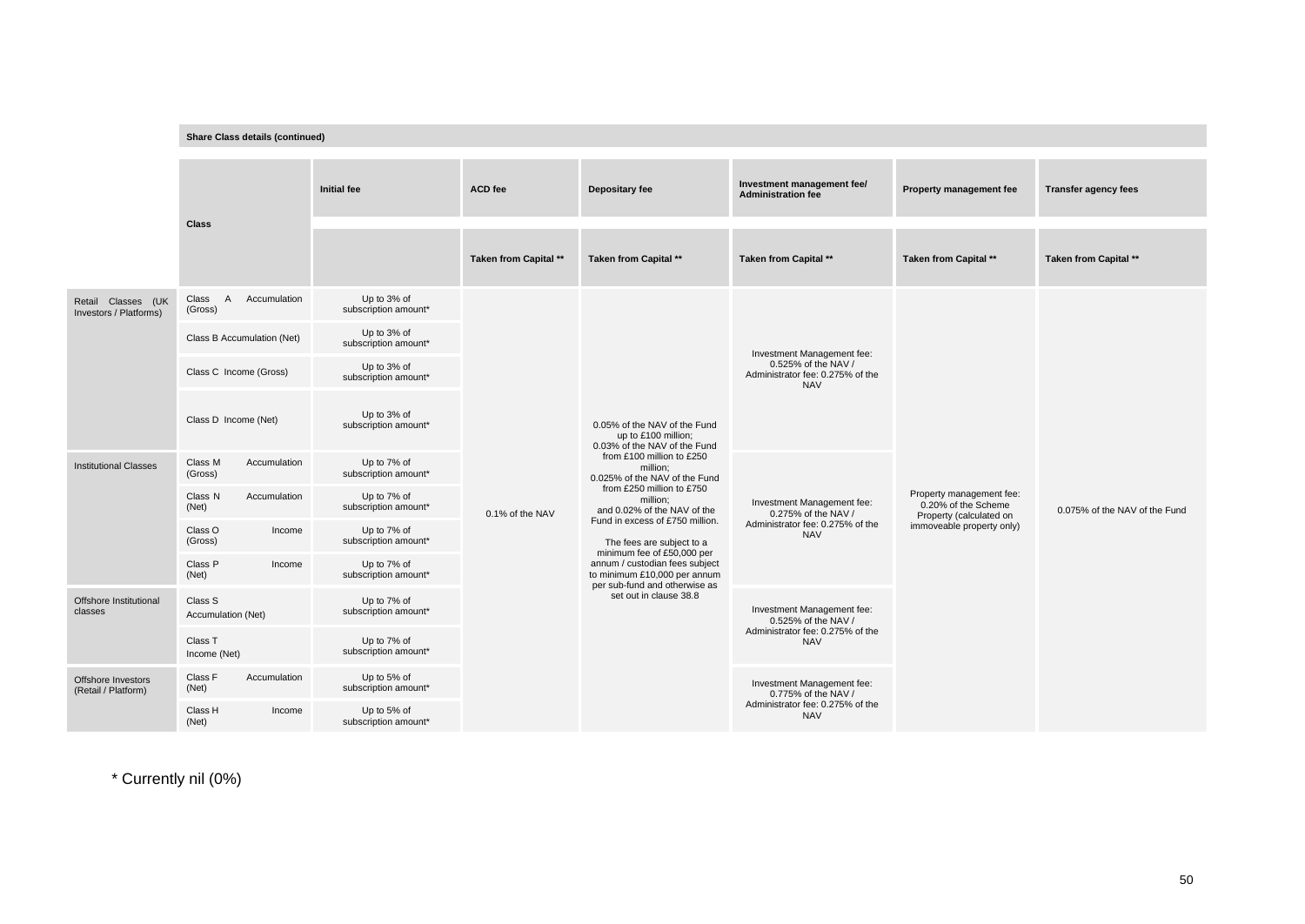\*\* All of the fees and other expenses payable out of Scheme Property will be charged against capital instead of against income. This treatment of fee and other expenses will increase the amount of income (which may be taxable) available for distribution to Shareholders in the Fund but may constrain capital growth.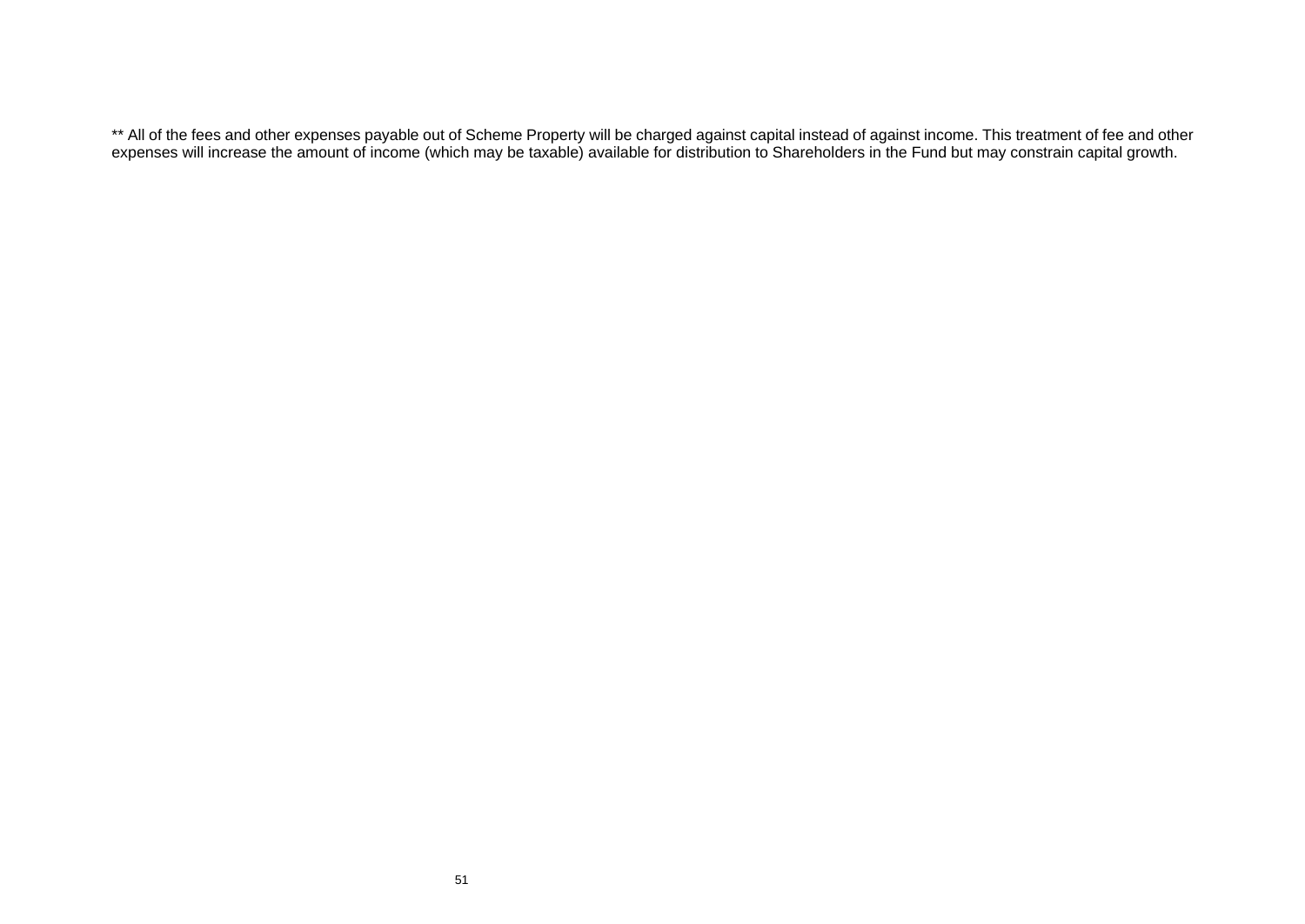# PART 2: ARC TIME PROPERTY LONG INCOME & GROWTH FEEDER TRUST

# PART 2A: FUND SPECIFIC DETAILS FOR PLIGFT

| <b>Fund specific details</b>  |                                                                                                                                          |                                                                                                                                                                                                                                          |  |  |  |
|-------------------------------|------------------------------------------------------------------------------------------------------------------------------------------|------------------------------------------------------------------------------------------------------------------------------------------------------------------------------------------------------------------------------------------|--|--|--|
| Fund type:                    |                                                                                                                                          | The Fund is a "feeder fund" and its sole purpose is to acquire and hold<br>shares in ARC TIME Property Long Income & Growth PAIF                                                                                                         |  |  |  |
| <b>Launch Date:</b>           | 1 September 2021                                                                                                                         |                                                                                                                                                                                                                                          |  |  |  |
| <b>Dealing</b><br>Frequency:  |                                                                                                                                          | In respect of each Unit Class, the Fund deals on the days set out in the<br>unit classes table below (a 'Dealing Day' for the Fund)                                                                                                      |  |  |  |
| <b>Cut off points</b>         |                                                                                                                                          | Classes E, G, I, J, K, L, Q, R                                                                                                                                                                                                           |  |  |  |
|                               | Cut Off Point for<br>Subscriptions                                                                                                       | 10am on any Business day                                                                                                                                                                                                                 |  |  |  |
|                               | Cut Off Point for<br>Redemptions                                                                                                         | 10am on any Business Day                                                                                                                                                                                                                 |  |  |  |
|                               |                                                                                                                                          | <b>Classes U &amp; V only</b>                                                                                                                                                                                                            |  |  |  |
|                               | Cut Off Point for<br>Subscriptions                                                                                                       | 10am on any Business Day                                                                                                                                                                                                                 |  |  |  |
|                               | Cut Off Point for<br>Redemptions                                                                                                         | Six months' notice of redemption prior to the relevant<br>Dealing Day is required. Once such notice is received<br>by the Administrator, the redemption will be processed<br>on the first Business Day, after six months has<br>expired. |  |  |  |
| <b>Accounting</b><br>date(s): | Final                                                                                                                                    | 31 March                                                                                                                                                                                                                                 |  |  |  |
|                               | Interim                                                                                                                                  | 30 June, 30 September, 31 December                                                                                                                                                                                                       |  |  |  |
| <b>Distribution dates:</b>    | Quarterly, usually within one month of the quarterly interim accounting<br>dates, being 30 June, 30 September, 31 December and 31 March. |                                                                                                                                                                                                                                          |  |  |  |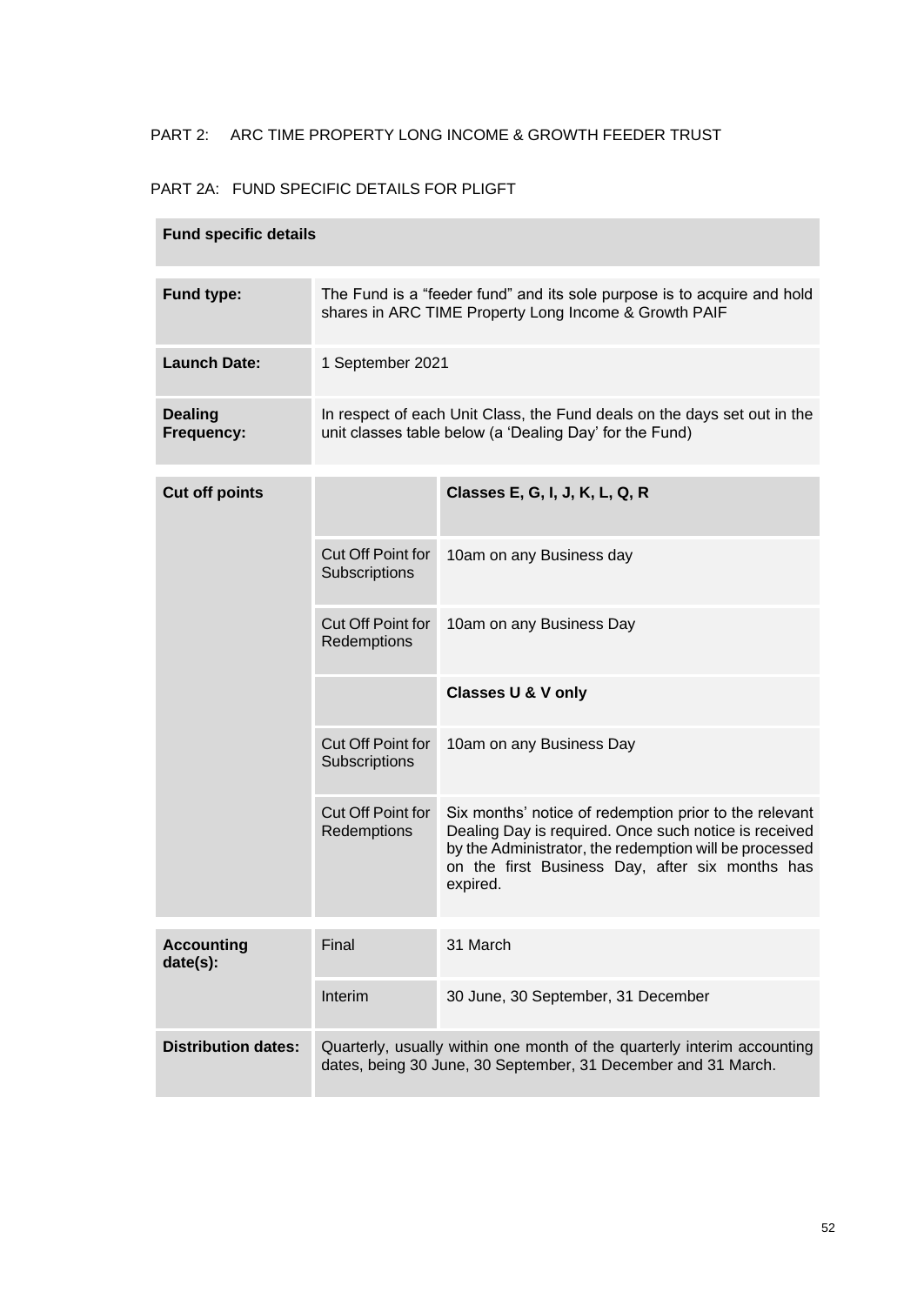| Unit<br><b>Class</b>                 | <b>Share class</b><br>in PLIG each<br>class feeds<br>into | <b>Currency</b> | <b>Minimum</b><br>initial<br>investment | Minimum<br>subseque<br>nt<br>investme<br>nt | <b>Minimum</b><br>holding<br>investment | <b>Minimum</b><br>redempti<br>on | Dealing<br>Day(s) in<br>each<br>calendar<br>month |
|--------------------------------------|-----------------------------------------------------------|-----------------|-----------------------------------------|---------------------------------------------|-----------------------------------------|----------------------------------|---------------------------------------------------|
| Class I<br>Accumul<br>ation<br>(Net) | Class B<br>Accumulati<br>on (Net)                         | GBP             | £5,000                                  | £1,000                                      | £1,000                                  | £1,000                           |                                                   |
| Class J<br>Income<br>(Net)           | Class D<br>Income<br>(Net)                                | <b>GBP</b>      | £5,000                                  | £1,000                                      | £1,000                                  | £1,000                           |                                                   |
| Class K<br>Accumul<br>ation<br>(Net) | Class F<br>Accumulati<br>on (Net)                         | <b>GBP</b>      | £5,000                                  | £1,000                                      | £1,000                                  | £1,000                           |                                                   |
| Class L<br>Income<br>(Net)           | Class H<br>Income<br>(Net)                                | <b>GBP</b>      | £5,000                                  | £1,000                                      | £1,000                                  | £1,000                           | Any<br><b>Business</b>                            |
| Class Q<br>Accumul<br>ation<br>(Net) | Class N<br>Accumulati<br>on (Net)                         | GBP             | £5,000,000                              | £100,000                                    | £1,000,000                              | £100,000                         | Day                                               |
| Class R<br>Income<br>(Net)           | Class P<br>Income<br>(Net)                                | <b>GBP</b>      | £5,000,000                              | £100,000                                    | £1,000,000                              | £100,000                         |                                                   |
| Class U<br>Accumul<br>ation<br>(Net) | Class S<br>Accumulati<br>on (Net)                         | <b>GBP</b>      | £5,000,000                              | £100,000                                    | £500,000                                | £100,000                         |                                                   |
| Class V<br>Income<br>(Net)           | Class T<br>Income<br>(Net)                                | <b>GBP</b>      | £5,000,000                              | £100,000                                    | £500,000                                | £100,000                         |                                                   |
| Class E<br>Accumul<br>ation<br>(Net) | Class X<br>Accumulati<br>on (Net)                         | <b>GBP</b>      | £1,000,000                              | £1,000                                      | £1,000,000                              | £1,000                           |                                                   |
| Class G<br>Income<br>(Net)           | Class Z<br>Income<br>(Net)                                | <b>GBP</b>      | £1,000,000                              | £1,000                                      | £1,000,000                              | £1,000                           |                                                   |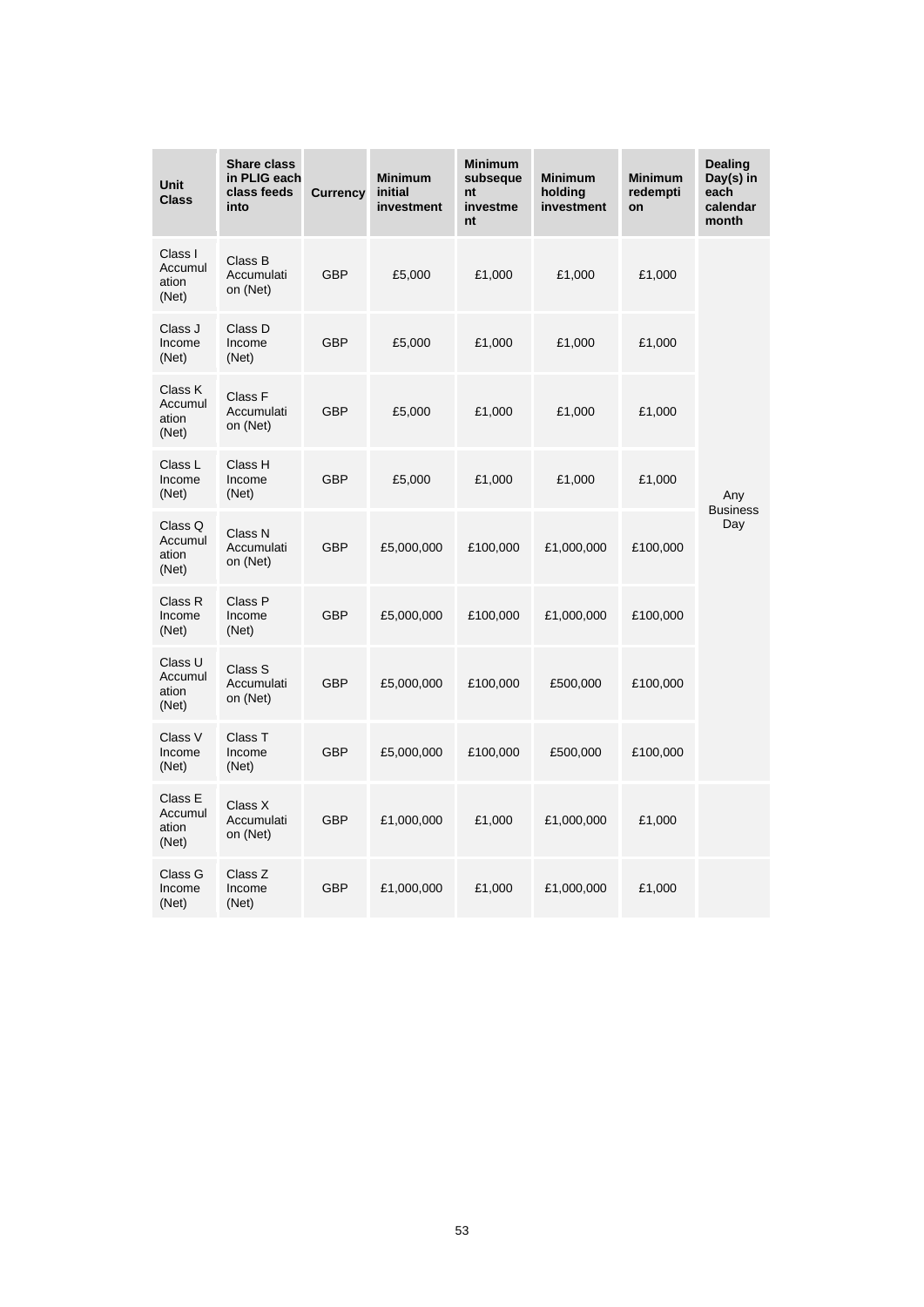| <b>Class</b>                  | <b>Initial fee</b> | <b>Switching fee</b>                                         | <b>Manager fee</b> | <b>Trustee fee</b>                                | <b>Investment</b><br>management/<br>administrator fee |
|-------------------------------|--------------------|--------------------------------------------------------------|--------------------|---------------------------------------------------|-------------------------------------------------------|
|                               |                    | (taken from<br>Capital)                                      |                    |                                                   |                                                       |
| Class I<br>Accumulation (Net) |                    |                                                              |                    | Up to £12,000 per<br>annum paid by the<br>Manager | Nil                                                   |
| Class J<br>Income (Net)       | Up to 3%*          | Initial fee on unit<br>class into which<br>switch being made |                    |                                                   |                                                       |
| Class K<br>Accumulation (Net) | Up to 5%*          |                                                              | Nil                |                                                   |                                                       |
| Class L Income<br>(Net)       |                    |                                                              |                    |                                                   |                                                       |
| Class Q<br>Accumulation (Net) |                    |                                                              |                    |                                                   |                                                       |
| Class R Income<br>(Net)       | Up to 7%*          |                                                              |                    |                                                   |                                                       |
| Class U<br>Accumulation (Net) |                    |                                                              |                    |                                                   |                                                       |
| Class V Income<br>(Net)       | Up to 7%*          |                                                              |                    |                                                   |                                                       |
| Class E<br>Accumulation (Net) | Nil                | N/A                                                          |                    |                                                   |                                                       |
| Class G Income<br>(Net)       | Nil                | N/A                                                          |                    |                                                   |                                                       |

\* Currently nil (0%)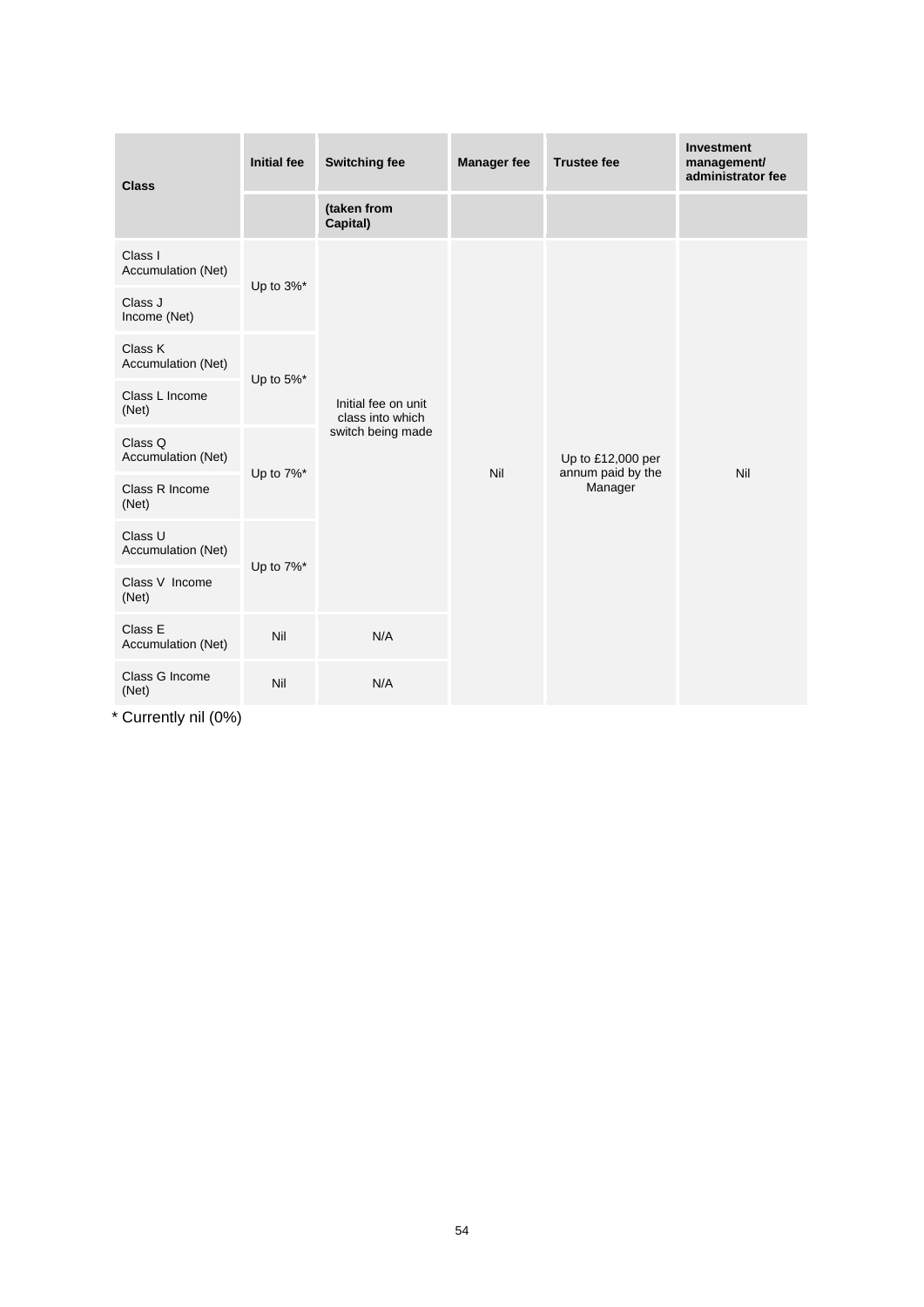## PART 2B: FUND SPECIFIC DETAILS FOR PLIG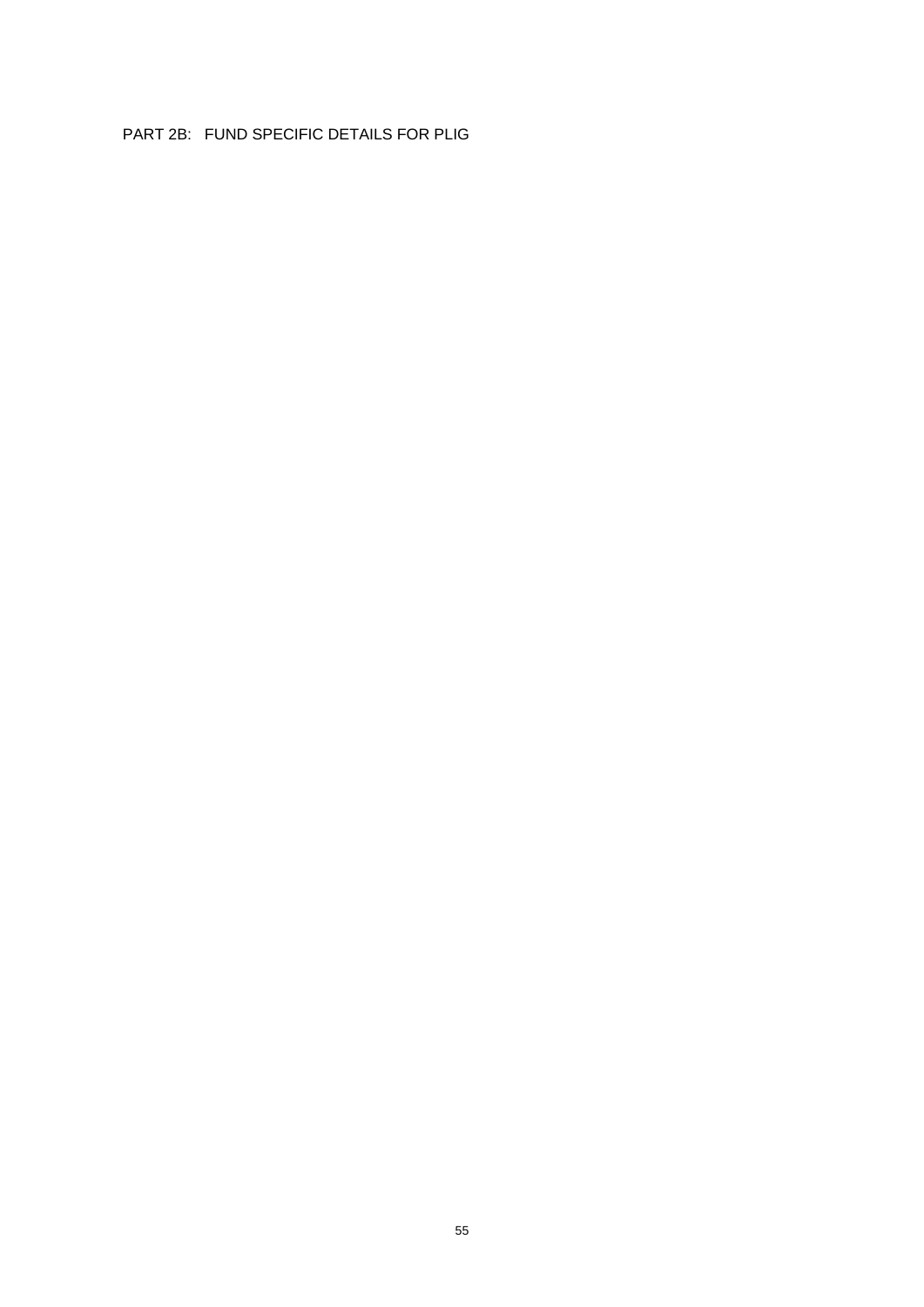# **ARC TIME Property Long Income & Growth PAIF ("PLIG") (this Fund is marketed by the Investment Manager as TIME:Property Long Income & Growth) Fund specific details**

| Investment objective:                       | It is intended that the Fund will be a Property Authorised Investment Fund at all times, and<br>as such, its investment objective is to carry on Property Investment Business and to manage<br>cash raised for investment in the Property Investment Business.<br>The aim of the Fund is to offer Shareholders an income return with some capital growth<br>prospects.<br>Shareholders capital is at risk and there is no guarantee that the objective will be achieved<br>on an annual basis or over any other period of time.                                                                                                                                                                                                                                                                                                                                                                                                                                                                                 |
|---------------------------------------------|-----------------------------------------------------------------------------------------------------------------------------------------------------------------------------------------------------------------------------------------------------------------------------------------------------------------------------------------------------------------------------------------------------------------------------------------------------------------------------------------------------------------------------------------------------------------------------------------------------------------------------------------------------------------------------------------------------------------------------------------------------------------------------------------------------------------------------------------------------------------------------------------------------------------------------------------------------------------------------------------------------------------|
| Investment policy:                          | It is intended for around 70% of the portfolio to be invested in direct UK freehold property<br>(which benefit from long leases) and listed UK REITs.<br>The Fund may also invest in other real asset backed listed UK equities and collective<br>investment schemes but not more than 15% of the portfolio will be invested in collective<br>investment schemes (which may be other sub-funds of the Company, other funds managed<br>by the ACD or funds managed by third parties).<br>The Fund may also invest in non-UK securities listed on eligible securities markets.<br>In addition, the Fund may also invest and maintain an ongoing portfolio of cash and near<br>cash instruments, money market instruments government bonds and investment grade<br>corporate debt securities.                                                                                                                                                                                                                      |
| <b>Benchmarks:</b>                          | Target benchmark: The Fund does not have any target benchmarks.<br>Constraining benchmark. The Fund does not have any constraining benchmarks.<br>Comparator benchmark. The Fund utilises one comparator benchmark:<br>(1) IA Property Other: The Fund compares its performance to its peer group as<br>defined by the Investment Association ("IA") Property Other sector. The Fund is a<br>member of this sector. This sector requires funds to invest an average of at least<br>70% of their assets directly in property over 5 year rolling periods but do not meet<br>the requirements of the IA UK Direct Property sector; or invest at least 80% of<br>their assets in property securities; or invest at least 80% in a mixture of direct<br>property and property securities. The ACD considers this to be an appropriate<br>comparator given the Fund will invest at least 80% in a mixture of direct property<br>and property securities.<br>No other benchmarks are utilised by the ACD or the Fund. |
| <b>PAIF Status:</b>                         | The Fund is managed so that it is a PAIF and at all times satisfies the PAIF conditions.<br>No Body Corporate may seek to obtain or intentionally maintain a holding of 10% or more<br>of the Net Asset Value of the Fund.                                                                                                                                                                                                                                                                                                                                                                                                                                                                                                                                                                                                                                                                                                                                                                                      |
| <b>Feeder Fund:</b>                         | The Feeder Fund for this Fund is the ARC TIME Property Long Income & Growth<br><b>Feeder Trust.</b>                                                                                                                                                                                                                                                                                                                                                                                                                                                                                                                                                                                                                                                                                                                                                                                                                                                                                                             |
| <b>Launch Date:</b>                         | 1 September 2021                                                                                                                                                                                                                                                                                                                                                                                                                                                                                                                                                                                                                                                                                                                                                                                                                                                                                                                                                                                                |
| <b>Dealing Frequency:</b>                   | Daily on every Business Day                                                                                                                                                                                                                                                                                                                                                                                                                                                                                                                                                                                                                                                                                                                                                                                                                                                                                                                                                                                     |
| <b>Distribution frequency</b><br>and dates: | Quarterly, usually within one month of the quarterly interim accounting dates, being 30<br>June, 30 September, 31 December and 31 March.                                                                                                                                                                                                                                                                                                                                                                                                                                                                                                                                                                                                                                                                                                                                                                                                                                                                        |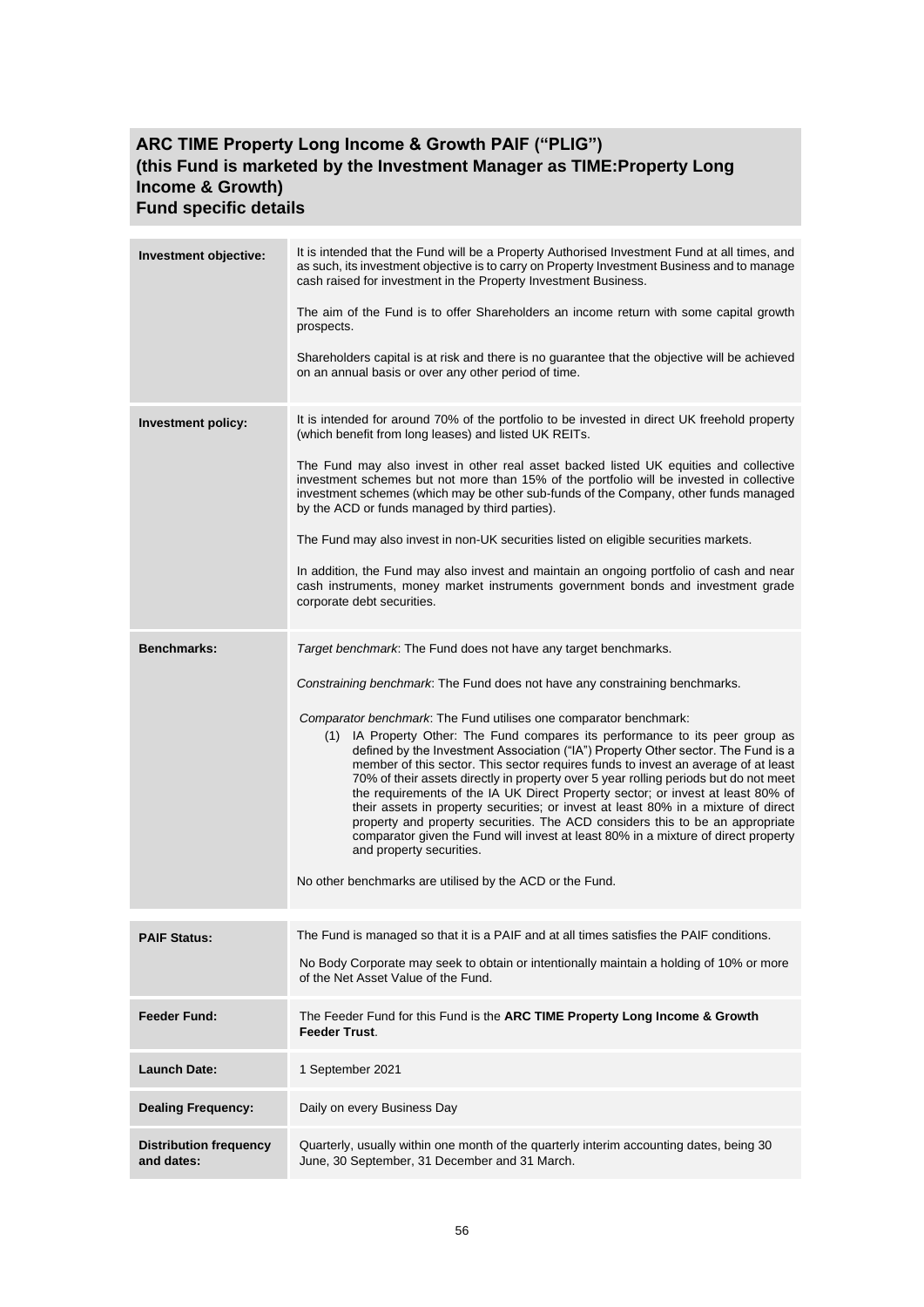#### **Cut Off Points:**

**Cut Off Point for Subscriptions**

All Classes: 10am on each Dealing Day being any Business Day.

**Cut Off Point for Redemptions**

**All Classes (except Classes S&T):** 10am on each Dealing Day, being any Business Day.

Classes S&T: Six months' notice of redemption prior to the relevant Dealing Day is required. Once such notice is received by the Administrator, the redemption will be processed on the first Business Day, after six months has expired.

| <b>Accounting date(s):</b>    | Final                                                                                                                                                                                                                                                                                                                                                                                                                                                                                                                                                                                                                         | 31 March                                                                                                                                                                                                                                                                                                                                                                                                                                                                                                                                                                                                                                                                                                                                                                                                                                                                                                                                                                                                                                                                                                                                                                                                                                                                                                                                                                                                                                                                                                                                                                                                                                                                                                                                                               |  |  |  |  |  |  |
|-------------------------------|-------------------------------------------------------------------------------------------------------------------------------------------------------------------------------------------------------------------------------------------------------------------------------------------------------------------------------------------------------------------------------------------------------------------------------------------------------------------------------------------------------------------------------------------------------------------------------------------------------------------------------|------------------------------------------------------------------------------------------------------------------------------------------------------------------------------------------------------------------------------------------------------------------------------------------------------------------------------------------------------------------------------------------------------------------------------------------------------------------------------------------------------------------------------------------------------------------------------------------------------------------------------------------------------------------------------------------------------------------------------------------------------------------------------------------------------------------------------------------------------------------------------------------------------------------------------------------------------------------------------------------------------------------------------------------------------------------------------------------------------------------------------------------------------------------------------------------------------------------------------------------------------------------------------------------------------------------------------------------------------------------------------------------------------------------------------------------------------------------------------------------------------------------------------------------------------------------------------------------------------------------------------------------------------------------------------------------------------------------------------------------------------------------------|--|--|--|--|--|--|
|                               | Interim                                                                                                                                                                                                                                                                                                                                                                                                                                                                                                                                                                                                                       | 30 June, 30 September, 31 December                                                                                                                                                                                                                                                                                                                                                                                                                                                                                                                                                                                                                                                                                                                                                                                                                                                                                                                                                                                                                                                                                                                                                                                                                                                                                                                                                                                                                                                                                                                                                                                                                                                                                                                                     |  |  |  |  |  |  |
| <b>Investment Manager:</b>    |                                                                                                                                                                                                                                                                                                                                                                                                                                                                                                                                                                                                                               | TIME Investments, the trading name of Alpha Real Property Investment Advisers LLP                                                                                                                                                                                                                                                                                                                                                                                                                                                                                                                                                                                                                                                                                                                                                                                                                                                                                                                                                                                                                                                                                                                                                                                                                                                                                                                                                                                                                                                                                                                                                                                                                                                                                      |  |  |  |  |  |  |
| <b>Property Manager:</b>      |                                                                                                                                                                                                                                                                                                                                                                                                                                                                                                                                                                                                                               | Landa Asset Management Plc                                                                                                                                                                                                                                                                                                                                                                                                                                                                                                                                                                                                                                                                                                                                                                                                                                                                                                                                                                                                                                                                                                                                                                                                                                                                                                                                                                                                                                                                                                                                                                                                                                                                                                                                             |  |  |  |  |  |  |
| <b>Investor Restrictions:</b> | Class M/N/O/P:<br>sole discretion of the ACD.<br><b>Class S and Class T:</b><br>Class W/X/Y/Z "Founder Classes":<br>times, may hold Founder Classes.<br>Founder Class holder.<br>the relevant Shareholding.                                                                                                                                                                                                                                                                                                                                                                                                                   | All applications for subscription are accepted or otherwise at the sole discretion of the<br>ACD, in accordance with clause 14 of the Prospectus.<br>Only eligible for UK professional or institutional investors are permitted or otherwise at the<br>Only eligible offshore (non-UK) professional or institutional investors are permitted or<br>otherwise at the sole discretion of the ACD.<br>Only investors who: (a) have subscribed for Shares in the Founder Classes prior to 28<br>February 2022, or such earlier date as solely determined by the ACD; and (b)<br>continuously maintained the minimum investment, as detailed in this Appendix, at all<br>To subscribe for Shares in the Founder Classes each prospective beneficial and/or legal<br>owner or intermediary will be required to enter into specific Founder Class terms and<br>conditions before any subscription will be accepted by the Administrator.<br>Within these terms and conditions will include confirmations from each prospective<br>beneficial and/or legal owner or intermediary that they will adhere to the minimum holding<br>criteria and will provide the Administrator with all requisite information to allow for the<br>identification of the owner, adviser or person who may direct investment of the Shares<br>and the Administrator may require enhanced information to identify that person as a<br>Shareholders of these classes undertake to assist the Administrator in providing<br>reasonable information and supporting documentation as may be required to achieve this<br>identification objective, such information requests being at the sole discretion of the<br>Administrator and on a frequency deemed appropriate in the context of any changes in |  |  |  |  |  |  |
|                               | If the terms and conditions of the Founder Classes conflict with any existing agreement,<br>undertaking or arrangement however arising with any beneficial and/or legal owner or<br>intermediary, including any platform, these terms will prevail or, if not, the relevant<br>investor will be ineligible to hold Founder Share classes.<br>If any Founder Share class holding falls below the minimum holding requirement on any<br>Dealing Day or the Administrator fails to satisfactorily confirm the ownership of the<br>holding, the Shareholder will, at the sole discretion of the Administrator, either convert the |                                                                                                                                                                                                                                                                                                                                                                                                                                                                                                                                                                                                                                                                                                                                                                                                                                                                                                                                                                                                                                                                                                                                                                                                                                                                                                                                                                                                                                                                                                                                                                                                                                                                                                                                                                        |  |  |  |  |  |  |
|                               |                                                                                                                                                                                                                                                                                                                                                                                                                                                                                                                                                                                                                               | Shares into the relevant Retail Class or shall process the redemption of the residual<br>Founder Share class holding at the next Dealing Day.                                                                                                                                                                                                                                                                                                                                                                                                                                                                                                                                                                                                                                                                                                                                                                                                                                                                                                                                                                                                                                                                                                                                                                                                                                                                                                                                                                                                                                                                                                                                                                                                                          |  |  |  |  |  |  |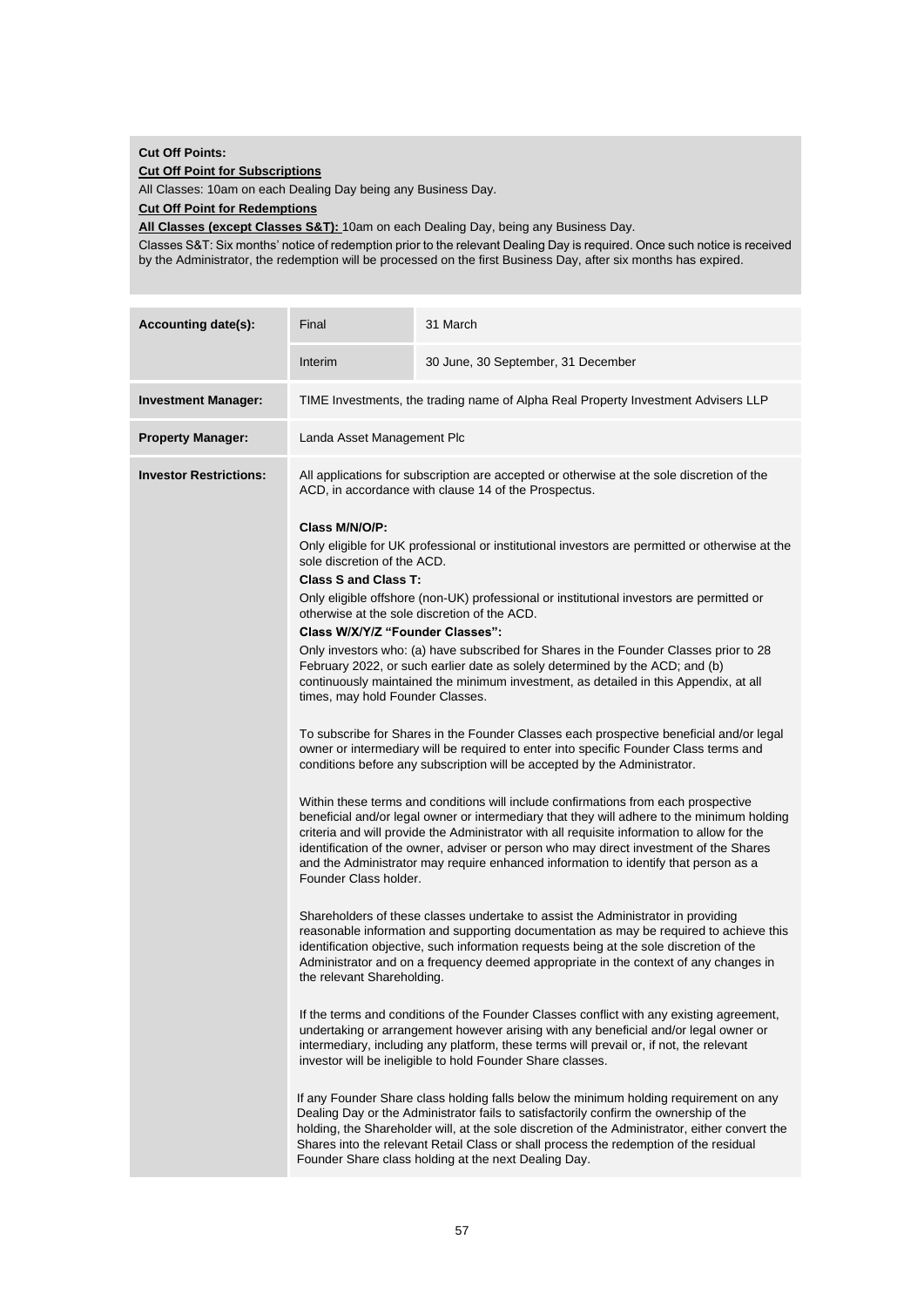# **Additional Information**

| The Fund may be suitable for you if you consider collective investment schemes to be a<br>convenient way of participating in investment markets and wish to seek to achieve defined<br>investment objectives such as that above. You should have experience with or<br>understand investments which place capital at risk, and must be able to accept losses. If<br>you are uncertain about whether this product is suitable for you, please contact a<br>professional adviser.<br>The Company is designed and managed to support longer-term investment and active<br>trading is discouraged. Short-term or excessive trading into and out of a Fund may harm<br>performance by disrupting the investment management strategy and by increasing<br>expenses. The ACD may at its discretion refuse to accept applications for, or switching<br>or conversion of, Shares, especially where transactions are deemed disruptive,<br>particularly from possible market timers or investors who, in its opinion, have a pattern of<br>short-term or excessive trading or whose trading has been or may be disruptive to the<br>Funds. For these purposes, the ACD may consider an investor's trading history in the<br>Funds or other funds managed by the ACD or the Administrator and accounts under<br>common ownership or control. |
|-----------------------------------------------------------------------------------------------------------------------------------------------------------------------------------------------------------------------------------------------------------------------------------------------------------------------------------------------------------------------------------------------------------------------------------------------------------------------------------------------------------------------------------------------------------------------------------------------------------------------------------------------------------------------------------------------------------------------------------------------------------------------------------------------------------------------------------------------------------------------------------------------------------------------------------------------------------------------------------------------------------------------------------------------------------------------------------------------------------------------------------------------------------------------------------------------------------------------------------------------------------------------------------------------------------------------------------|
| The Fund adopts a policy of active management to take advantage of investment<br>opportunities whenever they arise. To ensure that capital is available to expand the size<br>of the property portfolio as opportunities occur, and to provide funds to meet redemptions,<br>the Instrument of Incorporation allows the Fund to borrow up to a maximum level such<br>that, at any time, the Fund shall not borrow more than 10% of the NAV of the Fund.<br>Where borrowings are utilised, they are likely to be drawn down against specific freehold<br>properties, endeavouring, as far as possible, that the ground rent received from the<br>investment is sufficient to cover the interest on the funds drawn down to acquire it. The<br>interest paid by the Fund to third party lenders should be an allowable deduction from<br>income for income tax purposes providing that the borrowing has been incurred to<br>purchase freehold ground rents and the terms of the borrowings do not require additional<br>guarantees to be given by other parties. The Fund may fix the rate of interest payable at<br>the time that any funds are drawn down, using a derivative arrangement as described<br>above.                                                                                                                 |
| UK-based freehold property which benefit from long leases are typically freehold property<br>let to tenants at market rent for periods of typically over 15 years, often with index linked<br>(RPI or CPI) or fixed step based rental uplifts. The tenant will typically have a full repairing<br>and insuring lease which will mean they are responsible for all property related costs<br>during their occupation.                                                                                                                                                                                                                                                                                                                                                                                                                                                                                                                                                                                                                                                                                                                                                                                                                                                                                                              |
| The Investment Manager has the authority to make investment decisions on behalf of the<br>Fund and the ACD and is responsible for the management of the investments including<br>immovables. Included with the Investment Manager's delegated services is responsibility<br>for property management, the promotion and marketing of the Fund, transfer agency<br>services, fund accounting and fund administration. In respect of these services the<br>Investment Manager receives fees as shown in the below table below. The fees shown<br>are subject to a minimum fee of £20,000 per annum calculated monthly and paid monthly<br>in arrears.<br>In addition, should the Investment Manager enter into, on behalf of the Fund, an<br>investment other than immovables, it reserves the right to charge an initial transaction<br>acquisition fee of up to 1% of the asset value to reflect the sourcing and execution of the<br>investment. The Investment Manager may also enter into participation and/or<br>performance agreements with regards to an investment whereby the Investment Manager<br>and the Fund share in the profit arrangements from a specific investment. Such terms<br>shall be agreed on a case by case basis, if any, and be approved by the ACD.                                                   |
|                                                                                                                                                                                                                                                                                                                                                                                                                                                                                                                                                                                                                                                                                                                                                                                                                                                                                                                                                                                                                                                                                                                                                                                                                                                                                                                                   |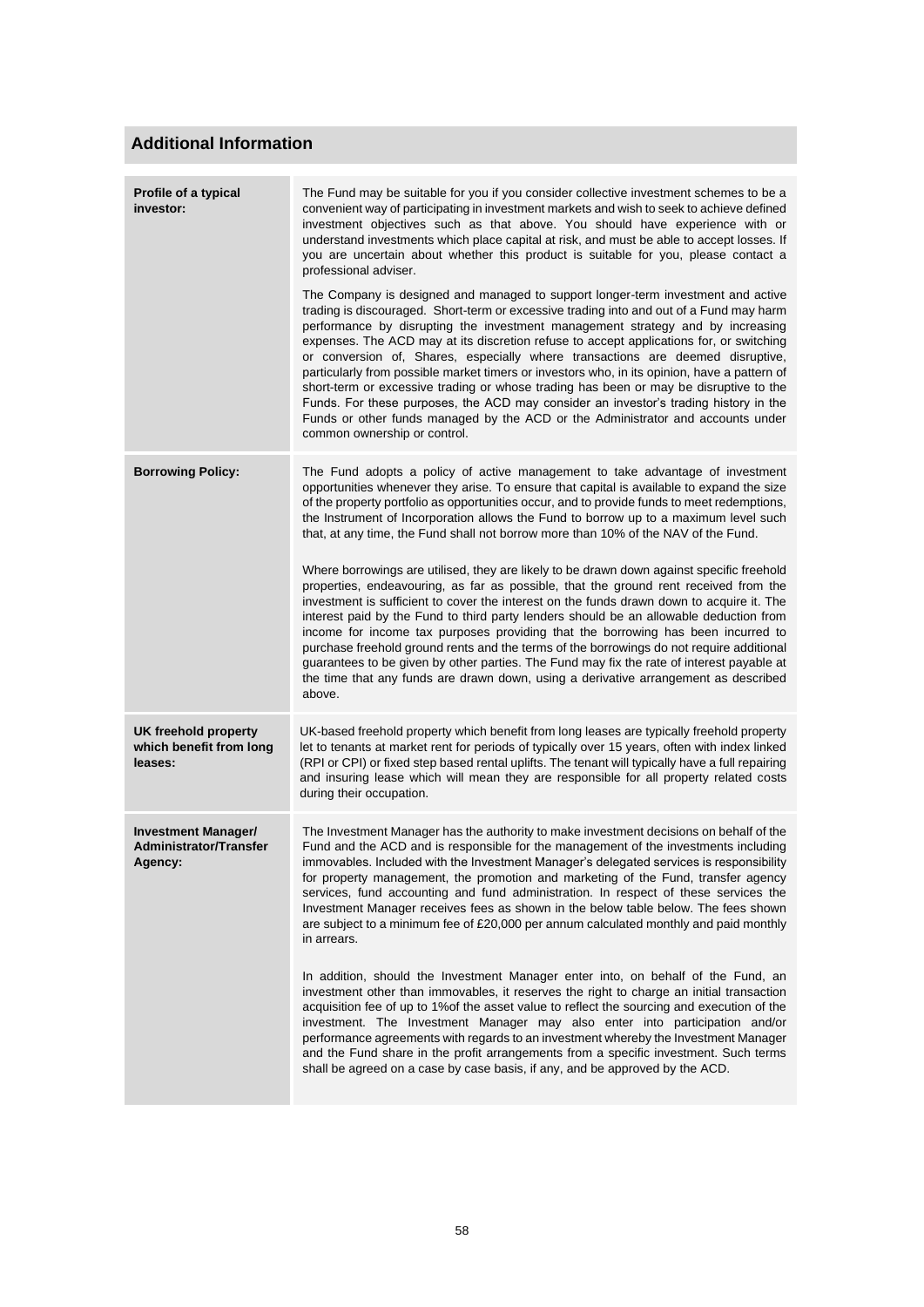| <b>Property Management</b><br>Fees:                                                                  | The following are the fees agreed between the Investment Manager and Property<br>Manager and are the maximum fees payable by the Fund to the Property Manager<br>reflecting delegated services from the Investment Manager to the Property Manager with<br>respect to property management.<br>The property asset management fees payable to the Property Manager are up to a<br>maximum of 0.2% per annum of the gross value of the immovable scheme property,<br>calculated monthly and paid monthly in arrears, for its work in managing the Fund's<br>property assets.<br>Additionally, the ACD has agreed with the Property Manager for the Property Manager to<br>receive a fee of up to 2% of the gross purchase price of immovable property interests<br>acquired, in consideration of its work in selecting and negotiating purchases (such fees<br>may be waived). The Property Manager may, at its sole discretion, pay away all or some<br>of these acquisition fees to associates or third parties.<br>A further fee of up to 2% of the rental income is to be received by the Property Manager<br>to defray the cost of rent collection for relevant immovable scheme property.<br>The Property Manager may further earn up to 50% of any insurance commission received<br>relating to Fund's property portfolio, as agreed with the Investment Manager.<br>The Property Manager is also entitled to a fee of up to 10% of any increase in value over<br>book cost achieved on an increase in value of an asset following any modification of any<br>nature (including any renewal, revision, addition or extension) of any lease or other<br>arrangement affecting any immovable property of the Fund. Such fee may be paid on both<br>any premium paid by a tenant following the modification of a lease or other similar<br>arrangement affecting immovable property and any increase in value over book cost. Any<br>variation arising of value resulting from the modification shall be determined by the<br>Standing Independent Valuer. |
|------------------------------------------------------------------------------------------------------|-------------------------------------------------------------------------------------------------------------------------------------------------------------------------------------------------------------------------------------------------------------------------------------------------------------------------------------------------------------------------------------------------------------------------------------------------------------------------------------------------------------------------------------------------------------------------------------------------------------------------------------------------------------------------------------------------------------------------------------------------------------------------------------------------------------------------------------------------------------------------------------------------------------------------------------------------------------------------------------------------------------------------------------------------------------------------------------------------------------------------------------------------------------------------------------------------------------------------------------------------------------------------------------------------------------------------------------------------------------------------------------------------------------------------------------------------------------------------------------------------------------------------------------------------------------------------------------------------------------------------------------------------------------------------------------------------------------------------------------------------------------------------------------------------------------------------------------------------------------------------------------------------------------------------------------------------------------------------------------------------------------------------------------------------------------|
| <b>Allocation of charges:</b><br>All income classes<br>(Share Class<br>C/D/H/O/P/T/Y/Z)              | For these Share Classes, being income Share Classes, all of the fees and other expenses<br>payable out of Scheme Property will be charged against capital instead of against income,<br>where permissible. This treatment of fee and other expenses will increase the amount of<br>income (which may be taxable) available for distribution to Shareholders in the Fund but<br>may constrain capital growth.<br>All fees and expenses will be typically charged against capital except for the following which<br>shall be charged against income:<br>Audit and tax professional fees;<br>Any professional fees/transaction expenses which are inherently income in nature<br>Irrecoverable VAT relating to the above items.                                                                                                                                                                                                                                                                                                                                                                                                                                                                                                                                                                                                                                                                                                                                                                                                                                                                                                                                                                                                                                                                                                                                                                                                                                                                                                                                |
| <b>Allocation of charges:</b><br><b>All accumulation</b><br>classes (Share Class<br>A/B/F/M/N/S/W/X) | For these Share Classes, being accumulation Share Classes, all of the fees and other<br>expenses payable out of Scheme Property will be charged against income instead of<br>against capital, where permissible. This treatment of fee and other expenses will decrease<br>the amount of income (which may be taxable) available for distribution and accumulation<br>to Shareholders in the Fund but may enhance capital growth.<br>All fees and expenses will be typically charged against income except for the following<br>which shall be charged against capital:<br>Property related fees and portfolio transaction costs;<br>(a)<br>(b)<br>Client money transaction fees<br>(c)<br>Any professional fees/transaction expenses which are inherently capital in nature<br>(d)<br>Irrecoverable VAT relating to the above items.                                                                                                                                                                                                                                                                                                                                                                                                                                                                                                                                                                                                                                                                                                                                                                                                                                                                                                                                                                                                                                                                                                                                                                                                                       |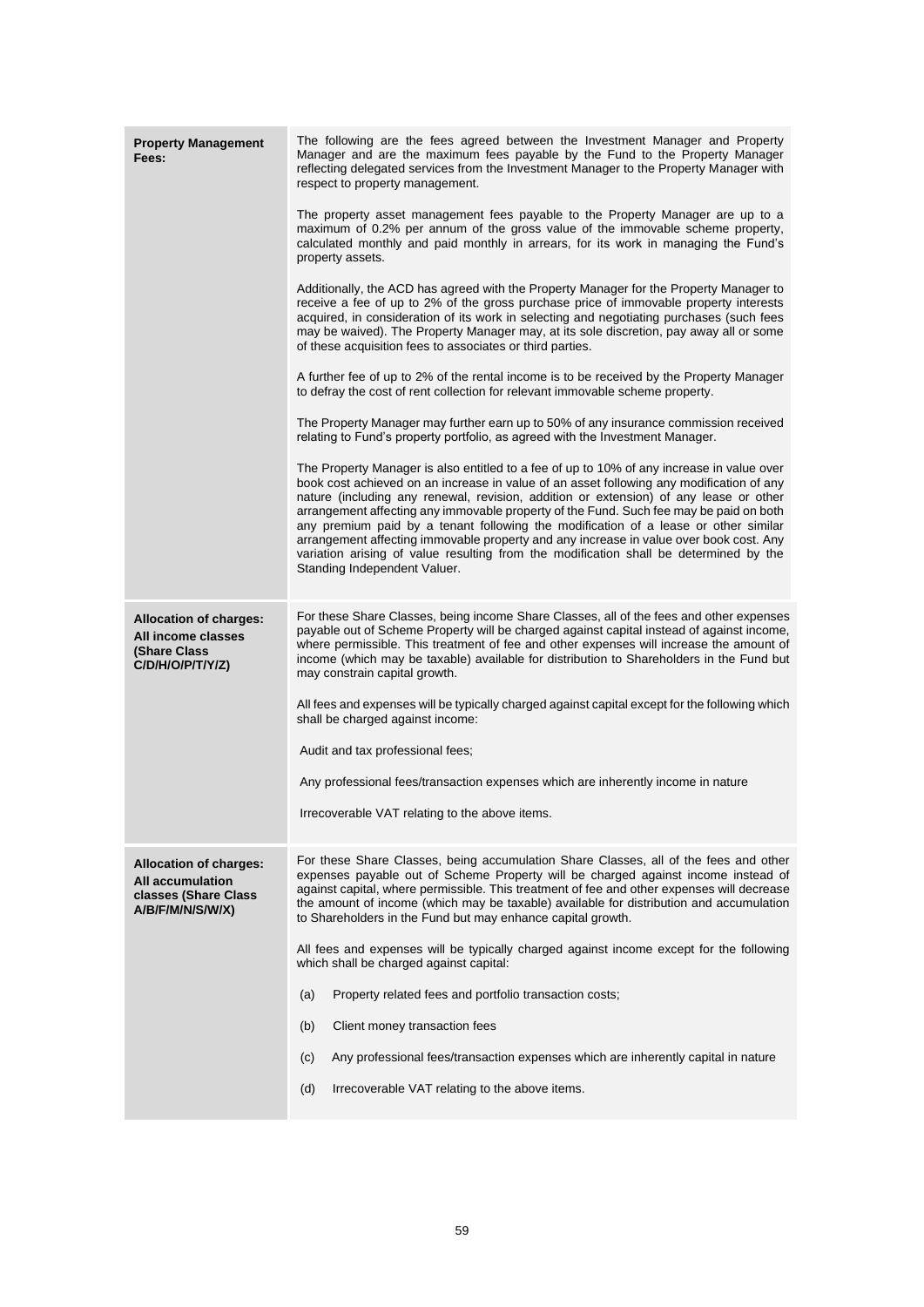|                                                              | <b>Class</b>                          | <b>Currency</b> | <b>Minimum</b><br>initial<br>investment | <b>Minimum</b><br>subsequent<br>investment | <b>Minimum</b><br>holding<br>investment | <b>Minimum</b><br>redemption | Other<br>investment<br>restrictions | Dealing Day(s) in<br>each<br>calendar month<br>(or next business<br>day) |
|--------------------------------------------------------------|---------------------------------------|-----------------|-----------------------------------------|--------------------------------------------|-----------------------------------------|------------------------------|-------------------------------------|--------------------------------------------------------------------------|
| Retail<br>Classes (UK<br>Investors<br>$\prime$<br>Platforms) | Α<br>Class<br>Accumulation<br>(Gross) | GBP             | £5,000                                  | £1,000                                     | £1,000                                  | £1,000                       | Tax exempt<br>investors only        |                                                                          |
|                                                              | Class<br>B<br>Accumulation<br>(Net)   | <b>GBP</b>      | £5,000                                  | £1,000                                     | £1,000                                  | £1,000                       |                                     |                                                                          |
|                                                              | Class<br>С<br>Income (Gross)          | GBP             | £5,000                                  | £1,000                                     | £1,000                                  | £1,000                       | Tax exempt<br>investors only        |                                                                          |
|                                                              | D<br>Class<br>Income (Net)            | GBP             | £5,000                                  | £1,000                                     | £1,000                                  | £1,000                       |                                     |                                                                          |
| Institutional<br>Classes                                     | Class<br>M<br>Accumulation<br>(Gross) | GBP             | £5,000,000                              | £100,000                                   | £1,000,000                              | £100,000                     | Tax exempt<br>investors only        |                                                                          |
|                                                              | Class<br>N<br>Accumulation<br>(Net)   | <b>GBP</b>      | £5,000,000                              | £100,000                                   | £1,000,000                              | £100,000                     |                                     |                                                                          |
|                                                              | Class<br>O<br>Income (Gross)          | GBP             | £5,000,000                              | £100,000                                   | £1,000,000                              | £100,000                     | Tax exempt<br>investors only        |                                                                          |
|                                                              | P<br>Class<br>Income (Net)            | GBP             | £5,000,000                              | £100,000                                   | £1,000,000                              | £100,000                     |                                     |                                                                          |
| Offshore<br>Investors<br>(Retail /<br>Platforms)             | F<br>Class<br>Accumulation<br>(Net)   | GBP             | £5,000                                  | £1,000                                     | £1,000                                  | £1,000                       |                                     | Any Business Day                                                         |
|                                                              | Class<br>Н<br>Income (Net)            | <b>GBP</b>      | £5,000                                  | £1,000                                     | £1,000                                  | £1,000                       |                                     |                                                                          |
| Offshore<br>Institutional<br>classes                         | Class S<br>Accumulation<br>(Net)      | GBP             | £5,000,000                              | £100,000                                   | £500,000                                | £100,000                     |                                     |                                                                          |
|                                                              | Class T<br>Income (Net)               | <b>GBP</b>      | £5,000,000                              | £100,000                                   | £500,000                                | £100,000                     |                                     |                                                                          |
| Founder<br>Classes                                           | Class W<br>Accumulation<br>(Gross)    | GBP             | £1,000,000                              | £1,000                                     | £1,000,000                              | £1,000                       | Tax exempt<br>investors only        |                                                                          |
|                                                              | Class X<br>Accumulation<br>(Net)      | GBP             | £1,000,000                              | £1,000                                     | £1,000,000                              | £1,000                       |                                     |                                                                          |
|                                                              | Class Y Income<br>(Gross)             | GBP             | £1,000,000                              | £1,000                                     | £1,000,000                              | £1,000                       | Tax exempt<br>investors only        |                                                                          |
|                                                              | Class Z Income<br>(Net)               | <b>GBP</b>      | £1,000,000                              | £1,000                                     | £1,000,000                              | £1,000                       |                                     |                                                                          |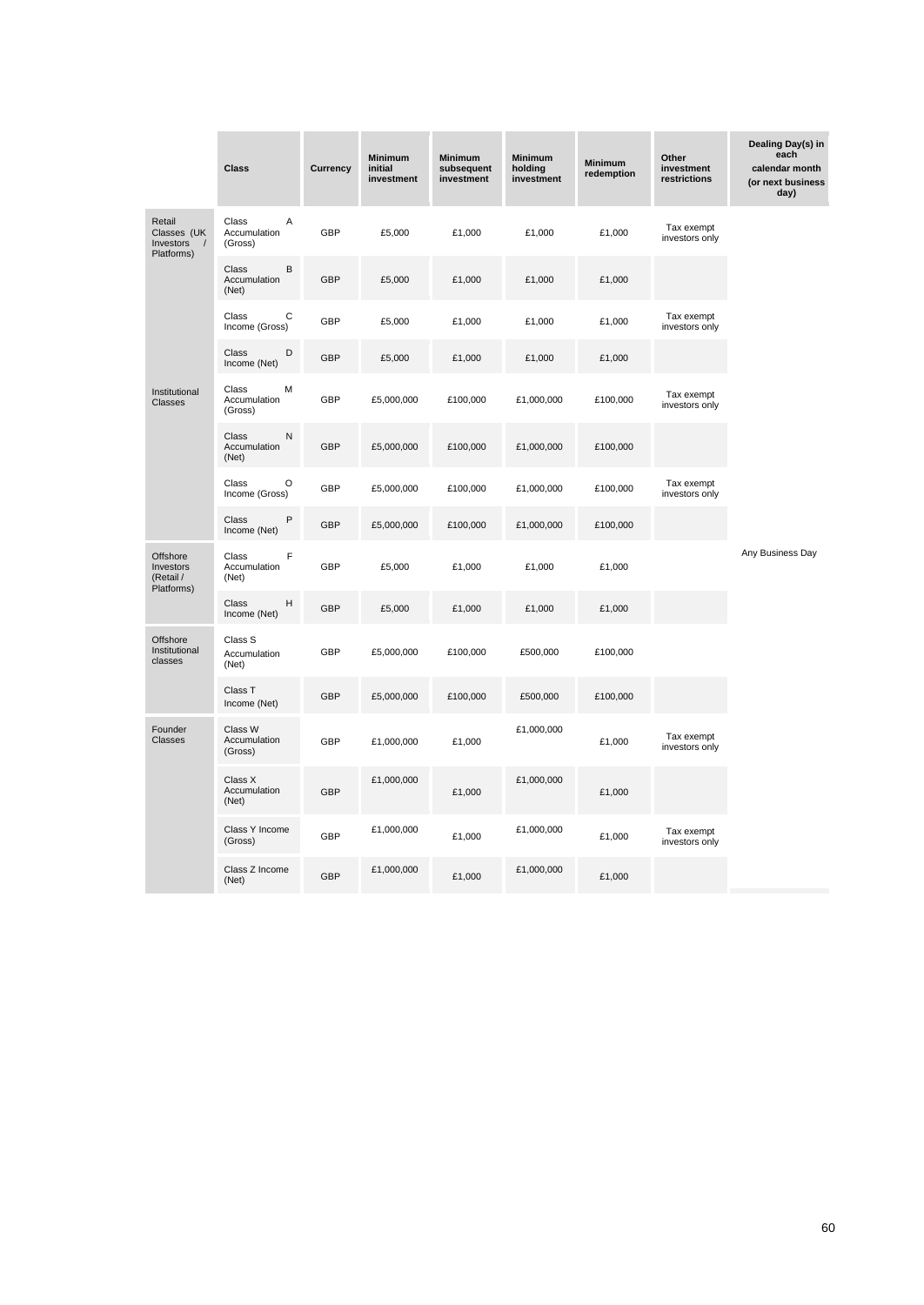|                                                | <b>Class</b>                                              | <b>Initial fee</b>                     | <b>ACD</b> fee                     | Depositary fee                                                          | Investment<br>management /<br><b>Administration fee</b>       | Property<br>management fee                                                                 | <b>Transfer agency</b><br>fees                                           |                                                      |                                        |  |
|------------------------------------------------|-----------------------------------------------------------|----------------------------------------|------------------------------------|-------------------------------------------------------------------------|---------------------------------------------------------------|--------------------------------------------------------------------------------------------|--------------------------------------------------------------------------|------------------------------------------------------|----------------------------------------|--|
| Retail<br>Classes (UK<br>Investors<br>$\prime$ | $\overline{A}$<br><b>Class</b><br>Accumulation<br>(Gross) | Up to 3% of<br>subscription<br>amount* |                                    |                                                                         |                                                               |                                                                                            |                                                                          |                                                      |                                        |  |
| Platforms)                                     | B<br>Class<br>Accumulation<br>(Net)                       | Up to 3% of<br>subscription<br>amount* | 0.1% of the                        |                                                                         | Investment<br>Management fee:                                 |                                                                                            |                                                                          |                                                      |                                        |  |
|                                                | Class C Income<br>(Gross)                                 | Up to 3% of<br>subscription<br>amount* | NAV of the<br>Fund                 |                                                                         | 0.395% of the NAV /<br>Administrator fee:<br>0.20% of the NAV |                                                                                            |                                                                          |                                                      |                                        |  |
|                                                | Class D Income<br>(Net)                                   | Up to 3% of<br>subscription<br>amount* |                                    |                                                                         |                                                               |                                                                                            |                                                                          |                                                      |                                        |  |
| Institutional<br><b>Classes</b>                | M<br>Class<br>Accumulation<br>(Gross)                     | Up to 7% of<br>subscription<br>amount* |                                    | 0.04% of the NAV<br>of the Fund up to                                   |                                                               |                                                                                            |                                                                          |                                                      |                                        |  |
|                                                | Class<br>N<br>Accumulation<br>(Net)                       | Up to 7% of<br>subscription<br>amount* | 01% of the<br>NAV of the<br>Fund   |                                                                         |                                                               |                                                                                            | £100 million;<br>0.03% of the NAV<br>of the Fund from<br>£100 million to | Investment<br>Management fee:<br>0.295% of the NAV / |                                        |  |
|                                                | $\circ$<br><b>Class</b><br>Income (Gross)                 | Up to 7% of<br>subscription<br>amount* |                                    |                                                                         |                                                               | £250 million;<br>0.025% of the<br>NAV of the Fund<br>from £250 million<br>to £500 million; | Administrator fee:<br>0.20% of the NAV                                   | Property                                             |                                        |  |
|                                                | $\mathsf{P}$<br><b>Class</b><br>Income (Net)              | Up to 7% of<br>subscription<br>amount* |                                    | and 0.02% of the<br>NAV of the Fund in<br>excess of £500<br>million.    |                                                               | management fee:<br>0.20% of the<br><b>Scheme Property</b><br>(calculated on                | 0.075% of the<br>NAV of the Fund                                         |                                                      |                                        |  |
| Offshore<br>Institutional<br>classes           | Class S<br>Accumulation<br>(Net)                          | Up to 7% of<br>subscription<br>amount* | 0.1% of the<br>NAV of the<br>Fund  |                                                                         |                                                               |                                                                                            | The fees are<br>subject to a<br>minimum fee of                           | Investment<br>Management fee:<br>0.395% of the NAV / | immoveable<br>property only)           |  |
|                                                | Class T<br>Income (Net)                                   | Up to 7% of<br>subscription<br>amount* |                                    |                                                                         |                                                               |                                                                                            | £15,000 per<br>fees subject to                                           | annum / custodian<br>minimum £10,000                 | Administrator fee:<br>0.20% of the NAV |  |
| Offshore<br><b>Investors</b><br>(Retail /      | F<br>Class<br>Accumulation<br>(Net)                       | Up to 5% of<br>subscription<br>amount* |                                    | per annum per<br>sub-fund and<br>otherwise as set<br>out in clause 38.8 | Investment<br>Management fee:                                 |                                                                                            |                                                                          |                                                      |                                        |  |
| Platform)                                      | Class<br>н<br>Income (Net)                                | Up to 5% of<br>subscription<br>amount* |                                    |                                                                         |                                                               | 0.645% of the NAV /<br>Administrator fee:<br>0.20% of the NAV                              |                                                                          |                                                      |                                        |  |
| Founder<br>classes                             | Class<br>W<br>Accumulation<br>(Gross)                     | Nil                                    |                                    |                                                                         |                                                               | Investment<br>Administrator fee:                                                           |                                                                          |                                                      |                                        |  |
|                                                | X<br>Class<br>Accumulation<br>(Net)                       | Nil                                    | 0.08% of the<br>NAV of the<br>Fund |                                                                         | Management fee:<br>0.155% of the NAV /                        |                                                                                            |                                                                          |                                                      |                                        |  |
|                                                | Class Y Income<br>(Gross)                                 | Nil                                    |                                    |                                                                         | 0.15% of the NAV                                              |                                                                                            |                                                                          |                                                      |                                        |  |
|                                                | Class Z Income<br>(Net)                                   | Nil                                    |                                    |                                                                         |                                                               |                                                                                            |                                                                          |                                                      |                                        |  |

\* Currently nil (0%)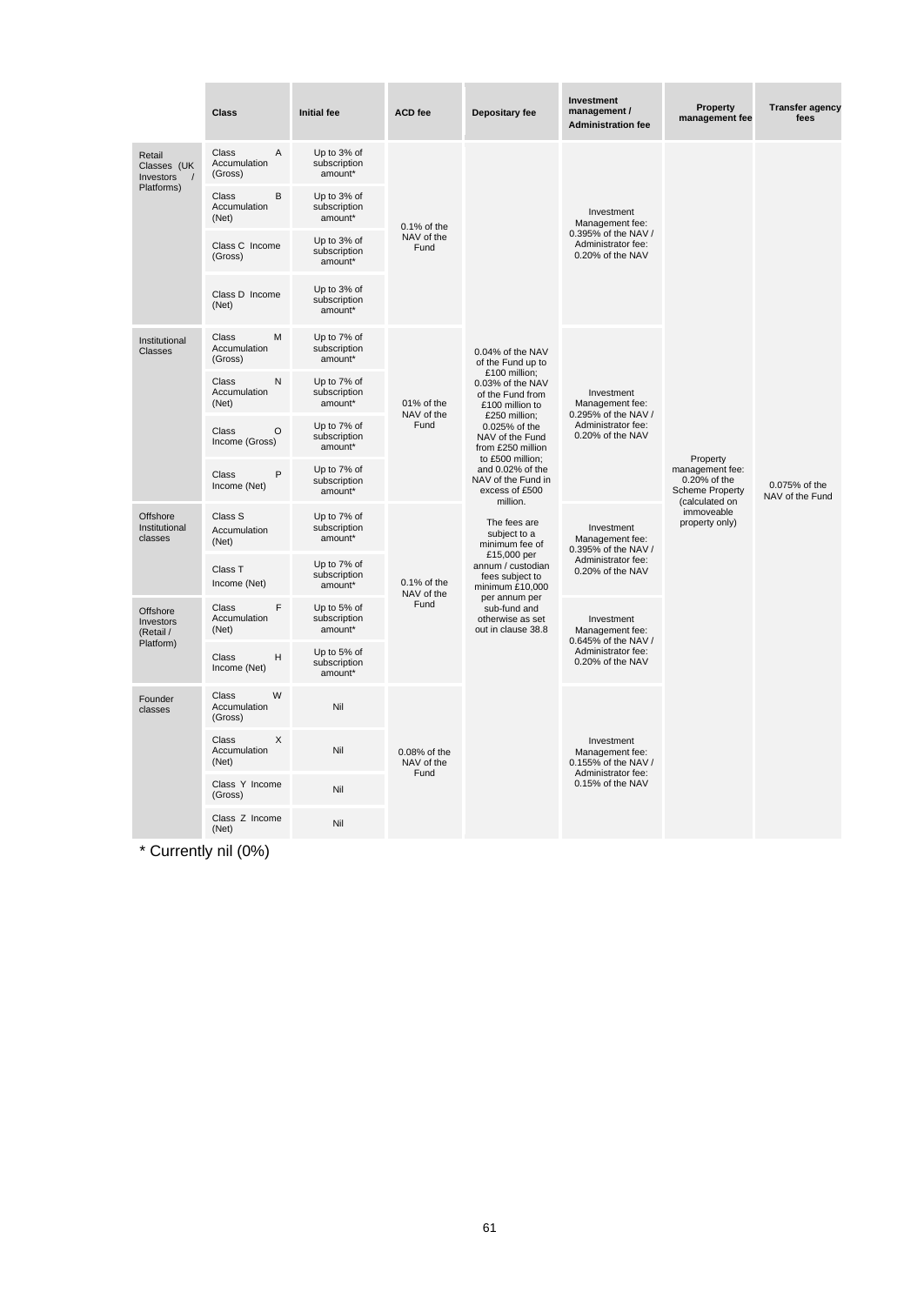### PART 3: ARC TIME SOCIAL LONG INCOME FEEDER TRUST

### PART 3A: FUND SPECIFIC DETAILS FOR SLIFT

# **Fund specific details Fund type:** The Fund is a "feeder fund" and its sole purpose is to acquire and hold shares in ARC TIME Social Long Income PAIF Launch Date: 1 April 2019 **Dealing Frequency:** In respect of each Unit Class, the Fund deals on the days set out in the unit classes table below (a 'Dealing Day' for the Fund) **Cut off points Classes I, J, K, L, Q, R** Cut Off Point for **Subscriptions** 10am on any Business day. Cut Off Point for **Redemptions** 10am on any Business Day. **Classes U & V** Cut Off Point for **Subscriptions** 10am on any Business Day. Cut Off Point for **Redemptions** Six months' notice of redemption prior to the relevant Dealing Day is required. Once such notice is received by the Administrator, the redemption will be processed on the first Business Day, after six months has expired **Accounting date(s):** Final 31 March Interim 30 June, 30 September, 31 December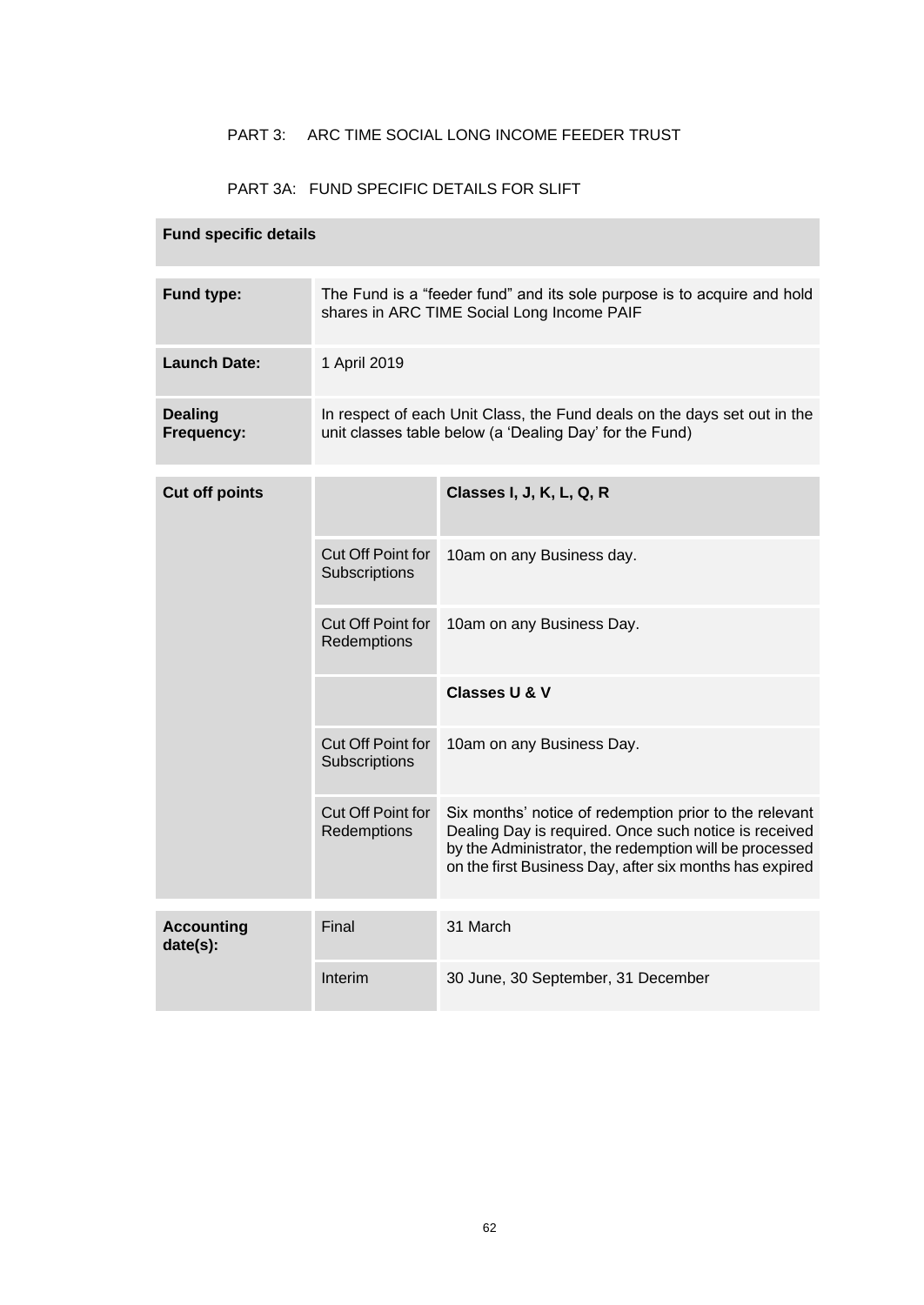# **Unit Class details**

| <b>Unit</b><br><b>Class</b>       | Share class in<br><b>SLIP each class</b><br>feeds into | <b>Currenc</b><br>y | <b>Minimum</b><br>initial<br>investment | <b>Minimu</b><br>m<br>subseq<br>uent<br>investm<br>ent | <b>Minimum</b><br>holding<br>investment | <b>Minimum</b><br>redemption | Dealing Day(s) in<br>each calendar month |
|-----------------------------------|--------------------------------------------------------|---------------------|-----------------------------------------|--------------------------------------------------------|-----------------------------------------|------------------------------|------------------------------------------|
| Class I<br>Accumula<br>tion (Net) | Class B<br>Accumulation<br>(Net)                       | <b>GBP</b>          | £5,000                                  | £1,000                                                 | £1,000                                  | £1,000                       |                                          |
| Class J<br>Income<br>(Net)        | Class D<br>Income (Net)                                | <b>GBP</b>          | £5,000                                  | £1,000                                                 | £1,000                                  | £1,000                       |                                          |
| Class K<br>Accumula<br>tion (Net) | Class F<br>Accumulation<br>(Net)                       | <b>GBP</b>          | £5,000                                  | £1,000                                                 | £1,000                                  | £1,000                       |                                          |
| Class L<br>Income<br>(Net)        | Class H<br>Income (Net)                                | <b>GBP</b>          | £5,000                                  | £1,000                                                 | £1,000                                  | £1,000                       |                                          |
| Class Q<br>Accumula<br>tion (Net) | Class N<br>Accumulation<br>(Net)                       | <b>GBP</b>          | £5,000,000                              | £100,00<br>$\mathbf 0$                                 | £1,000,000                              | £100,000                     | Any Business Day                         |
| Class R<br>Income<br>(Net)        | Class P Income<br>(Net)                                | <b>GBP</b>          | £5,000,000                              | £100,00<br>$\mathbf 0$                                 | £1,000,000                              | £100,000                     |                                          |
| Class U<br>Accumula<br>tion (Net) | Class S<br>Accumulation<br>(Net)                       | <b>GBP</b>          | £5,000,000                              | £100,00<br>$\mathbf 0$                                 | £500,000                                | £100,000                     |                                          |
| Class V<br>Income<br>(Net)        | Class T Income<br>(Net)                                | <b>GBP</b>          | £5,000,000                              | £100,00<br>$\mathbf 0$                                 | £500,000                                | £100,000                     |                                          |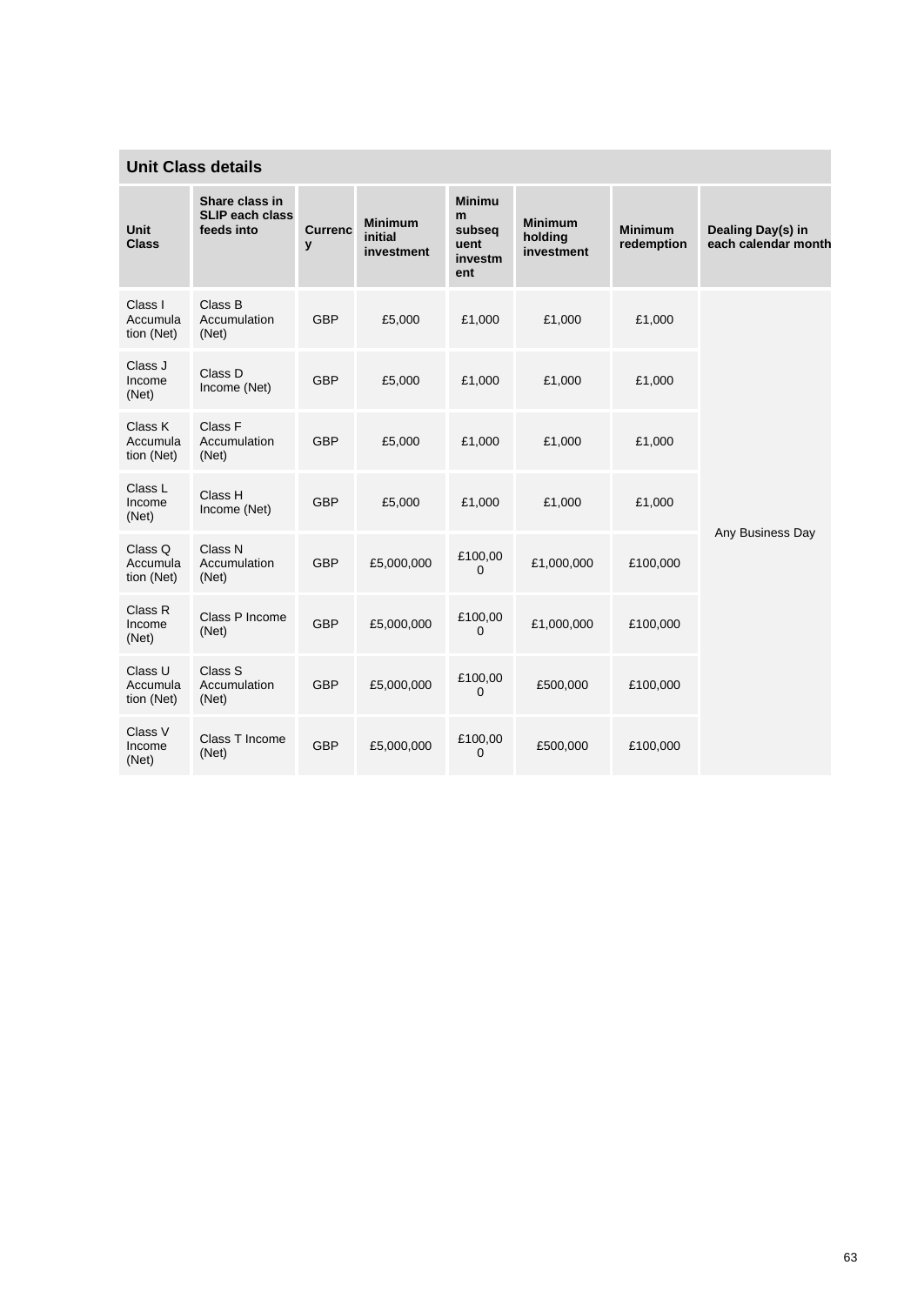| <b>Class</b>                     | <b>Initial fee</b>                    | <b>Switching fee</b>                                            | <b>Manager fee</b>   | <b>Trustee fee</b>                                   | <b>Investment</b><br>management/<br>administrator<br>fee |
|----------------------------------|---------------------------------------|-----------------------------------------------------------------|----------------------|------------------------------------------------------|----------------------------------------------------------|
|                                  |                                       |                                                                 | (taken from Capital) |                                                      |                                                          |
| Class I<br>Accumulation<br>(Net) | Up to $3\%$ <sup>*</sup>              |                                                                 |                      |                                                      |                                                          |
| Class J<br>Income (Net)          |                                       | Initial fee on<br>unit class into<br>which switch<br>being made | Nil                  | Up to £12,000<br>per annum<br>paid by the<br>Manager |                                                          |
| Class K<br>Accumulation<br>(Net) | Up to $5\%$ <sup>*</sup><br>Up to 7%* |                                                                 |                      |                                                      | Nil                                                      |
| Class L<br>Income (Net)          |                                       |                                                                 |                      |                                                      |                                                          |
| Class Q<br>Accumulation<br>(Net) |                                       |                                                                 |                      |                                                      |                                                          |
| Class R<br>Income (Net)          |                                       |                                                                 |                      |                                                      |                                                          |
| Class U<br>Accumulation<br>(Net) | Up to 7%*                             |                                                                 |                      |                                                      |                                                          |
| Class V<br>Income (Net)          |                                       |                                                                 |                      |                                                      |                                                          |

\* Currently nil (0%)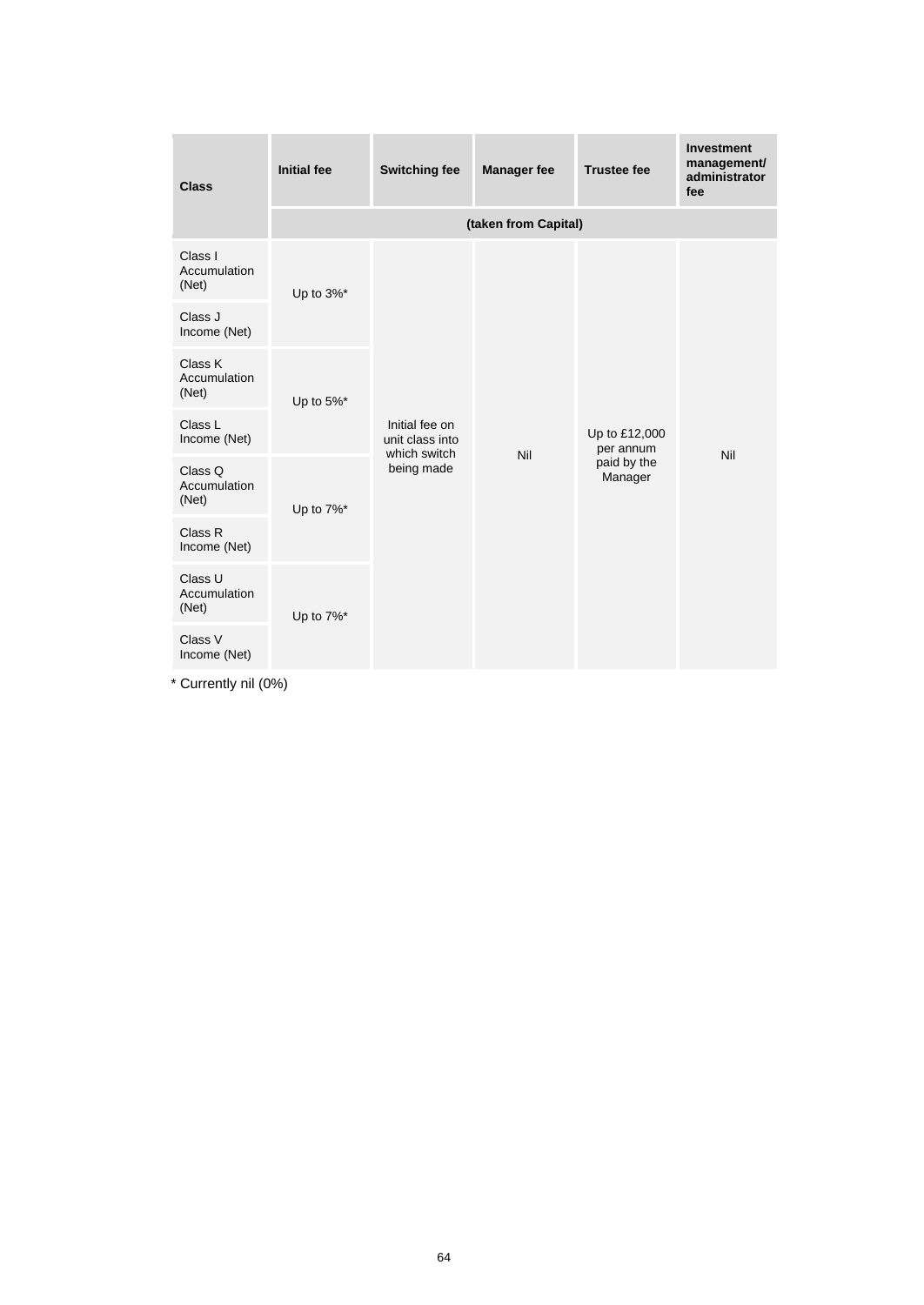### PART 3B: FUND SPECIFIC DETAILS FOR SLIP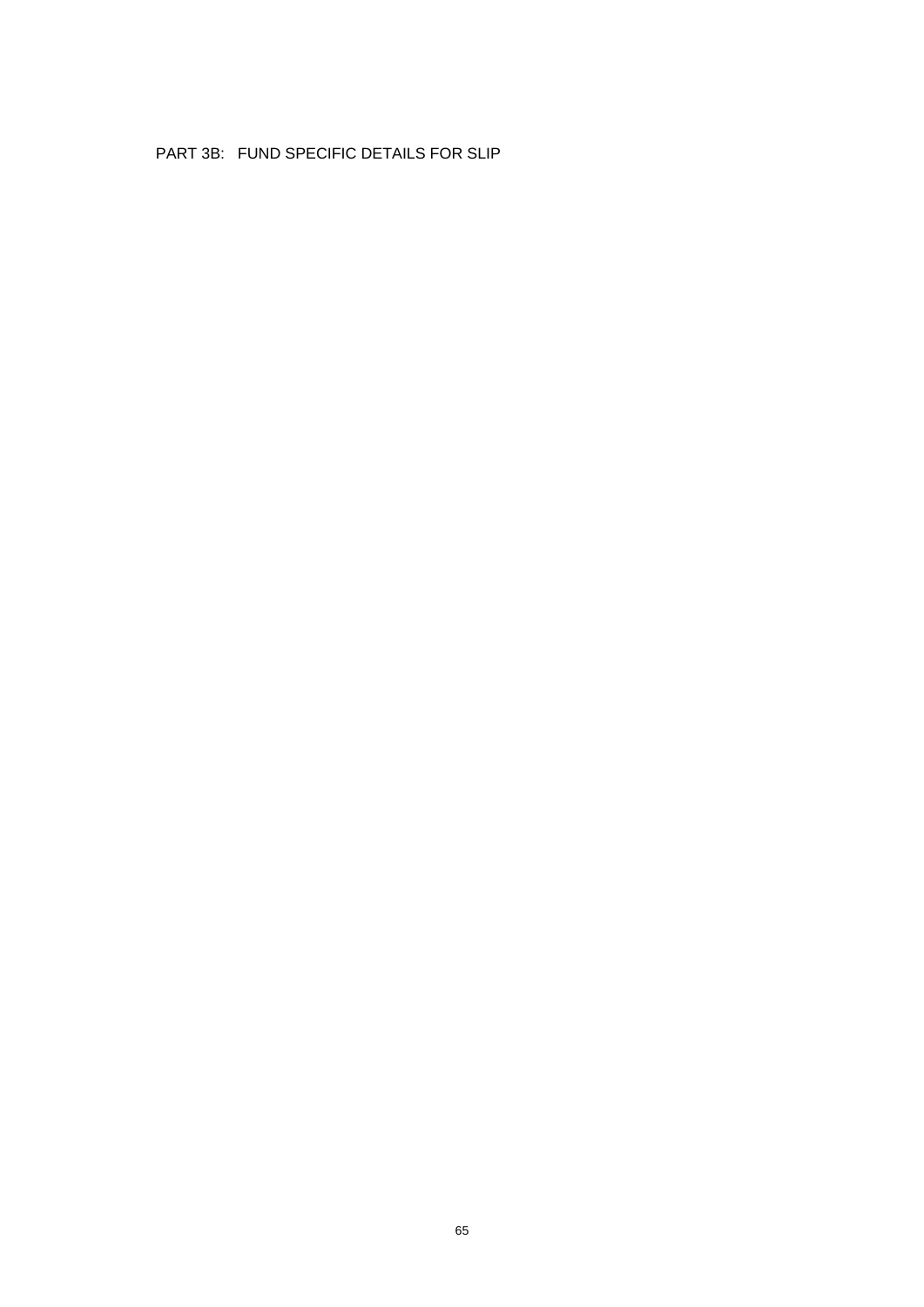# **ARC TIME SOCIAL LONG INCOME PAIF ("SLIP") (this Fund is marketed by the Investment Manager as TIME:Social Long Income) Fund specific details**

| Investment objective: | It is intended that the Fund will be a Property Authorised Investment Fund at all times, and<br>as such, its investment objective is to carry on Property Investment Business and to<br>manage cash raised for investment in the Property Investment Business.<br>The aim of the Fund is to offer Shareholders a consistent income stream with some capital<br>growth prospects through acquiring social infrastructure assets.<br>Shareholders capital is at risk and there is no guarantee that the objective will be achieved<br>on an annual basis or over any other period of time.                                                                                                                                                                                                                                                                                                                                                                                                                                                                                                                                                                                                                                                                                                                                                                                                                                                                                                                                                                            |  |  |  |  |
|-----------------------|---------------------------------------------------------------------------------------------------------------------------------------------------------------------------------------------------------------------------------------------------------------------------------------------------------------------------------------------------------------------------------------------------------------------------------------------------------------------------------------------------------------------------------------------------------------------------------------------------------------------------------------------------------------------------------------------------------------------------------------------------------------------------------------------------------------------------------------------------------------------------------------------------------------------------------------------------------------------------------------------------------------------------------------------------------------------------------------------------------------------------------------------------------------------------------------------------------------------------------------------------------------------------------------------------------------------------------------------------------------------------------------------------------------------------------------------------------------------------------------------------------------------------------------------------------------------|--|--|--|--|
| Investment policy:    | In accordance with the investment objective of the Fund, capital will be invested through<br>acquiring social infrastructure assets. Such assets will be held directly by the Fund, unless<br>via interim holding vehicles for the sole purpose to permit completion of an acquisition of<br>property. It is intended that no interim holding vehicles shall be retained by the Fund for a<br>duration of more than 24 months but it may be longer.<br>In addition, principally to protect the liquidity of the Fund, the Fund may also invest and<br>maintain an ongoing portfolio of cash and near cash instruments, together with holdings in<br>other collective investment schemes (regulated and unregulated), which have substantially<br>similar investment objectives to those of the Fund. The ACD will not invest more than 10%<br>of the Net Asset Value in collective investment schemes. The Fund may invest in the other<br>sub-funds of the Company. The Fund may also invest in equities (listed or unlisted), money<br>market instruments and debt securities. The Fund may also utilise derivatives for efficient<br>portfolio management.                                                                                                                                                                                                                                                                                                                                                                                                       |  |  |  |  |
| <b>Benchmarks:</b>    | Target benchmark: The Fund does not have any target benchmarks.<br>Constraining benchmark. The Fund does not have any constraining benchmarks.<br>Comparator benchmark: The Fund utilises two comparator benchmarks:<br>(1)<br>UK Retail Prices Index ("RPI"): the Fund's performance may be compared<br>to UK inflation, as represented by RPI. The Fund's assets consist of<br>primarily social infrastructure assets being freehold or long-term leasehold<br>property assets, and these asset rent reviews, impacting the income<br>payable to the Fund by tenants, are frequently linked to UK inflation.<br>Accordingly these assets may experience lower levels of income growth in<br>the event of lower inflation. Further as the profile of the assets are over-<br>collateralised and passive income generating, they are frequently assessed<br>as an alternative asset to traditional lower risk assets, such as corporate<br>and government bonds, which also utilise inflation as a key relative<br>measurement basis to inform relative performance and assist investors in<br>their investment selections.<br>(2)<br>A Direct Property index: The Fund compares its performance to its peer<br>group as defined by the Investment Association ("IA") Direct Property index.<br>The Fund is a member of this index. The index requires participants to<br>ensure that they invest an average of at least 70% of their assets directly in<br>UK property over five year rolling periods.<br>No other benchmarks are utilised by the ACD or the Fund. |  |  |  |  |
| <b>PAIF Status:</b>   | The Fund is managed so that it is a PAIF and at all times satisfies the PAIF conditions.<br>No Body Corporate may seek to obtain or intentionally maintain a holding of 10% or<br>more of the Net Asset Value of the Fund.                                                                                                                                                                                                                                                                                                                                                                                                                                                                                                                                                                                                                                                                                                                                                                                                                                                                                                                                                                                                                                                                                                                                                                                                                                                                                                                                          |  |  |  |  |
| <b>Feeder Fund:</b>   | The Feeder Fund for this Fund is the ARC TIME Social Long Income Feeder Trust.                                                                                                                                                                                                                                                                                                                                                                                                                                                                                                                                                                                                                                                                                                                                                                                                                                                                                                                                                                                                                                                                                                                                                                                                                                                                                                                                                                                                                                                                                      |  |  |  |  |
| <b>Launch Date:</b>   | 1 April 2019                                                                                                                                                                                                                                                                                                                                                                                                                                                                                                                                                                                                                                                                                                                                                                                                                                                                                                                                                                                                                                                                                                                                                                                                                                                                                                                                                                                                                                                                                                                                                        |  |  |  |  |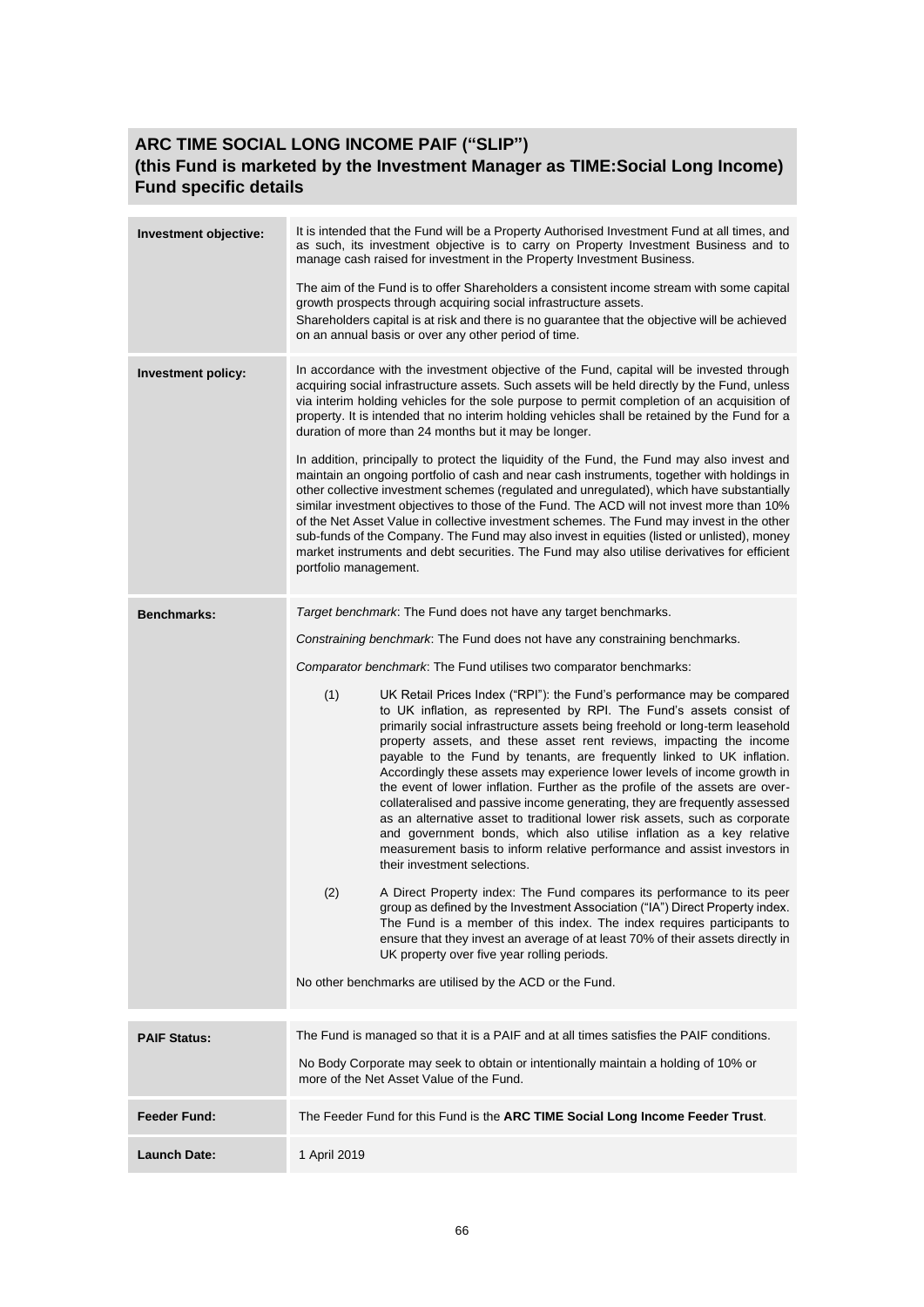**Dealing Frequency:** Any Business Day.

#### **Cut Off Points:**

#### **Cut Off Point for Subscriptions**

All Classes: 10am on each Dealing Day being any Business Day.

### **Cut Off Point for Redemptions**

**All Classes (except Classes S&T):** 10am on each Dealing Day, being any Business Day.

Classes S&T: Six months' notice of redemption prior to the relevant Dealing Day is required. Once such notice is received by the Administrator, the redemption will be processed on the first Business Day, after six months has expired.

| Accounting date(s):                                                                                                                      | Final                                                                                                                                             | 31 March                           |  |  |  |
|------------------------------------------------------------------------------------------------------------------------------------------|---------------------------------------------------------------------------------------------------------------------------------------------------|------------------------------------|--|--|--|
|                                                                                                                                          | Interim                                                                                                                                           | 30 June, 30 September, 31 December |  |  |  |
| <b>Investment Manager:</b>                                                                                                               | TIME Investments, the trading name of Alpha Real Property Investment Advisers LLP                                                                 |                                    |  |  |  |
| <b>Property Manager:</b>                                                                                                                 | Landa Asset Management Plc                                                                                                                        |                                    |  |  |  |
| <b>Investor Restrictions:</b>                                                                                                            | All applications for subscription are accepted or otherwise at the sole discretion of the<br>ACD, in accordance with clause 14 of the Prospectus. |                                    |  |  |  |
|                                                                                                                                          | Class M/N/O/P:                                                                                                                                    |                                    |  |  |  |
|                                                                                                                                          | Only eligible for UK professional or institutional investors are permitted or otherwise at<br>the sole discretion of the ACD.                     |                                    |  |  |  |
|                                                                                                                                          | Class S and Class T:                                                                                                                              |                                    |  |  |  |
| Only eligible offshore (non-UK) professional or institutional investors are permitted or<br>otherwise at the sole discretion of the ACD. |                                                                                                                                                   |                                    |  |  |  |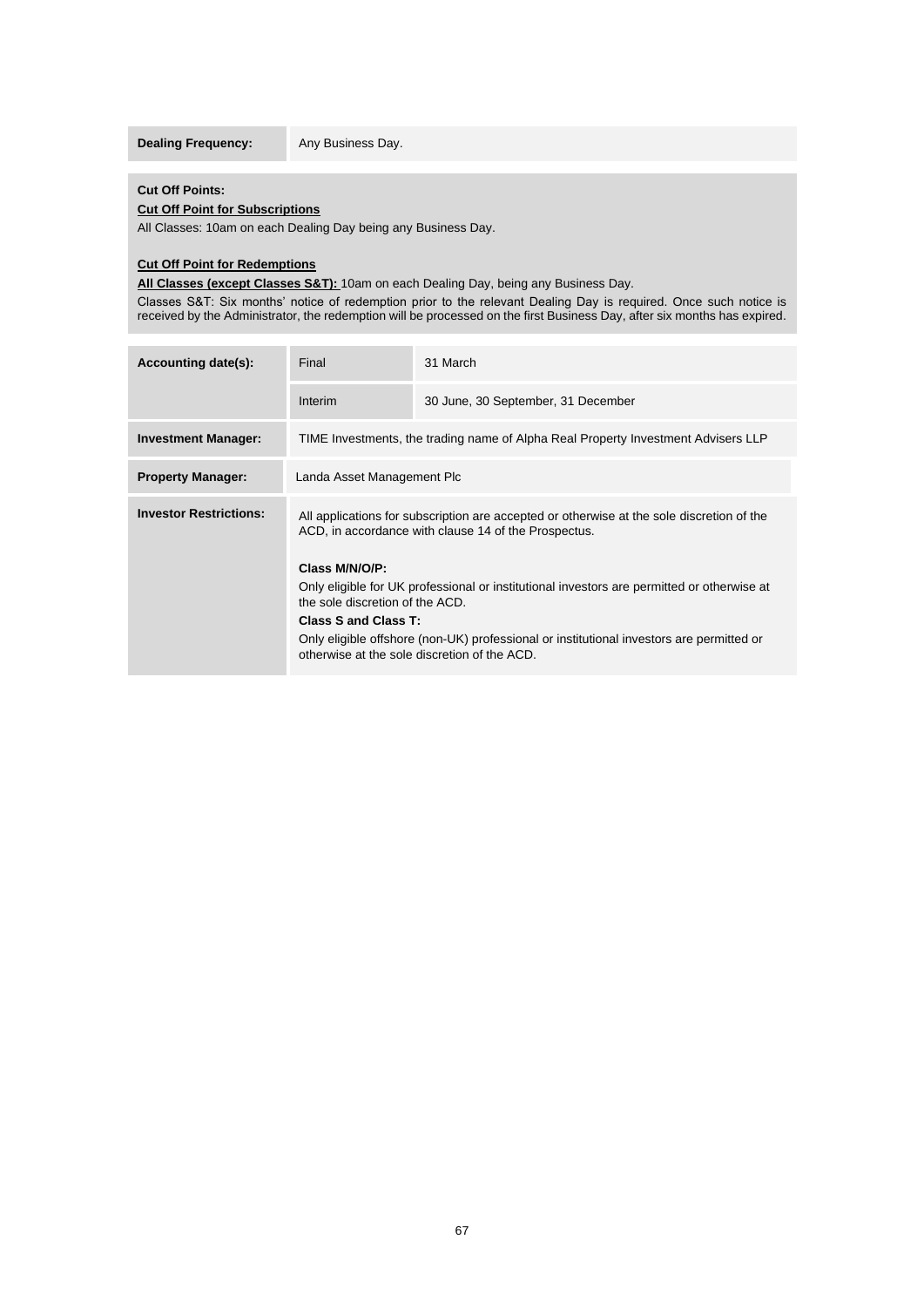# **Additional Information**

| Profile of a typical<br>investor: | The Fund may be suitable for you if you consider collective investment schemes to be a<br>convenient way of participating in investment markets and wish to seek to achieve defined<br>investment objectives such as that above. You should have experience with or understand<br>investments which place capital at risk, and must be able to accept losses. If you are<br>uncertain about whether this product is suitable for you, please contact a professional<br>adviser.<br>The Company is designed and managed to support longer-term investment and active<br>trading is discouraged. Short-term or excessive trading into and out of a Fund may harm<br>performance by disrupting the investment management strategy and by increasing<br>expenses. The ACD may at its discretion refuse to accept applications for, or switching or<br>conversion of, Shares, especially where transactions are deemed disruptive, particularly<br>from possible market timers or investors who, in its opinion, have a pattern of short-term<br>or excessive trading or whose trading has been or may be disruptive to the Funds. For<br>these purposes, the ACD may consider an investor's trading history in the Funds or other<br>funds managed by the ACD or the Administrator and accounts under common ownership<br>or control. |
|-----------------------------------|-----------------------------------------------------------------------------------------------------------------------------------------------------------------------------------------------------------------------------------------------------------------------------------------------------------------------------------------------------------------------------------------------------------------------------------------------------------------------------------------------------------------------------------------------------------------------------------------------------------------------------------------------------------------------------------------------------------------------------------------------------------------------------------------------------------------------------------------------------------------------------------------------------------------------------------------------------------------------------------------------------------------------------------------------------------------------------------------------------------------------------------------------------------------------------------------------------------------------------------------------------------------------------------------------------------------------------------|
| <b>Borrowing Policy:</b>          | The Fund adopts a policy of active management to take advantage of investment<br>opportunities whenever they arise. To ensure that capital is available to expand the size<br>of the property portfolio as opportunities occur, and to provide funds to meet redemptions,<br>the Instrument of Incorporation allows the Fund to borrow up to a maximum level such<br>that, at any time, the Fund shall not borrow more than 10% of the NAV of the Fund.<br>Where borrowings are utilised, they are likely to be drawn down against specific freehold<br>properties, endeavouring, as far as possible, that the ground rent received from the<br>investment is sufficient to cover the interest on the funds drawn down to acquire it. The<br>interest paid by the Fund to third party lenders should be an allowable deduction from<br>income for income tax purposes providing that the borrowing has been incurred to<br>purchase freehold ground rents and the terms of the borrowings do not require additional<br>guarantees to be given by other parties. The Fund may fix the rate of interest payable at<br>the time that any funds are drawn down, using a derivative arrangement as described<br>above.                                                                                                                 |
| Social infrastructure:            | Social infrastructure assets are freehold or long-term leasehold property assets or other<br>infrastructure assets which are let to providers of social services (such as those providing<br>supported or assisted living, social housing, homes for the homeless, primary care,<br>secondary care, high complex care or education) in the public and private sector. The<br>assets targeted by the fund are typically let on long-term leases (with initial leasehold<br>terms in excess of 15 years) and are expected to provide investors with a secure long-<br>term, inflation correlated income stream and capital growth, whilst generating a positive<br>social impact.                                                                                                                                                                                                                                                                                                                                                                                                                                                                                                                                                                                                                                                   |
| <b>Opportunities for gains:</b>   | Opportunities for gains for social real estate assets derive from a range of factors including<br>significant reductions in the availability of government grants for social infrastructure<br>assets has created the need for long-term capital from the private sector. Evolving<br>demographics, notably an ageing population in the UK, continues to increase end-user<br>demand. Income growth from periodic upwardly contracted rent increases underpins the<br>capacity for capital value growth of the assets.                                                                                                                                                                                                                                                                                                                                                                                                                                                                                                                                                                                                                                                                                                                                                                                                            |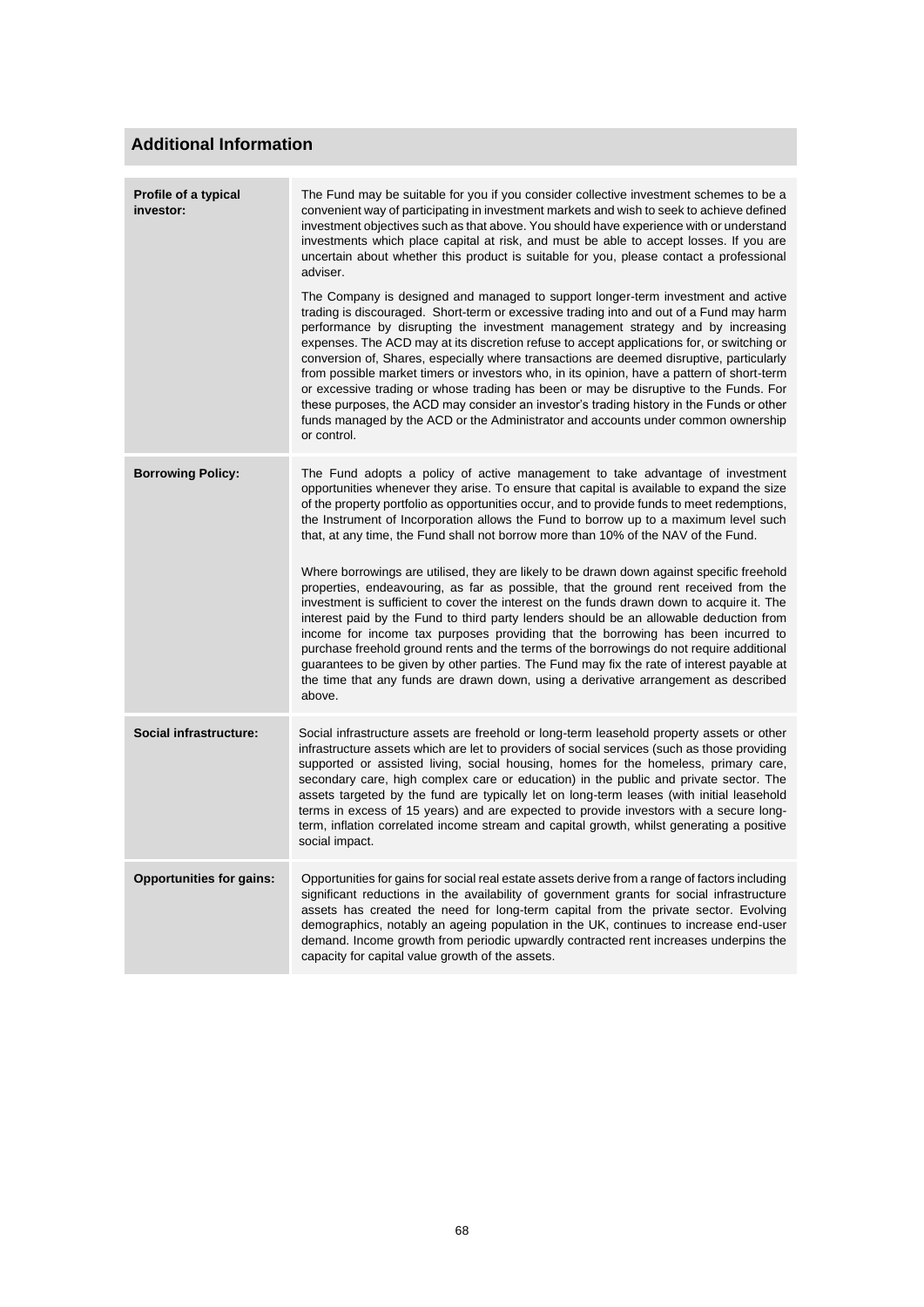| <b>Investment Manager/</b><br><b>Administrator/Transfer</b><br>Agency: | The Investment Manager has the authority to make investment decisions on behalf of the<br>Fund and the ACD and is responsible for the management of the investments including<br>immovables. Included with the Investment Manager's delegated services is responsibility<br>for property management, the promotion and marketing of the Fund, transfer agency<br>services, fund accounting and fund administration. In respect of these services the<br>Investment Manager receives fees as shown in the below table below. The fees shown<br>are subject to a minimum fee of £20,000 per annum calculated monthly and paid monthly<br>in arrears.<br>In addition, should the Investment Manager enter into, on behalf of the Fund, an<br>investment other than immovables, it reserves the right to charge an initial transaction<br>acquisition fee of up to 1% of the asset value to reflect the sourcing and execution of the<br>investment. The Investment Manager may also enter into participation and/or<br>performance agreements with regards to an investment whereby the Investment Manager<br>and the Fund share in the profit arrangements from a specific investment. Such terms<br>shall be agreed on a case by case basis, if any, and be approved by the ACD.                                                                                                                                                                                                                                                                                                                                                                                                                                                                                                                                                                                                                                                                                                                                                                                                                        |
|------------------------------------------------------------------------|--------------------------------------------------------------------------------------------------------------------------------------------------------------------------------------------------------------------------------------------------------------------------------------------------------------------------------------------------------------------------------------------------------------------------------------------------------------------------------------------------------------------------------------------------------------------------------------------------------------------------------------------------------------------------------------------------------------------------------------------------------------------------------------------------------------------------------------------------------------------------------------------------------------------------------------------------------------------------------------------------------------------------------------------------------------------------------------------------------------------------------------------------------------------------------------------------------------------------------------------------------------------------------------------------------------------------------------------------------------------------------------------------------------------------------------------------------------------------------------------------------------------------------------------------------------------------------------------------------------------------------------------------------------------------------------------------------------------------------------------------------------------------------------------------------------------------------------------------------------------------------------------------------------------------------------------------------------------------------------------------------------------------------------------------------------------------------------------------------|
| <b>Property Management</b><br>Fees:                                    | The following are the fees agreed between the Investment Manager and Property<br>Manager and are the maximum fees payable by the Fund to the Property Manager<br>reflecting delegated services from the Investment Manager to the Property Manager with<br>respect to property management.<br>The property asset management fees payable to the Property Manager are up to a<br>maximum of 0.2% per annum of the gross value of the immovable scheme property,<br>calculated monthly and paid monthly in arrears, for its work in managing the Fund's<br>property assets.<br>Additionally, the ACD has agreed with the Property Manager for the Property Manager to<br>receive a fee of up to 2% of the gross purchase price of immovable property interests<br>acquired, in consideration of its work in selecting and negotiating purchases (such fees<br>may be waived). The Property Manager may, at its sole discretion, pay away all or some<br>of these acquisition fees to associates or third parties.<br>A further fee of up to 2% of the rental income is to be received by the Property Manager<br>to defray the cost of rent collection for relevant immovable scheme property. These fees<br>are charged against capital.<br>The Property Manager may further earn up to 50% of any insurance commission received<br>relating to Fund's property portfolio, as agreed with the Investment Manager.<br>The Property Manager is also entitled to a fee of up to 10% of any increase in value over<br>book cost achieved on an increase in value of an asset following any modification of any<br>nature (including any renewal, revision, addition or extension) of any lease or other<br>arrangement affecting any immovable property of the Fund. Such fee may be paid on both<br>any premium paid by a tenant following the modification of a lease or other similar<br>arrangement affecting immovable property and any increase in value over book cost. Any<br>variation arising of value resulting from the modification shall be determined by the<br>Standing Independent Valuer. |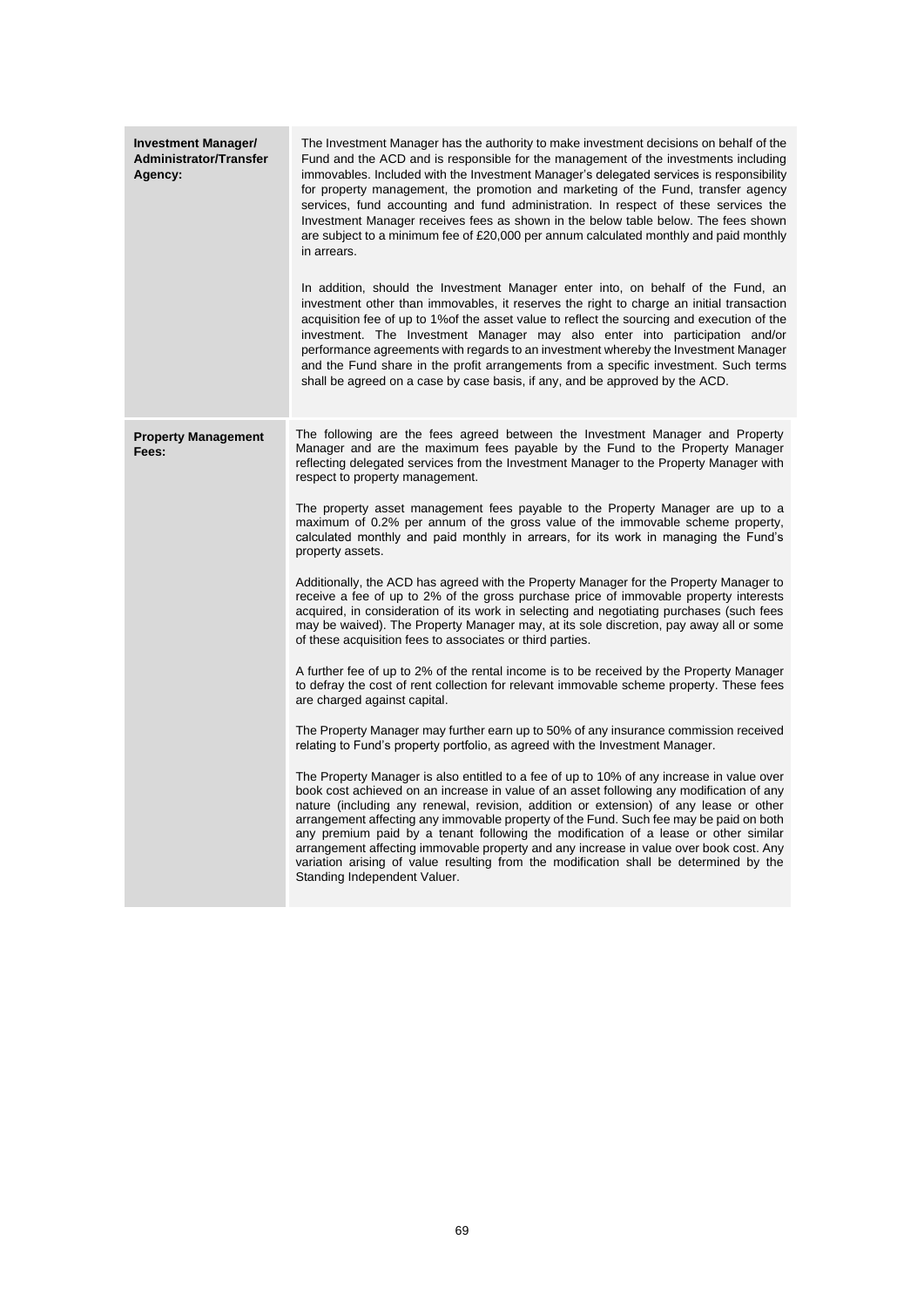|                                              | <b>Class</b>                  |              | Currency   | initial<br><b>Minimum</b><br>investment | Minimum subsequent<br>investment | <b>Minimum</b><br>holding<br>investment | <b>Minimum redemption</b> | Other<br>investment<br>restrictions | Dealing Day(s) in each<br>calendar month<br>(or next business day) |
|----------------------------------------------|-------------------------------|--------------|------------|-----------------------------------------|----------------------------------|-----------------------------------------|---------------------------|-------------------------------------|--------------------------------------------------------------------|
| Retail Classes (UK<br>Investors / Platforms) | Class A<br>(Gross)            | Accumulation | GBP        | £5,000                                  | £1,000                           | £1,000                                  | £1,000                    | Tax exempt investors<br>only        |                                                                    |
|                                              | Class B<br>(Net)              | Accumulation | GBP        | £5,000                                  | £1,000                           | £1,000                                  | £1,000                    |                                     |                                                                    |
|                                              | Class C<br>(Gross)            | Income       | GBP        | £5,000                                  | £1,000                           | £1,000                                  | £1,000                    | Tax exempt investors<br>only        |                                                                    |
|                                              | Class D<br>(Net)              | Income       | GBP        | £5,000                                  | £1,000                           | £1,000                                  | £1,000                    |                                     |                                                                    |
| <b>Institutional Classes</b>                 | Class M<br>(Gross)            | Accumulation | GBP        | £5,000,000                              | £100,000                         | £1,000,000                              | £100,000                  | Tax exempt investors<br>only        |                                                                    |
|                                              | Class N<br>(Net)              | Accumulation | GBP        | £5,000,000                              | £100,000                         | £1,000,000                              | £100,000                  |                                     |                                                                    |
|                                              | Class O<br>(Gross)            | Income       | GBP        | £5,000,000                              | £100,000                         | £1,000,000                              | £100,000                  | Tax exempt investors<br>only        | Any Business Day                                                   |
|                                              | Class P<br>(Net)              | Income       | GBP        | £5,000,000                              | £100,000                         | £1,000,000                              | £100,000                  |                                     |                                                                    |
| Offshore Investors<br>(Retail / Platforms)   | Class F<br>(Net)              | Accumulation | GBP        | £5,000                                  | £1,000                           | £1,000                                  | £1,000                    |                                     |                                                                    |
|                                              | Class H<br>(Net)              | Income       | GBP        | £5,000                                  | £1,000                           | £1,000                                  | £1,000                    |                                     |                                                                    |
| Offshore Institutional<br>classes            | Class S<br>Accumulation (Net) |              | GBP        | £5,000,000                              | £100,000                         | £500,000                                | £100,000                  |                                     |                                                                    |
|                                              | Class T<br>Income (Net)       |              | <b>GBP</b> | £5,000,000                              | £100,000                         | £500,000                                | £100,000                  |                                     |                                                                    |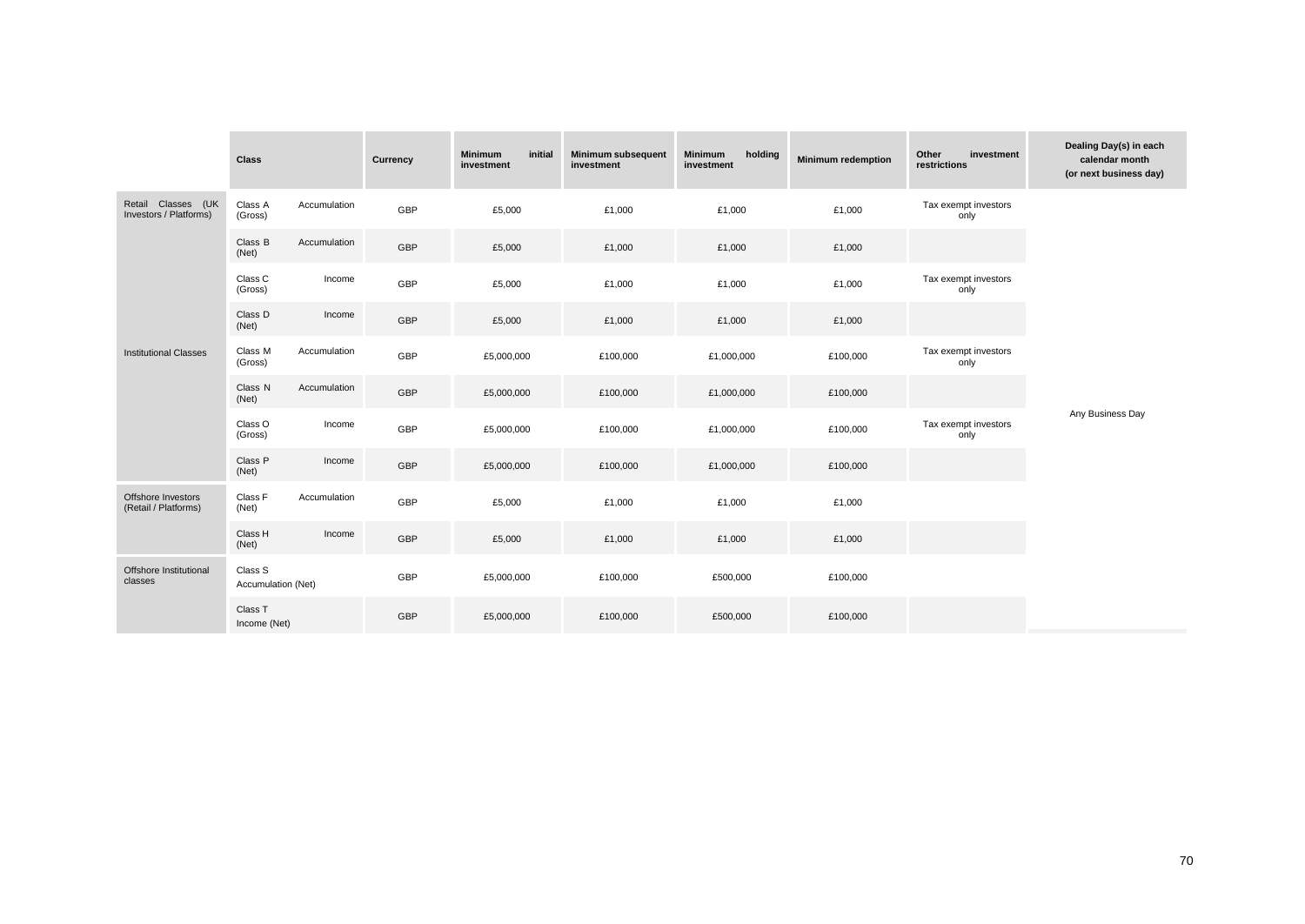|                                              |                                       | <b>Initial fee</b>                  | <b>ACD</b> fee        | Depositary fee                                                                                                                                                                                                                                                                                                                                                                                                                                                   | Investment management /<br><b>Administration fee</b>                                                | Property management fee                                                                                 | <b>Transfer agency fees</b>      |
|----------------------------------------------|---------------------------------------|-------------------------------------|-----------------------|------------------------------------------------------------------------------------------------------------------------------------------------------------------------------------------------------------------------------------------------------------------------------------------------------------------------------------------------------------------------------------------------------------------------------------------------------------------|-----------------------------------------------------------------------------------------------------|---------------------------------------------------------------------------------------------------------|----------------------------------|
|                                              | <b>Class</b>                          |                                     |                       |                                                                                                                                                                                                                                                                                                                                                                                                                                                                  |                                                                                                     |                                                                                                         |                                  |
|                                              |                                       |                                     | Taken from Capital ** | Taken from Capital **                                                                                                                                                                                                                                                                                                                                                                                                                                            | Taken from Capital **                                                                               | Taken from Capital **                                                                                   | Taken from Capital **            |
| Retail Classes (UK<br>Investors / Platforms) | Accumulation<br>Class<br>A<br>(Gross) | Up to 3% of<br>subscription amount* | 0.1% of the NAV       | 0.05% of the NAV of the Fund<br>up to £100 million;<br>0.03% of the NAV of the Fund<br>from £100 million to £250<br>million;<br>0.025% of the NAV of the Fund<br>from £250 million to £750<br>million:<br>and 0.02% of the NAV of the<br>Fund in excess of £750 million.<br>The fees are subject to a<br>minimum fee of £30,000 per<br>annum / custodian fees subject<br>to minimum £10,000 per annum<br>per sub-fund and otherwise as<br>set out in clause 38.8 | Investment Management fee:<br>0.525% of the NAV /<br>Administrator fee: 0.275% of the<br><b>NAV</b> | Property management fee:<br>0.20% of the Scheme<br>Property (calculated on<br>immoveable property only) | 0.075% of the NAV of the<br>Fund |
|                                              | Class B Accumulation (Net)            | Up to 3% of<br>subscription amount* |                       |                                                                                                                                                                                                                                                                                                                                                                                                                                                                  |                                                                                                     |                                                                                                         |                                  |
|                                              | Class C Income (Gross)                | Up to 3% of<br>subscription amount* |                       |                                                                                                                                                                                                                                                                                                                                                                                                                                                                  |                                                                                                     |                                                                                                         |                                  |
|                                              | Class D Income (Net)                  | Up to 3% of<br>subscription amount* |                       |                                                                                                                                                                                                                                                                                                                                                                                                                                                                  |                                                                                                     |                                                                                                         |                                  |
| <b>Institutional Classes</b>                 | Class M<br>Accumulation<br>(Gross)    | Up to 7% of<br>subscription amount* |                       |                                                                                                                                                                                                                                                                                                                                                                                                                                                                  | Investment Management fee:<br>0.275% of the NAV /<br>Administrator fee: 0.275% of the<br><b>NAV</b> |                                                                                                         |                                  |
|                                              | Class N<br>Accumulation<br>(Net)      | Up to 7% of<br>subscription amount* |                       |                                                                                                                                                                                                                                                                                                                                                                                                                                                                  |                                                                                                     |                                                                                                         |                                  |
|                                              | Class O<br>Income<br>(Gross)          | Up to 7% of<br>subscription amount* |                       |                                                                                                                                                                                                                                                                                                                                                                                                                                                                  |                                                                                                     |                                                                                                         |                                  |
|                                              | Class P<br>Income<br>(Net)            | Up to 7% of<br>subscription amount* |                       |                                                                                                                                                                                                                                                                                                                                                                                                                                                                  |                                                                                                     |                                                                                                         |                                  |
| Offshore Institutional<br>classes            | Class S<br>Accumulation (Net)         | Up to 7% of<br>subscription amount* |                       |                                                                                                                                                                                                                                                                                                                                                                                                                                                                  | Investment Management fee:<br>0.525% of the NAV /<br>Administrator fee: 0.275% of the<br><b>NAV</b> |                                                                                                         |                                  |
|                                              | Class T<br>Income (Net)               | Up to 7% of<br>subscription amount* |                       |                                                                                                                                                                                                                                                                                                                                                                                                                                                                  |                                                                                                     |                                                                                                         |                                  |
| Offshore Investors<br>(Retail / Platform)    | Class F<br>Accumulation<br>(Net)      | Up to 5% of<br>subscription amount* |                       |                                                                                                                                                                                                                                                                                                                                                                                                                                                                  | Investment Management fee:<br>0.775% of the NAV /<br>Administrator fee: 0.275% of the<br><b>NAV</b> |                                                                                                         |                                  |
|                                              | Class H<br>Income<br>(Net)            | Up to 5% of<br>subscription amount* |                       |                                                                                                                                                                                                                                                                                                                                                                                                                                                                  |                                                                                                     |                                                                                                         |                                  |

\* Currently nil (0%)

\*\* All of the fees and other expenses payable out of Scheme Property will be charged against capital instead of against income. This treatment of fee and other expenses will increase the amount of income (which may be taxable) available for distribution to Shareholders in the Fund but may constrain capital growth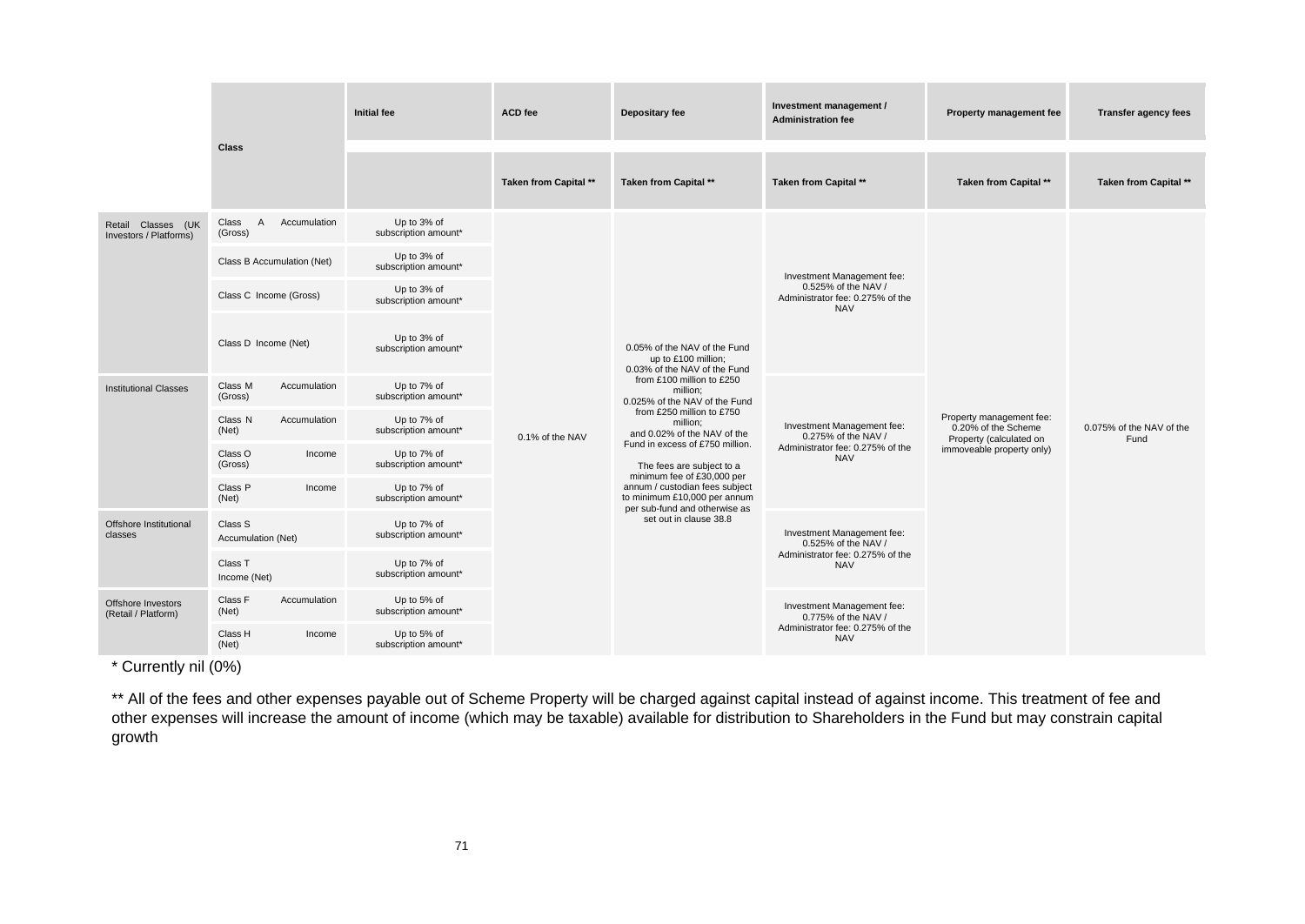#### **Appendix B - Investment and borrowing powers**

#### 1. **General**

The Scheme Property of each Fund will be invested with the aim of achieving the investment objective of that Fund, but subject to the limits set out in its investment policy set out in Appendix A, this Prospectus and Chapter 5 of the COLL Sourcebook ("COLL") as it is applies to non-UCITS retail schemes.

#### 1.1 **Prudent spread of risk**

The Funds are a "feeder funds" and are permitted to invest solely in the relevant sub-funds of the Company pursuant to COLL 5.6.7. The Company is managed with the aim of providing its investment objective and policy which includes a prudent spread of risk.

#### 2. **Investment in collective investment schemes**

- <span id="page-74-1"></span><span id="page-74-0"></span>2.1 All of the value of the Scheme Property of each Fund will be invested in shares in the relevant sub-fund of the Company (for this paragraph, "the Second Scheme") provided that the Second Scheme satisfies all of the following conditions.
	- 2.1.1 The Second Scheme must:
		- 2.1.1.1 satisfy the conditions necessary for it to enjoy the rights conferred by the UCITS Directive; or
		- 2.1.1.2 be authorised as a non-UCITS retail scheme; or
		- 2.1.1.3 be recognised under the provisions of s.264, s.270 or s.272 of the Financial Services and Markets Act 2000; or
		- 2.1.1.4 be constituted outside the United Kingdom and have investment and borrowing powers which are the same or more restrictive than those of a non-UCITS retail scheme; or
		- 2.1.1.5 be a scheme not falling within paragraphs [2.1.1.1](#page-74-0) to [2.1.1.4](#page-74-1) and in respect of which no more than 10% in value of the Scheme Property (including any transferable securities which are not approved securities) is invested.
	- 2.1.2 The Second Scheme is a scheme which operates on the principle of the prudent spread of risk.
	- 2.1.3 The Second Scheme is prohibited from having more than 15% in value of the scheme property consisting of units or shares in collective investment schemes.
	- 2.1.4 The participants in the Second Scheme must be entitled to have their units or shares redeemed in accordance with the scheme at a price related to the net value of the property to which the units or shares relate and determined in accordance with the scheme.
	- 2.1.5 As the Second Scheme is an umbrella, the provisions in paragraphs [2.1](#page-8-0) to [2.2](#page-74-2) apply to each sub-fund as if it were a separate scheme.
- <span id="page-74-2"></span>2.2 The Funds may, subject to the limit set out above, invest in collective investment schemes managed or operated by, or whose authorised corporate director is, the Manager or one of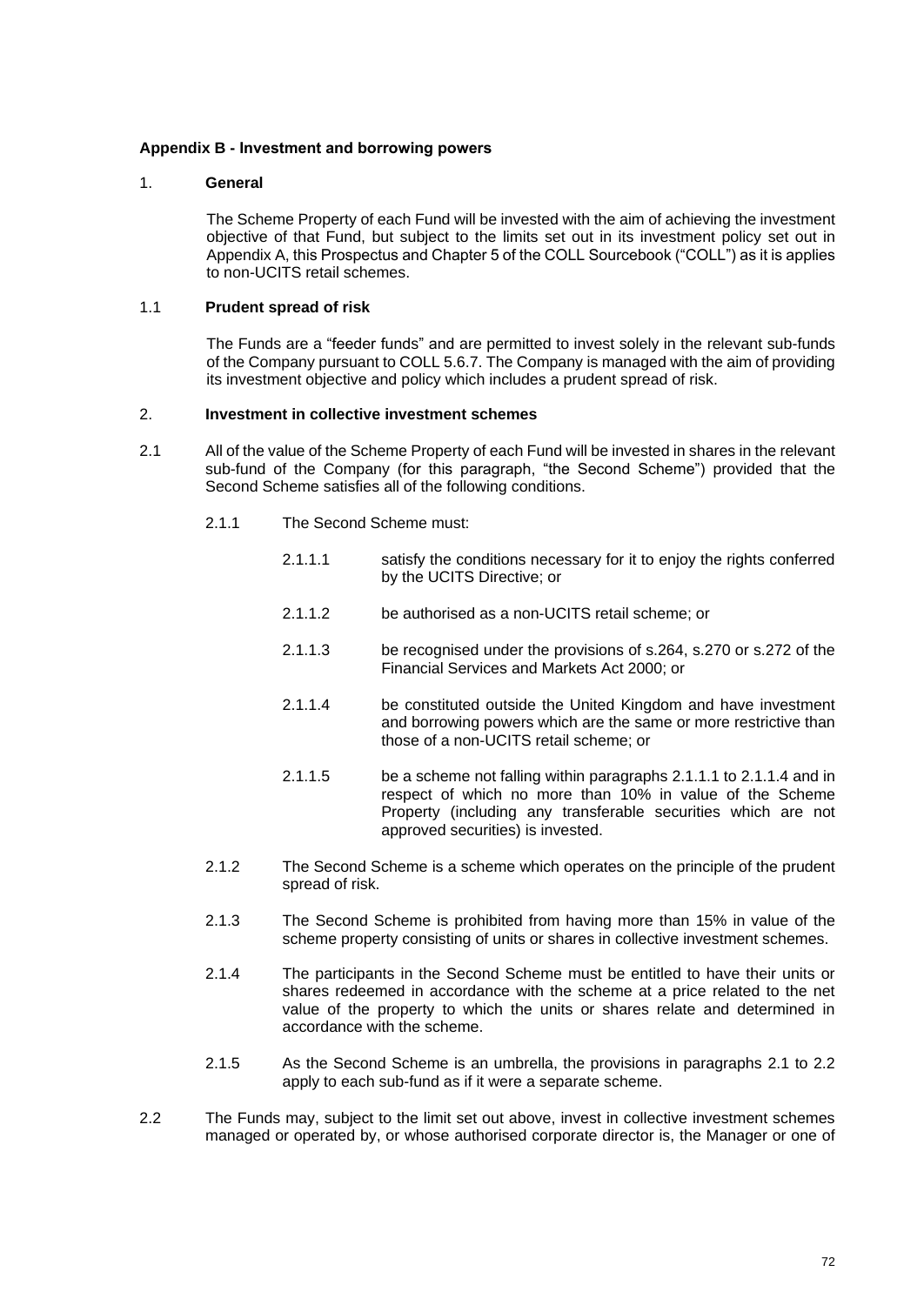its associates.

## 3. **Cash**

- 3.1 Cash must not be retained in the Scheme Property except to the extent that, where this may reasonably be regarded as necessary in order to enable:
	- 3.1.1 the pursuit of the Fund's investment objective; or
	- 3.1.2 the redemption of Units; or
	- 3.1.3 efficient management of the Funds in accordance with their investment objectives; or
	- 3.1.4 other purposes which may reasonably be regarded as ancillary to the investment objective of the Funds.

## 4. **General**

- 4.1 It is envisaged that each Fund will normally be fully invested but there may be times that it is appropriate not to be fully invested when the Manager reasonably regards this as necessary in order to enable the redemption of Units, efficient management of the Fund or any one purpose which may reasonably be regarded as ancillary to the investment objective of the Fund.
- 4.2 Where a Fund invests in or disposes of shares in another collective investment scheme which is managed or operated by the Manager or an associate of the Manager, the Manager must pay to the Fund by the close of business on the fourth Business Day the amount of any initial charge in respect of a purchase, and in the case of a sale, any charge made for the disposal.
- 4.3 A potential breach of any of these limits does not prevent the exercise of rights conferred by investments held by the Trust but, in the event of a consequent breach, the Manager must then take such steps as are necessary to restore compliance with the investment limits as soon as practicable having regard to the interests of Unitholders.

## <span id="page-75-0"></span>5. **General power to borrow**

- 5.1 The Trustee may, on the instructions of the Manager, and subject to the COLL Sourcebook, borrow money from an Eligible Institution or an Approved Bank for the use of a Fund on terms that the borrowing is to be repayable out of the Scheme Property.
- 5.2 The Manager must ensure that borrowing does not, on any Business Day, exceed 10% of the value of the Trust.

## 6. **Restrictions on lending of money**

6.1 None of the money in the Scheme Property may be lent and, for the purposes of this paragraph, money is lent by the Trustee if it is paid to a person ("the payee") on the basis that it should be repaid, whether or not by the payee.

## 7. **Restrictions on lending of property other than money**

- 7.1 Scheme Property other than money must not be lent by way of deposit or otherwise.
- 7.2 Scheme Property must not be mortgaged.

## 8. **Guarantees and indemnities**

8.1 The Trustee may not provide a guarantee or indemnity in respect of the obligation of any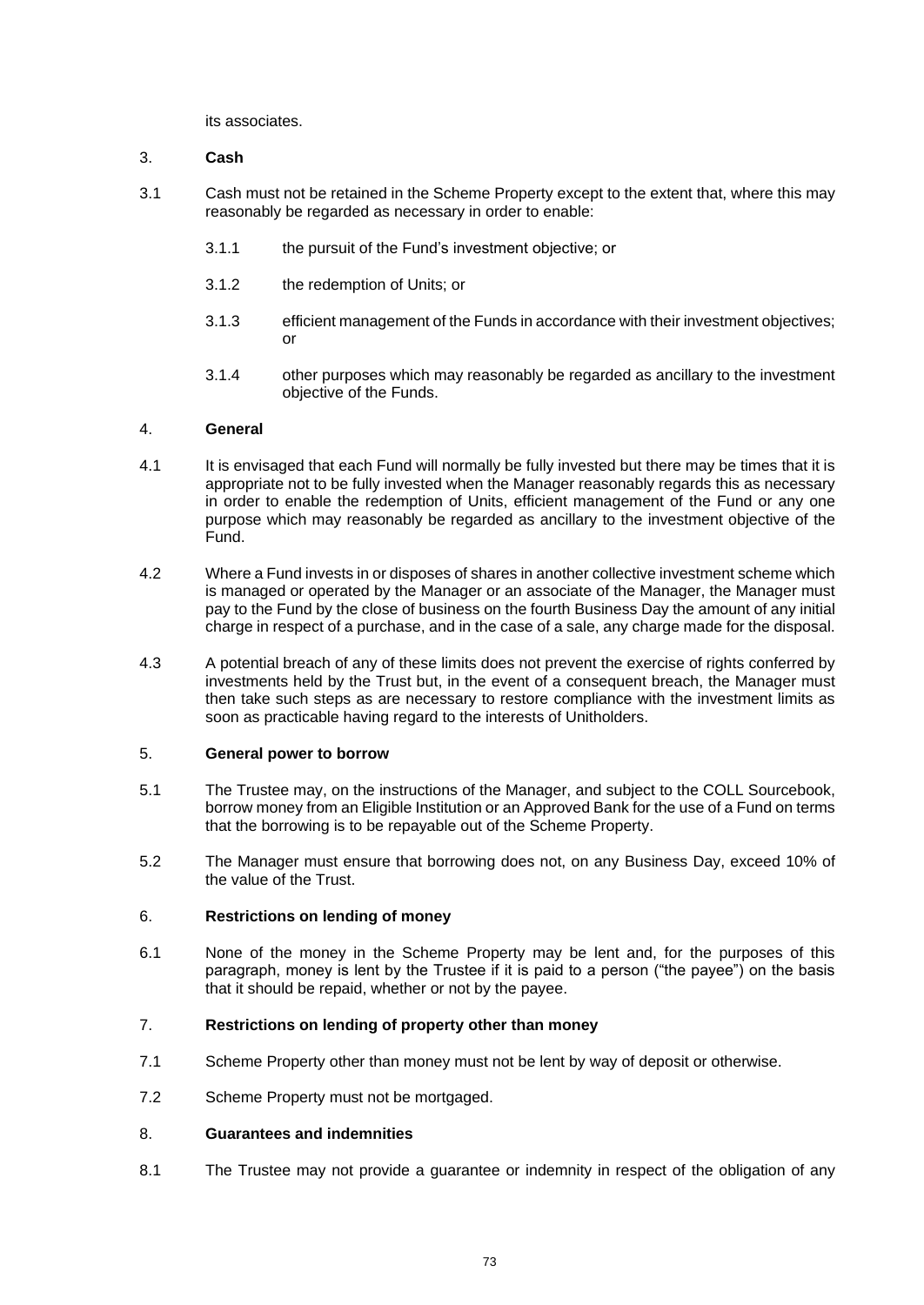person, save as specified in this Prospectus.

8.2 None of the Scheme Property may be used to discharge any obligation arising under a guarantee or indemnity with respect to the obligation of any person.

#### 9. **Leverage**

- 9.1 'Leverage' when used in this prospectus refers to leverage from cash borrowing subject to the restrictions set out in paragraph [5](#page-75-0) ("General power to borrow") of this Appendix.
- 9.2 Leverage is a way for the relevant Fund to increase its exposure through borrowing of cash or securities and/or the use of financial derivative instruments. The Fund is permitted to borrow within the parameters of the COLL Sourcebook and may also use derivatives for Efficient Portfolio Management purposes.
- 9.3 Leverage is expressed as a ratio ('leverage ratio') between the exposure of a Fund and its Net Asset Value.
- 9.4 The leverage ratio is calculated in accordance with two methodologies for calculating the exposure of each Fund, the gross method and the commitment method as summarised as follows.

**'Gross leverage ratio'** The exposure calculated under the gross methodology consists of (i) the sum of the absolute values of all positions, (ii) the sum of the equivalent positions in the underlying assets of all financial derivative instruments entered into by the relevant Fund in accordance with the conversion methodologies for gross exposure calculation, (iii) the exposure resulting from the reinvestment of cash borrowings where applicable and (iv) the exposure resulting from the reinvestment of collateral in relation to efficient portfolio management transactions where applicable.

**'Commitment leverage ratio'** The exposure calculated with the commitment methodology consists of (i) the sum of the absolute values of all positions, (ii) the sum of the equivalent positions in the underlying assets of all financial derivative instruments entered into by the relevant Fund in accordance with the conversion methodologies for commitment exposure calculation, (iii) the exposure resulting from the reinvestment of cash borrowings where applicable and (iv) the exposure resulting from the reinvestment of collateral in relation to efficient portfolio management transactions where applicable. Under this method, netting and hedging arrangements can be taken into consideration under certain conditions.

- 9.5 The two ratios resulting from applying the gross or commitment methodology for calculating the exposure of the relevant Fund supplement each other and provide a distinct representation of leverage.
- 9.6 Gross leverage is a conservative way of representing leverage as it does not:
	- 9.6.1 make a distinction between financial derivative instruments that are used for investment or hedging purposes. As a result strategies that aim to reduce risk will contribute to an increased level of leverage for the Fund.
	- 9.6.2 allow the netting of derivative positions. As a result, derivatives roll-overs and strategies relying on a combination of long and short positions may contribute to a large increase of the level of leverage when they do not increase or only cause a moderate increase of the overall risk of the relevant Fund.
	- 9.6.3 As a result, a Fund that exhibits a high level of gross leverage is not necessarily riskier than a Fund that exhibits a low level of gross leverage.
- 9.7 Commitment leverage is a more accurate representation of the true leverage of the relevant Fund as it allows for hedging and netting arrangements under certain conditions.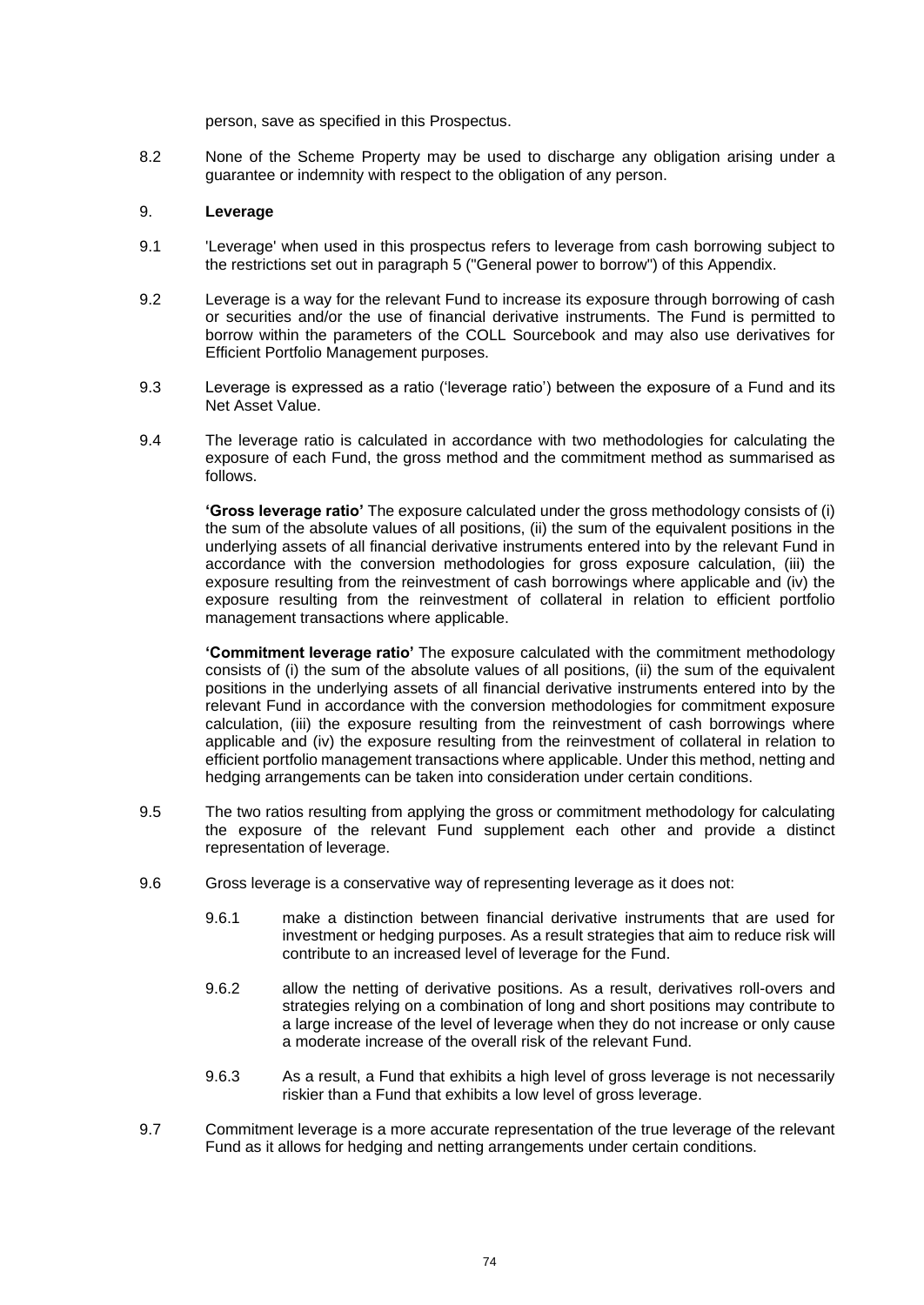- 9.8 It is important to note that whilst the relevant Fund records leverage under both the methods described above, there is a strong focus on the borrowing of the relevant Fund directly or within investment vehicles in which it invests.
- 9.9 Circumstances in which the Fund may use leverage and types and sources of leverage permitted
- 9.10 As stated above, the Fund is permitted to borrow and it may also use financial derivative instruments to generate additional exposure (although it has no current intention of using derivatives for this purpose), in each case leverage.
- 9.11 Maximum level of leverage (for all Funds):

'Gross leverage ratio' 1:1.1

'Commitment leverage ratio' 1:1.1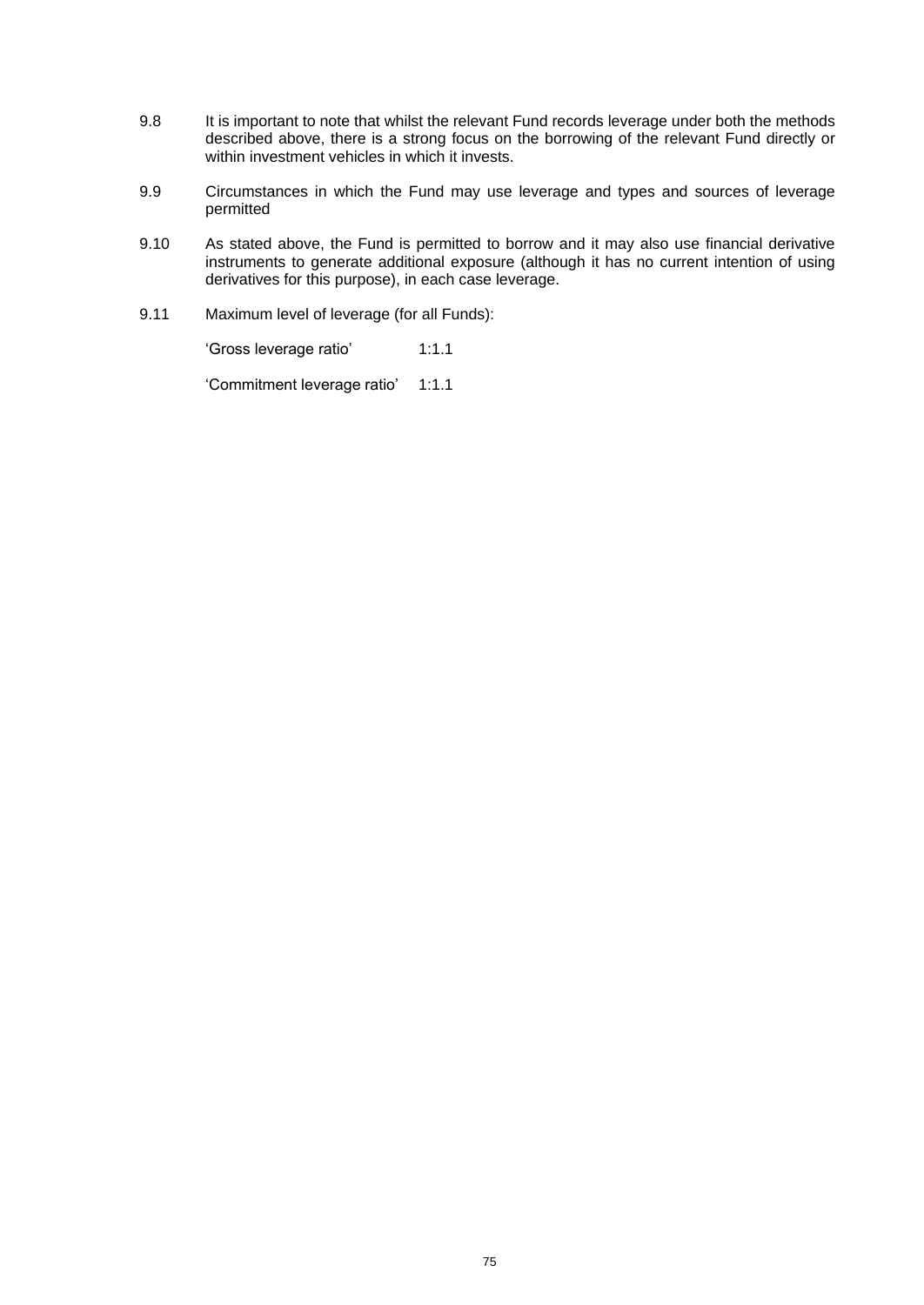# **Appendix C - Eligible securities markets and eligible derivatives markets**

As the Funds invest solely in the shares of the Company, they do not invest directly in any securities or derivative markets.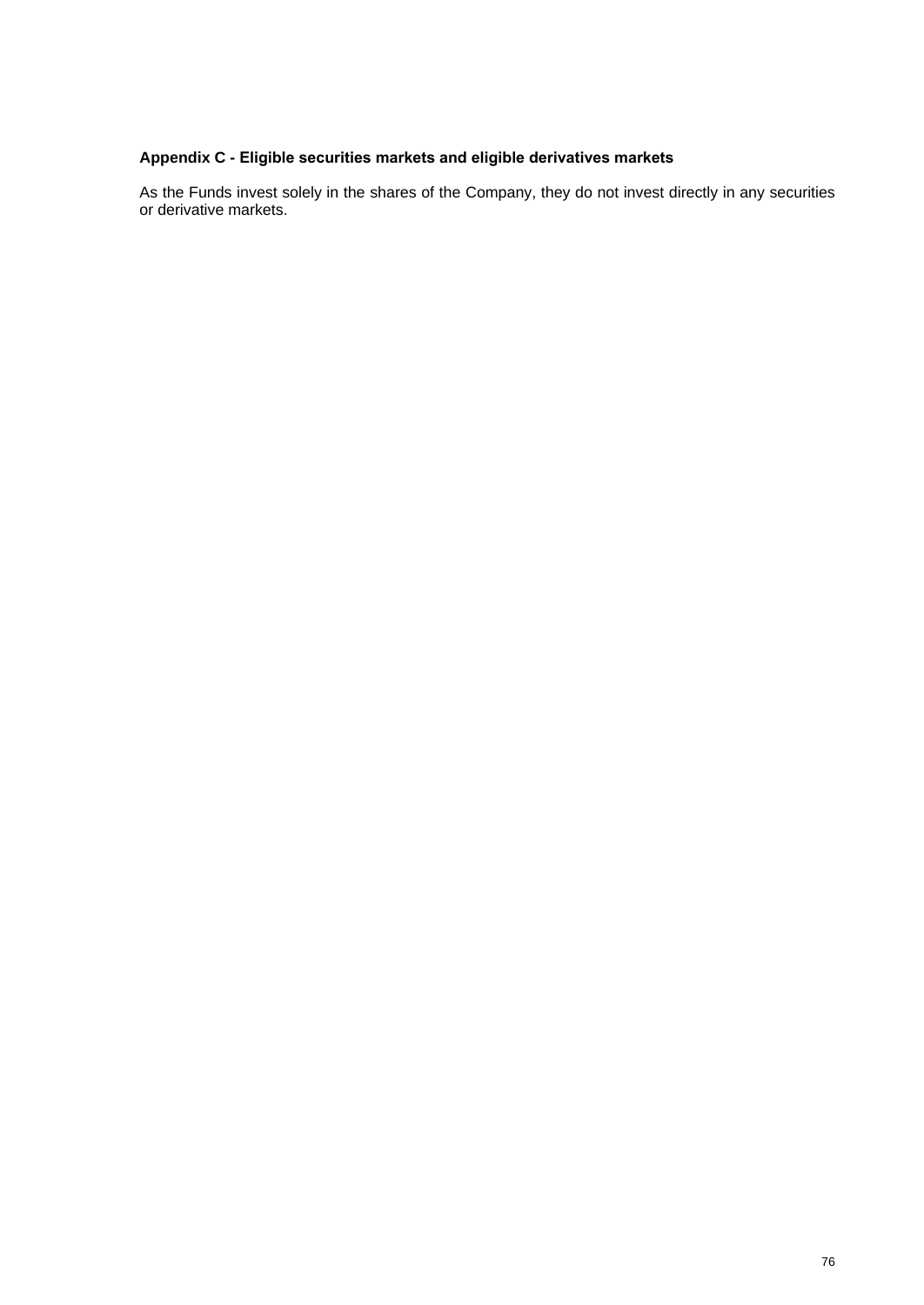#### **Appendix D - Past performance**

#### **ARC TIME Commercial Long Income Feeder Trust**

The past performance of CLIP (the Fund's master fund) is as follows:

| <b>Year End</b> | Price (£) | Total Return (%) |
|-----------------|-----------|------------------|
| 31/03/2015*     | 1.0418    | 5.39%            |
| 31/03/2016**    | 1.1409    | 8.19%            |
| 31/03/2017      | 1.1962    | 4.85%            |
| 31/03/2018      | 1.2542    | 4.85%            |
| 31/03/2019      | 1.3144    | 4.80%            |
| 31/03/2020      | 1.3683    | 4.10%            |
| 31/03/2021      | 1.3025    | $(4.81)\%$       |
| 31/03/2022      | 1.3815    | 6.07%            |

CLIP was seeded from launch by the transfer of all assets of the Commercial Freehold Fund, a subfund of ARC TIME:Funds by way of a scheme of arrangement on 1 April 2019.

The past performance information above is therefore the past performance of the Commercial Freehold Fund which remains relevant as the investment objective and policy of CLIP is materially similar to that of the Commercial Freehold Fund. Performance is shown for A Gross Accumulation Class.

\*As the Commercial Freehold Fund only launched on 9 June 2014, this only represents part of an annual period; also represents performance for C Gross Income Class with distributions reinvested as it was only the invested Share class during the relevant period noted.

\*\* During this period the Commercial Freehold Fund amended its pricing basis to apply a dilution adjustment and the offer pricing is shown which means the total return is impacted to the extent of expected transaction costs.

## **ARC TIME Property Long Income & Growth Feeder Trust**

As the Fund was only launched on 1 September 2021 there is no past performance.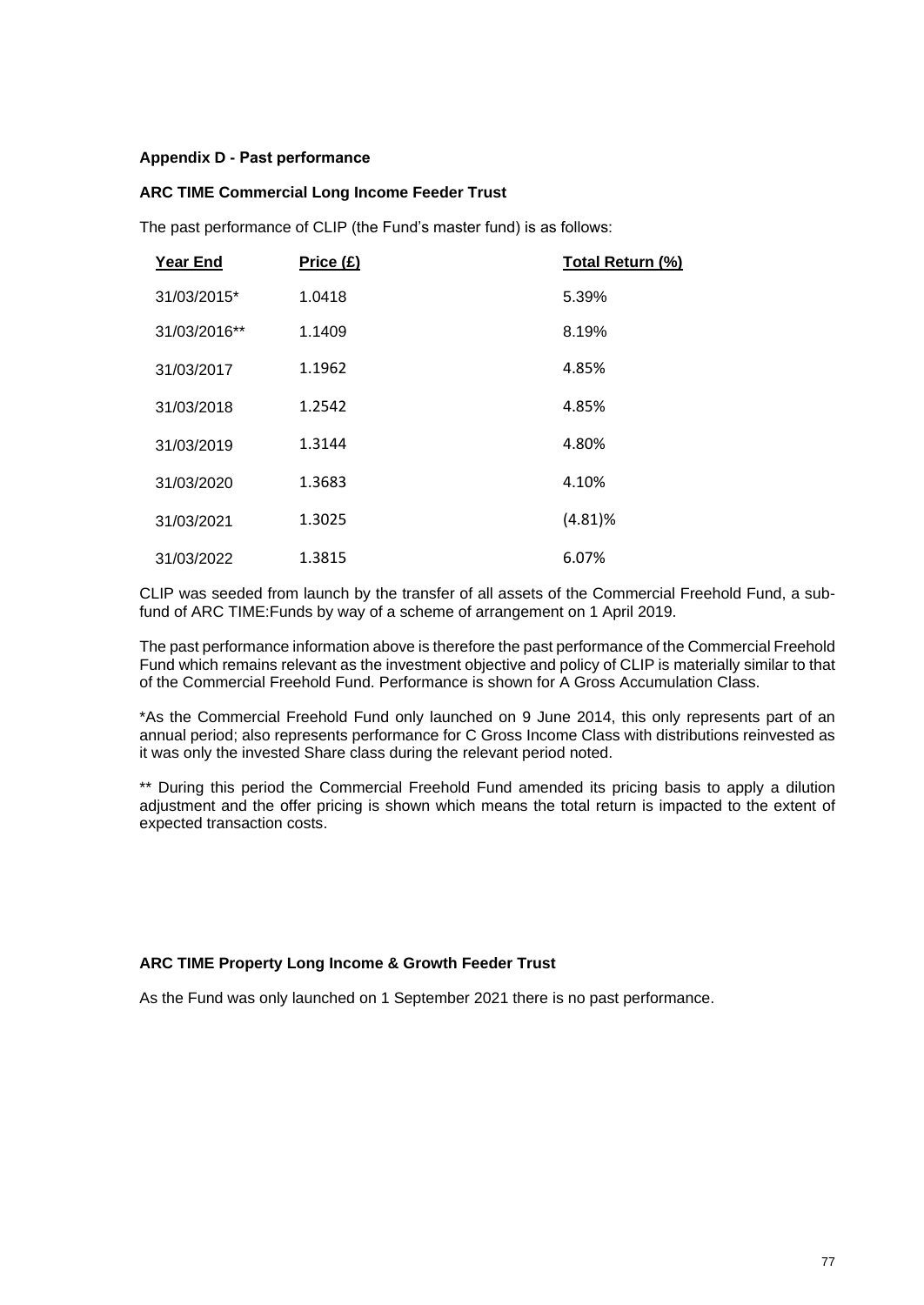#### **ARC TIME Social Long Income Feeder Trust**

| <b>Year End</b> | Price (£) | Total Return (%) |
|-----------------|-----------|------------------|
| 31/03/2018*     | 1.0635    | 6.35%            |
| 31/03/2019      | 1.1211    | 5.42%            |
| 31/03/2020      | 1.1627    | 3.71%            |
| 31/03/2021      | 1.2164    | 4.62%            |
| 31/03/2022      | 1.2828    | 5.46%            |

The past performance of SLIP (the Fund's master fund) is as follows:

SLIP was seeded from launch by the transfer of all assets of the Social Freehold Fund, a sub-fund of ARC TIME:Funds by way of a scheme of arrangement on 1 April 2019.

The past performance information above is therefore the past performance of the Social Freehold Fund which remains relevant as the investment objective and policy of SLIP is materially similar to that of the Social Freehold Fund. Performance is shown for A Gross Accumulation Class.\*As the Social Freehold Fund only launched on 18 May 2017, this only represents part of an annual period.

Source: Alpha Real Capital LLP

Past performance is not a guide to future performance.